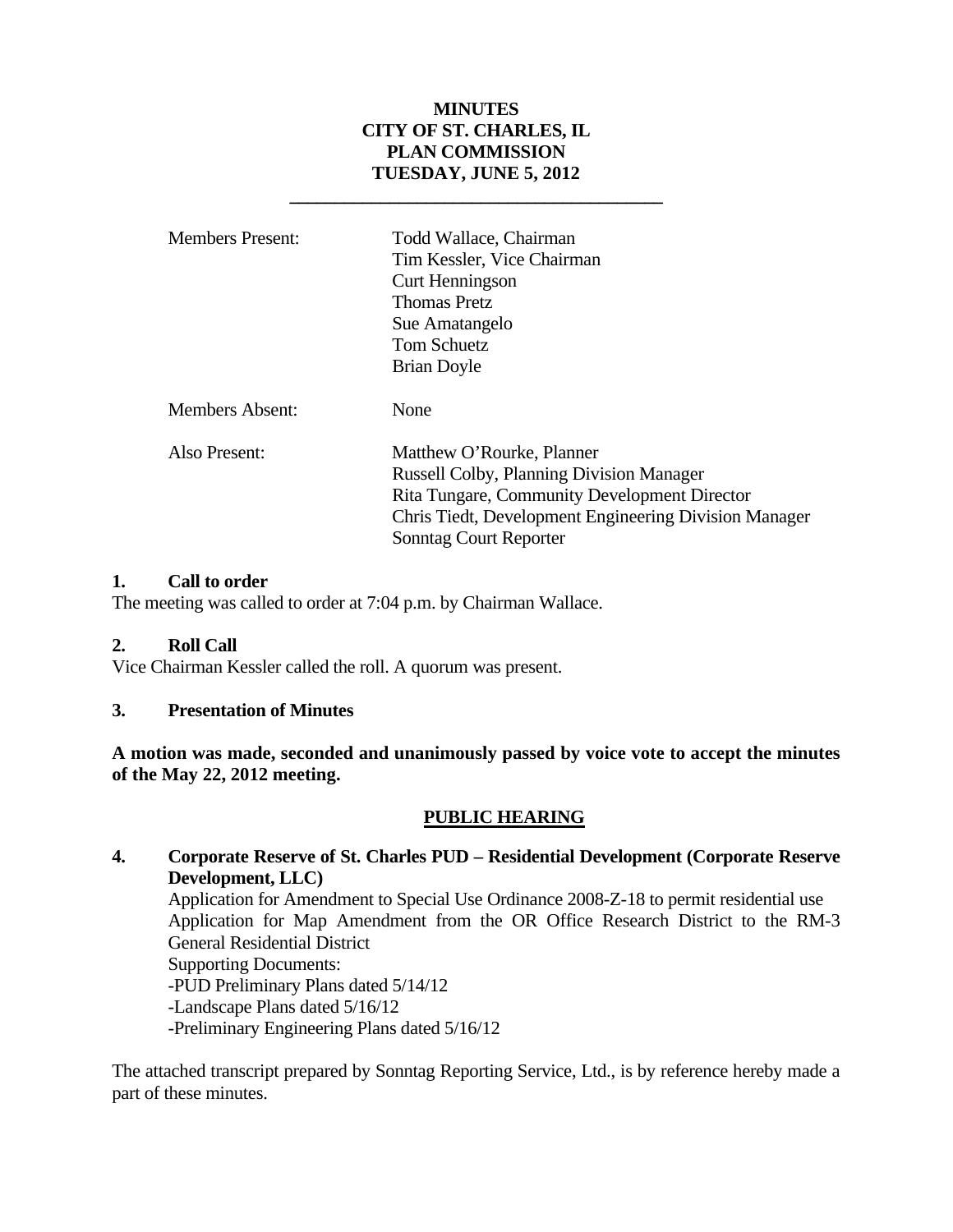**Minutes – St. Charles Plan Commission Tuesday, June 5, 2012 Page 2**

#### **Mr. Kessler made a motion to close the Public Hearing.** Ms. Amatangelo seconded the motion.

| Voice Vote: |                                                                 |
|-------------|-----------------------------------------------------------------|
| Ayes:       | Schuetz, Doyle, Amatangelo, Wallace, Kessler, Pretz, Henningson |
| Nays:       | <b>None</b>                                                     |
| Absent:     | <b>Motion Carried.</b>                                          |

#### **5. General Amendments (City of St. Charles).**

Chapter 17.28 "Signs" related to provisions for Temporary Signs during construction projects

The attached transcript prepared by Sonntag Reporting Service, Ltd., is by reference hereby made a part of these minutes.

**Mr. Kessler made a motion to close the Public Hearing.** Ms. Amatangelo seconded the motion.

Voice Vote: Ayes: Schuetz, Doyle, Amatangelo, Kessler, Pretz, Henningson Nays: Wallace Absent: None Motion Carried.

#### **MEETING**

The attached transcript prepared by Sonntag Reporting Service, Ltd., is by reference hereby made a part of these minutes.

#### **6. General Amendments (City of St. Charles)**

Chapter 17.22 "General Provisions" and Chapter 17.30 "Definitions" related to provisions for Donation Boxes.

#### **Mr. Kessler made a motion to recommend approval of the General Amendment.** Ms.

Amatangelo seconded the motion.

Voice Vote: Ayes: Schuetz, Doyle, Wallace, Kessler, Pretz, Henningson Nays: Amatangelo, Pretz Absent: None Motion Carried.

## **7. General Amendment (City of St. Charles)**

Chapter 17.28 "Signs" related to provisions for Temporary Signs during construction projects.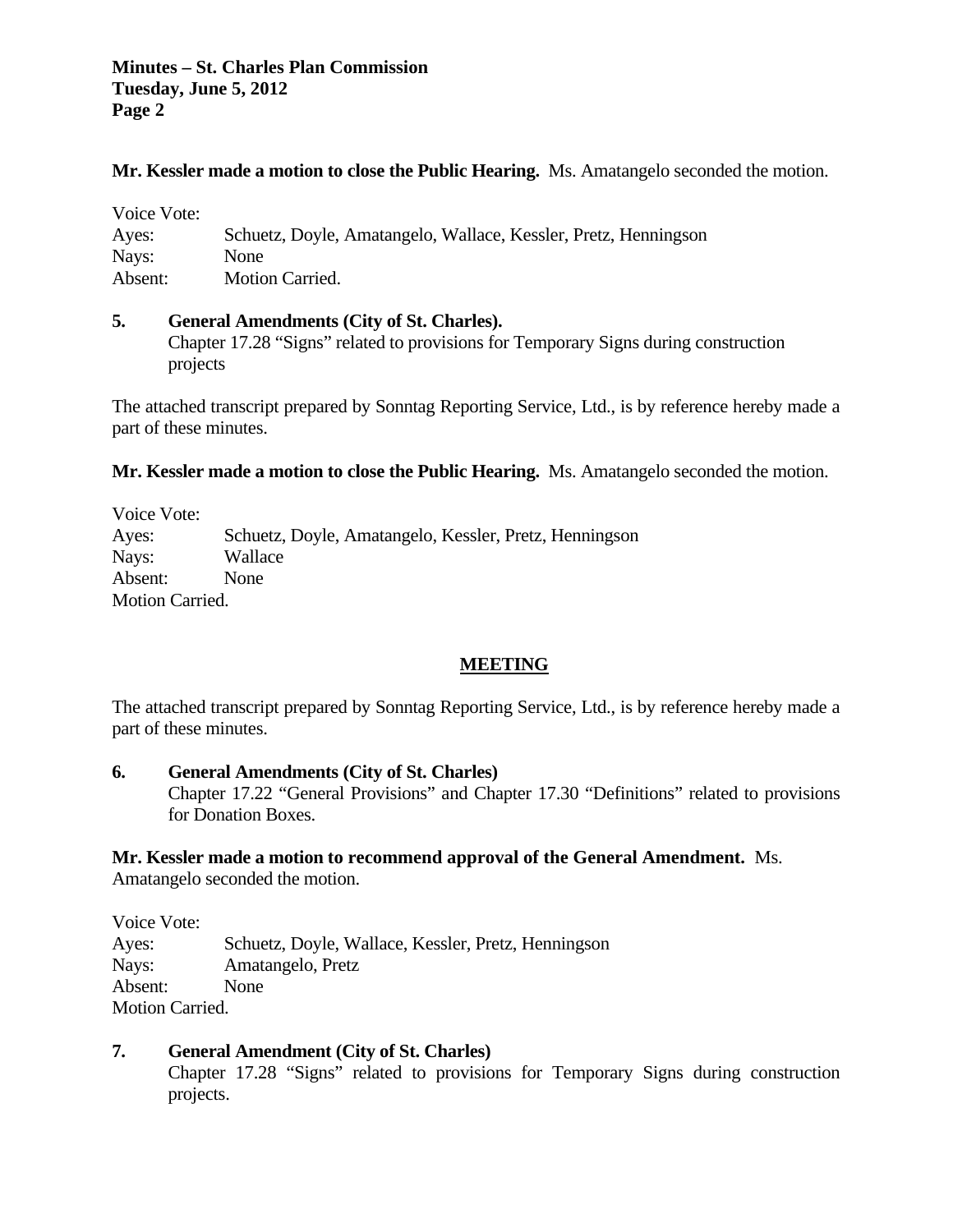## **Minutes – St. Charles Plan Commission Tuesday, June 5, 2012 Page 3**

**Mr. Kessler made a motion to recommend approval of the General Amendment.** Mr. Doyle seconded the motion.

Voice Vote: Ayes: Schuetz, Doyle, Wallace, Kessler, Pretz, Henningson, Amatangelo, Pretz Nays: None Absent: None Motion Carried.

### **8. Meeting Announcements.**

 Tuesday, June 19, 2012 at 7:00pm in the Council Chambers Tuesday, July 3, 2012 at 7:00pm in the Council Chambers - Cancelled Tuesday, July 17, 2012 at 7:00pm in Council Chambers

# **9. Additional Business from Plan Commission Members, Staff, or Citizens.**

### **10. Adjournment at 9:38 p.m.**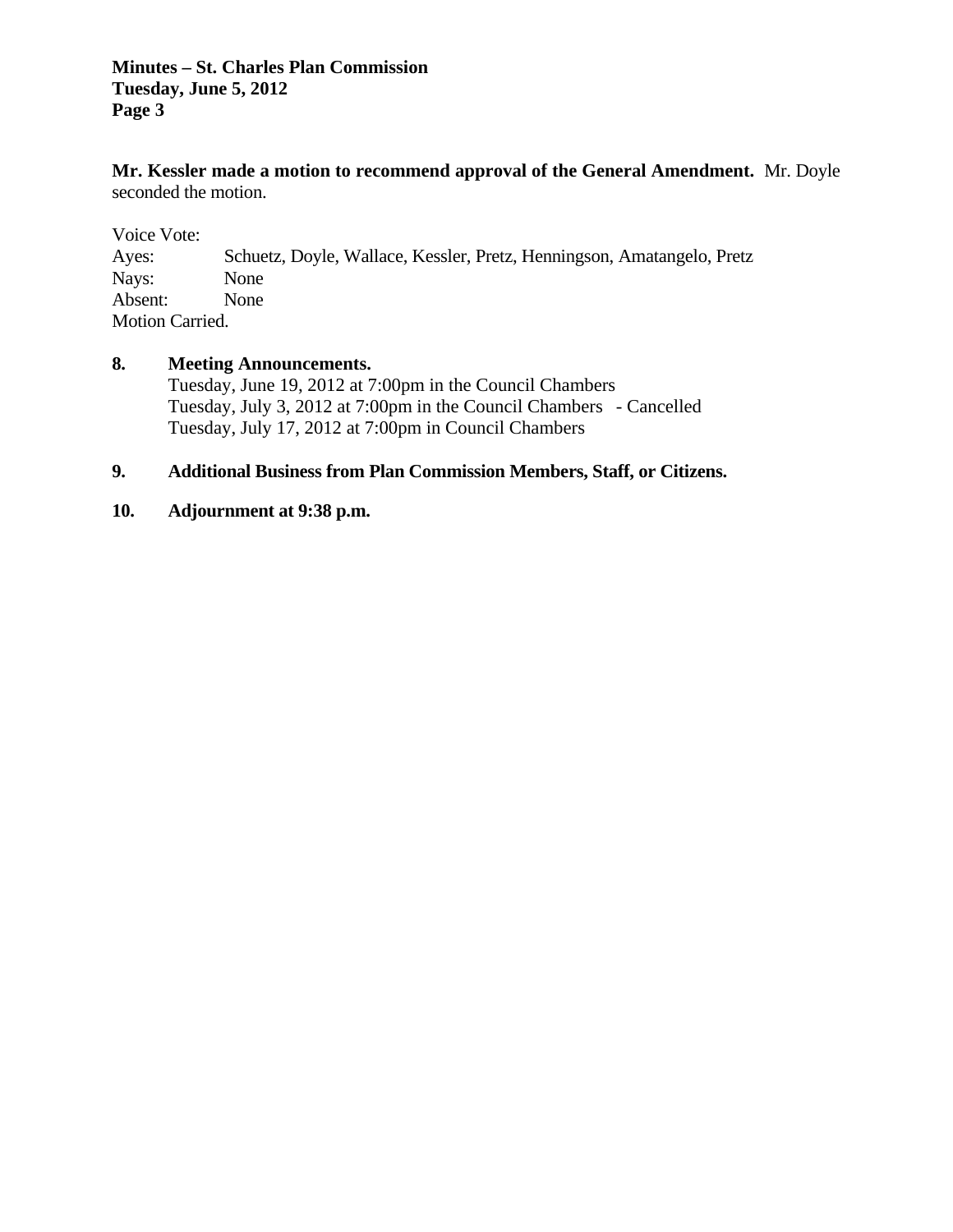1 **1 S61406 2 STATE OF ILLINOIS ) ) SS. 3 COUNTY OF K A N E ) 4 BEFORE THE PLAN COMMISSION 5 OF THE CITY OF ST. CHARLES 6 7 In the Matter of: ) ) 8 Corporate Reserve of ) St. Charles PUD - Residential ) 9 Development. ) 10 11 12 REPORT OF PROCEEDINGS had at the hearing 13 of the above-entitled matter before the Plan 14 Commission of the City of St. Charles in the 15 St. Charles City Hall, 2 East Main Street, 16 St. Charles, Illinois, on June 5, 2012, at the 17 hour of 7:04 p.m. 18 19 20 21 22 23 24**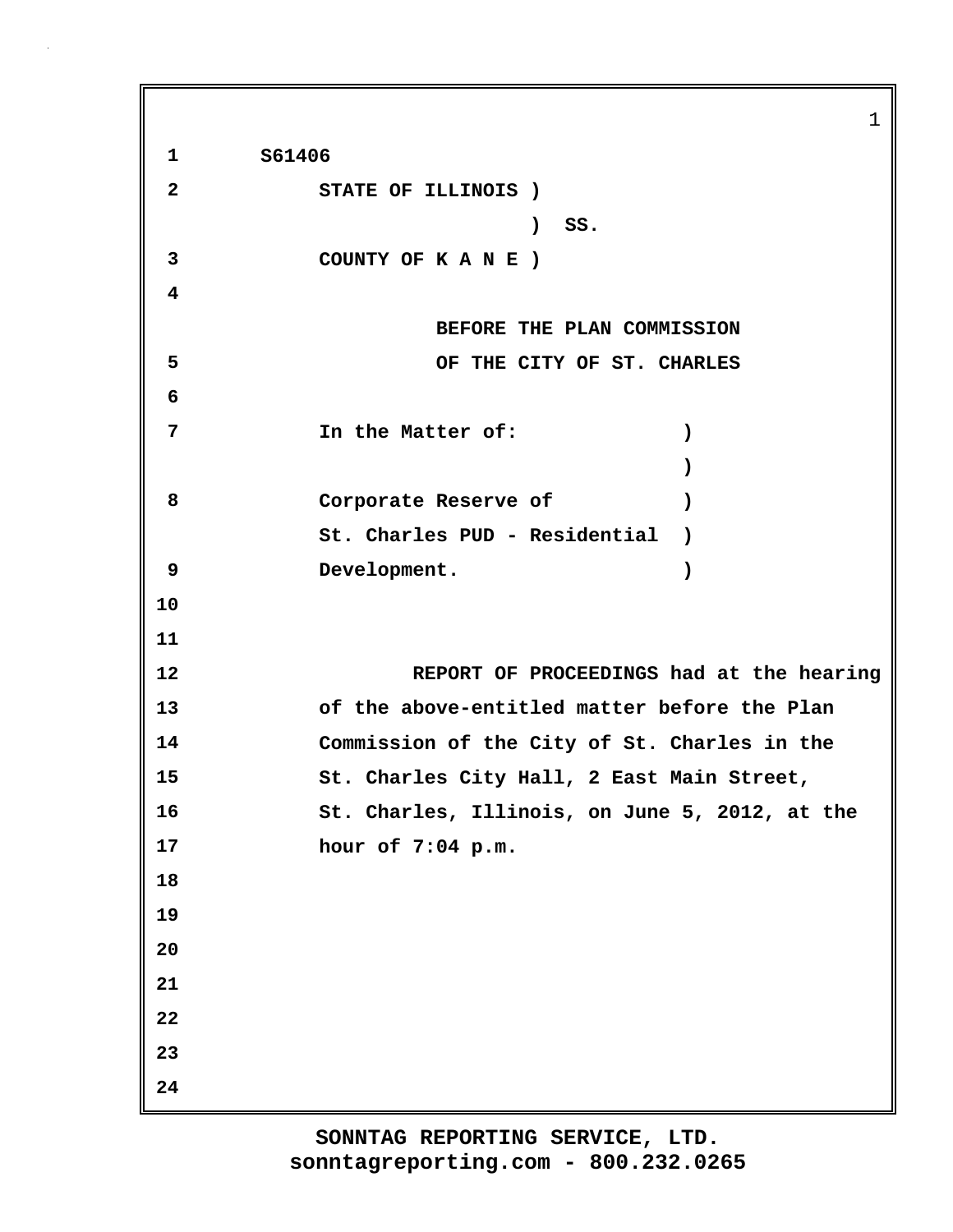2 **1 PRESENT: 2 MR. TODD WALLACE, Chairman; 3 MR. TIMOTHY KESSLER, Vice Chairman; 4 MS. SUE AMATANGELO, Member; 5 MR. BRIAN DOYLE, Member; 6 MR. CURT HENNINGSON, Member; 7 THOMAS PRETZ, Member; and 8 MR. TOM SCHUETZ, Member. 9 ALSO PRESENT: 10 MR. RUSSELL COLBY, Planning Division Manager; 11 MR. MATTHEW O'ROURKE, Planner; 12 MS. RITA TUNGARE, Director of Community 13 Development; and 14 MR. CHRISTOPHER TIEDT, Development Engineering Division Manager. 15 16 17 18 19 20 21 22 23 24**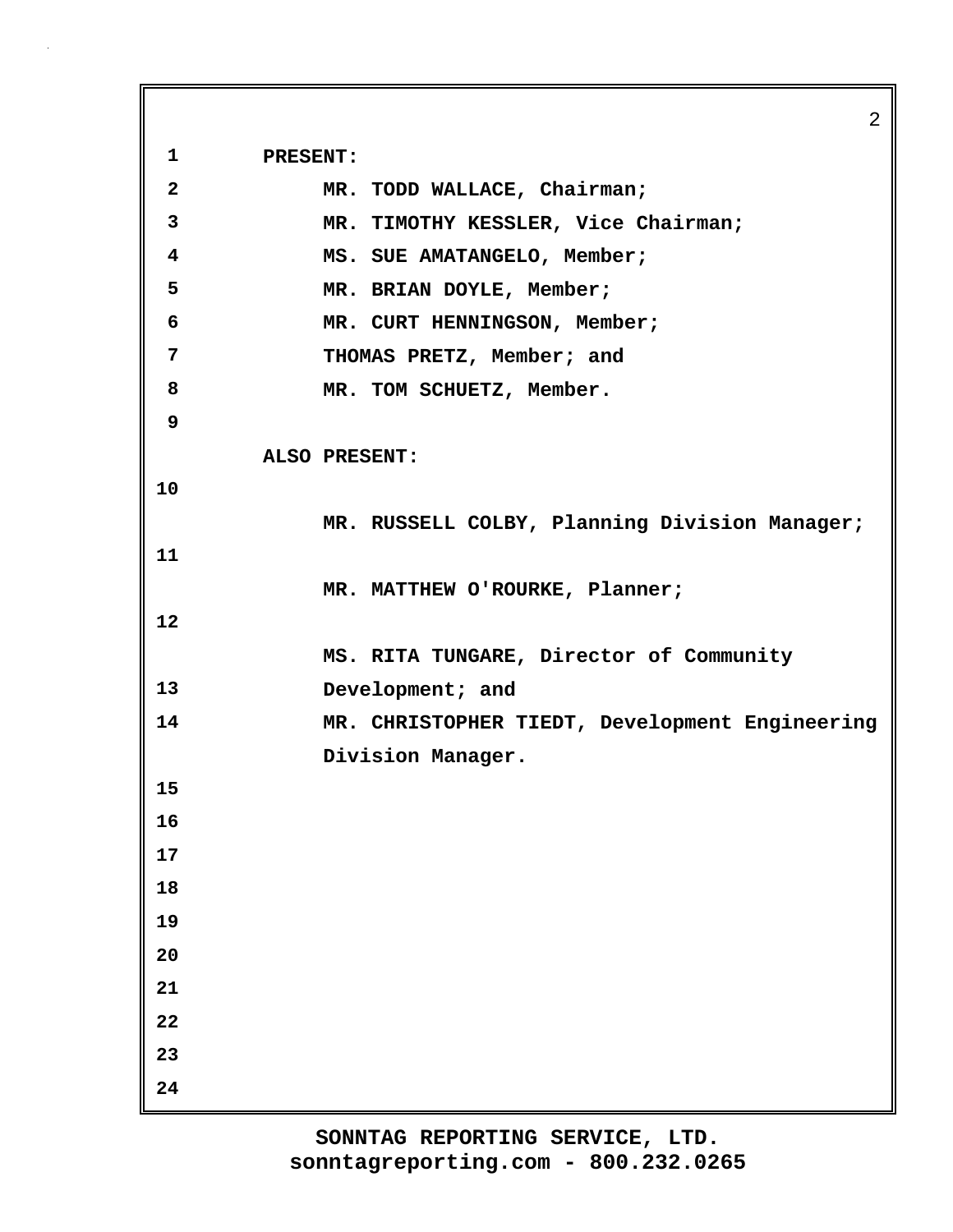3 **1 CHAIRMAN WALLACE: The St. Charles 2 Plan Commission will come to order. 3 Tim? 4 MEMBER KESSLER: Amatangelo. 5 MEMBER AMATANGELO: Here. 6 MEMBER KESSLER: Schuetz. 7 MEMBER SCHUETZ: Here. 8 MEMBER KESSLER: Doyle. 9 MEMBER DOYLE: Here. 10 MEMBER KESSLER: Pretz. 11 MEMBER PRETZ: Here. 12 MEMBER KESSLER: Henningson. 13 MEMBER HENNINGSON: Here. 14 MEMBER KESSLER: Wallace. 15 CHAIRMAN WALLACE: Here. 16 MEMBER KESSLER: Kessler, here. 17 CHAIRMAN WALLACE: All right. Item 3 18 on your agenda, presentation of the minutes of 19 May 22nd, 2012, meeting. 20 Is there a motion to approve? 21 MEMBER AMATANGELO: So moved. 22 MEMBER KESSLER: Second. 23 CHAIRMAN WALLACE: It's been moved 24 and seconded. All in favor?**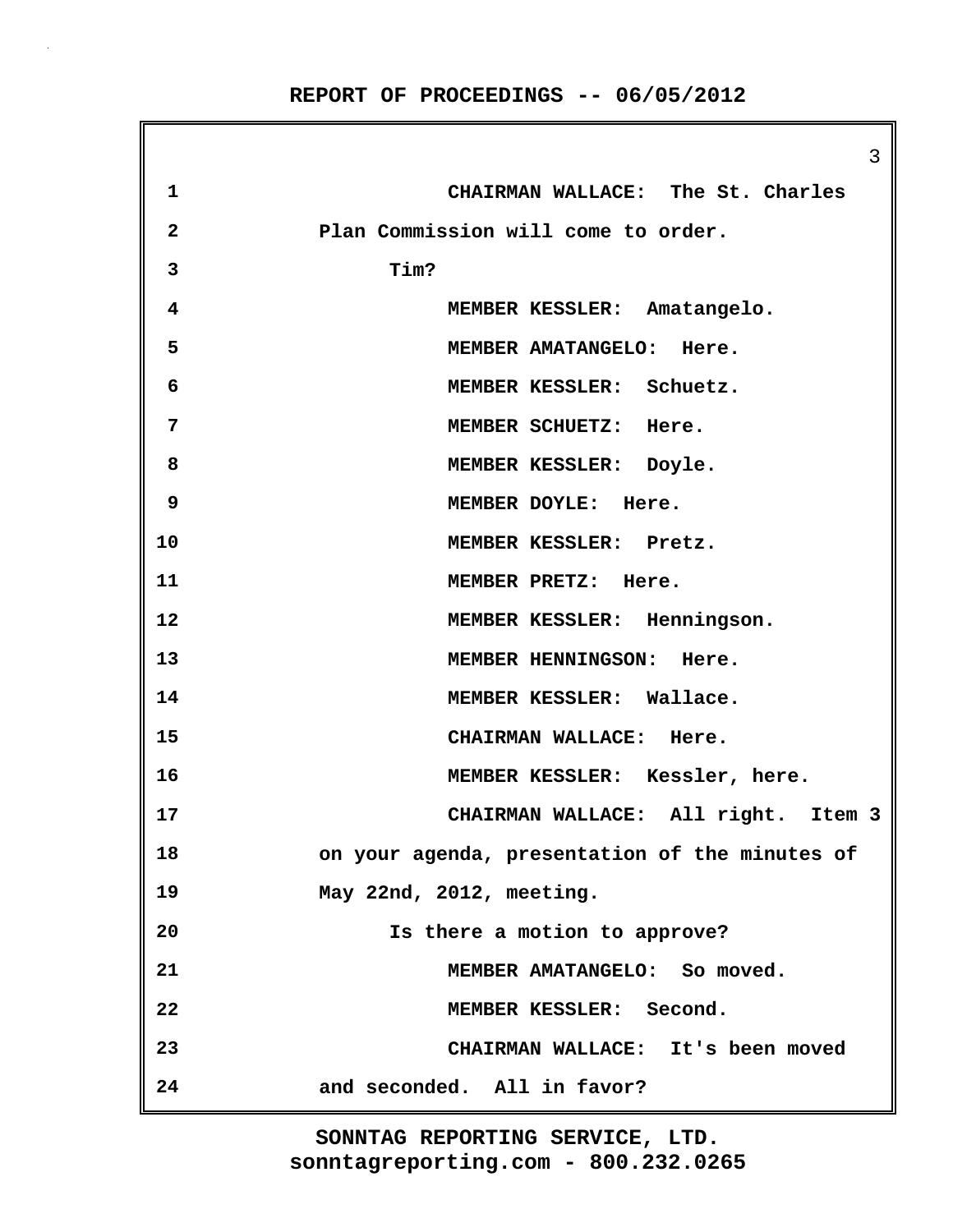|              | 4                                                |
|--------------|--------------------------------------------------|
| $\mathbf 1$  | (The ayes were thereupon heard.)                 |
| $\mathbf{2}$ | CHAIRMAN WALLACE: Opposed.                       |
| 3            | (No response.)                                   |
| 4            | CHAIRMAN WALLACE: The motion passes              |
| 5            | unanimously.                                     |
| 6            | Item No. 3 on your agenda is Public              |
| 7            | Hearing, Corporate Reserve of St. Charles; I'm   |
| 8            | sorry -- I said Item 3. It's Item 4.             |
| 9            | We have an application for amendment to          |
| 10           | Special Use Ordinance 2008-Z-18 to permit        |
| 11           | residential use, application for MAP amendment   |
| 12           | from the OR Office Research District to the RM-3 |
| 13           | General Residential District with supporting     |
| 14           | documents PUD dated 5/14/12, landscape plans     |
| 15           | dated 5/16/12, and preliminary engineering plans |
| 16           | dated $5/16/12$ .                                |
| 17           | Do we have additional exhibits, Matt?            |
| 18           | MR. O'ROURKE: Yes. There was a list              |
| 19           | of exhibits included in the packet.              |
| 20           | CHAIRMAN WALLACE: Sorry. Give me                 |
| 21           | just a second.                                   |
| 22           | While I'm looking for that, for those of         |
| 23           | you who have never been here before, welcome.    |
| 24           | Thank you for coming.                            |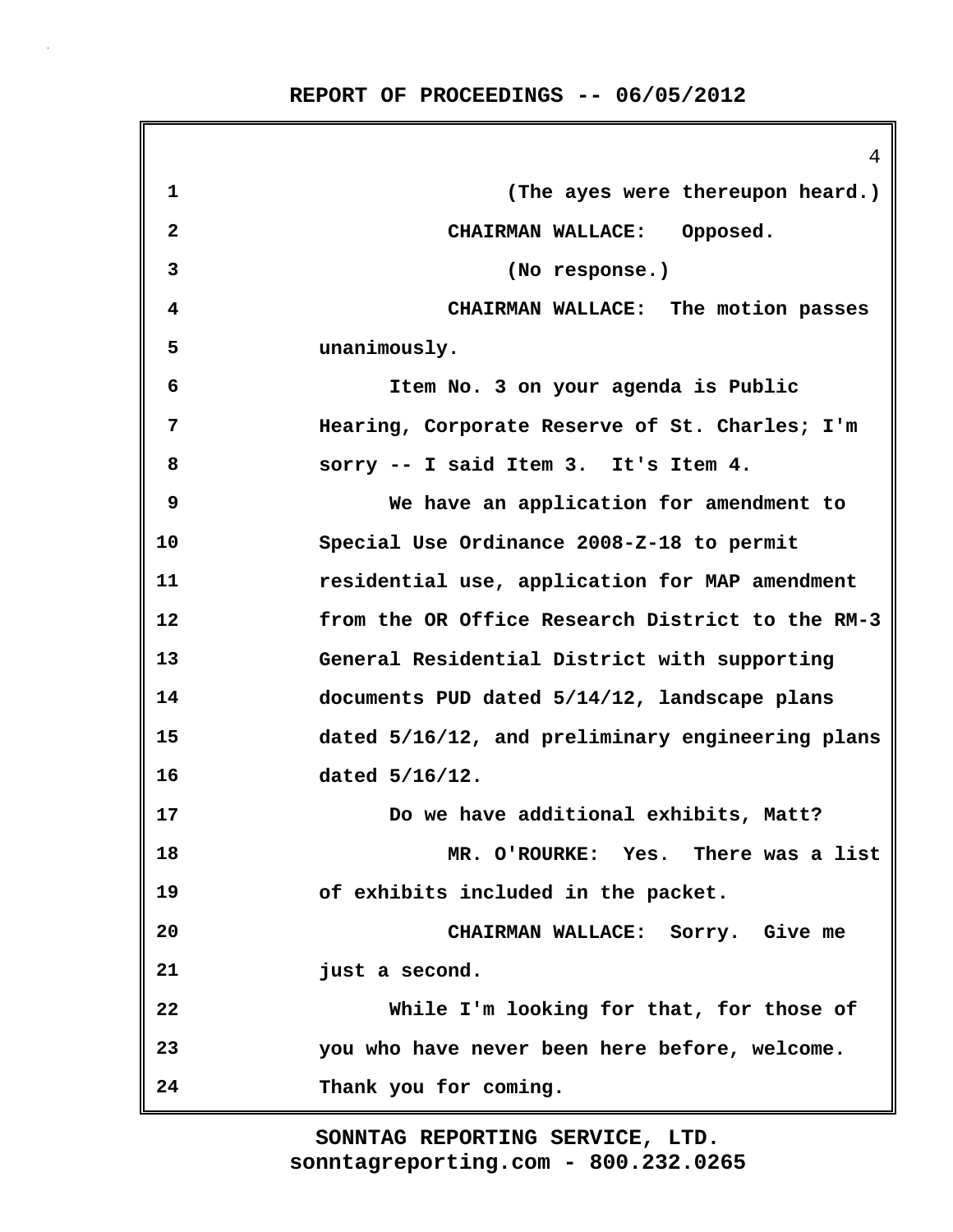5

| 1            | This is the St. Charles Plan Commission.            |
|--------------|-----------------------------------------------------|
| $\mathbf{2}$ | We are commissioned by the City of St. Charles      |
| 3            | City Council to conduct public hearings for         |
| 4            | applications that come before the City.             |
| 5            | In this case we have two applications. One          |
| 6            | is for the amendment to an ordinance, and the       |
| 7            | other one is an amendment to the City's zoning map. |
| 8            | So what we do is we hear from the                   |
| 9            | Applicant. They present information regarding       |
| 10           | their application, including evidence which the     |
| 11           | Plan Commission will take, and we'll also hear      |
| 12           | rebutting evidence from anyone who wishes to        |
| 13           | give it.                                            |
| 14           | From a procedural standpoint, we will hear          |
| 15           | from the Applicant first, and then after the        |
| 16           | Applicant is finished, members of the Plan          |
| 17           | Commission will ask questions of the Applicant.     |
| 18           | After the Plan Commission has had a chance to do    |
| 19           | that, then any member of the audience who wishes    |
| 20           | to may ask questions of the Applicant.              |
| 21           | We will divide the meeting into question            |
| 22           | time and comment time. So if you have comments,     |
| 23           | wait until everybody has asked questions about      |
| 24           | what the Applicant has already presented.           |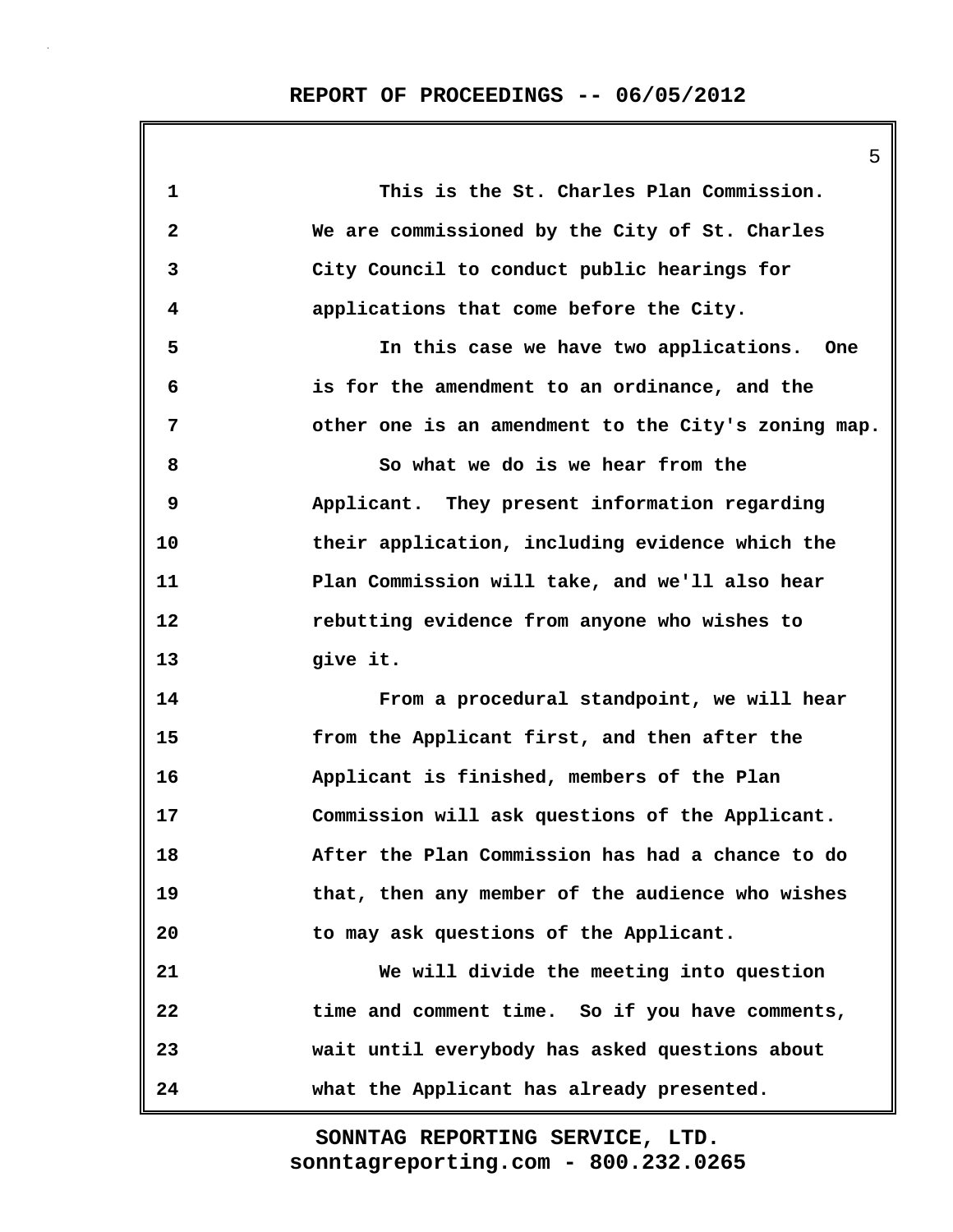|              | 6                                                 |
|--------------|---------------------------------------------------|
| 1            | Following that, anyone who wishes to offer        |
| $\mathbf{2}$ | comments or offer any type of testimony, either   |
| 3            | for or against the application, may do so.        |
| 4            | At the end, the Applicant will have the           |
| 5            | opportunity to offer rebuttal to any evidence     |
| 6            | offered by anyone else.                           |
| 7            | Any questions regarding our procedures?           |
| 8            | (No response.)                                    |
| 9            | CHAIRMAN WALLACE: Okay. Then the                  |
| 10           | way -- first of all, let me point out that we     |
| 11           | have a Court Reporter present here. State law     |
| 12           | requires that the public hearing be taken down by |
| 13           | a Court Reporter.                                 |
| 14           | And so anyone who wishes to speak, first of       |
| 15           | all, you can -- only one person can speak at a    |
| 16           | time because the Court Reporter can't take down   |
| 17           | more than one person, and you have to be          |
| 18           | recognized by the Chair in order to speak. When   |
| 19           | anyone asks to speak, I ask that they approach    |
| 20           | the lectern, state their name, spell their last   |
| 21           | name for the record, and also their address.      |
| 22           | So at this time anyone who wishes to offer        |
| 23           | testimony or answer questions, I'll swear you in. |
| 24           | (Whereupon, the witnesses were                    |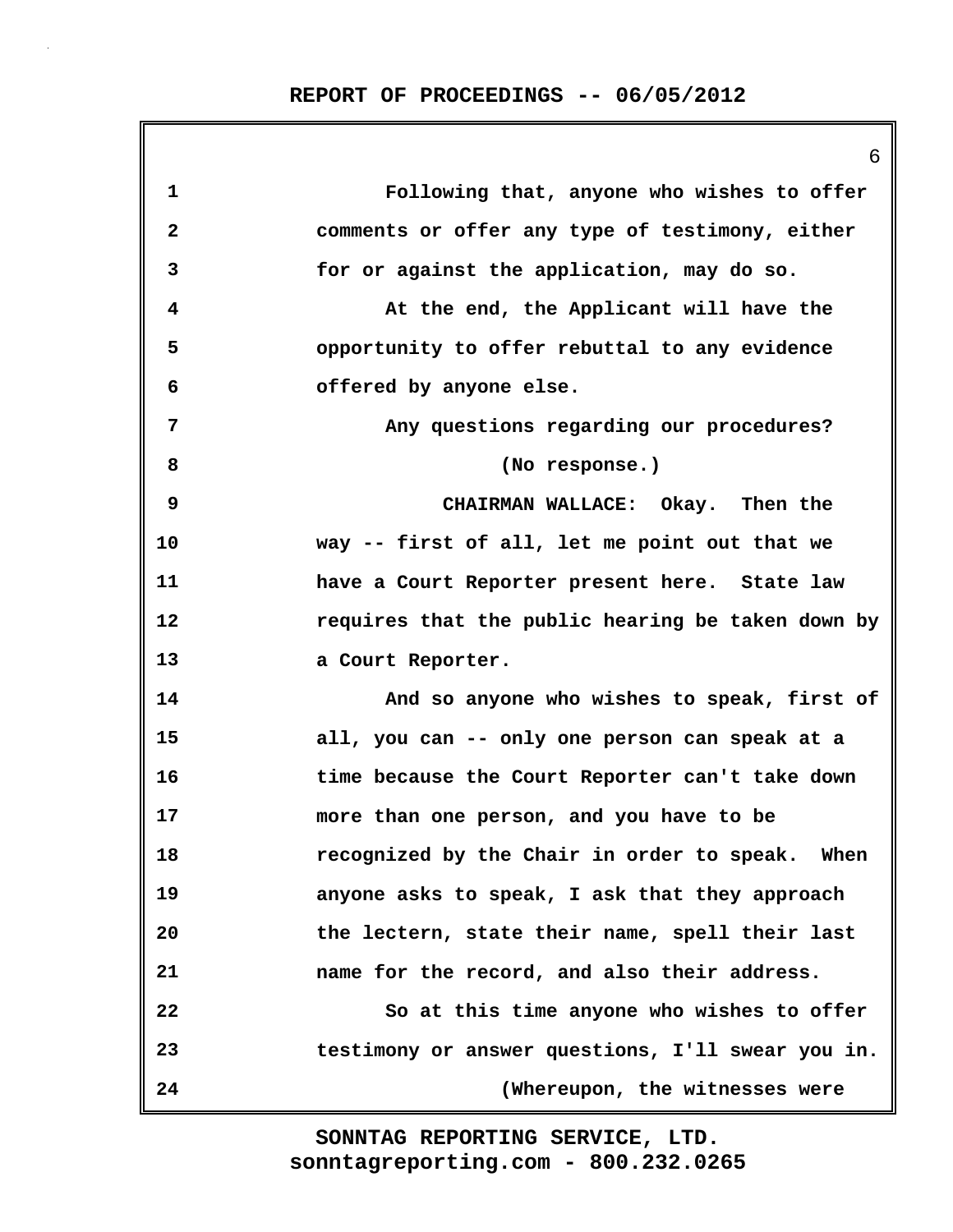7 **1 thereupon duly sworn.) 2 CHAIRMAN WALLACE: Thank you. 3 I'm pulling up our exhibits here. 4 For the record, on this case we have 5 exhibits. 6 Exhibit A is a Zoning Map Amendment 7 application for Corporate Reserve multi-family 8 residential development submitted by 9 Corporate Reserve, LLC; 10 Exhibit B is an amendment to a special use 11 application for Corporate Reserve multi-family 12 residential development submitted by Corporate 13 Reserve Development, LLC; 14 Exhibit C is a preliminary PUD application 15 for Corporate Reserve multi-family residential 16 development PUD, submitted by Corporate Reserve 17 Development, LLC; 18 Exhibit D is a staff analysis memo from 19 Matthew O'Rourke, Planning Division, dated 20 6/1/2012; 21 Exhibit E is Land Cash Contribution 22 Worksheet, received 3/7/2012; 23 Exhibit F is an e-mail from Paul Robertson, 24 Housing Trust Fund Contribution, dated 6/1/2012;**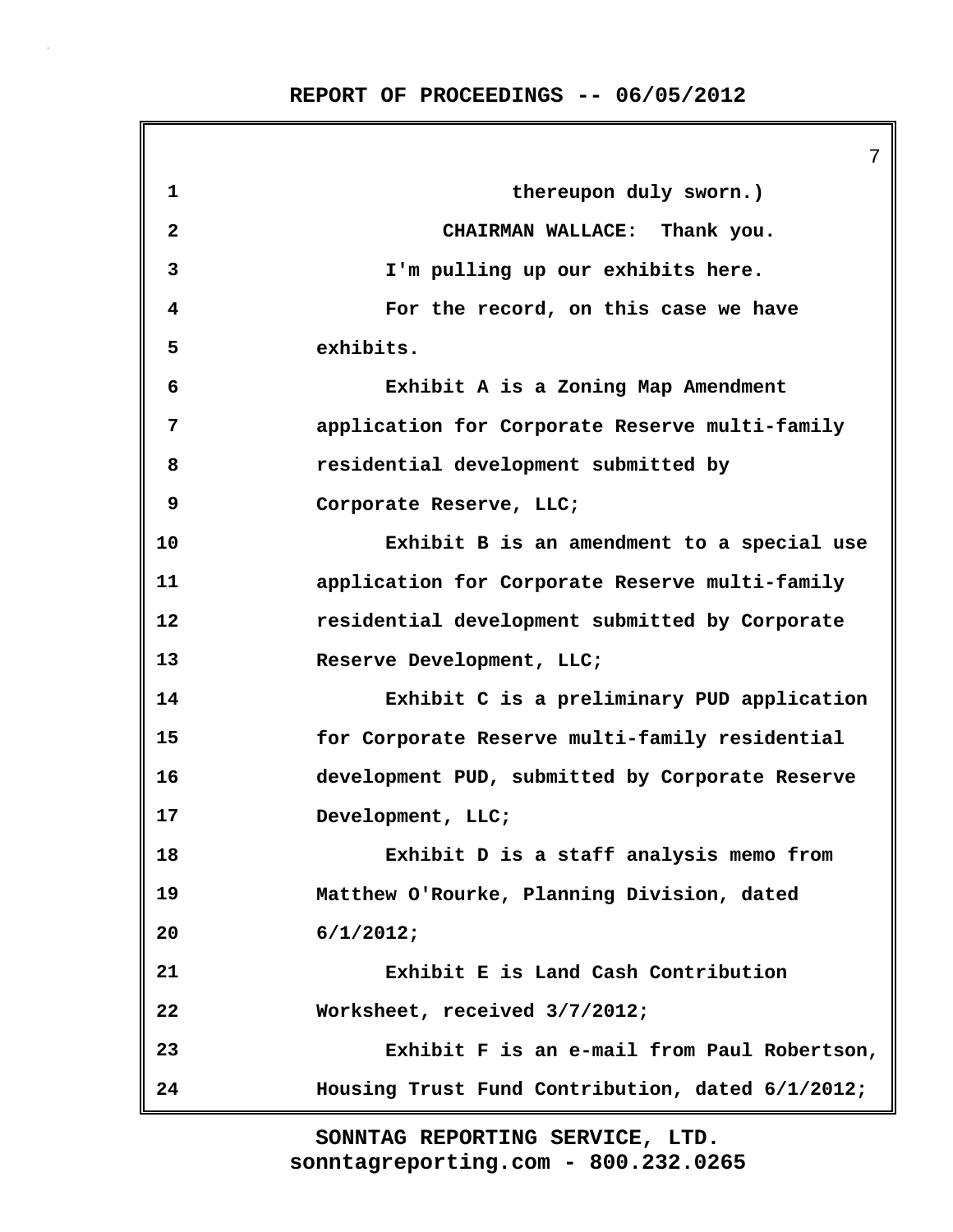|              | 8                                                   |
|--------------|-----------------------------------------------------|
| $\mathbf 1$  | Exhibit G is a draft traffic study, Hampton         |
| $\mathbf{2}$ | Lenzini & Renwick, dated 5/11/12;                   |
| 3            | Exhibit H is draft sanitary sewer study,            |
| 4            | Wills, Burke, Kelsey & Associates, dated            |
| 5            | 4/24/2012;                                          |
| 6            | Exhibit I is a memorandum to draft sanitary         |
| 7            | sewer study, Wills, Burke, Kelsey & Associates,     |
| 8            | dated 5/7/2012;                                     |
| 9            | Exhibit J is a memorandum to draft sanitary         |
| 10           | sewer study, Wills, Burke, Kelsey & Associates,     |
| 11           | dated 5/21/2012;                                    |
| 12           | And Exhibit K is concept plan site plan,            |
| 13           | BSB Design, Inc., received 11/14/2012.              |
| 14           | Are we sure?                                        |
| 15           | MR. O'ROURKE: Yeah. That was the                    |
| 16           | concept plan.                                       |
| 17           | CHAIRMAN WALLACE: 2011? Exhibit K                   |
| 18           | was received $11/14/2011$ .                         |
| 19           | After we go through the procedure that I            |
| 20           | talked about earlier, the Plan Commission will      |
| 21           | not take action on this application tonight.<br>The |
| 22           | purpose of the Plan Commission holding this         |
| 23           | public hearing is to receive all information that   |
| 24           | the Plan Commission believes it needs in order to   |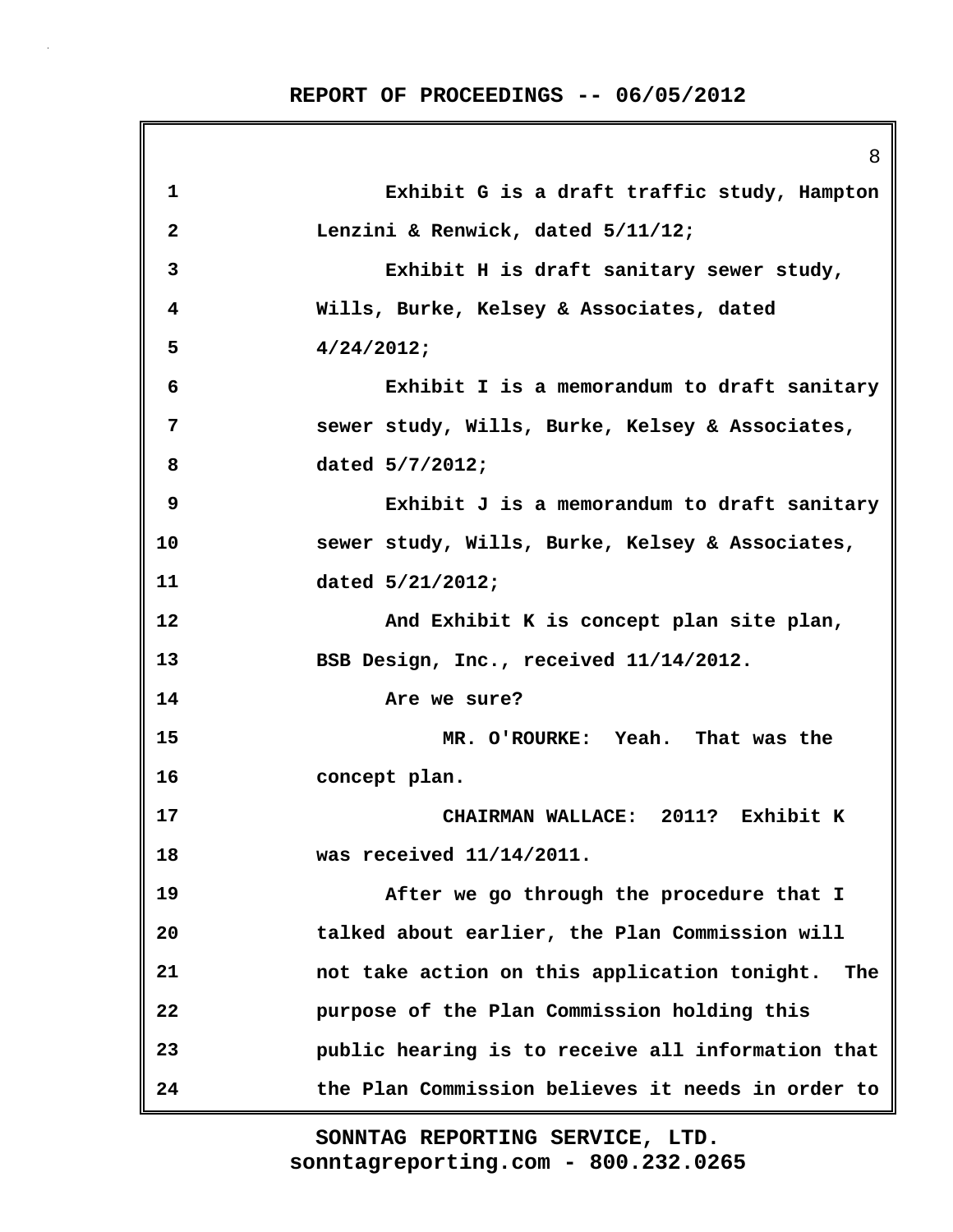9

| 1            | make a recommendation to the City Council.        |
|--------------|---------------------------------------------------|
| $\mathbf{2}$ | The Plan Commission does not make a               |
| 3            | decision. We only make a recommendation on what   |
| 4            | the City Council should do, and we do that within |
| 5            | the confines of what is laid out in our           |
| 6            | ordinances.                                       |
| 7            | The Plan Commission considers findings of         |
| 8            | fact which are laid out in the ordinances, and    |
| 9            | we'll go through those later on when we have      |
| 10           | discussion, but for each of the applications, the |
| 11           | Plan Commission does a fact finding job where we  |
| 12           | say, "Did the Applicant fulfill certain factors   |
| 13           | that are laid out in the ordinance?" If they      |
| 14           | did, then we recommend approval. If they did      |
| 15           | not, then we'll recommend denial to the City      |
| 16           | Council.                                          |
| 17           | So at a meeting in the future, depending on       |
| 18           | whether we need to continue the public hearing    |
| 19           | for more information or not, this Commission will |
| 20           | make a recommendation to the City Council.        |
| 21           | Any questions at this point?                      |
| 22           | (No response.)                                    |
| 23           | CHAIRMAN WALLACE: All right. Matt,                |
| 24           | do you have anything for us?                      |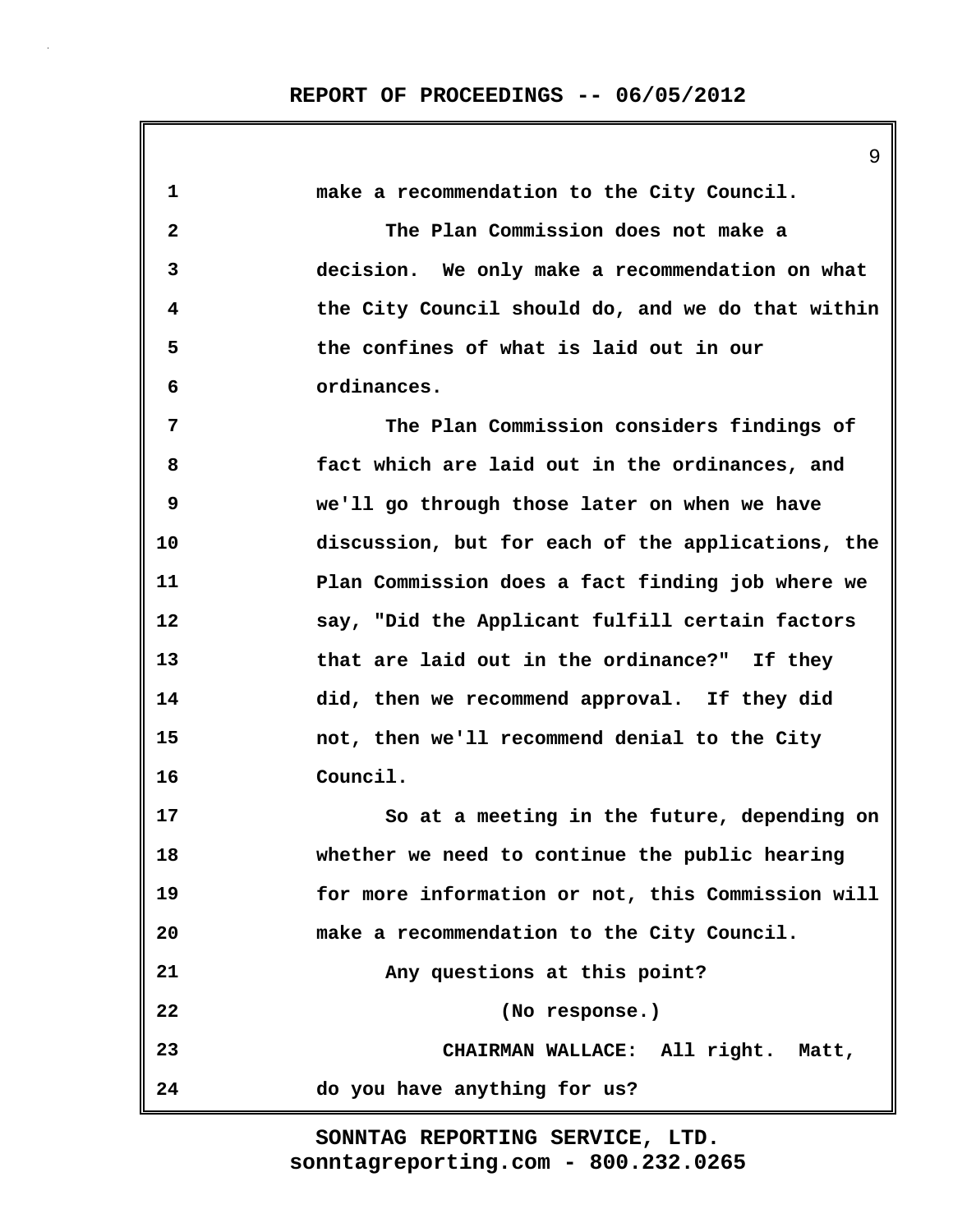|              | 10                                                |
|--------------|---------------------------------------------------|
| $\mathbf 1$  | MR. O'ROURKE: No. They'll make                    |
| $\mathbf{2}$ | their presentation at this time.                  |
| 3            | CHAIRMAN WALLACE: Is the Applicant                |
| 4            | ready?                                            |
| 5            | Okay, go ahead.                                   |
| 6            | MR. ROBERTSON: Good evening. My                   |
| 7            | name is Paul Robertson, R-o-b-e-r-t-s-o-n,        |
| 8            | 1930 North Thoreau Drive, Schaumburg, Illinois.   |
| 9            | Thank you for having us here tonight.             |
| 10           | We're here to talk about the Corporate Reserve of |
| 11           | St. Charles.                                      |
| 12           | With me tonight I have Hank Stillwell from        |
| 13           | Rathje & Woodward, our attorney. I have our       |
| 14           | architects and planners Terry Smith and           |
| 15           | Jeff Mulcrone. We have our civil engineer,        |
| 16           | Kevin Matray from Mackie Consultants, and our     |
| 17           | landscape architects, Michelle Retson and         |
| 18           | George Kinsella from Kinsella Landscape.          |
| 19           | So we have everyone here to answer                |
| 20           | questions. Hopefully we can satisfy all your      |
| 21           | questions from the design team.                   |
| 22           | A little bit of background. The subject           |
| 23           | property is on Main Street west of Randall Road.  |
| 24           | It's 50.4 acres zoned in 2008 for a mix of office |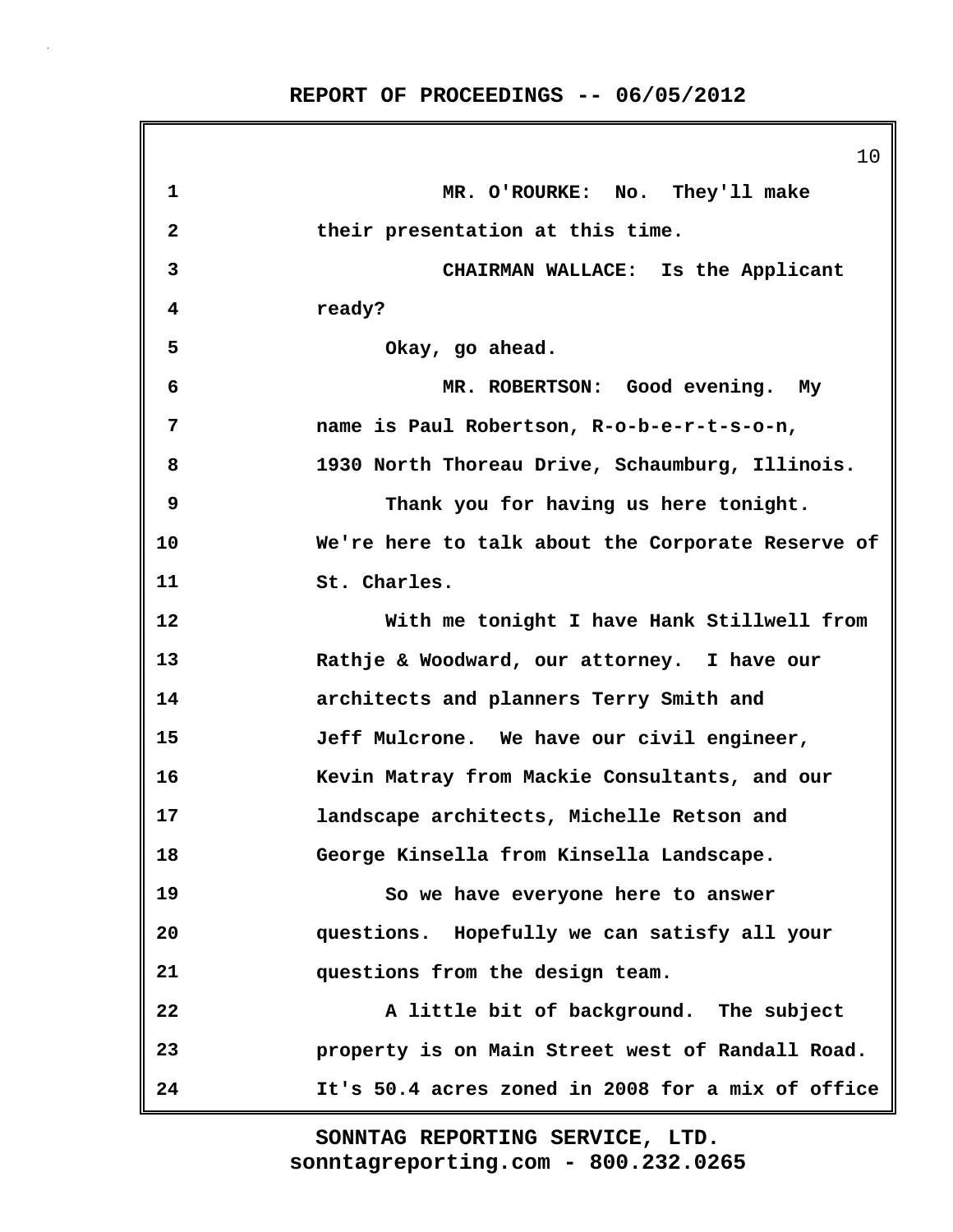| $\mathbf{1}$ | and commercial.                                   |
|--------------|---------------------------------------------------|
| $\mathbf{2}$ | The area you see in green is currently            |
| 3            | zoned OR, office research, and is entitled for    |
| 4            | 576,000 square feet of office. The area shown in  |
| 5            | red, which is not part of our amendment, is zoned |
| 6            | BP and allows for retail office and mixed use.    |
| 7            | What we entitled back in 2008 was Lot 6 and       |
| 8            | Lot 5. Lot 6 is currently improved with           |
| 9            | two 15,000-square-foot single-story office        |
| 10           | buildings, which I'm pleased to report are        |
| 11           | 100 percent occupied now, and Lot 5 is entitled   |
| 12           | for a three-story 45,000-square-foot office       |
| 13           | building. That is still to be developed.          |
| 14           | Lot 8 is the subject of our discussion            |
| 15           | tonight and was to be a future phase of this      |
| 16           | development. What we envisioned was two           |
| 17           | 200,000-square-foot five-story office buildings   |
| 18           | 60 feet in height. We have 500,000 square feet    |
| 19           | of total office space entitled in addition to     |
| 20           | what's already there. That would -- this          |
| 21           | originally included structured parking, some      |
| 22           | three-level structured parking, some two-level    |
| 23           | structured parking, and fairly intensive use of   |
| 24           | the site.                                         |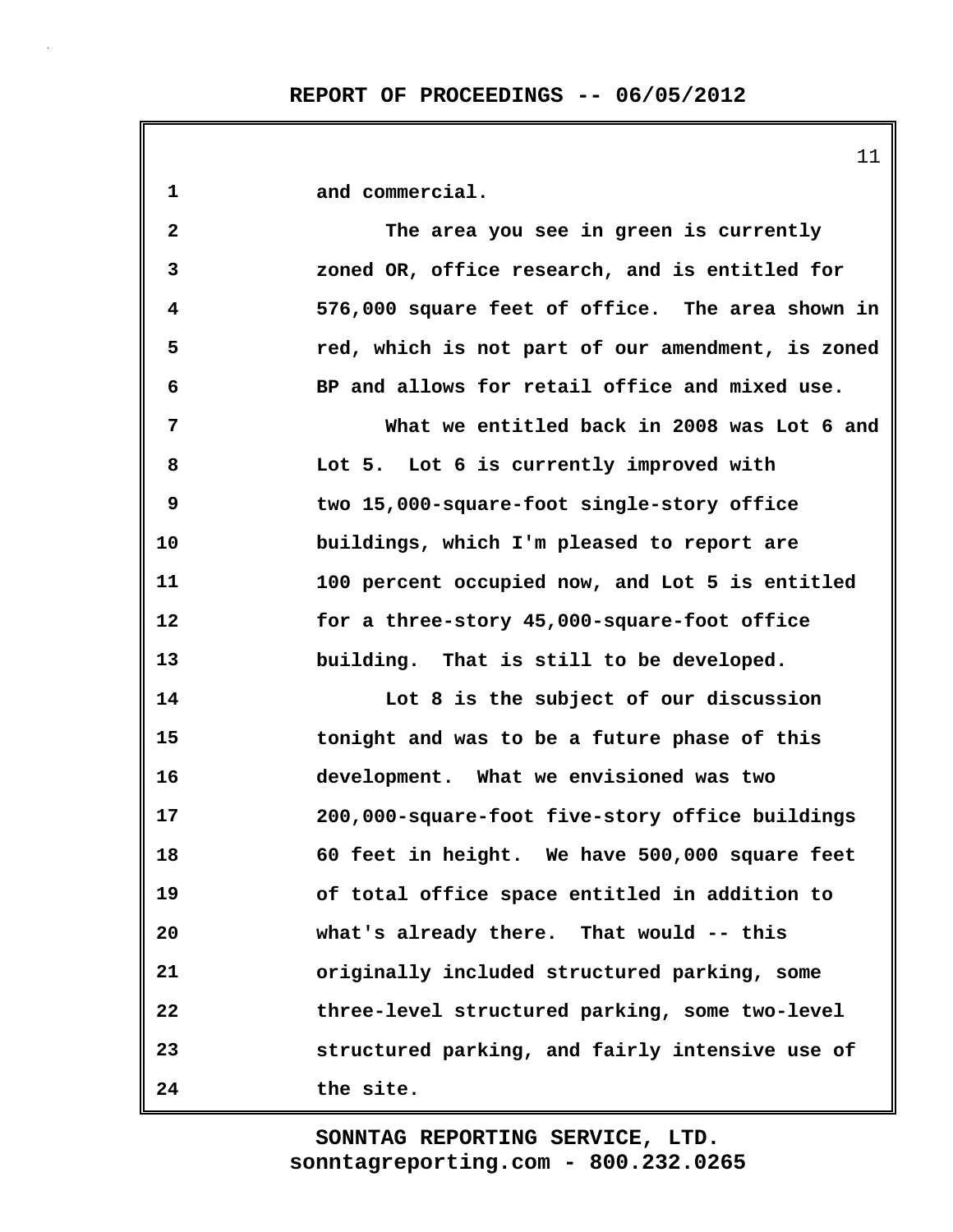| 1            | This is generally the current condition of       |
|--------------|--------------------------------------------------|
| $\mathbf{2}$ | the site. We have the two office buildings on    |
| 3            | Lot 6. Again, it took us a little bit longer to  |
| 4            | lease those than we had originally anticipated,  |
| 5            | but they are fully occupied now.                 |
| 6            | No secret that job growth has been slowed.       |
| 7            | That creates reduced demand for office space and |
| 8            | extended the time for the office side of this    |
| 9            | project.                                         |
| 10           | We looked at a lot of different uses and         |
| 11           | tried to find a way to get this productive and   |
| 12           | back online quicker, so we studied the housing   |
| 13           | market. There's been fundamental changes in the  |
| 14           | housing market away from owner-occupied and      |
| 15           | towards rental housing.                          |
| 16           | What we're talking about is a 20-acre site       |
| 17           | on Lot 8. We commissioned an independent market  |
| 18           | study that confirmed the opportunity for         |
| 19           | residential housing -- for rental housing here,  |
| 20           | and then we studied the estimated tax revenue    |
| 21           | from the -- from the undeveloped site. This does |
| 22           | not include the two existing office buildings.   |
| 23           | And we estimate that with the rental of multi-   |
| 24           | family we would generate in the next 10 years    |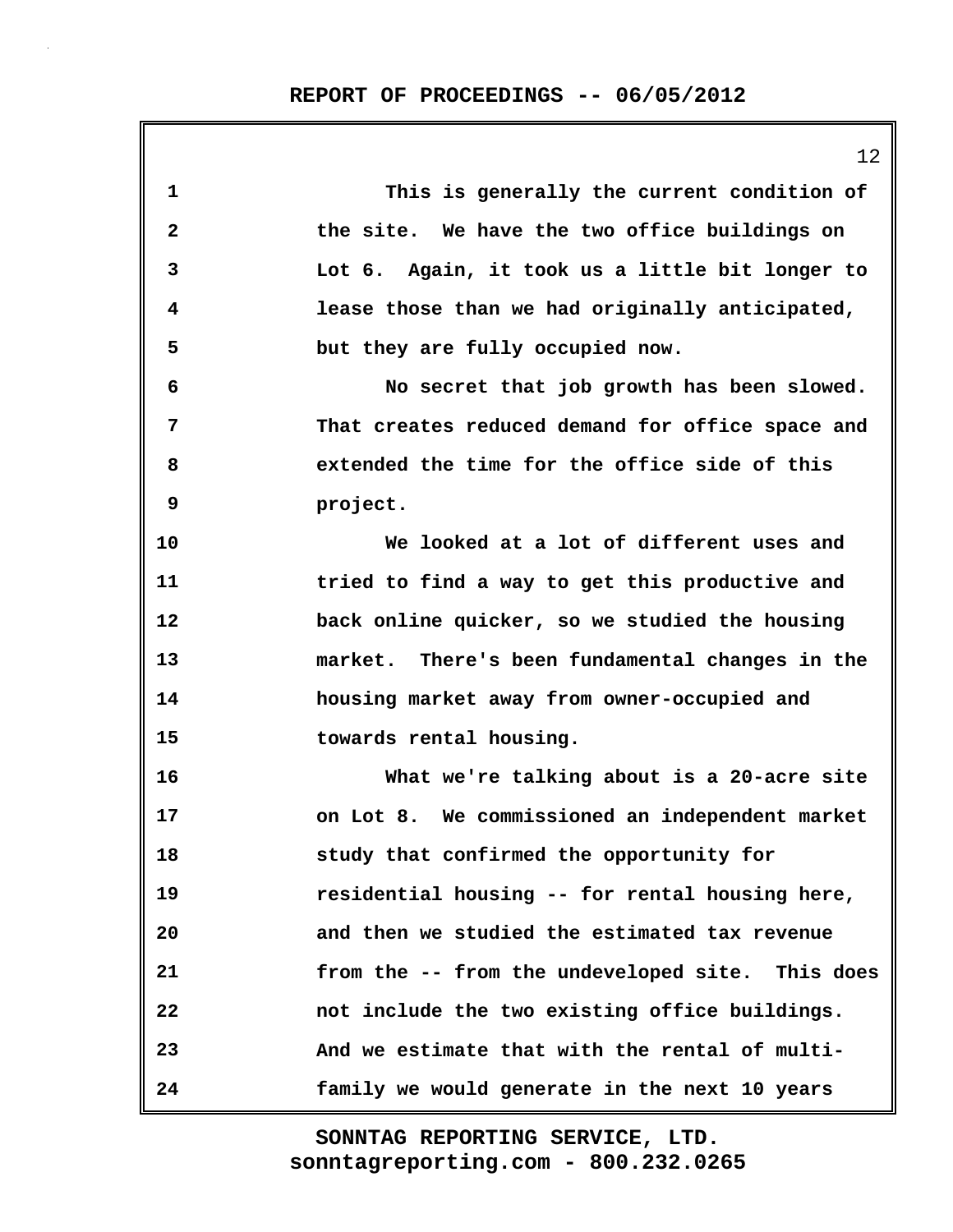|                   | 13                                                 |
|-------------------|----------------------------------------------------|
| 1                 | something on the order of \$10.8 million of real   |
| 2                 | estate tax revenue. Without the multi-family we    |
| 3                 | estimate that to be \$2.8 million, and it's really |
| 4                 | driven by the lack of demand for office and the    |
| 5                 | slow nature of office development in general.      |
| 6                 | Back in November we were before you with           |
| 7                 | our concept plan, and I'm going to turn it over    |
| 8                 | to Terry Smith from BSB Design, who is going to    |
| 9                 | walk you through the concept plan that we          |
| 10                | discussed with you in November and show you the    |
| 11                | changes to the plan that we are now seeking your   |
| $12 \overline{ }$ | recommendation on.                                 |
| 13                | MR. SMITH: Good evening. Again, my                 |
| 14                | name is Terry Smith, S-m-i-t-h, with BSB           |
| 15                | Architect Design Architects and Planners. We are   |
| 16                | at 3436 North Kennicott, Arlington Heights,        |
| 17                | Illinois.                                          |
| 18                | As Paul mentioned, just turning back the           |
| 19                | clock to last November, we came before you and     |
| 20                | submitted this plan, originally a rental multi-    |
| 21                | family plan with 407 total rental units.           |
| 22                | The plan had somewhat of a -- what we call         |
| 23                | a Main Street entry. The plan was comprised of a   |
| 24                | combination of three-story buildings on the        |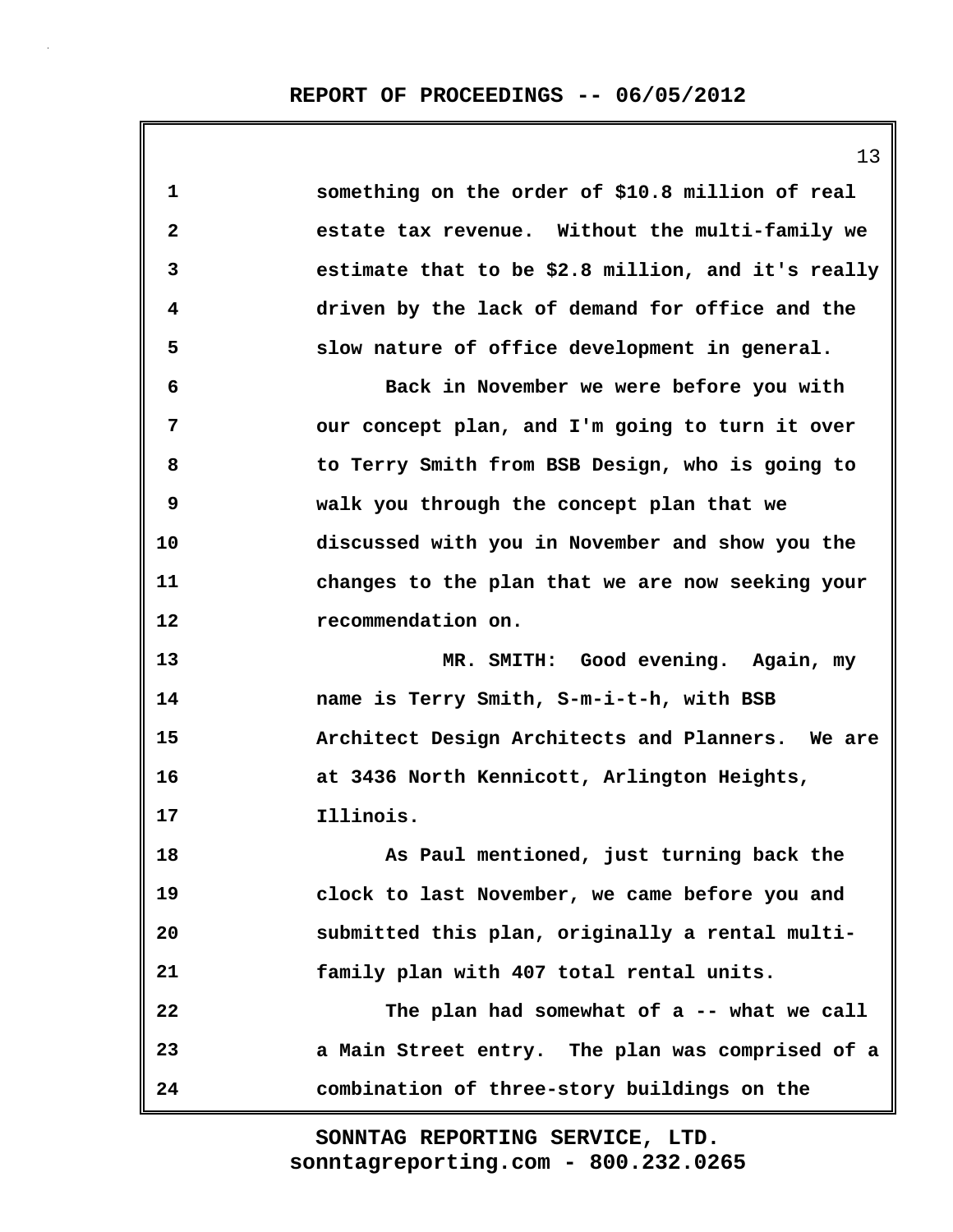14

| 1            | fringe, four-story standalone buildings in the      |
|--------------|-----------------------------------------------------|
| $\mathbf{2}$ | middle, and these two buildings at the entry were   |
| 3            | three-story mixed-use buildings with                |
| 4            | office/commercial space at the ground floor.        |
| 5            | All the buildings -- the three-story                |
| 6            | buildings had attached tucked under drive-in        |
| 7            | garages, with the four-story buildings actually     |
| 8            | have parking garages subgrade. Total                |
| 9            | office/commercial space proposed in the two         |
| 10           | mixed-use buildings totaled about 3500 square feet. |
| 11           | Now, after we presented this plan, there            |
| 12           | were obviously a number of concerns that were       |
| 13           | expressed. First of all, the density. Many          |
| 14           | thought that there's too much density on this       |
| 15           | site. Many here were also concerned about the       |
| 16           | height of the four-story stand-alone buildings in   |
| 17           | the middle.                                         |
| 18           | There's also some comments related to the           |
| 19           | open space, and while we had a lot of open space    |
| 20           | and a lot of green on the site plan, many felt      |
| 21           | that there really wasn't any -- any sort of         |
| 22           | connectivity or continuity purpose to this          |
| 23           | open space.                                         |
| 24           | I think -- as we worked through this and            |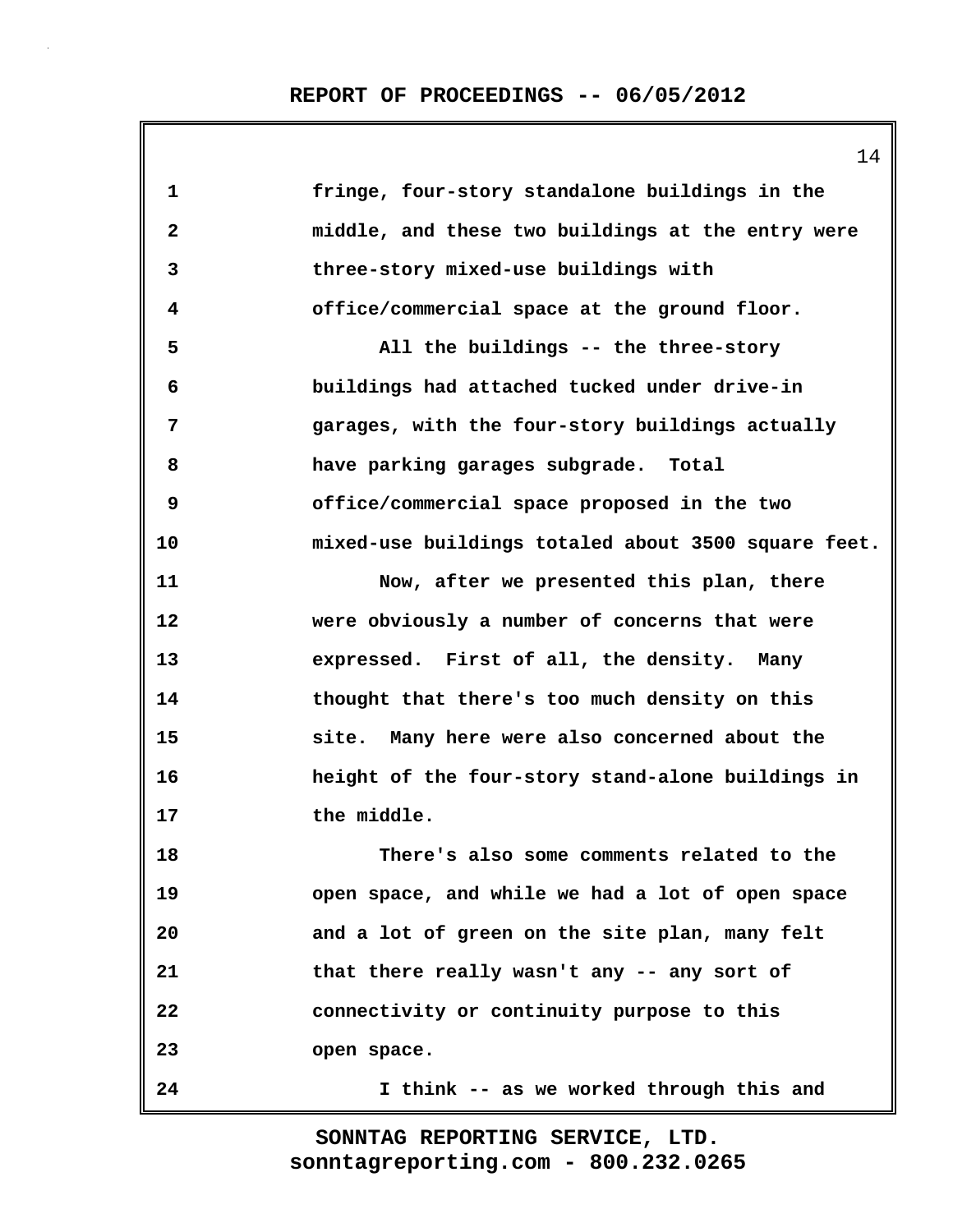15

**1 into the process were somewhat self-aware and 2 concerned about, you know, the viability of 3 actual -- being so distant, so far off of 4 Main Street and how viable any kind of office or 5 commercial, even a small amount of it, in the 6 ground floor of these two buildings. There was 7 obviously the -- in addition, the general concern 8 with traffic and also parking. Not so much that 9 there was not enough of it but that there was 10 kind of this mass and sea of parking lots, and 11 there was a question that, you know, could we do 12 a better job of maybe breaking up these parking 13 lot areas. 14 So having -- having taken all of that into**

**15 consideration, what we did was we worked very 16 hard, both internally with our group -- and, of 17 course, we appreciate the assistance that Matt 18 and Rita and Russell and staff has given us and 19 the direction and suggesting ways of making this 20 site plan better, which we think we've done.**

**21 First of all, I would say that our site 22 plan structurally is actually very similar to 23 what was previously submitted. We have a main 24 entry off -- just north of Main Street across**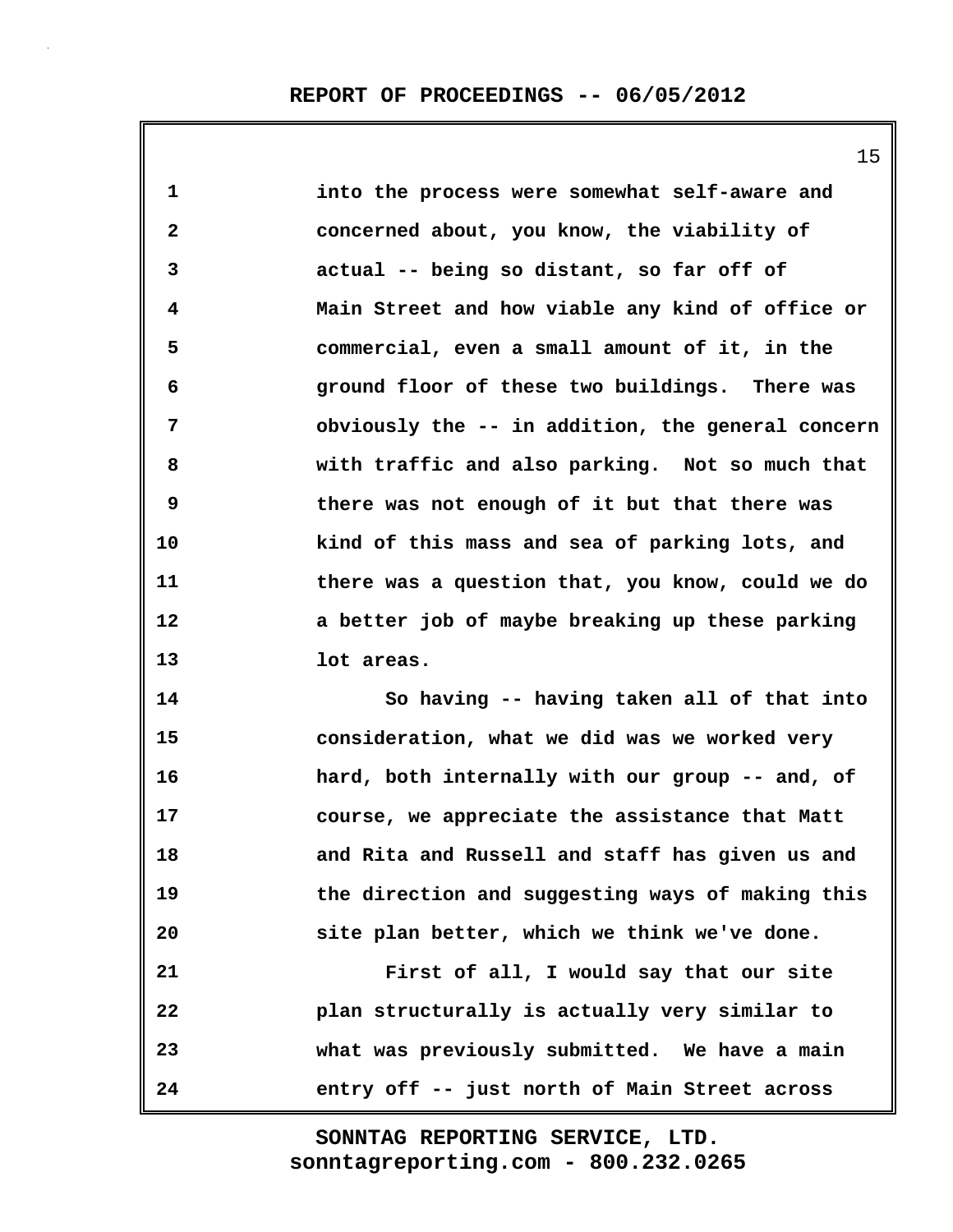|              | 16                                                 |
|--------------|----------------------------------------------------|
| $\mathbf 1$  | Woodward Drive. That will be the entry into our    |
| $\mathbf{2}$ | community.                                         |
| 3            | We still have this -- even though we've            |
| 4            | taken out the retail/office component in these     |
| 5            | mixed-use buildings, we still have sort of this -- |
| 6            | kind of this streetscape entry coming into the     |
| 7            | community with angled parking, sidewalks and       |
| 8            | trees and flush grades and a terminus onto our     |
| 9            | club building.                                     |
| 10           | Now, whereas, before we had sort of a              |
| 11           | complete circular entry, I think there was maybe   |
| 12           | a little confusion as far as relative to           |
| 13           | circulation, so what we did is we kind of          |
| 14           | simplified that drop-off in front of the club and  |
| 15           | just made it a half circle.                        |
| 16           | Now, on either side of this entry we have a        |
| 17           | couple of loop streets that serve a small cluster  |
| 18           | of buildings on the east side and a larger         |
| 19           | cluster of buildings on the west side. So          |
| 20           | there's a straightforward circulation system that  |
| 21           | we've provided, and we've also incorporated a      |
| 22           | permanent access point onto Woodward Drive.        |
| 23           | All told what we have is three potential           |
| 24           | access points, one off of Woodward Drive --        |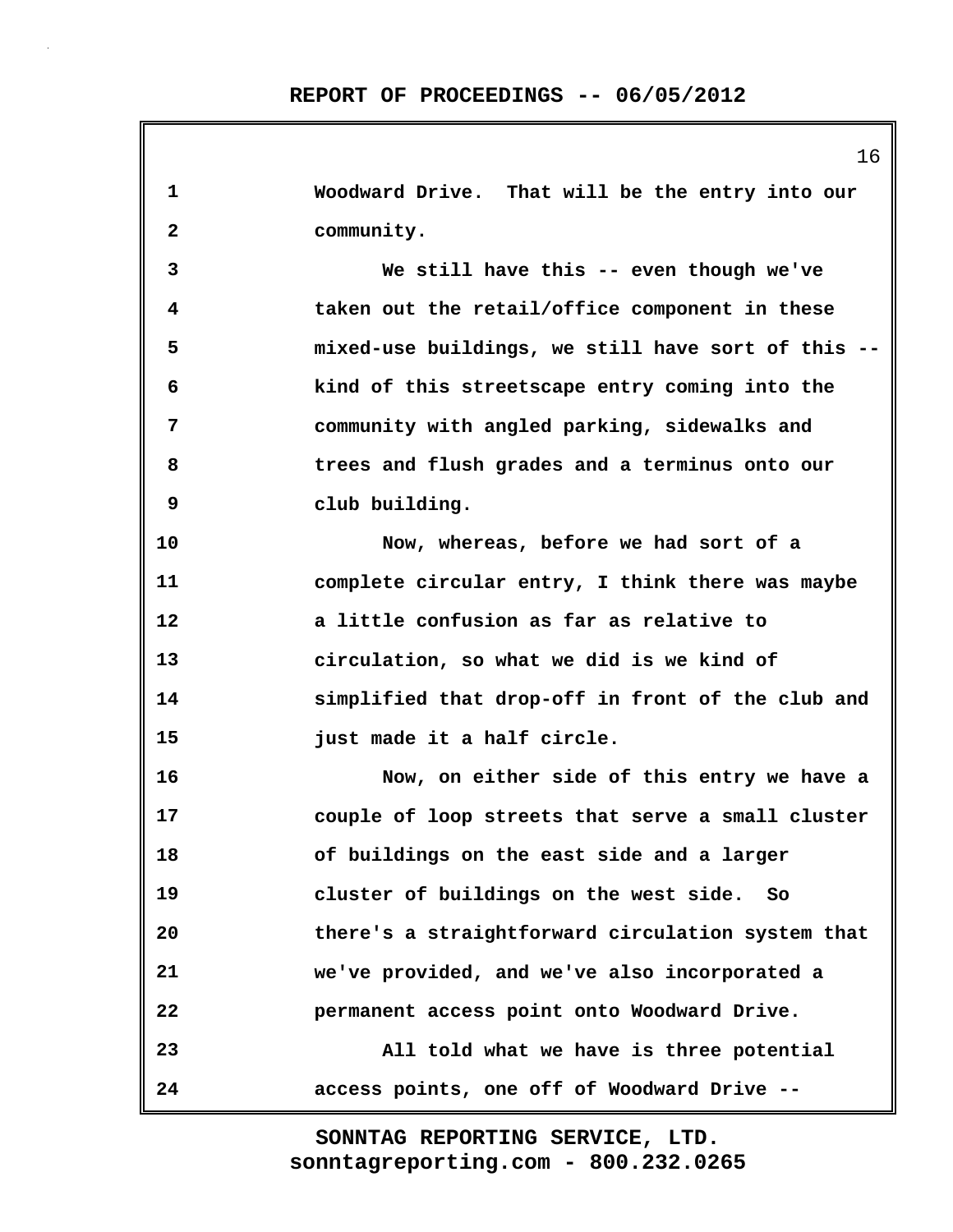**1 two off of Woodward Drive, and another access 2 point of Cardinal Drive. 3 So the result of this site plan is that we 4 end up with just three-story buildings. We've 5 reduced our density from actually 407 units to 6 331 units. We've taken out the standalone 7 four-story buildings. So we're now at three 8 stories on the buildings. 9 If you take a look at the plan, you kind of 10 see that there's just a better linkage of all the 11 open space that we have. We've kind of created -- 12 for example, on the west side we created this 13 east-west open space spine that connects the 14 trail along the west side; we've created this 15 little trail park at the west end, and there's 16 sort of a special paved area connecting the trail 17 park on the west end to a main park on the 18 east end. 19 So we've kind of created a nice continuous 20 open space connection in this area. We've 21 created an over -- an outlook area that provides 22 some parking and off-site views to this tree line 23 along the old railroad right-of-way. And 24 additionally, I think we've done, I think a**

> **sonntagreporting.com - 800.232.0265 SONNTAG REPORTING SERVICE, LTD.**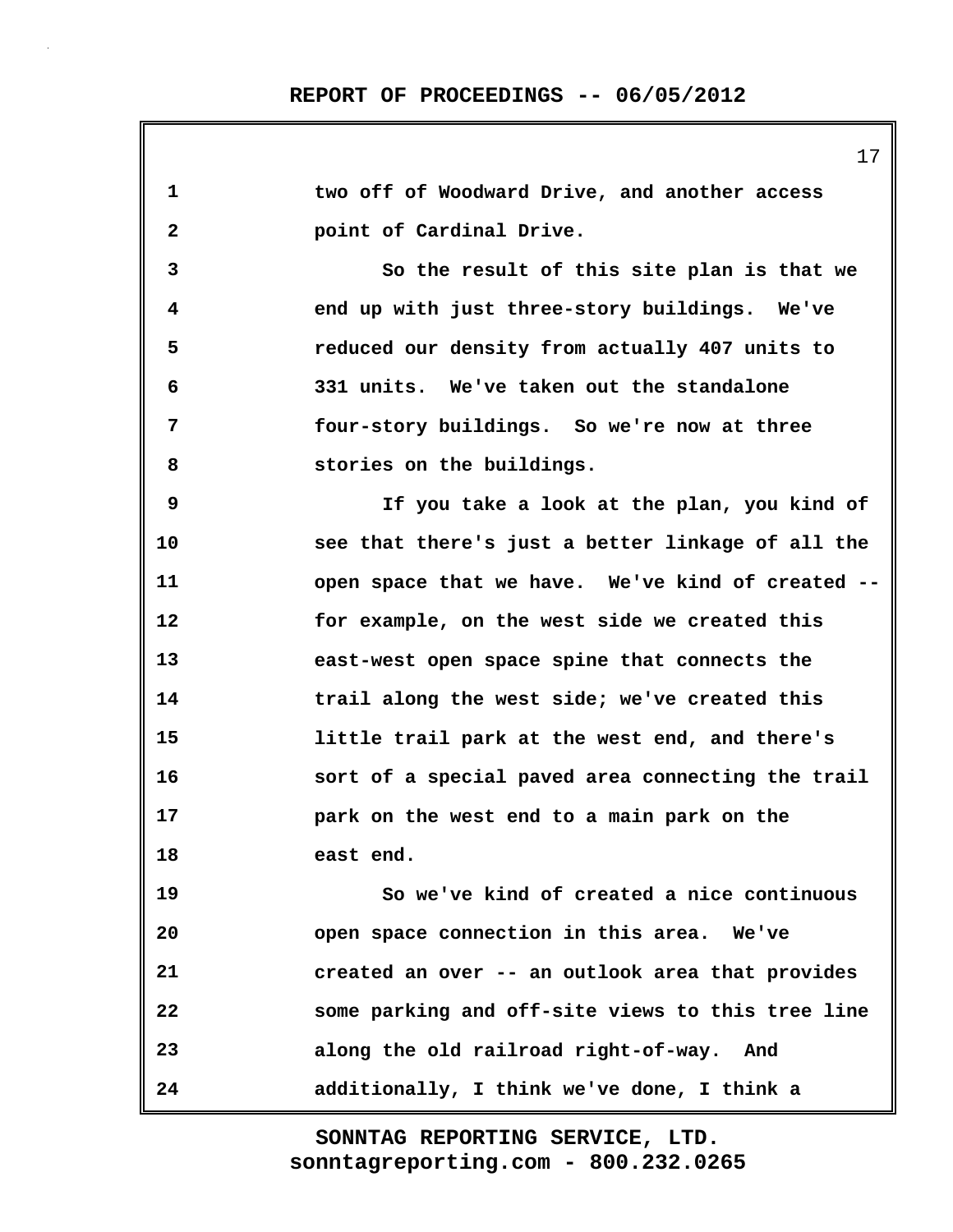18 **1 better job of kind of breaking up sort of the 2 large expansive parking lot areas that we had 3 before. 4 Our buildings on the site, really there's -- 5 there's really three building types. Type 1 and 6 Type 2, they're 21-unit buildings. All the 7 buildings have eight attached garages. Then 8 there's a Type 3 building type that's actually a 9 walk-out condition that exists in one, two, three 10 spots. Those buildings will have 25 units 11 because there's a four-unit walkout portion of 12 the building, and there's actually kind of a 13 variation of the different building sites where 14 we have actually a half walkout in the 15 two buildings that kind of flank the club area. 16 So we have, again, those -- all of the 17 buildings now on the site will be predominantly 18 three stories. 19 Another thing that we've done as part of 20 this is put a concerted effort of designing our 21 club area. Whereas, before I think it was 22 somewhat more of just a placeholder, we've since 23 gone back in our current scenario and really 24 thought carefully about the club area, both the**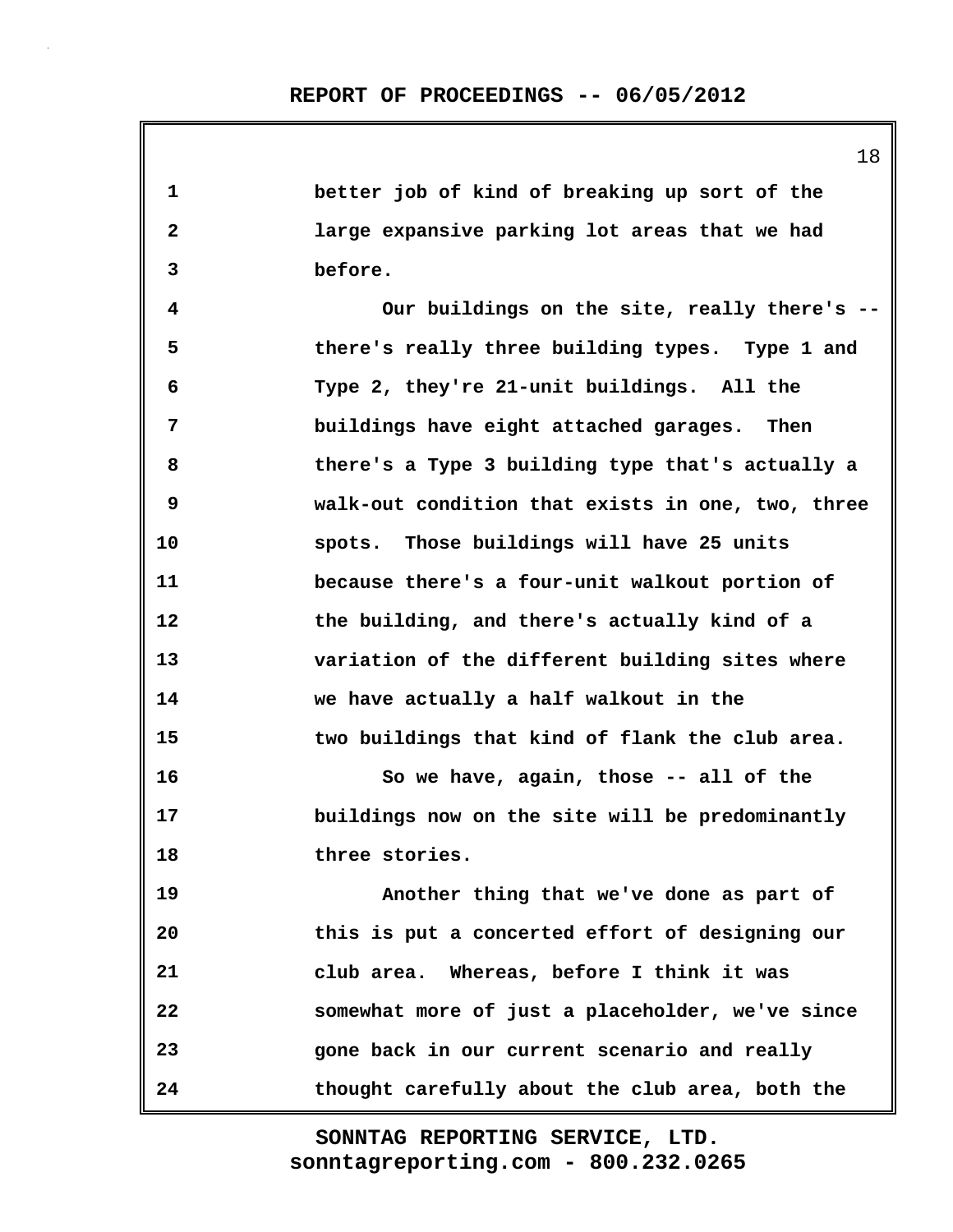19

| $\mathbf{1}$ | interior spaces of the club and the exterior      |
|--------------|---------------------------------------------------|
| $\mathbf{2}$ | amenities surrounding the club building.          |
| 3            | Jeff Mulcrone will talk not only about the club   |
| 4            | architecture, but the residential architecture,   |
| 5            | as well.                                          |
| 6            | We've talked a little bit about the pocket        |
| 7            | parks and trails that are on the plan, the        |
| 8            | overlook, this east-west spine park that's now in |
| 9            | the plan, and having connectivity to the bike     |
| 10           | trails that exist surrounding the property.       |
| 11           | There's a lot of opportunities for walking,       |
| 12           | biking, connectivity to trails, and we think      |
| 13           | that's just a terrific amenity for this           |
| 14           | community.                                        |
| 15           | Some of the hardscape elements that we are        |
| 16           | proposing on site, we have some entrance          |
| 17           | monumentation that will occur on Woodward Drive.  |
| 18           | We have a standalone project entrance sign in the |
| 19           | median as you come into the community off of      |
| 20           | Woodward Drive flanked on either side by stone    |
| 21           | columns that will have backlit tops, and that     |
| 22           | will be followed with some ornamental fencing and |
| 23           | smaller columns, and that treatment will occur on |
| 24           | both sides of the project entry.                  |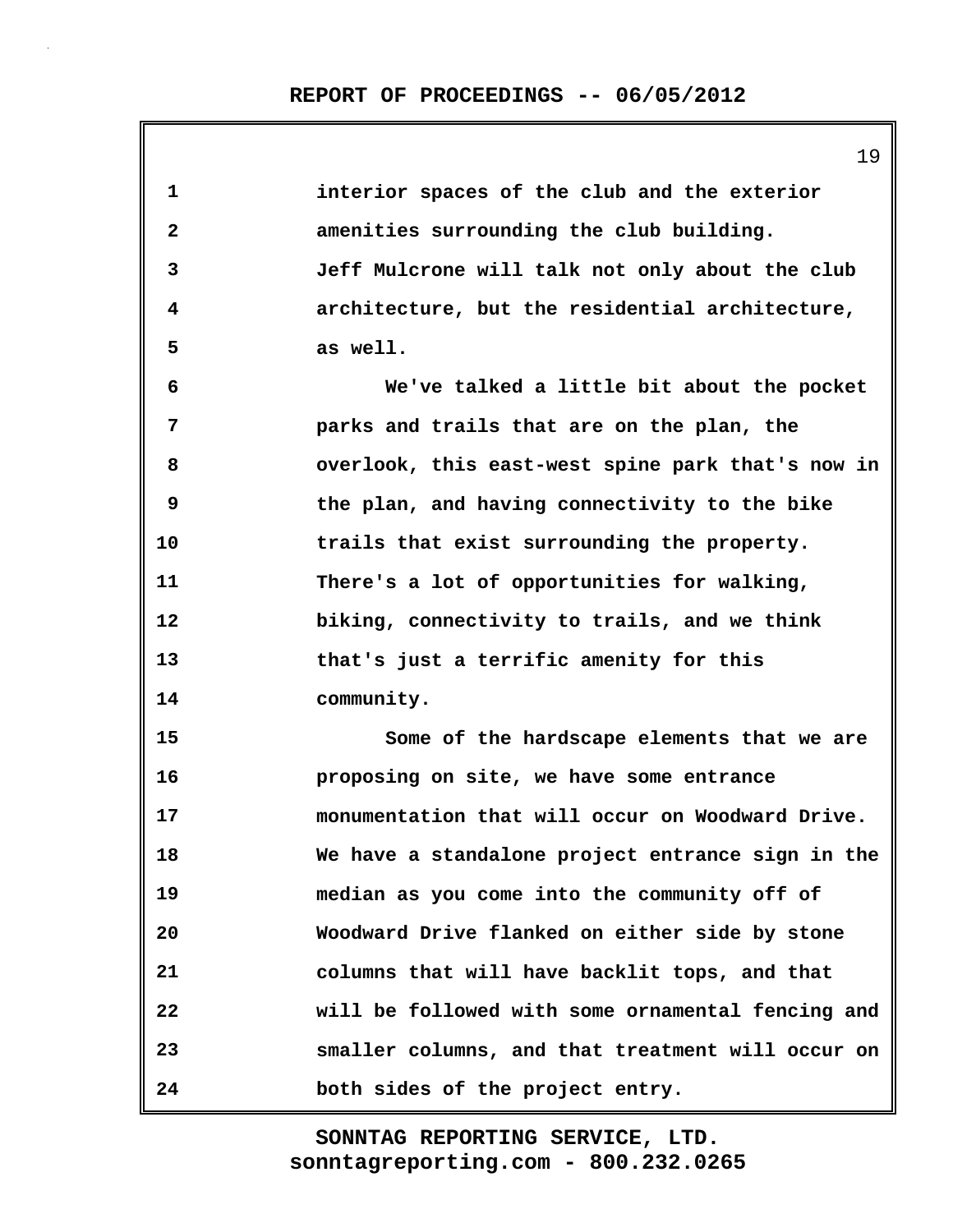|              | ∠ ∪                                               |
|--------------|---------------------------------------------------|
| $\mathbf{1}$ | Garbage, there are numerous locations for         |
| $\mathbf{2}$ | garbage dumpsters on site. These dumpsters will   |
| 3            | be surrounded by, we think very elegantly         |
| 4            | designed dumpster enclosures that will reflect    |
| 5            | the same building materials used in the -- in the |
| 6            | architecture on the rental buildings.             |
| 7            | Lighting, as you'll see when Jeff presents        |
| 8            | the architecture, our building design is          |
| 9            | predominantly contemporary, so we've elected to   |
| 10           | choose a light fixture on site that sort of has   |
| 11           | that same contemporary look. That lighting plan   |
| 12           | was also provided in the submittal package that   |
| 13           | you received.                                     |
| 14           | Looking at an additional sign, actually, a        |
| 15           | monument sign 8 foot tall located at the corner   |
| 16           | of Corporate Reserve Boulevard and Main Street.   |
| 17           | This will be at the northwest corner.             |
| 18           | A couple of other things. Mailbox kiosk --        |
| 19           | mail delivery will be handled by two separate     |
| 20           | standalone mail kiosks that will flank both sides |
| 21           | of the club so residents will get their mail.     |
| 22           | The Postmaster or postal employee will deliver    |
| 23           | mail to these individual boxes. Each resident     |
| 24           | will have their own mailbox and will get their    |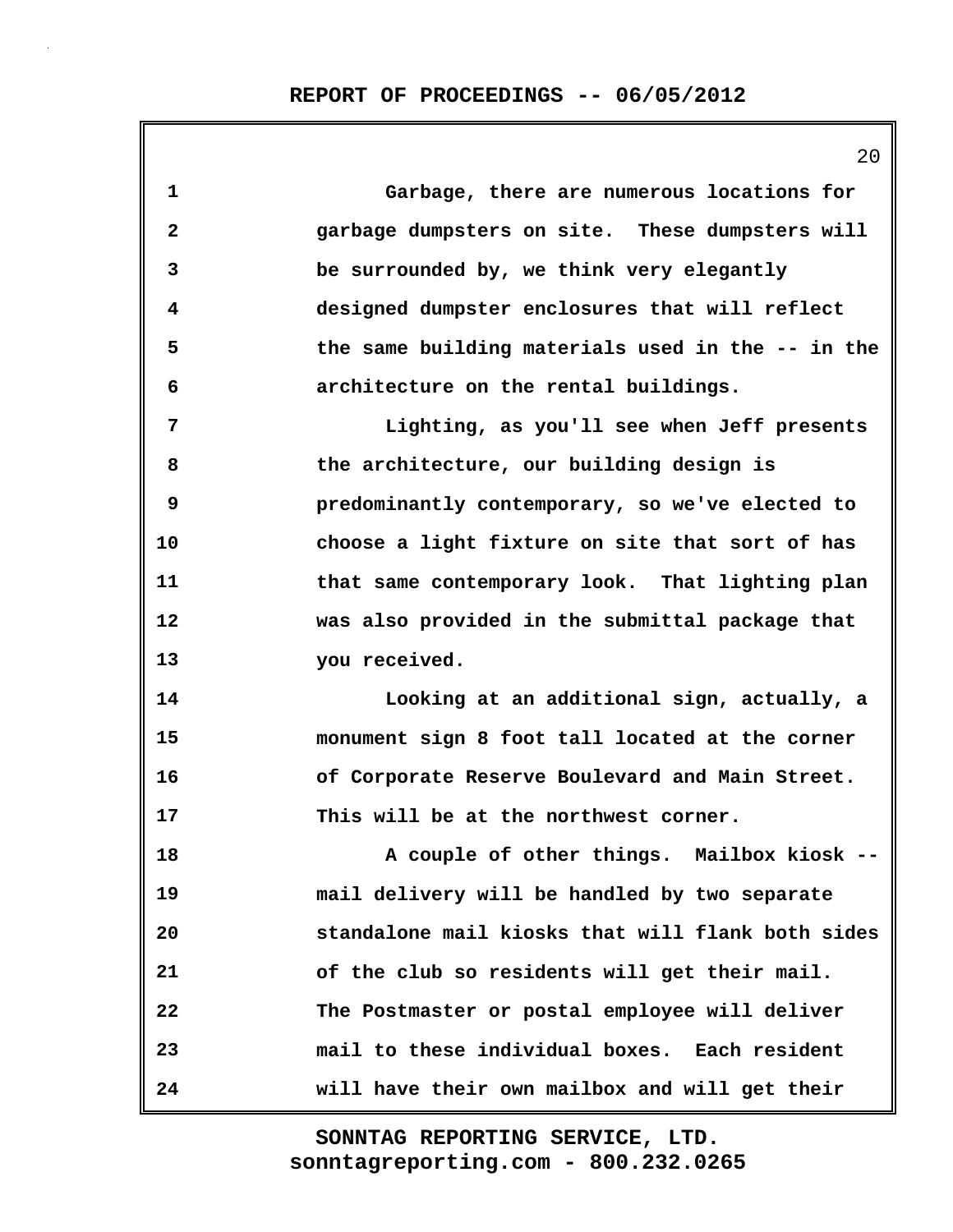|                         | 21                                                 |
|-------------------------|----------------------------------------------------|
| 1                       | mail in that fashion. We have these next to the    |
| $\overline{\mathbf{2}}$ | club because in any event there's a larger parcel  |
| 3                       | or package, the delivery person can take the       |
| 4                       | parcel into the club building where the resident   |
| 5                       | will pick it up there.                             |
| 6                       | Other things to point out, our parking             |
| 7                       | ratio is consistent with the ordinance. I think    |
| 8                       | our overall ratio is about 1.6. We do have --      |
| 9                       | there are eight garage spaces per building. I      |
| 10                      | think I had mentioned that before.                 |
| 11                      | What I'd like to now do is introduce Jeff          |
| 12                      | Mulcrone from BSB Design. He'll walk you through   |
| 13                      | the building architecture.                         |
| 14                      | Thank you.                                         |
| 15                      | MR. MULCRONE: Thank you. My name is                |
| 16                      | Jeff Mulcrone, M-u-l-c-r-o-n-e, with BSB Design,   |
| 17                      | 3436 North Kennicott, Arlington Heights, Illinois. |
| 18                      | I'm just going to walk you through the             |
| 19                      | typical building that reflect the buildings on     |
| 20                      | the site.                                          |
| 21                      | We'll have 15 total of these buildings.            |
| 22                      | There's 331 total units. The units range in size   |
| 23                      | from 650-square-foot one-bedroom one-bath to a     |
| 24                      | 1200-square-foot two-bedroom two-bath unit.<br>All |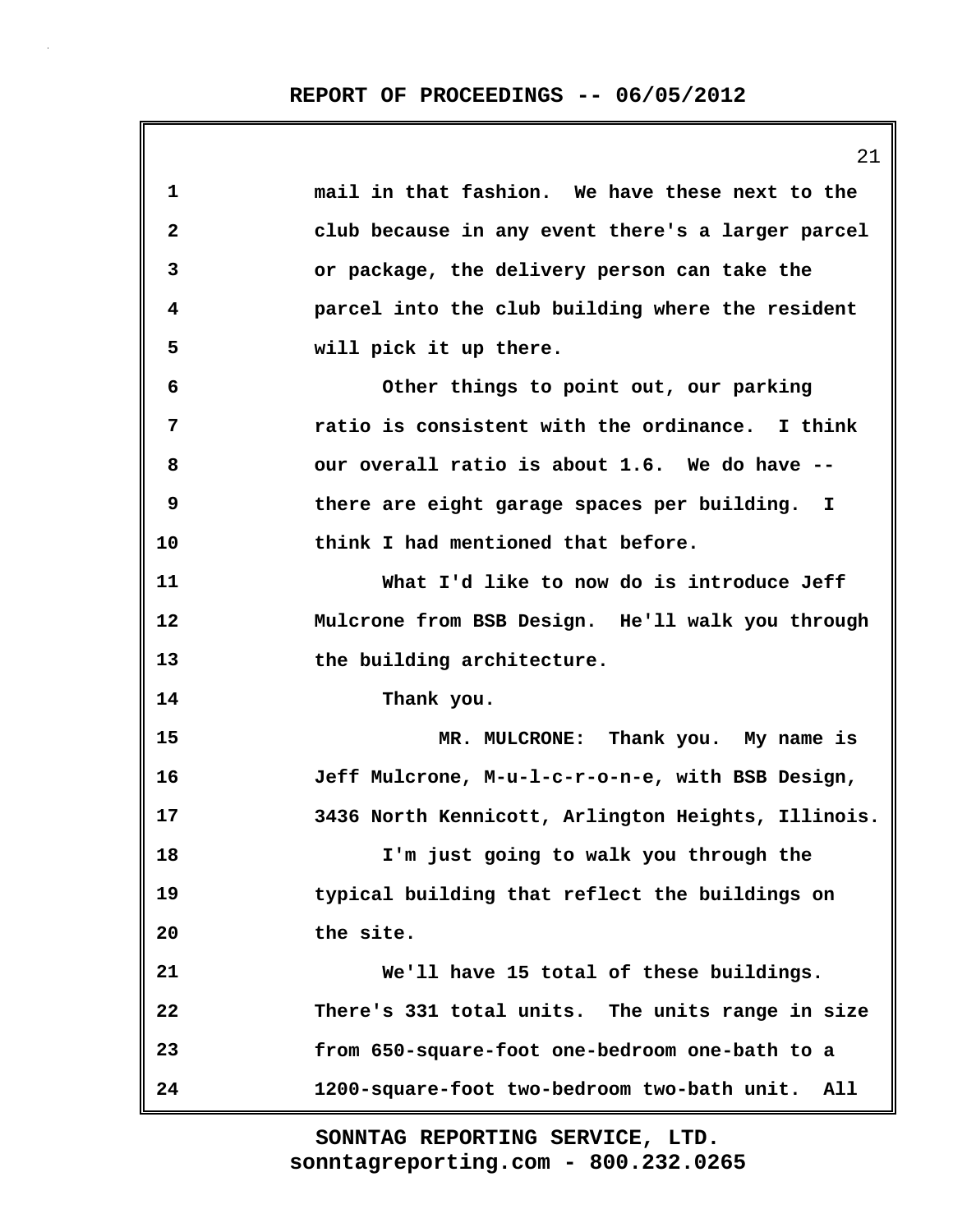**1 of the units have a fresh, open floor plan feel. 2 They're well appointed with living, kitchen, and 3 bath spaces. Each unit also features -- it's 4 going to have a cutting edge interior design 5 scheme that's modeled after a lot of the leading 6 markets, multi-family projects that you find 7 across the country. All of the residents will 8 also enjoy extra large outdoor living spaces. As 9 you can see on the plan, a lot of the units have 10 oversized exterior balconies for their own 11 personal outdoor space. 12 As Terry mentioned, of the 15 buildings on 13 the site, 5 have various walkout basement 14 conditions. Each building does feature 15 eight private garages. We also have space for 16 private handicap garage access to the building, 17 and the garages are set up as semiprivate or 18 private, depending on what the residents choose 19 to use. They're open to all the residents. Some 20 residents will park outside and some will choose 21 to have an individual garage space. 22 On each end of the common corridor space is**

**23 a weatherproof and secured vestibule that comes 24 out into a staired tower. We have the common**

> **sonntagreporting.com - 800.232.0265 SONNTAG REPORTING SERVICE, LTD.**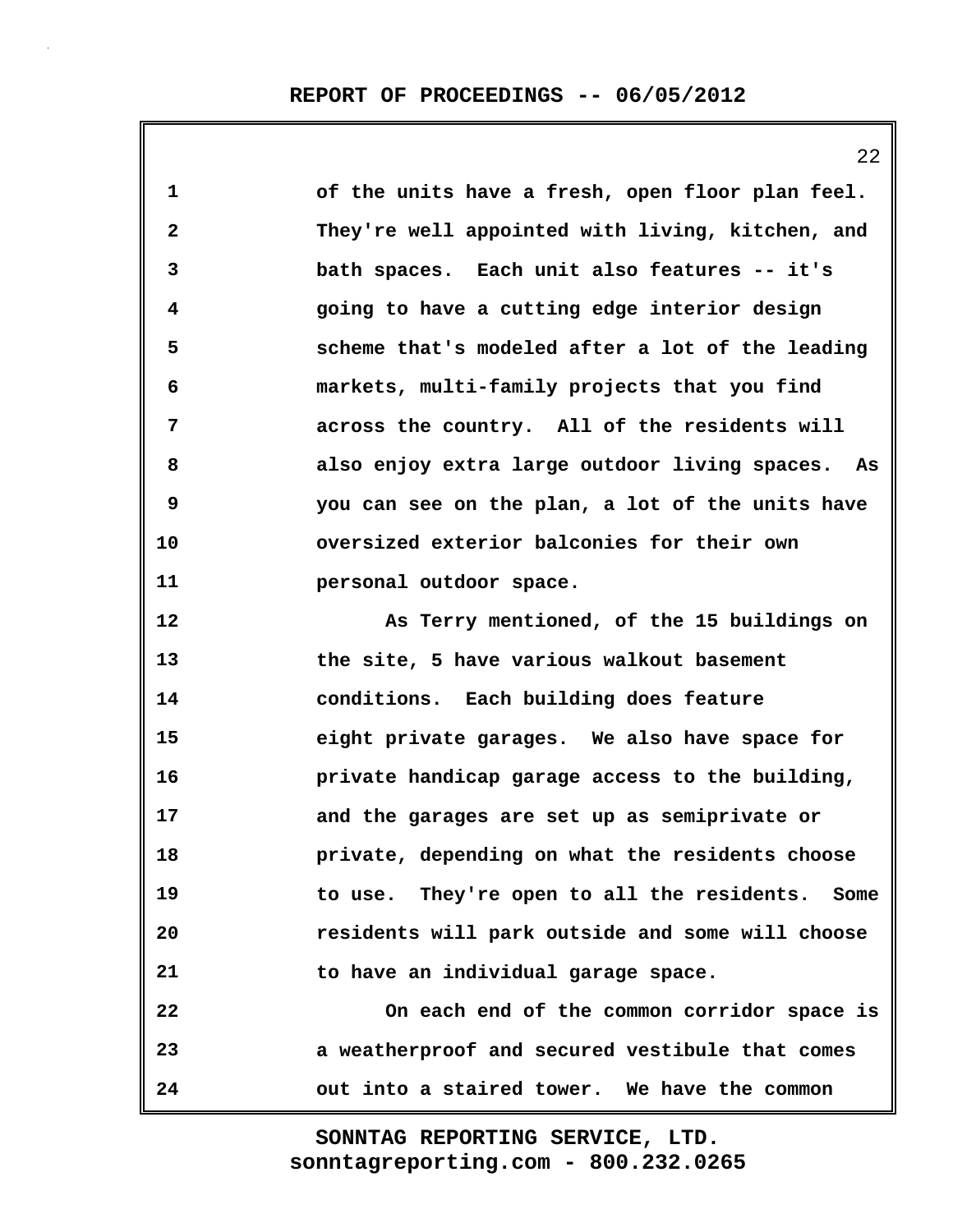| corridor area connected to the garages and then  |
|--------------------------------------------------|
| the private entrances to each of the units.      |
| Another unique feature of the building is        |
| that we'll also have private storage spaces for  |
| each of the residents in the building for        |
| individual resident's use.                       |
| This is a second-floor plan similar to the       |
| first and just showing that we'll also have      |
| storage on each level. So, for instance, this    |
| half of the building is four units. We've got    |
| four private storage areas for those units.      |
| One other thing to point out is that,            |
| unlike a lot of multi-family dwellings, these    |
| buildings have -- half of every building has     |
| corner units, which is pretty unheard of in the  |
| Chicagoland market for multi-family residential. |
| So a lot of the residents will have great views  |
| and daylight from two sources rather than        |
| from one.                                        |
| And this is just the typical third-floor         |
| plan, very similar.                              |
| This plan is showing a typical walkout           |
| condition that I believe is on three of the      |
| buildings where on the back side of the building |
|                                                  |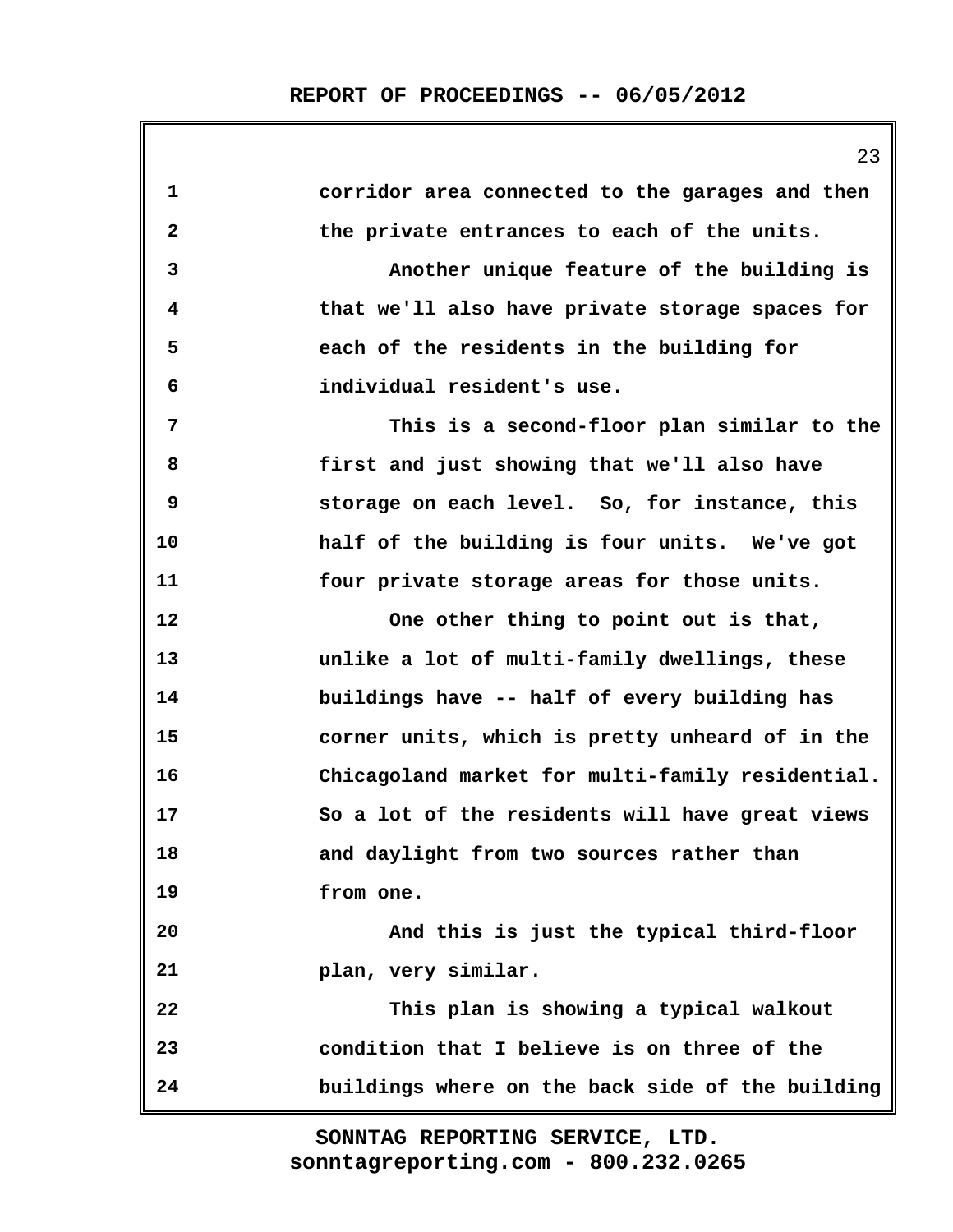| 1            | there will be four additional units, and these    |
|--------------|---------------------------------------------------|
| $\mathbf{2}$ | are interconnected to the common corridors. So    |
| 3            | these units can also have direct access to the    |
| 4            | outside, as well as the stairs that have access   |
| 5            | to those indoor garage spaces.                    |
| 6            | As I mentioned before, the elevation is a         |
| 7            | contemporary feel but with classic architectural  |
| 8            | elements. You'll notice we have forward-facing    |
| 9            | gables. But we've taken a more contemporary       |
| 10           | approach with it with a different blend of        |
| 11           | materials and colors. We think it's exciting.     |
| 12           | There's stone veneer in some areas, hardy         |
| 13           | board shingles, metal roofs, metal balconies. So  |
| 14           | it's a nice play in materials and well balanced.  |
| 15           | And we actually do have some preliminary material |
| 16           | samples we brought with us if you'd like to view  |
| 17           | those at some point.                              |
| 18           | These are the other three sides of the            |
| 19           | typical multi-family building just showing the    |
| 20           | varying colors, the balance and the play, and the |
| 21           | varying roof lines. There's a lot of              |
| 22           | fenestration and a lot of glass to the units, so  |
| 23           | there's a lot of interconnection with nature,     |
| 24           | especially since a lot of these buildings back up |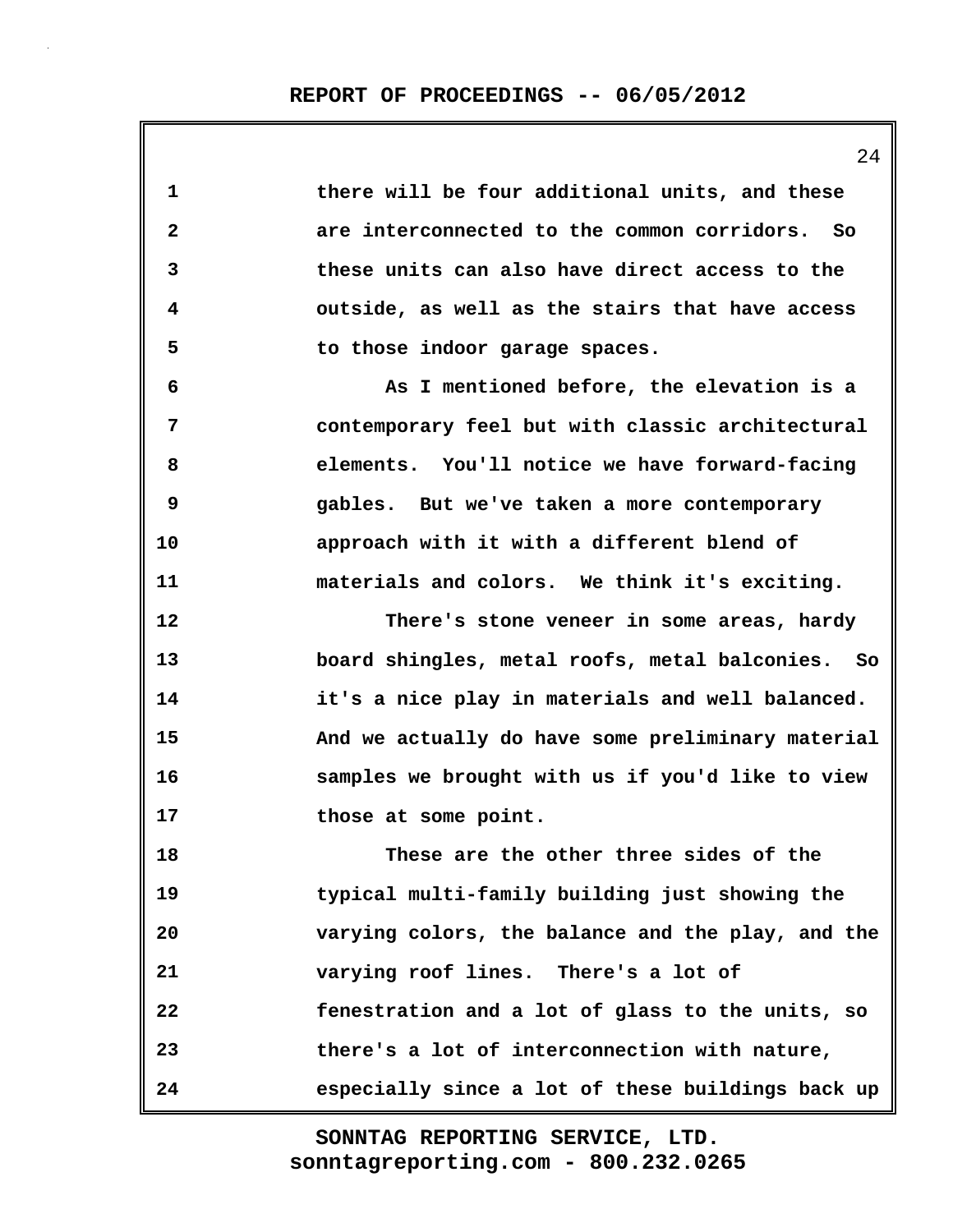| 1            | to the woods.                                     |
|--------------|---------------------------------------------------|
| $\mathbf{2}$ | The clubhouse. Well, the clubhouse is             |
| 3            | actually -- it's a very simple plan, but it's a   |
| 4            | unique design for this. We have been analyzing a  |
| 5            | lot of trends in Minneapolis, Denver, Phoenix,    |
| 6            | Dallas, and those trends slowly migrate across    |
| 7            | the country. We do have a few offices across the  |
| 8            | country, and when we see these trends, we try to  |
| 9            | bring them to the Midwest.                        |
| 10           | This is an open floor plan, a lot of light,       |
| 11           | a lot of stone, a lot of glass; it's a very       |
| 12           | inviting feel for your future residents, becomes  |
| 13           | a focal point for the community, a destination, a |
| 14           | social hub. We've got this boardwalk that's in    |
| 15           | line with the entrance boulevard to the           |
| 16           | community. So as you drive into the community,    |
| 17           | you'll see this great clubhouse at the edge of it |
| 18           | where all the residents can gather. We've got a   |
| 19           | center with a club room, and on this side there's |
| 20           | a 24-hour social room and a fitness wing, and     |
| 21           | both of these rooms look out over the pool and    |
| 22           | all the amendments that the developer has planned |
| 23           | for the residents.                                |
| 24           | So with the clubhouse we incorporated some        |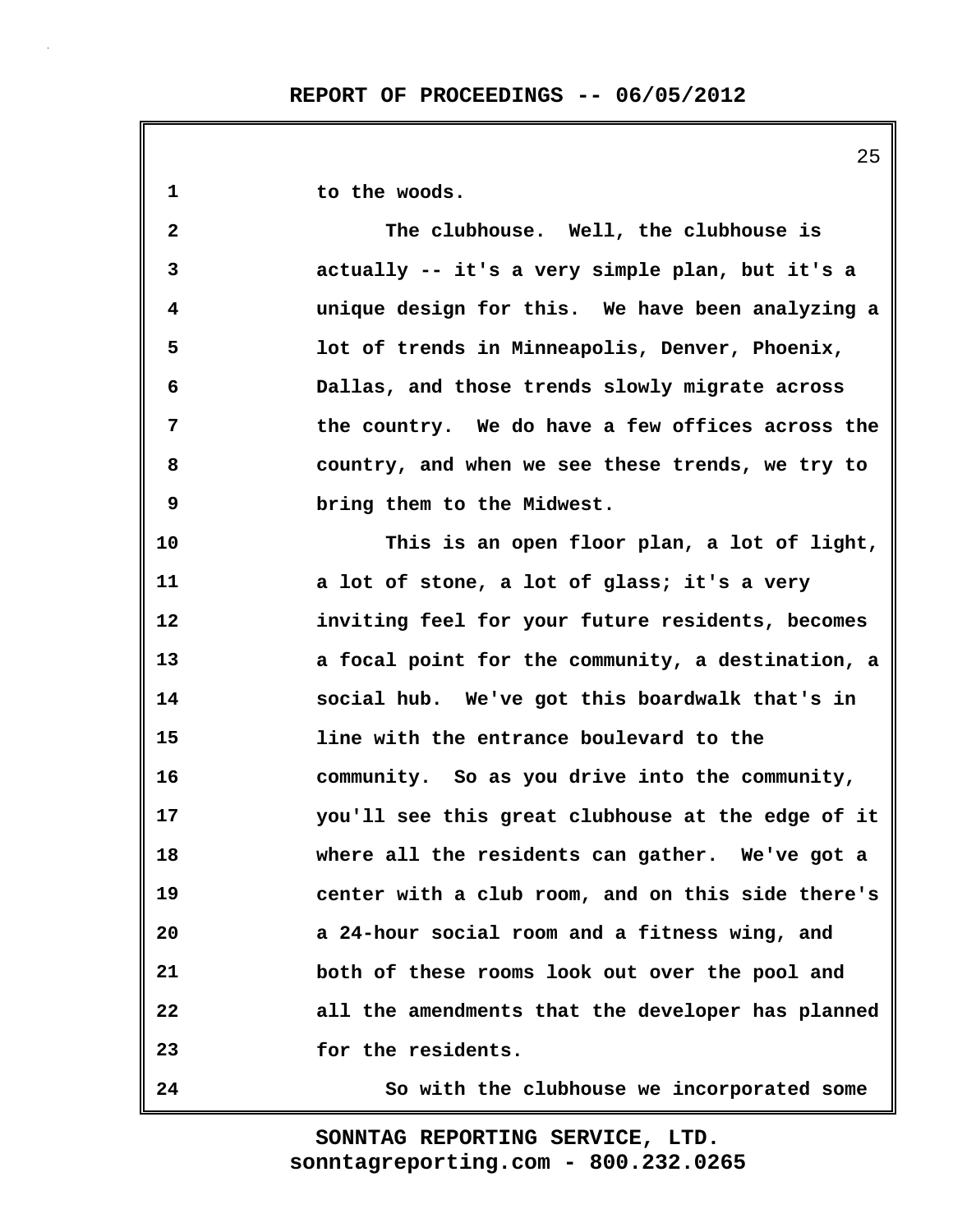| 1            | of the same materials we're using on the          |
|--------------|---------------------------------------------------|
| $\mathbf{2}$ | apartments and just expressed them in a cleaner,  |
| 3            | more modern way because this is a more            |
| 4            | commercial-type building. It relates well to the  |
| 5            | office buildings that are currently on the site,  |
| 6            | and it reflects the progressive nature of the     |
| 7            | social center for the community.                  |
| 8            | And these are just some alternating               |
| 9            | perspectives of the club.                         |
| 10           | MS. RETSON: Hi, I'm Michelle Retson,              |
| 11           | R-e-t-s-o-n, with Kinsella Landscape, 13821 South |
| 12           | Harrison in Blue Island, Illinois.                |
| 13           | One of the variances that we are trying to        |
| 14           | get is the foundation plantings -- I'm sorry;     |
| 15           | foundation trees. Unfortunately, with the way --  |
| 16           | I don't know if it's unfortunate, but the way the |
| 17           | driveways are laid out on each building, I'm      |
| 18           | unable to put trees. I was working in the site    |
| 19           | triangles trying to fit them in, but it's just    |
| 20           | not going to work on that side.                   |
| 21           | So this is the typical foundation                 |
| 22           | plantings. As you can see, there are plantings    |
| 23           | on almost every portion of the building. They're  |
| 24           | packed in there. We've used very similar shrubs   |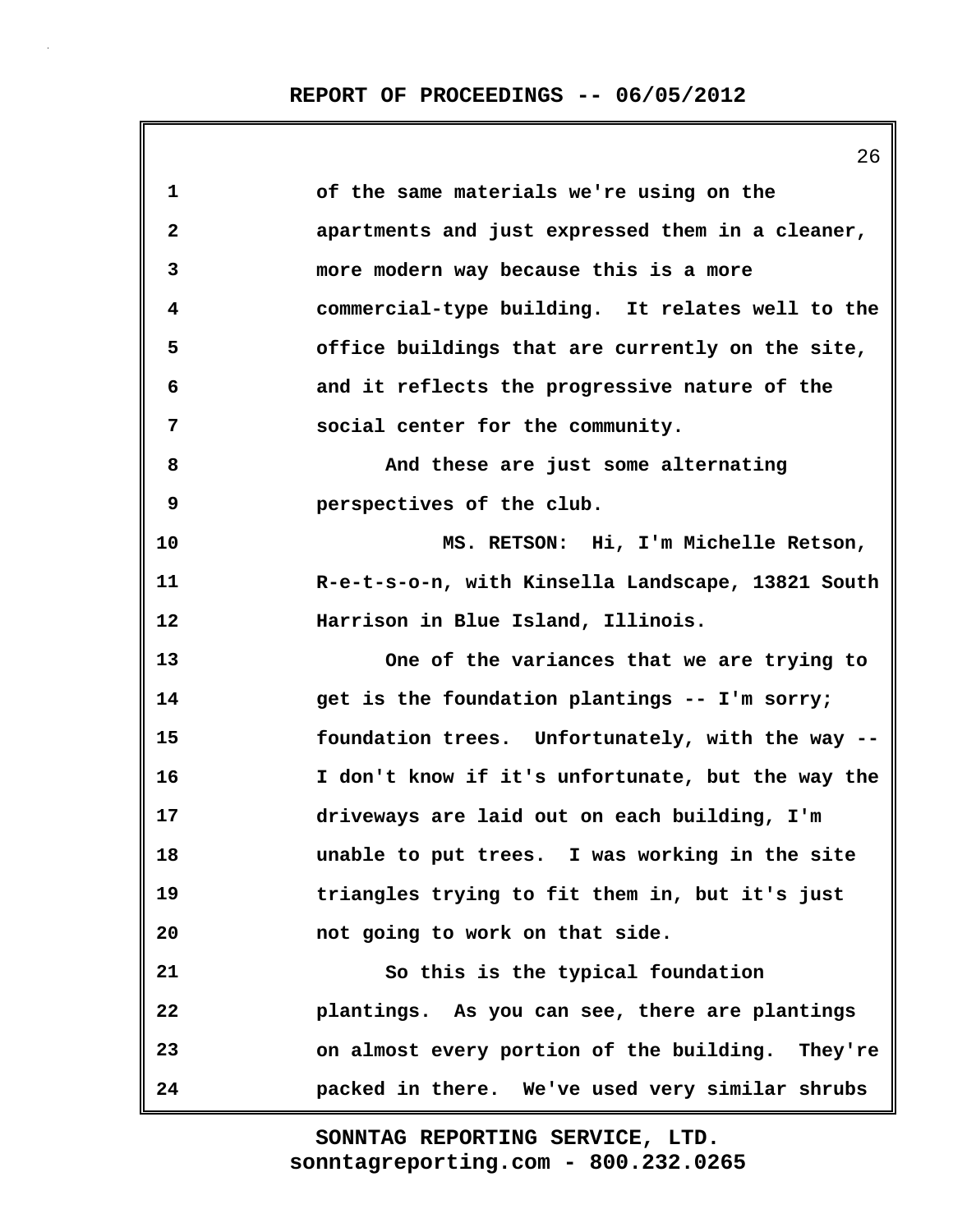| 1            | to the existing site which we know work as far as |
|--------------|---------------------------------------------------|
| $\mathbf{2}$ | maintenance for it over the years. I've done the  |
| 3            | inventory of the plants, so I know what works     |
| 4            | there, and that's what I tried to focus on all    |
| 5            | the foundation plantings.                         |
| 6            | As for the trees, we've tried to make them        |
| 7            | up in other areas. I know the required            |
| 8            | foundation was 381 trees total for all the        |
| 9            | buildings. We ended up providing 242. However,    |
| 10           | the clubhouse has 39, with only 19 required, and  |
| 11           | then throughout the site we had provided          |
| 12           | 40 percent, which was only required 10 percent.   |
| 13           | so as you can see, we have made up for them       |
| 14           | elsewhere.                                        |
| 15           | This is the overall site. Specifically,           |
| 16           | the green space area is the part, and I'll have   |
| 17           | those enlarged in the next couple slides. But     |
| 18           | here's this area that Terry was talking about     |
| 19           | before. Specifically, the central park here, we   |
| 20           | have a lot of trees here. Over here, the central  |
| 21           | courtyards in between some of the buildings, and  |
| 22           | then this other park area down here.              |
| 23           | This is a park on the corner, and this is         |
| 24           | that central park area. That area is very         |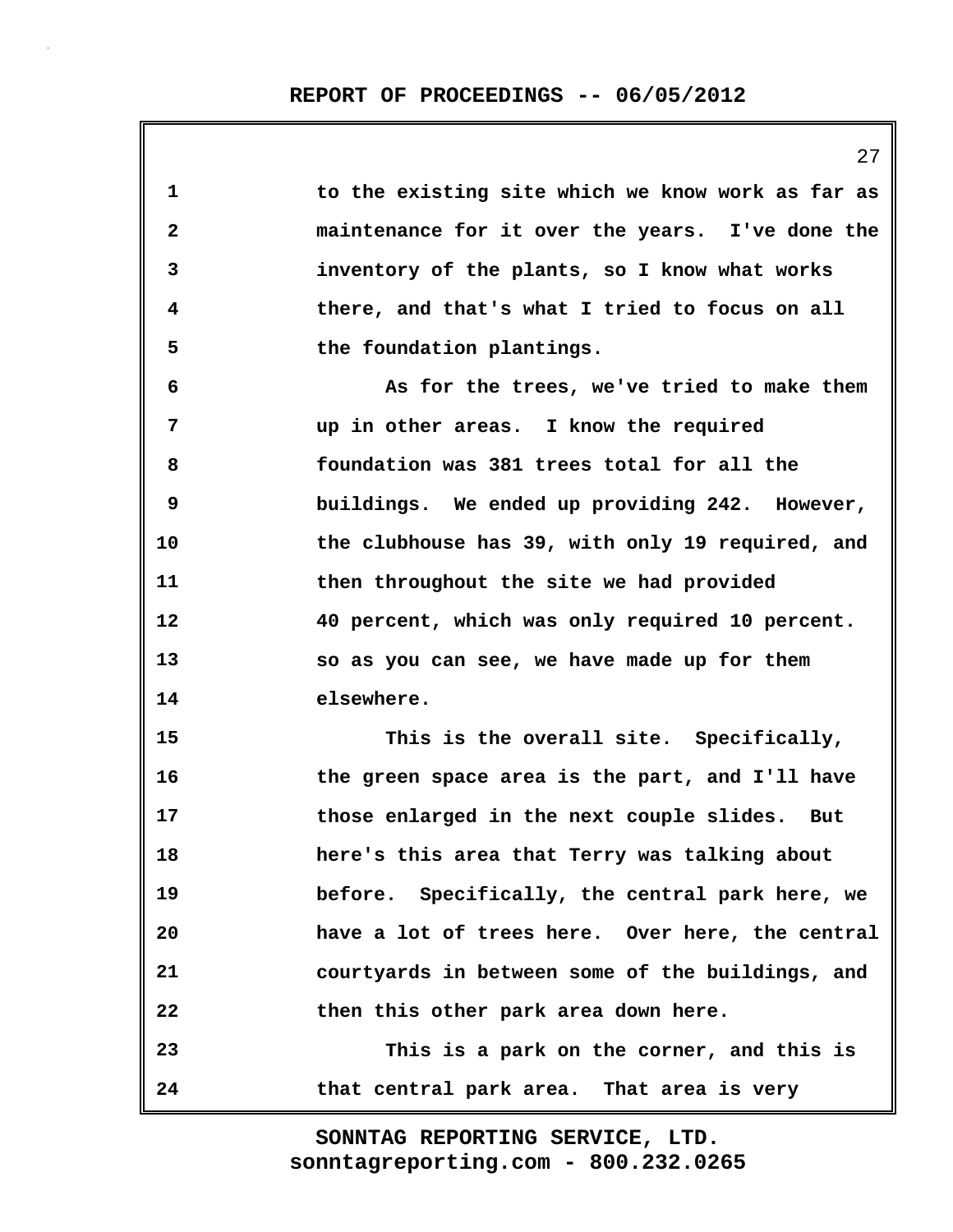| 1                       | heavily landscaped at a portion of it, which is    |
|-------------------------|----------------------------------------------------|
| $\overline{\mathbf{2}}$ | the focal point down that central park that he     |
| 3                       | was talking about.                                 |
| 4                       | The plant pallet just real quick, like I           |
| 5                       | said, it was very similar to the existing office   |
| 6                       | buildings. I wanted to have some continuity but    |
| 7                       | different colors so you have a sense of place --   |
| 8                       | a sense that you are in a different place but      |
| 9                       | still know that it's part of the same development. |
| 10                      | And then this is the existing. That's              |
| 11                      | Lot 6. I'm sure you guys have been there, but it   |
| 12                      | has kind of a prairie-ish feel to it but kind of   |
| 13                      | fits with the modern architecture.                 |
| 14                      | MR. ROBERTSON: I just want to --                   |
| 15                      | excuse me. I just want to touch on the traffic     |
| 16                      | study really quickly and we'll wrap this up.       |
| 17                      | When we did the entitlement back in                |
| 18                      | 2008, the City commissioned HLR to do an impact    |
| 19                      | study for the development. And the conclusion of   |
| 20                      | that report was that in the morning there would    |
| 21                      | be 765 movements around the site, and in the       |
| 22                      | evening there would be 870. HLR updated that       |
| 23                      | study to reflect the 330-unit apartment            |
| 24                      | development, and the morning traffic impact        |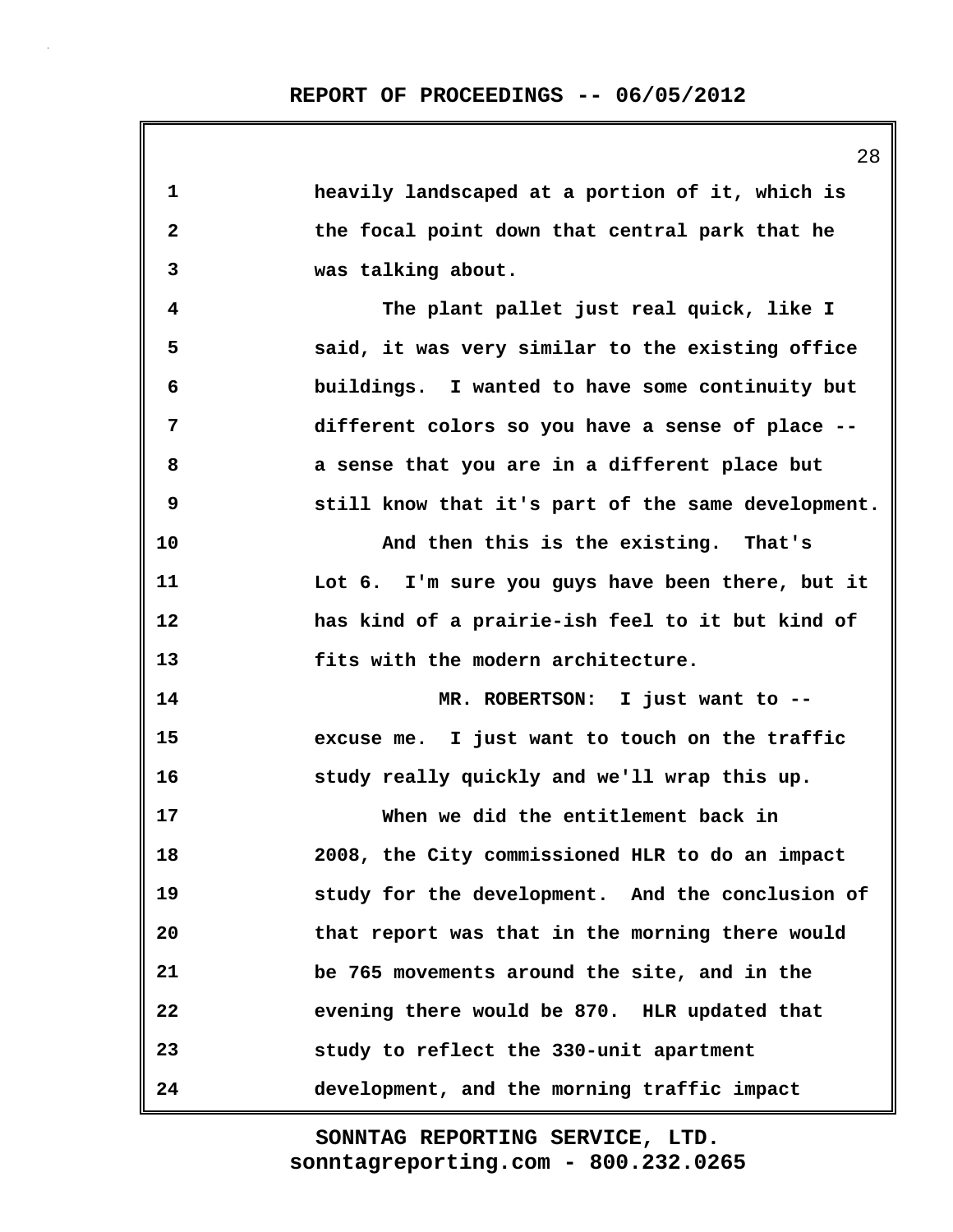|                         | 29                                               |
|-------------------------|--------------------------------------------------|
| 1                       | dropped to 354, and the evening was 587.         |
| $\overline{\mathbf{2}}$ | So there's been a dramatic decrease in the       |
| 3                       | impact on the roadways based on this plan versus |
| 4                       | what is entitled for the site right now.         |
| 5                       | That concludes our comments and our              |
| 6                       | presentation. So we're available to answer       |
| 7                       | whatever questions you have.                     |
| 8                       | CHAIRMAN WALLACE: All right.                     |
| 9                       | Thank you.                                       |
| 10                      | We'll start with the Plan Commission.            |
| 11                      | Questions from the Plan Commissioners?           |
| 12                      | MEMBER SCHUETZ: I had a question on              |
| 13                      | the traffic statement that you just made.        |
| 14                      | I just wanted clarification. On the              |
| 15                      | 354, is that a total, or is that a reduction in  |
| 16                      | the a.m.?                                        |
| 17                      | MR. ROBERTSON: This study was based              |
| 18                      | on the development being fully developed. So the |
| 19                      | 765 in the morning and the 354 is as if the      |
| 20                      | property is completely developed. That's not an  |
| 21                      | incremental difference. That's the total traffic |
| 22                      | generation. 354 is the total revised traffic     |
| 23                      | generation in the morning.                       |
| 24                      | MEMBER SCHUETZ: For Lot 8?                       |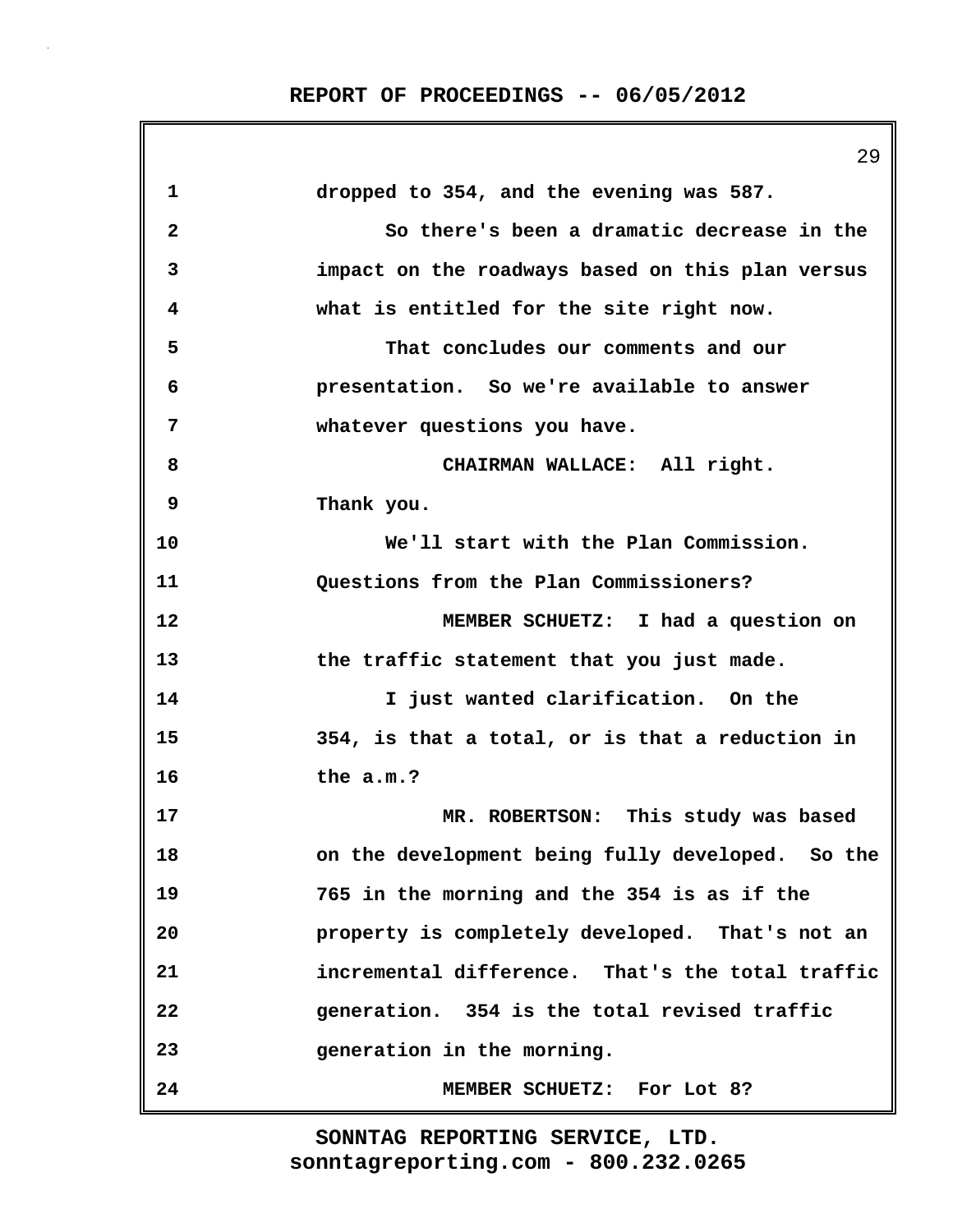|              | 30                                                |
|--------------|---------------------------------------------------|
| 1            | MR. ROBERTSON: For the whole                      |
| $\mathbf{2}$ | development, all 50 acres.                        |
| 3            | MEMBER SCHUETZ: And it dropped                    |
| 4            | dramatically because of the redesign?             |
| 5            | MR. ROBERTSON: I believe that the                 |
| 6            | nature of the use that residential doesn't create |
| 7            | the same $-$                                      |
| 8            | MEMBER SCHUETZ: Okay.                             |
| 9            | MR. ROBERTSON: -- level of traffic                |
| 10           | impact, which kind of makes sense because you'd   |
| 11           | see the morning -- Chris, do you want to talk     |
| 12           | to them?                                          |
| 13           | MR. TIEDT: Maybe I can help. The                  |
| 14           | drop is basically because the original office use |
| 15           | that was proposed on Lot 8 was removed, and it    |
| 16           | was replaced with 331 residential units.          |
| 17           | Now, the traffic generated -- during the          |
| 18           | traffic study they used the IPE trip generation   |
| 19           | manual, which is based off of square footage and  |
| 20           | the type of use. I'm sure you've heard that       |
| 21           | before.                                           |
| 22           | So, basically, based on the trip generation       |
| 23           | manual, it shows a decrease in those overall peak |
| 24           | hour site trips.                                  |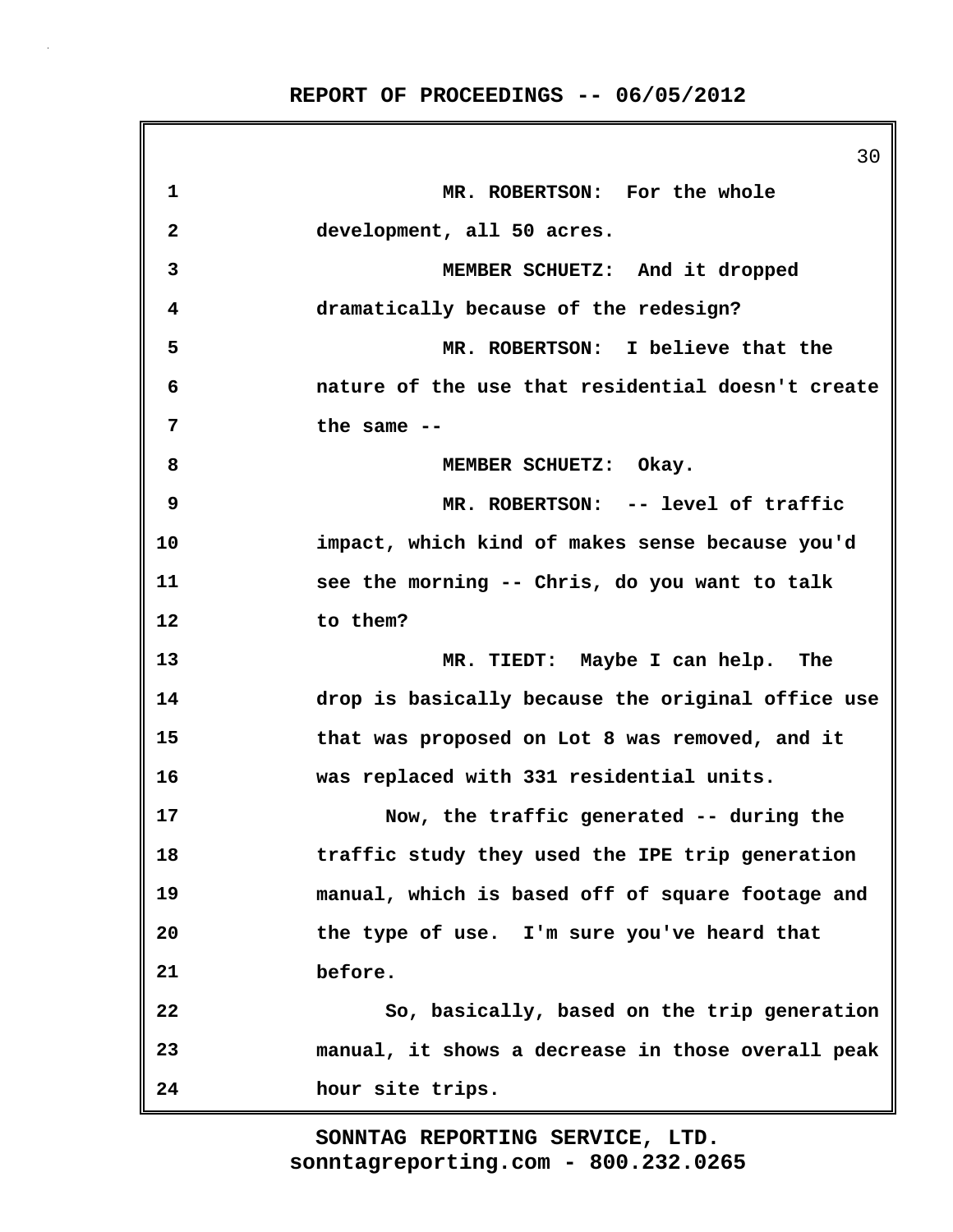|              | 31                                                 |
|--------------|----------------------------------------------------|
| $\mathbf 1$  | MEMBER SCHUETZ: Thank you.                         |
| $\mathbf{2}$ | CHAIRMAN WALLACE: I wanted to ask a                |
| 3            | question regarding an exhibit we have. This is     |
| 4            | Exhibit F, e-mail from Paul Robertson, Housing     |
| 5            | and Trust Fund Contribution, dated 6/1/12. Would   |
| 6            | you mind just going over that with us?             |
| 7            | MR. ROBERTSON: When we were before                 |
| 8            | you in November the -- and, further, when we were  |
| 9            | with Planning and Development, the issue of        |
| 10           | inclusionary housing came up, and some of the      |
| 11           | feedback that we got from our neighbors and from   |
| $12 \,$      | some of the City Council members was that -- that  |
| 13           | St. Charles currently has an adequate inventory    |
| 14           | of income restricted housing or income affordable  |
| 15           | housing and that the neighbors and this alderman   |
| 16           | did not wish us to participate in the inclusionary |
| 17           | housing ordinance.                                 |
| 18           | CHAIRMAN WALLACE: Okay. And maybe                  |
| 19           | part 2 of the question is something staff could    |
| 20           | answer. What would the -- and I know it was in     |
| 21           | the staff report, so I'll direct to it Matt.       |
| 22           | What would the requirements be under the           |
| 23           | inclusionary housing ordinance for this project?   |
| 24           | MR. O'ROURKE: Basically, for a                     |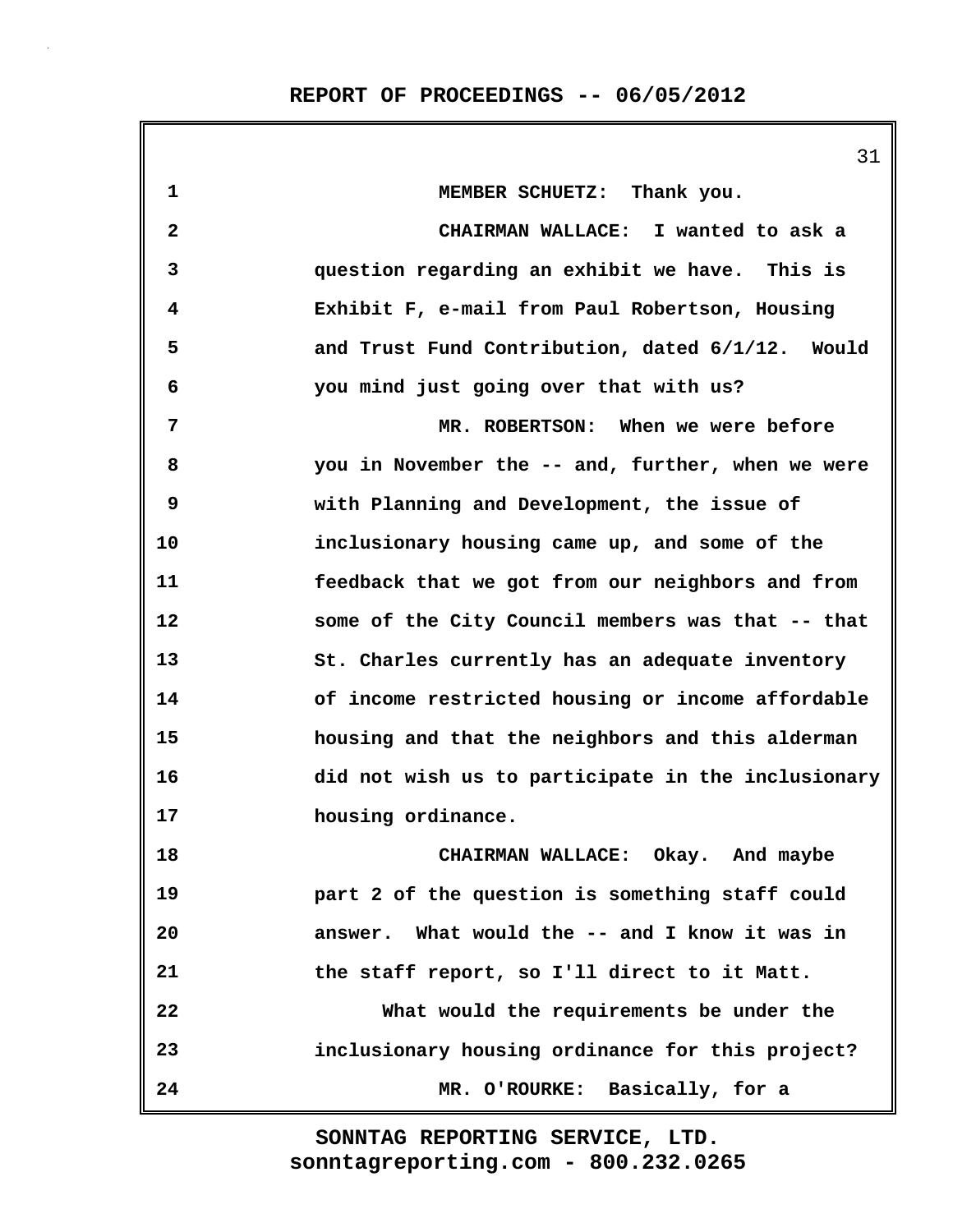|              | 32                                                |
|--------------|---------------------------------------------------|
| $\mathbf 1$  | development this size, what the ordinance would   |
| $\mathbf{2}$ | say is 15 percent of the units should be          |
| 3            | considered inclusionary, which means they have to |
| 4            | be affordable to households at a certain level.   |
| 5            | So it basically breaks down to 50 units, or       |
| 6            | the ordinance does have some provisions in there  |
| 7            | that they could ask for a waiver to do 50 percent |
| 8            | fee in lieu -- 50 percent of required units; let  |
| 9            | me clarify that -- and then 50 percent of them    |
| 10           | still on-site. Our current ordinance says it's    |
| 11           | 104,500 per unit, which equates to about          |
| 12           | \$2.6 million.                                    |
| 13           | CHAIRMAN WALLACE: And the proposal                |
| 14           | that was brought up is to not construct any of    |
| 15           | the affordable units and to pay \$50,000 instead  |
| 16           | of the 2.6 million into the trust fund?           |
| 17           | MR. O'ROURKE: That's their request.               |
| 18           | CHAIRMAN WALLACE: All right.                      |
| 19           | Thank you.                                        |
| 20           | Yes?                                              |
| 21           | MEMBER AMATANGELO: One quick                      |
| 22           | question, and this is for Michelle Retson. Are    |
| 23           | you still here?                                   |
| 24           | MS. RETSON:<br>Yes.                               |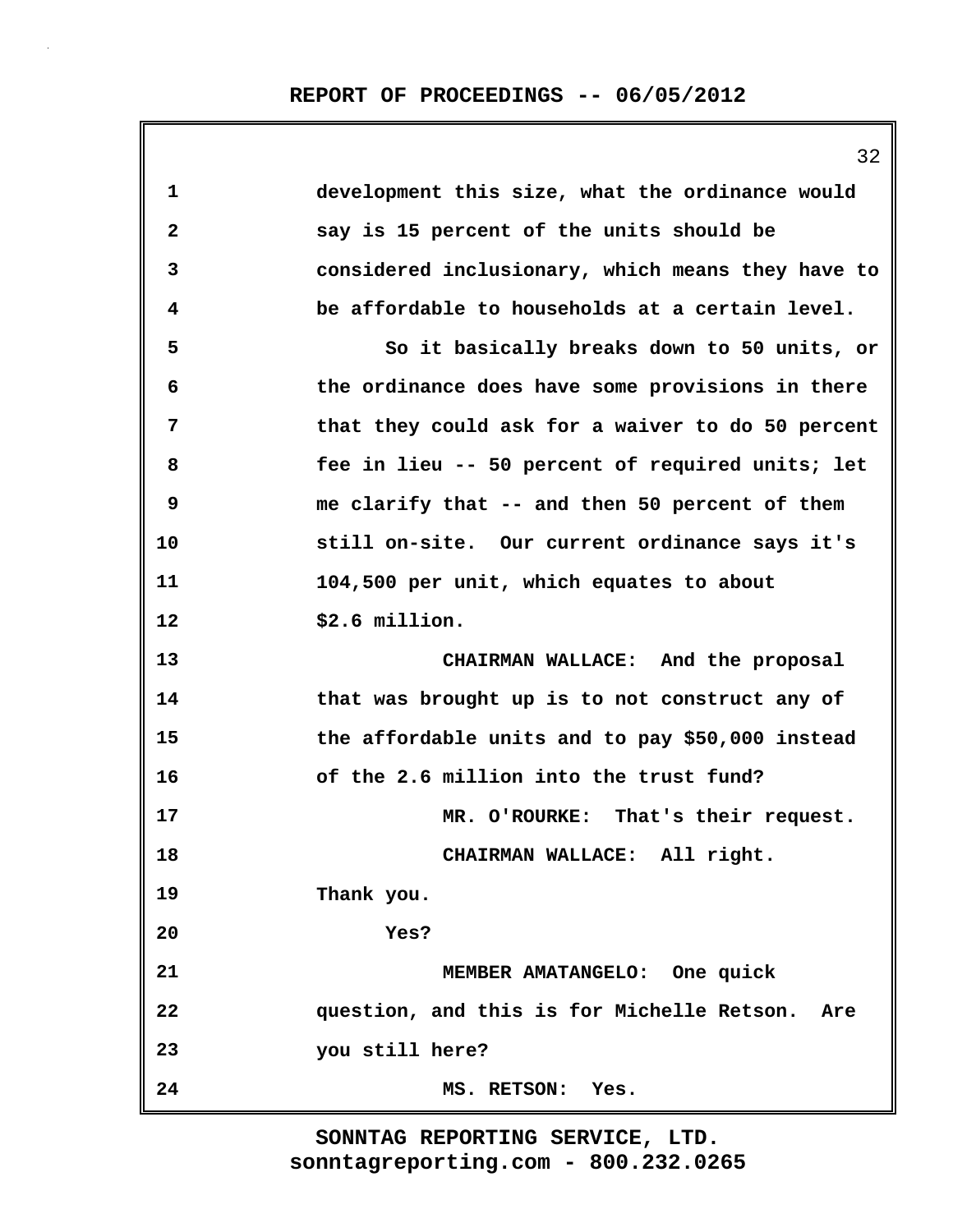|              | 33                                                |
|--------------|---------------------------------------------------|
| $\mathbf 1$  | MEMBER AMATANGELO: Hi, Michelle.                  |
| $\mathbf{2}$ | You'd stated that 381 trees were the              |
| 3            | requirement, but you did not -- or I may have     |
| 4            | missed it -- combined with the clubhouse, how     |
| 5            | many trees then are there?                        |
| 6            | MS. RETSON: Let's see. 242 for the                |
| 7            | foundation and then 39 for the clubhouse.         |
| 8            | CHAIRMAN WALLACE: I'm sorry; can you              |
| 9            | say that again?                                   |
| 10           | MS. RETSON: There are 242 provided                |
| 11           | for the foundation trees and then 39 provided for |
| 12           | the clubhouse.                                    |
| 13           | MEMBER AMATANGELO: So we're still                 |
| 14           | short 100 trees; correct?                         |
| 15           | MS. RETSON: Yes. But they're made                 |
| 16           | up elsewhere on the site. I know on the first     |
| 17           | page of the landscape plan --                     |
| 18           | CHAIRMAN WALLACE: We have for                     |
| 19           | landscape -- this is too small for me to read.    |
| 20           | MS. RETSON: There are 459 trees                   |
| 21           | provided total on site; I'm sorry.                |
| 22           | MEMBER AMATANGELO: Very good.                     |
| 23           | Thank you.                                        |
| 24           | CHAIRMAN WALLACE: Brian?                          |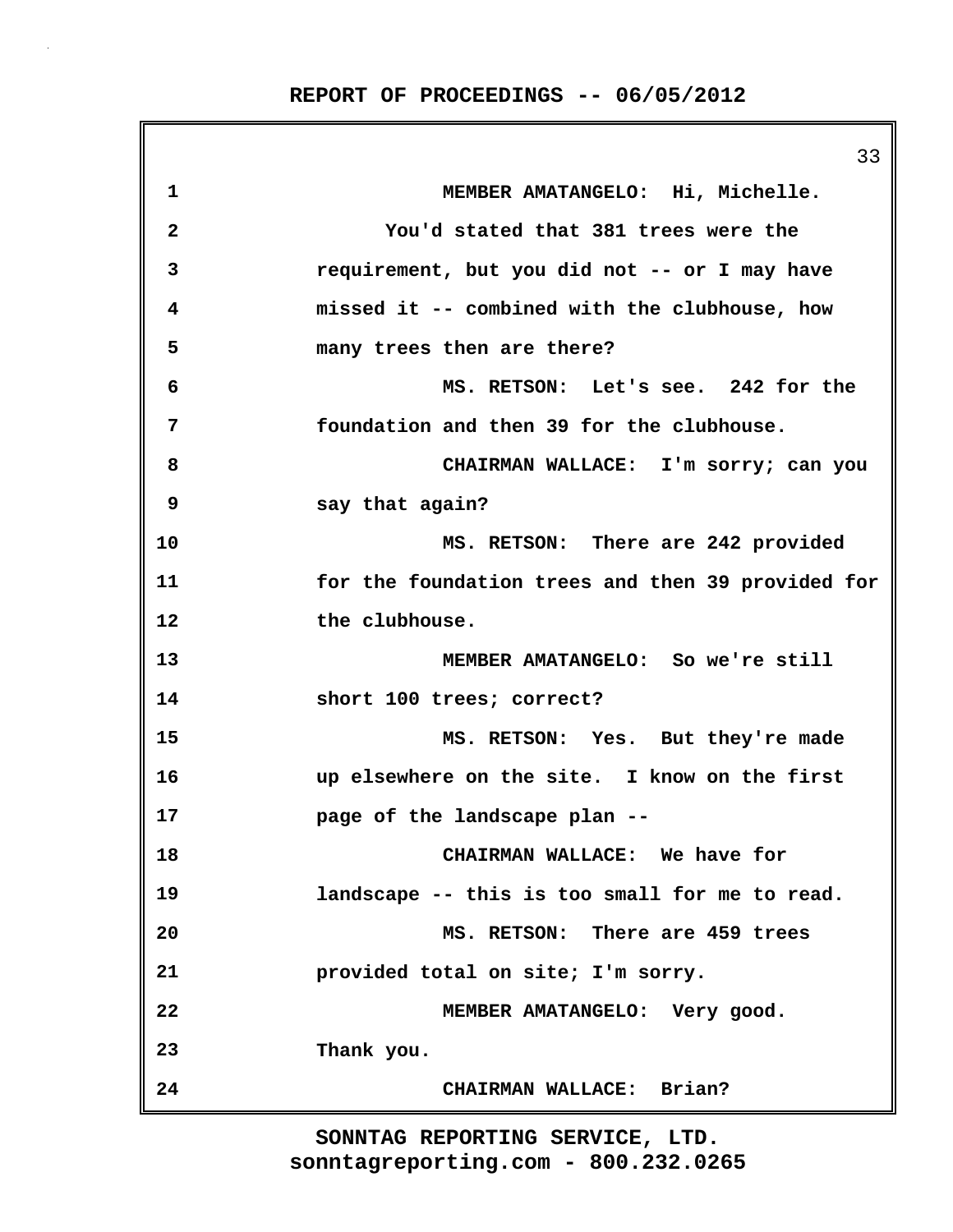|              | 34                                                 |
|--------------|----------------------------------------------------|
| 1            | MEMBER DOYLE: I have a couple of                   |
| $\mathbf{2}$ | questions here. First of all -- I'm just going     |
| 3            | to go down the order that I wrote them.            |
| 4            | There are a number of retention ponds on           |
| 5            | the north side of the parcel. Are those            |
| 6            | naturalized retention ponds like we have in other  |
| 7            | properties in the city right now?                  |
| 8            | MS. RETSON: They are almost exactly                |
| 9            | the same as the existing property with the seeded  |
| 10           | areas with a prairie-like feel to them, and then   |
| 11           | there are little berms with -- I forget what the   |
| 12           | exact growth is but -- they're Rosa caroliniana,   |
| 13           | which will grow and actually help the erosion.     |
| 14           | MEMBER DOYLE: Okay. So they are                    |
| 15           | natural?                                           |
| 16           | MS. RETSON: Yes, they are natural.                 |
| 17           | MEMBER DOYLE: You mentioned bike                   |
| 18           | paths, connectivity to bike paths, sidewalks.      |
| 19           | I'm curious. Could you comment about the           |
| 20           | walkability throughout the site, particularly      |
| 21           | walkability from the buildings to the clubhouse.   |
| 22           | MR. SMITH:<br>Here we go. It's hard to             |
| 23           | really tell on this graphic, but the way that this |
| 24           | community was designed is that in front of every   |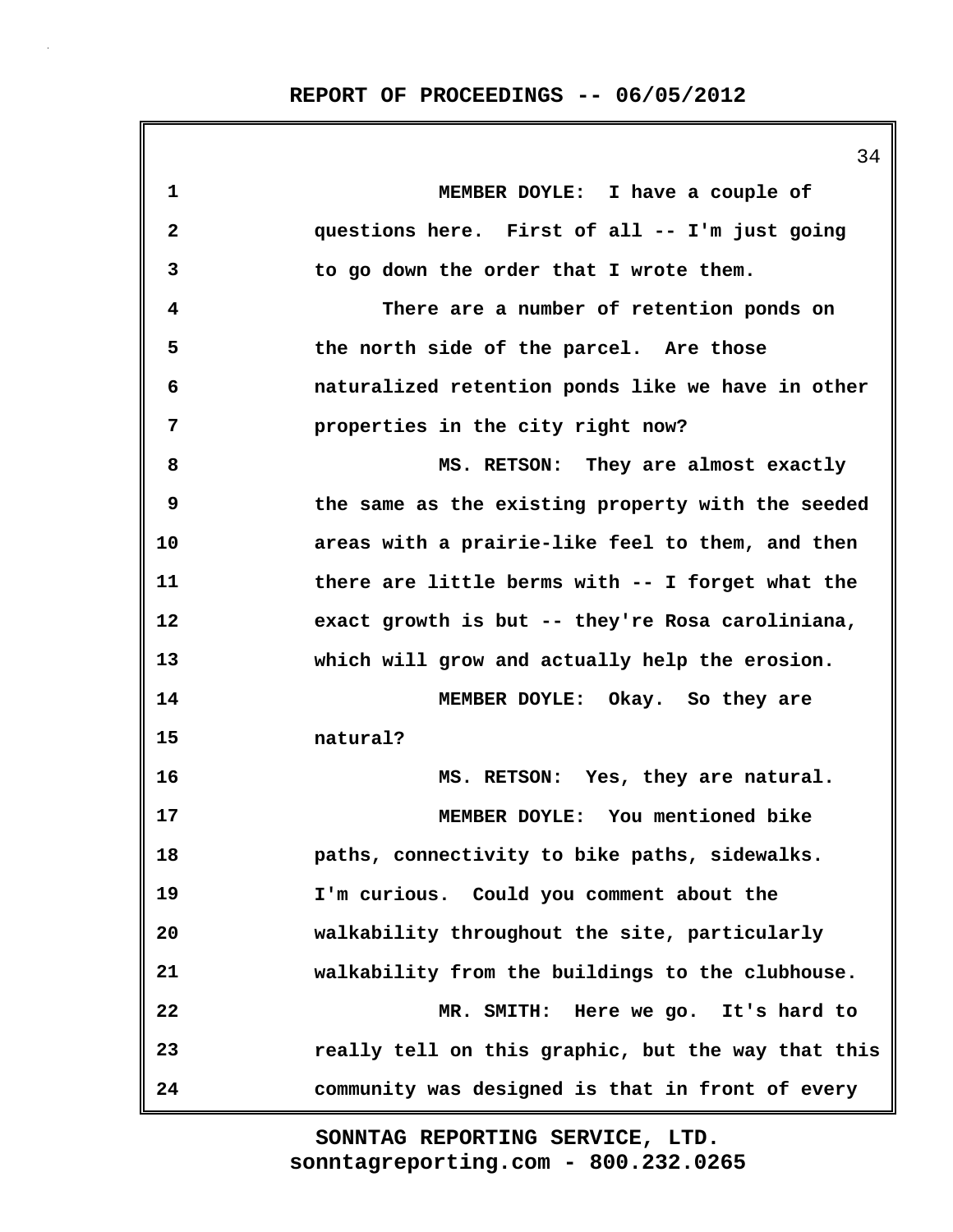| 1            | building along the street there's a 5 1/2 foot   |
|--------------|--------------------------------------------------|
| $\mathbf{2}$ | parkway separating the driveway from a sidewalk. |
| 3            | So along all the drives there is -- there are    |
| 4            | sidewalks that tie all the pedestrian traffic    |
| 5            | together, and those walks occur in front of the  |
| 6            | buildings.                                       |
| 7            | Additionally, those walks also connect to        |
| 8            | the trails at various locations, as well. I      |
| 9            | think there's a connection here, a trail that    |
| 10           | runs along Woodward Drive, a trail that runs     |
| 11           | along the west side of the property. We have     |
| 12           | sidewalks that connect there and there.          |
| 13           | There's also provisions for a sidewalk           |
| 14           | connection crossing Woodward Drive. I believe    |
| 15           | now this sidewalk is in just to a certain point, |
| 16           | and I think it stops pending the completion of   |
| 17           | this Main Street intersection. So in the future  |
| 18           | there will also be connectivity, pedestrian      |
| 19           | connectivity to Main Street.                     |
| 20           | So there's really a significant amount of        |
| 21           | sidewalks in the community.                      |
| 22           | MEMBER DOYLE: Okay. Next question,               |
| 23           | am I correct that you have more on-street -- you |
| 24           | have more parking overall throughout the site    |

35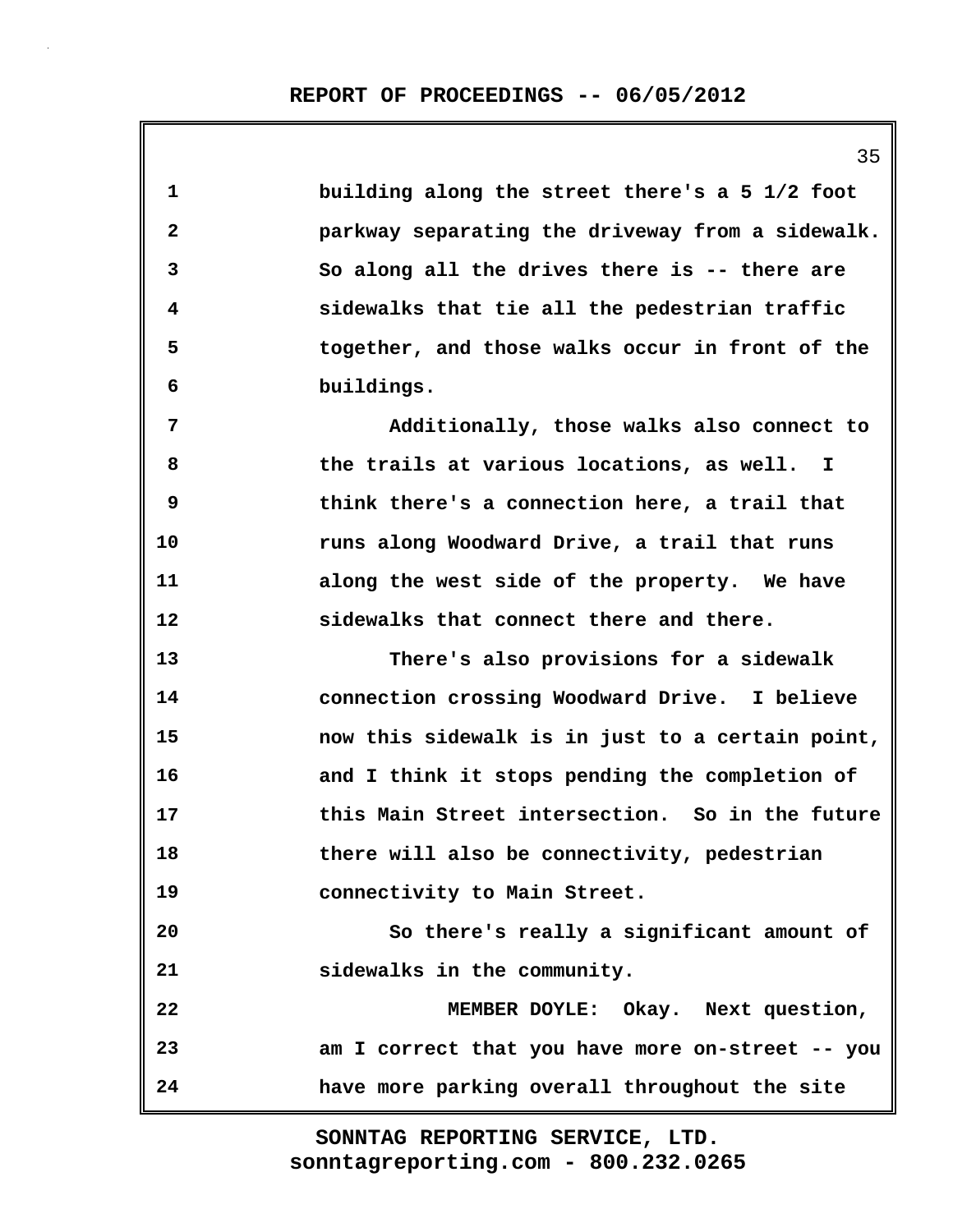|              | 36                                                |
|--------------|---------------------------------------------------|
| 1            | than was required by the ordinance?               |
| $\mathbf{2}$ | MR. SMITH: Yeah. But it's 1.6 and                 |
| 3            | that's kind of -- that's really I think -- in the |
| 4            | best practices for rental communities 1.6, 1.7 is |
| 5            | sort of the kind of minimum threshold.            |
| 6            | MEMBER DOYLE: 1.6? That is 1.6                    |
| 7            | spaces to --                                      |
| 8            | MR. SMITH: Per unit.                              |
| 9            | MEMBER DOYLE: -- per unit?                        |
| 10           | MR. SMITH: 1.6 spaces per unit. So                |
| 11           | even though -- I think for one-bedroom units      |
| 12           | you're only required 1.2 spaces per unit. We      |
| 13           | don't want to -- we don't want to necessarily     |
| 14           | plan a sea of asphalt parking, but at the same    |
| 15           | time, we don't want to short ourselves parking,   |
| 16           | as well.                                          |
| 17           | MEMBER PRETZ: Is it less garages?                 |
| 18           | MR. SMITH: It's including garages,                |
| 19           | including garages.                                |
| 20           | MEMBER DOYLE: In your experience, is              |
| 21           | there any room to reduce that number down and not |
| 22           | violate best practice?                            |
| 23           | MR. SMITH: Well, I think certainly                |
| 24           | you could look at certain areas and say -- for    |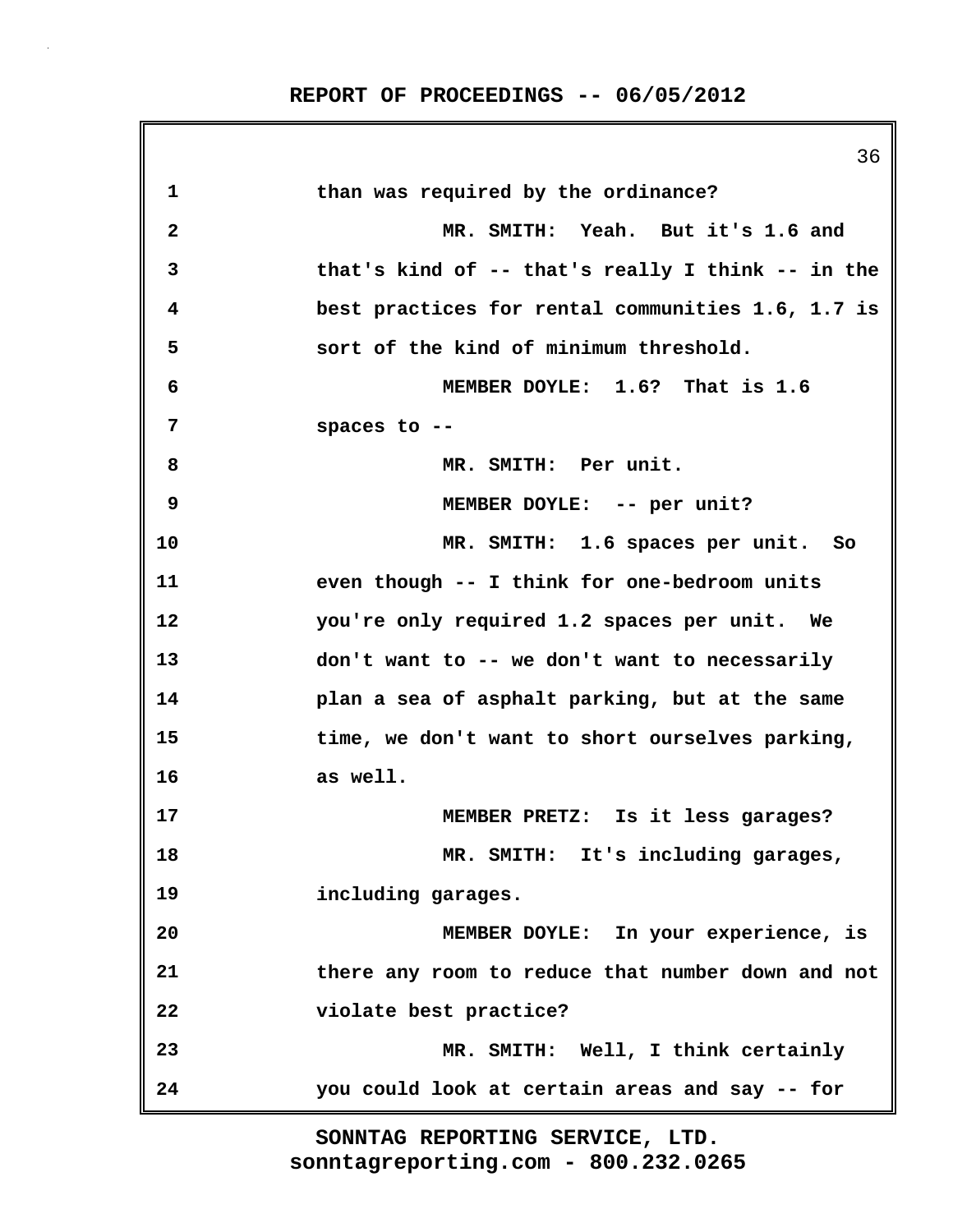|              | 37                                                 |
|--------------|----------------------------------------------------|
| 1            | example, the northwest corner of the site maybe    |
| $\mathbf{2}$ | what we could do is consider, you know, land       |
| 3            | banking these spaces. So that is to plan for       |
| 4            | future use but maybe not build them until it's     |
| 5            | demonstrated that they're needed, and we may be    |
| 6            | able to land bank some spaces over on this side,   |
| 7            | as well. So there could potentially be that        |
| 8            | opportunity.                                       |
| 9            | MEMBER DOYLE: Related to this -- I                 |
| 10           | see that you have, as you call it, "pocket parks." |
| 11           | MR. SMITH: Sure.                                   |
| 12           | MEMBER DOYLE: Are there -- have you                |
| 13           | considered a playground or any kind of facilities  |
| 14           | for children?                                      |
| 15           | MR. SMITH: We've not considered that.              |
| 16           | I think the demographics of these renters --       |
| 17           | these are smaller units. You're probably looking   |
| 18           | at single people or younger professionals. I       |
| 19           | think we're probably not going to see a lot of     |
| 20           | children in this community.                        |
| 21           | MEMBER DOYLE: Is there -- does the                 |
| 22           | clubhouse feature any amenities that are suitable  |
| 23           | for younger children?                              |
| 24           | MR. SMITH: Mostly I think it's                     |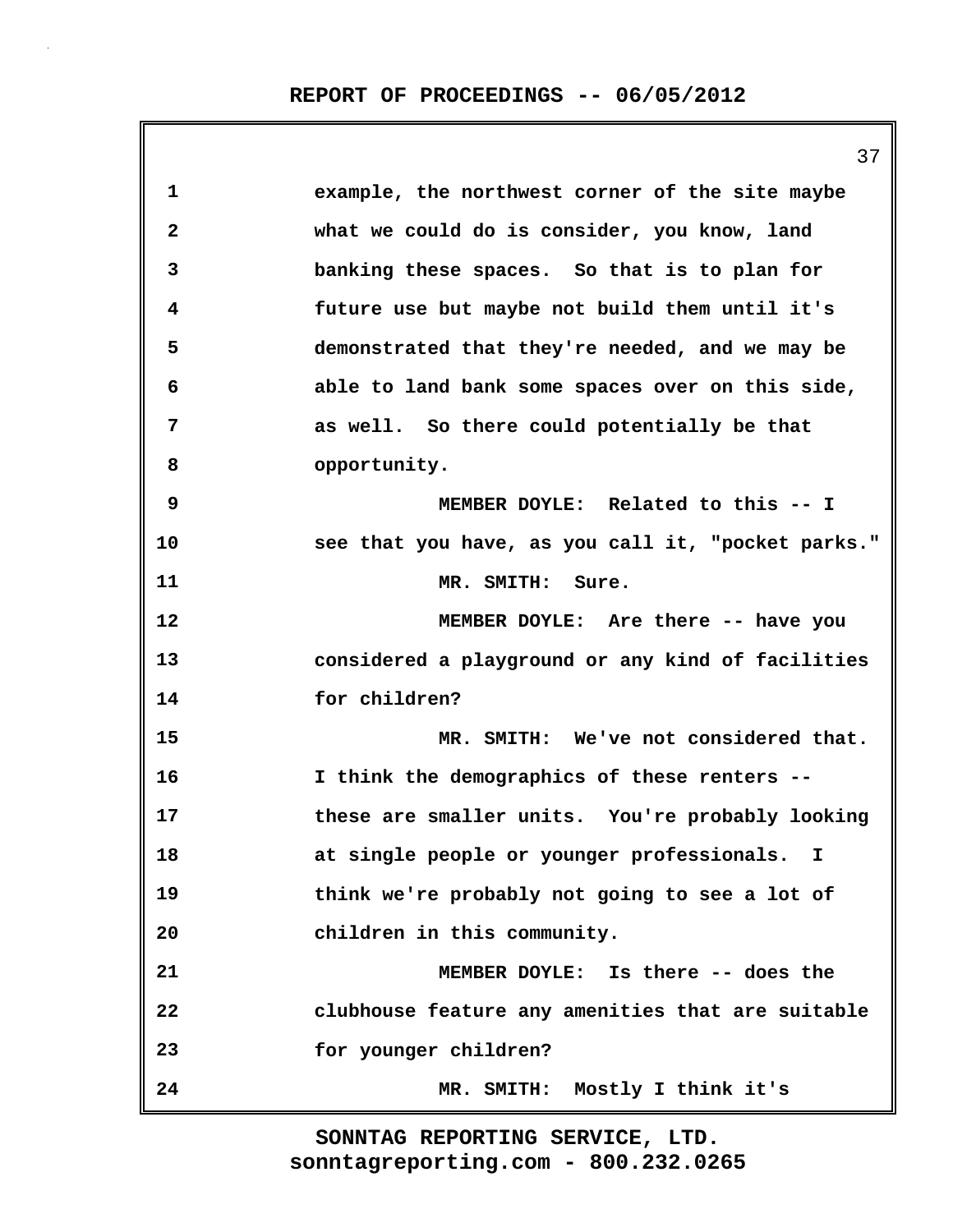38 **1 geared toward an older renter. 2 MEMBER DOYLE: Okay. The handicap 3 parking, you mentioned handicap accessible 4 garages. 5 MR. SMITH: Yes. 6 MEMBER DOYLE: Do those potentially 7 connect to ADA compliant units? 8 MR. SMITH: Yes. There would be. 9 There would be an accessible route to those units 10 or accessible connection to those units. 11 MEMBER DOYLE: So you do have ADA 12 compliant units? 13 MR. MULCRONE: Right. We would 14 design in the required amount of accessible units 15 throughout the site, and those units would have 16 handicap accessible parking spaces that they 17 could utilize. 18 MEMBER DOYLE: Does that include -- 19 I'm not only including handicap accessible but 20 features that are conducive to active seniors. 21 MR. MULCRONE: All of the ground 22 floor units will be what's called ANSI Type B 23 unit, which is not a fully handicapped unit but 24 will have an required blocking for future**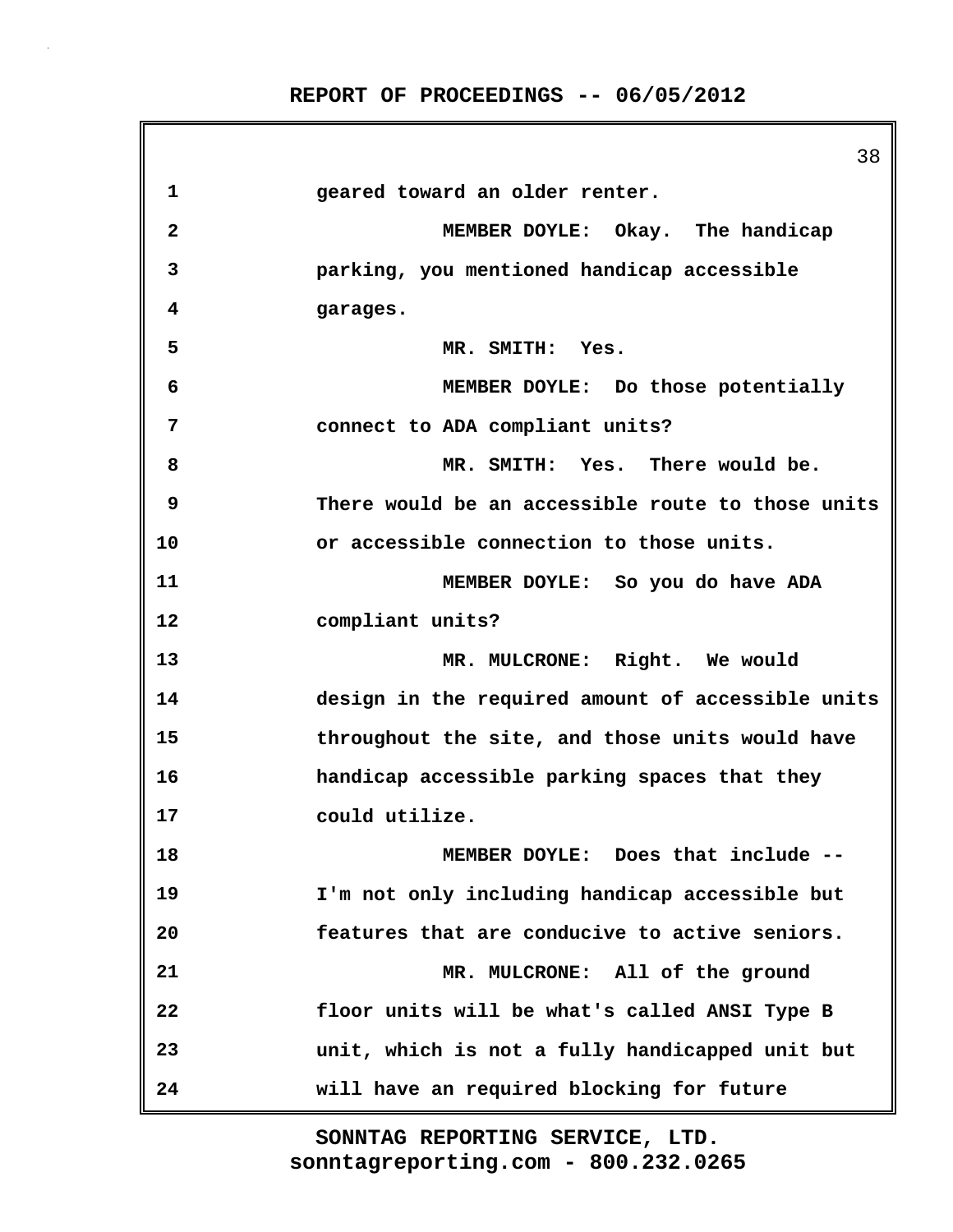**1 installation of such features, and 30 percent 2 will be the fully handicapped unit. 3 MEMBER DOYLE: And my last question 4 concerns architecture. 5 You described the residential units as 6 contemporary in style. How would you describe 7 the clubhouse? 8 MR. MULCRONE: I would say the 9 clubhouse is also contemporary in style and is 10 picking up some of the tones of the existing 11 office buildings over there. 12 MEMBER DOYLE: So are there any -- 13 when I look at the two designs, they seem 14 somewhat different to me, and I'm just wondering 15 if you could comment on the similarities and 16 contrasts between the architectural style of the 17 residential buildings and the clubhouse. 18 MR. MULCRONE: Well, we're utilizing 19 the same materials and same pallet of colors and 20 really want the -- in the Chicagoland market the 21 clubhouse tends to always look like someone's big 22 house on the site, and this is kind of a 23 departure from that, and it's what we've been 24 seeing as -- it becomes more of a feature and**

> **sonntagreporting.com - 800.232.0265 SONNTAG REPORTING SERVICE, LTD.**

39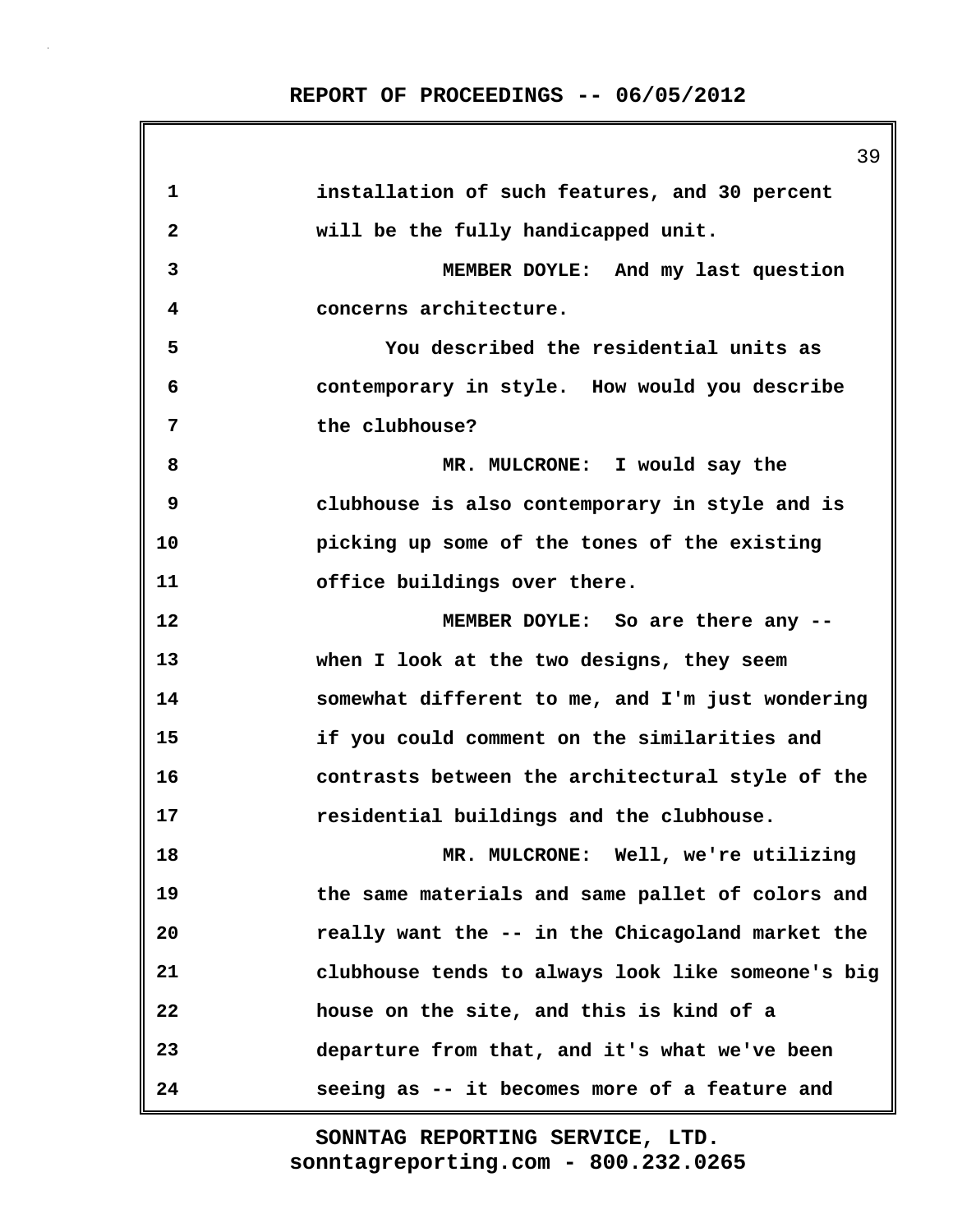| 1              | focal point for residents to go, and it's really   |
|----------------|----------------------------------------------------|
| $\overline{2}$ | inviting, a lot of glass, a lot of light to        |
| 3              | create all the interactivity with the indoor and   |
| 4              | outdoor spaces.                                    |
| 5              | With the three-story building when you look        |
| 6              | at a building, that roof really disappears when    |
| 7              | you're on the ground. So when you're on the        |
| 8              | ground walking around here, you'll still have the  |
| 9              | same flavor of the architecture as you can see in  |
| 10             | the two-story clubhouse. So we're just trying to   |
| 11             | get the -- we're not trying to build this massive  |
| 12             | clubhouse but play it down, make it a little fun.  |
| 13             | MEMBER DOYLE: I'll save my comments.               |
| 14             | MEMBER HENNINGSON: I have a general                |
| 15             | question about traffic, and, Chris, you might be   |
| 16             | the best one to answer it.                         |
| 17             | Right now there's a light coming out at            |
| 18             | Oak Street? What's the status of that?<br>The next |
| 19             | one is Peck, and will there be a need to have      |
| 20             | anything between those two?                        |
| 21             | MR. TIEDT: Currently there is an                   |
| 22             | agency that is contracted to construct a traffic   |
| 23             | signal at Oak Street and widen Route 64 from a     |
| 24             | three-lane cross-section to a five-lane cross-     |

40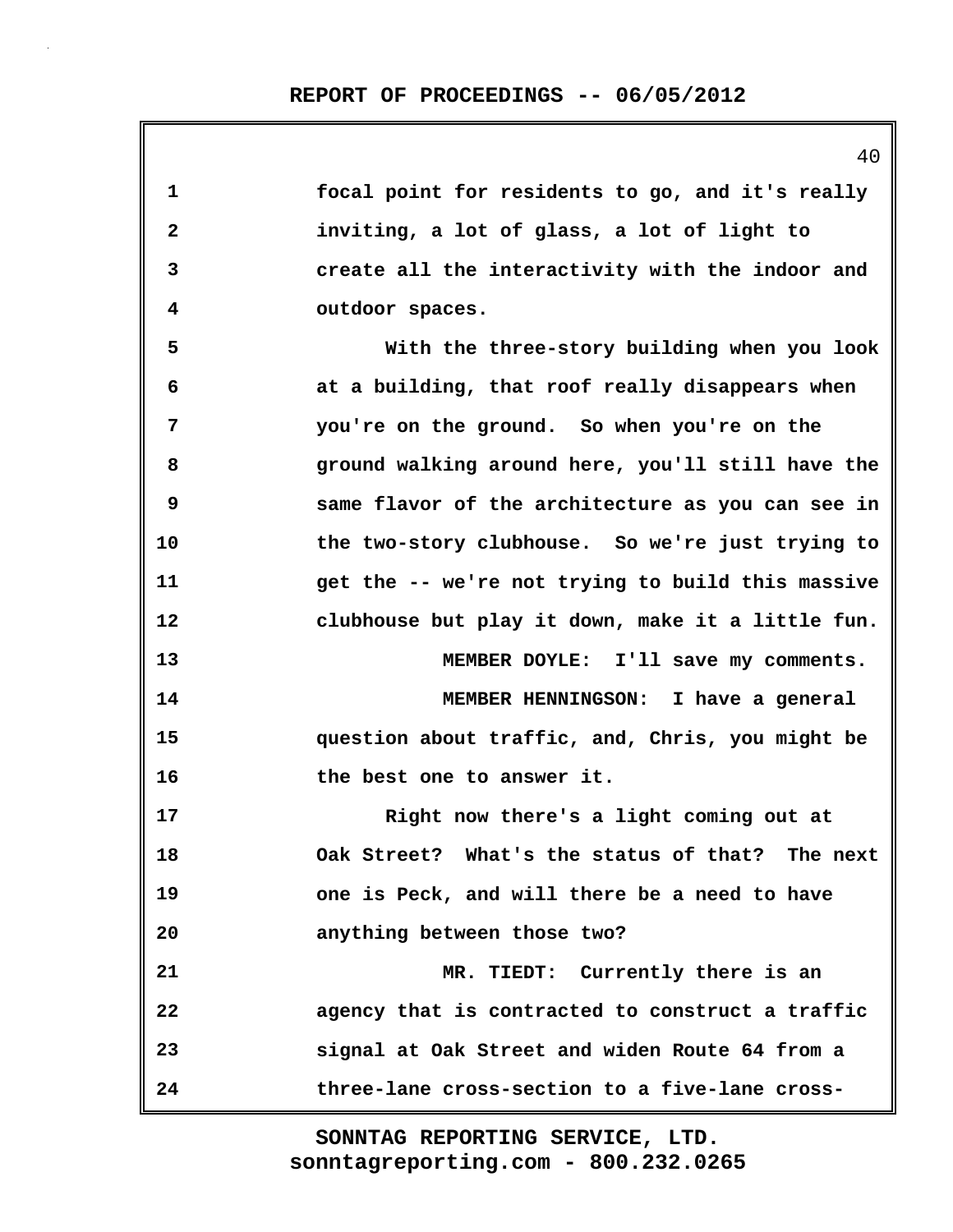41 **1 section. 2 The limits of that project are currently 3 just west of Randall Road, and then it will 4 eventually widen it all the way out to Campton 5 Hills Road and then shortly thereafter, to answer 6 your first question. 7 So currently a signal will be installed. 8 In relation to Peck Road, right now there 9 are some temporary traffic signals out there. 10 You know, my understanding is that IDOT is 11 looking to put some plans together to eventually 12 put permanent signals out there and get rid of 13 those wires. 14 The timing of that project, though, I'm not 15 sure. My understanding from public works was 16 they're putting the plans together to get 17 everything ready. So if grant or funding is 18 available at the State level, then IDOT would 19 proceed. 20 MEMBER HENNINGSON: Thanks. 21 MS. TUNGARE: At this point there is 22 definitely some uncertainty as to the status of 23 the signal at Peck Road. 24 MEMBER KESSLER: I just want to pick**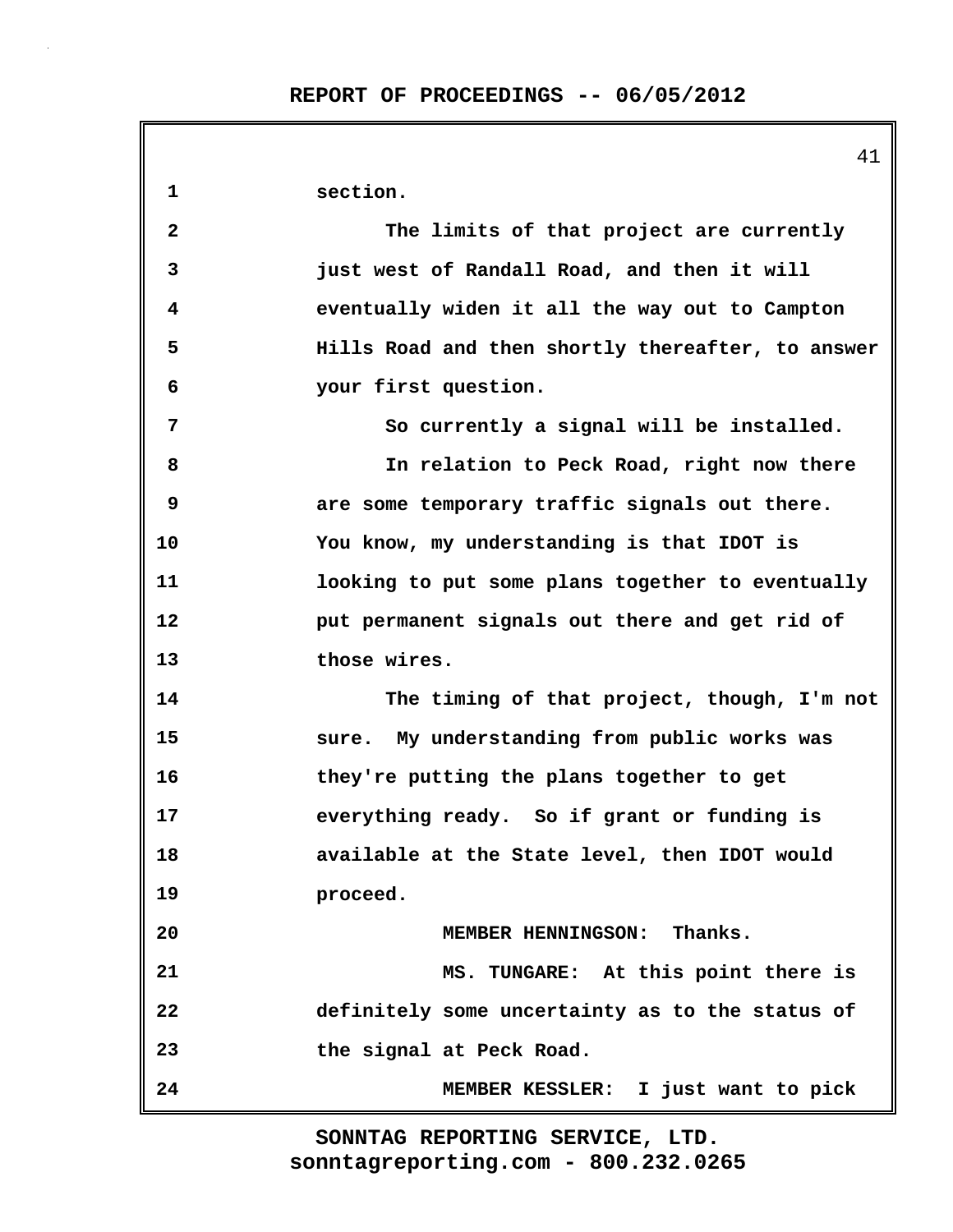|    | 94                                                |
|----|---------------------------------------------------|
| 1  | up on that. You say "some uncertainty." There     |
| 2  | will always be a signal there?                    |
| 3  | MS. TUNGARE: Correct. The permanent               |
| 4  | installation, the timing of that is uncertain.    |
| 5  | MEMBER KESSLER: The widening is                   |
| 6  | going on now from Randall to like in front of     |
| 7  | Oak Street -- is it Oak?                          |
| 8  | MR. TIEDT: The widening right now --              |
| 9  | three years ago the County and the State widened  |
| 10 | Randall Road and kind of widened a portion of     |
| 11 | Route 64. Currently it starts to taper down from  |
| 12 | two lanes westbound and -- two lanes westbound    |
| 13 | tapers down to one lane westbound.                |
| 14 | These improvements right now that we're           |
| 15 | undertaking will continue the two-lane westbound  |
| 16 | all the way through, and then after Campton Hills |
| 17 | Road $--$                                         |
| 18 | MEMBER KESSLER: One lane?                         |
| 19 | MR. TIEDT: It will continue through               |
| 20 | from that point, continue west and taper down     |
| 21 | from two lanes westbound to one lane shortly      |
| 22 | after Campton Hills Road.                         |
| 23 | MEMBER KESSLER: And then eastbound?               |
| 24 | MR. TIEDT: Eastbound same thing.                  |

**sonntagreporting.com - 800.232.0265 SONNTAG REPORTING SERVICE, LTD.**

 $42$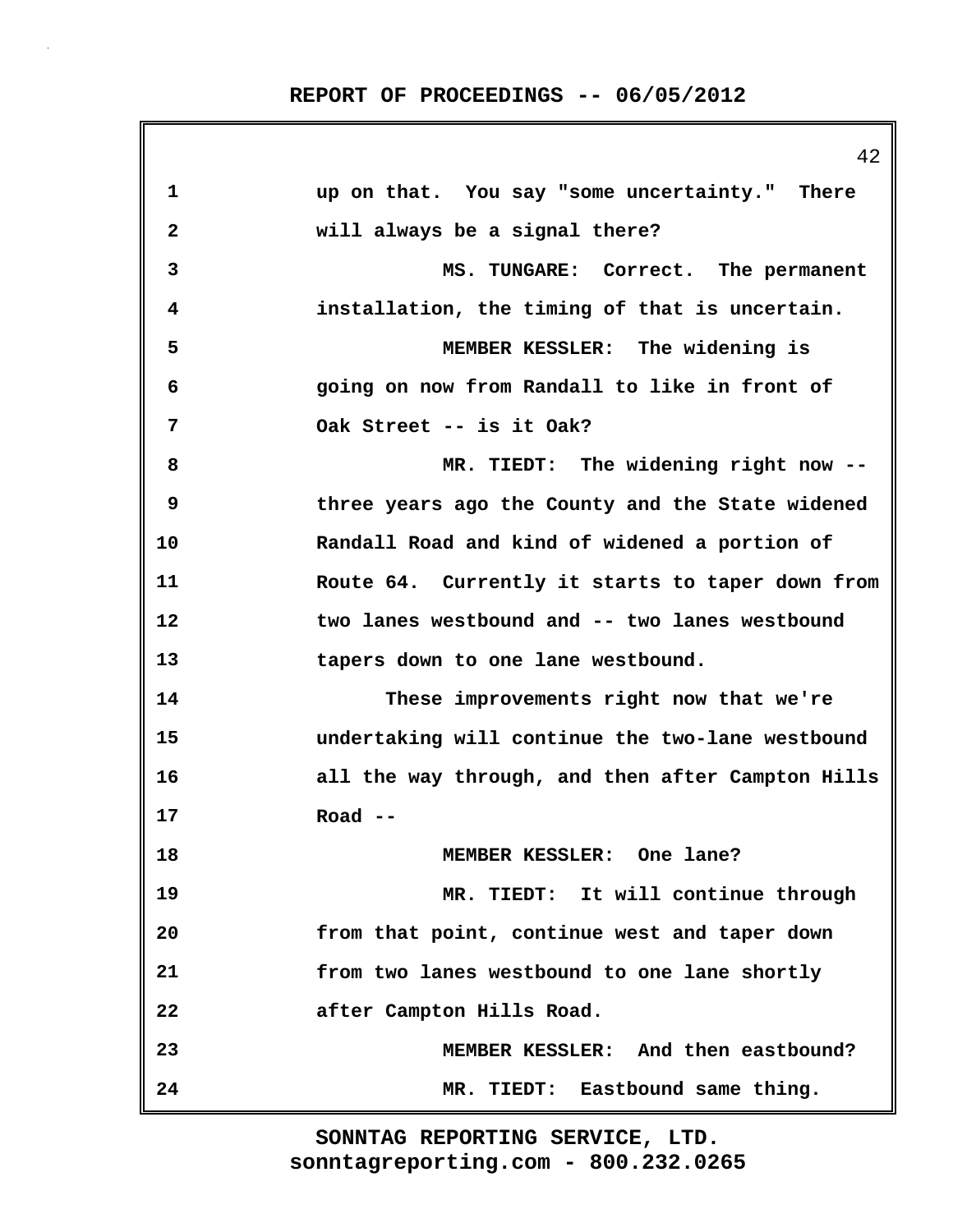43

**1 Just west of Campton Hills Road, it will go from 2 one lane eastbound into two lanes, and when you 3 get to Oak Street, there's going to be a traffic 4 signal there. 5 MEMBER KESSLER: That's what they're 6 doing right now? 7 MR. TIEDT: Correct. And then it 8 will continue to the two lanes that are at 9 Randall. 10 MEMBER KESSLER: Thank you. 11 I wanted to go back to the traffic study. 12 I understand that the office use would have 13 significant and higher a.m. peaks and p.m. peaks 14 simply because of its use; you're filling, 15 hopefully, the office buildings. And I can also 16 understand where a development might have a 17 reduction in those a.m. and p.m. peaks, but I've 18 gone through this traffic study, and I don't see 19 anything in there that talks about, you know, 20 trip usage throughout the day and throughout the 21 evening and on weekends. Because, I mean, that's 22 where the significant change is going to occur if 23 it's a residential development. 24 Has there been any discussion about that or**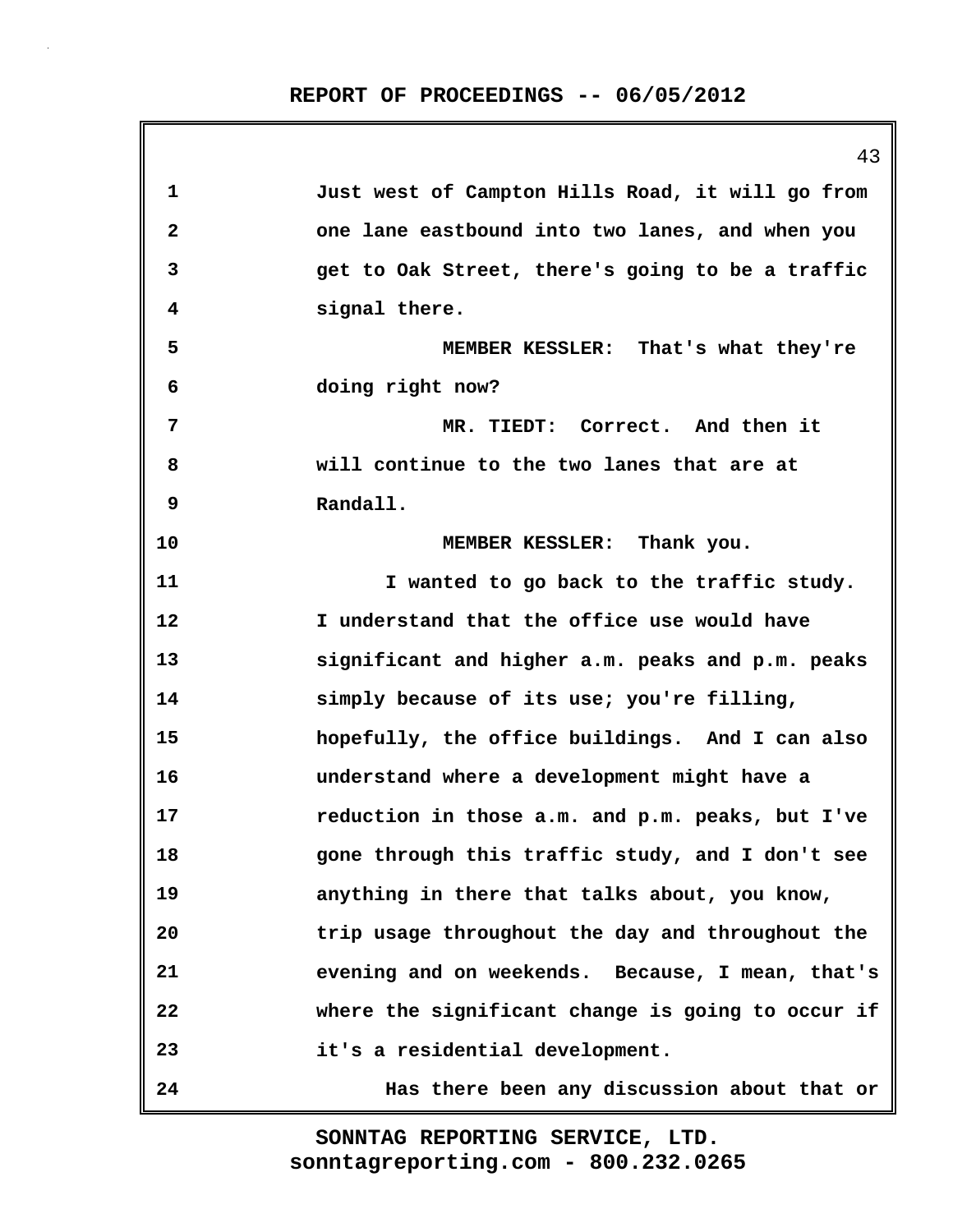44

| 1                       | do you have anything to speak to on that?         |
|-------------------------|---------------------------------------------------|
| $\overline{\mathbf{2}}$ | MR. ROBERTSON: My understanding of                |
| 3                       | the traffic impact study is that it studied the   |
| 4                       | morning peak and the evening peak. That was the   |
| 5                       | purpose of the study, to look at where the        |
| 6                       | biggest problems were going to be. So it was      |
| 7                       | specifically designed to address that, and that's |
| 8                       | where those numbers came out of.                  |
| 9                       | MEMBER KESSLER: So there is no                    |
| 10                      | information regarding any other traffic?          |
| 11                      | MR. ROBERTSON: No. That study was                 |
| 12                      | commissioned by the City, and we didn't have any  |
| 13                      | further comment to it.                            |
| 14                      | MEMBER KESSLER: I had one other                   |
| 15                      | question for you. At the very beginning we        |
| 16                      | talked about the tax benefit between the office   |
| 17                      | research and the proposed residential, and when   |
| 18                      | you show those figures, my gosh, they were        |
| 19                      | shockingly different.                             |
| 20                      | Are you suggesting, then, that -- in those        |
| 21                      | figures you quoted, did you mean that this        |
| 22                      | 2.8 million without the rental multi-family, is   |
| 23                      | that with the site as it is right now or fully    |
| 24                      | developed as an office residential?               |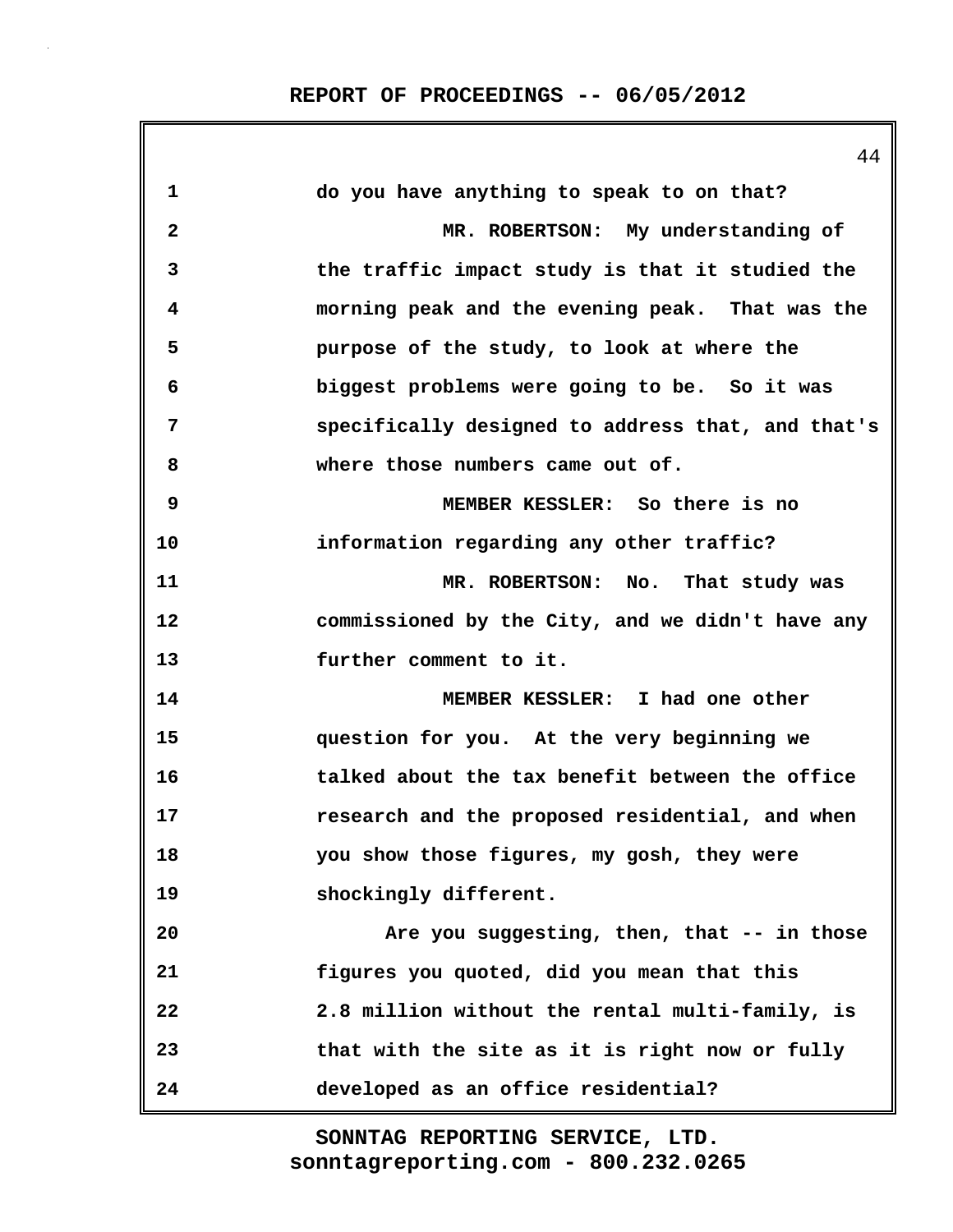|              | 45                                                 |
|--------------|----------------------------------------------------|
| 1            | MR. ROBERTSON: As it is right now.                 |
| $\mathbf{2}$ | Frankly, I don't see --                            |
| 3            | MEMBER KESSLER: I'm just curious.                  |
| 4            | It seems like it's significantly different.        |
| 5            | MR. ROBERTSON: It is because the                   |
| 6            | apartment development would kick-start the         |
| 7            | frontage and get more activity going on the site.  |
| 8            | If you take 20 acres out of 50 and put it in       |
| 9            | service, that creates a lot of activity that       |
| 10           | would further benefit the frontage.                |
| 11           | And, again, those numbers really are based         |
| 12           | on a very extended office lease-out schedule for   |
| 13           | Lot 8.                                             |
| 14           | MEMBER KESSLER: Okay. You may not                  |
| 15           | have this information -- maybe staff does -- but   |
| 16           | how many parking spaces were there in the office   |
| 17           | research proposal for those buildings? Do we know? |
| 18           | MR. O'ROURKE: I don't have that                    |
| 19           | information off the top of my head.                |
| 20           | MEMBER KESSLER: But we're proposing                |
| 21           | 576 or something like that?                        |
| 22           | MR. ROBERTSON: I think back then we                |
| 23           | were somewhere around 4 or 5 per thousand square   |
| 24           | feet, so call it 2500 parking spaces, which is     |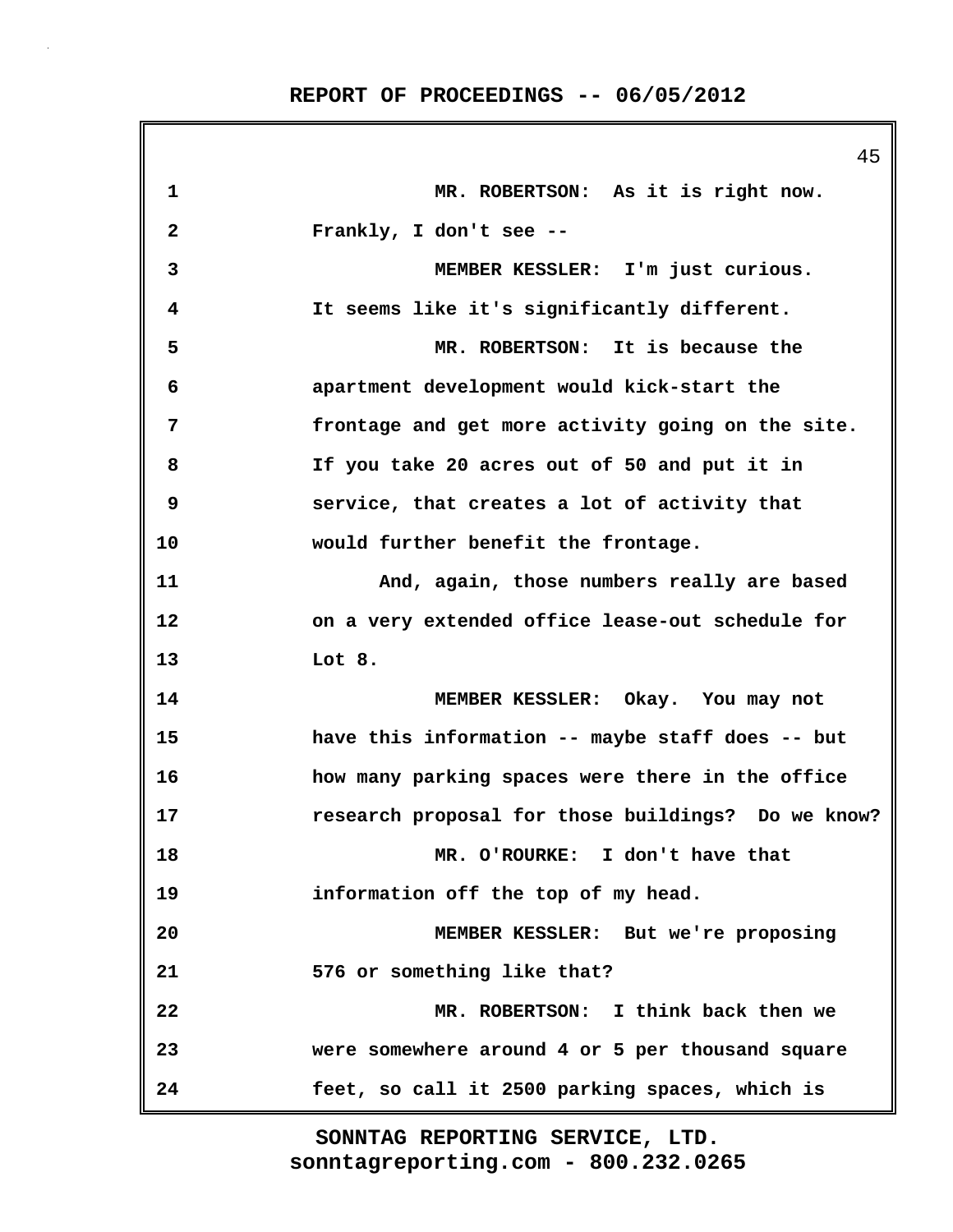46 **1 pretty typical for a suburban office. 2 MR. O'ROURKE: I'll just point out 3 that there was a three-story-tall parking deck. 4 MR. ROBERTSON: And two two-story 5 parking decks. 6 MEMBER KESSLER: And then I just -- 7 this is unrelated but I was curious. Are the 8 walkouts on the front, are they actually at grade 9 level or are they garden units? 10 MR. ROBERTSON: They'd be garden-11 level units. What this doesn't pick up is the 12 topography along this edge comes down 13 significantly. There's quite a bit of difference 14 between this parking lot and this level where 15 this walking path is. 16 So what we did was we were trying to retain 17 the natural topography there and take advantage. 18 We'd have to put a big foundation or retaining 19 wall on the back of these buildings if we weren't 20 to do walkout units. 21 Actually, the way they're located here 22 overlooking the pond and the woods here, we think 23 those are going to be some of the nicest views on 24 the property.**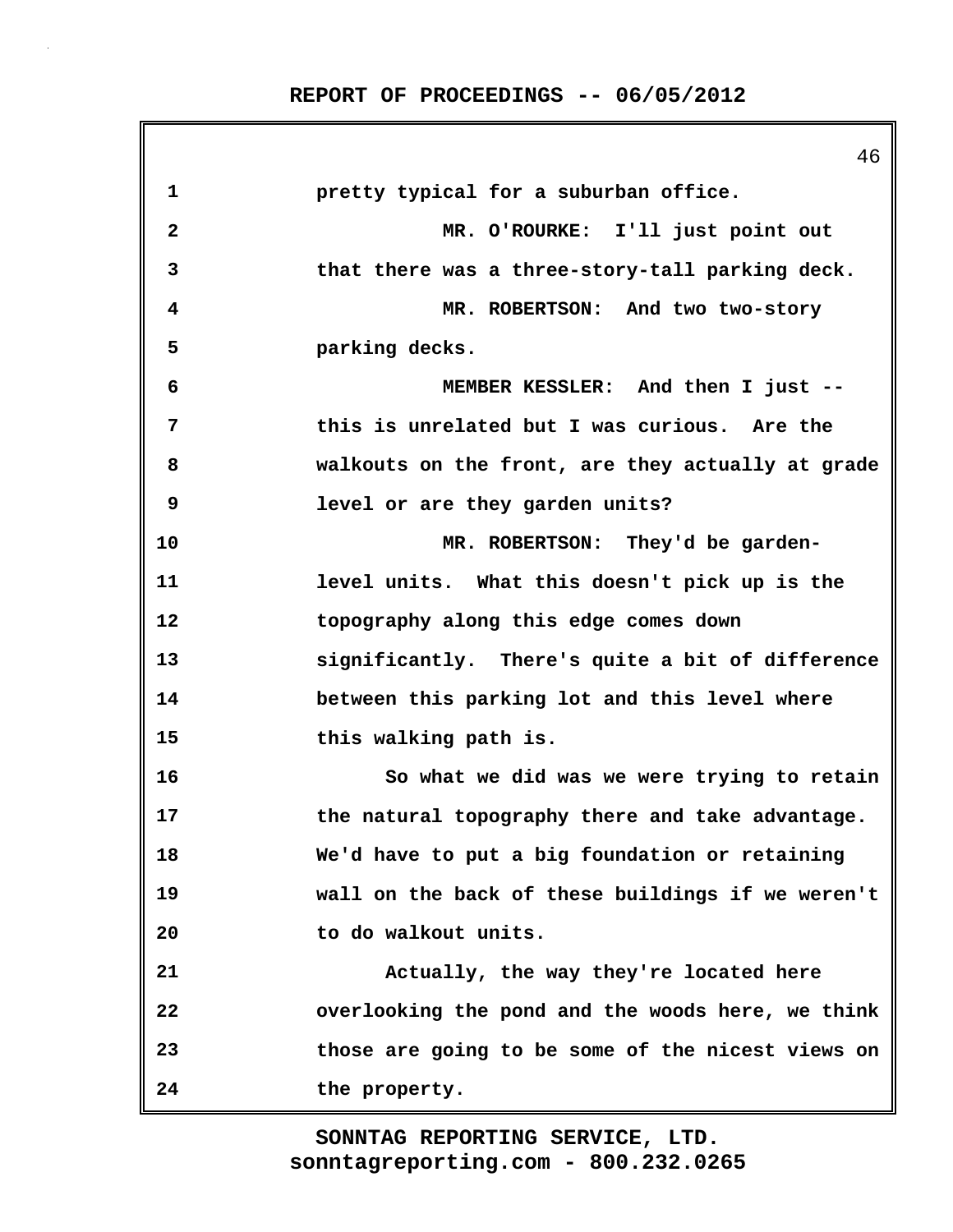|              | 47                                                |
|--------------|---------------------------------------------------|
| 1            | MEMBER KESSLER: Okay. Thank you.                  |
| $\mathbf{2}$ | CHAIRMAN WALLACE: Any other                       |
| 3            | questions from the Plan Commission?               |
| 4            | MEMBER DOYLE: This is a question                  |
| 5            | for staff.                                        |
| 6            | Has there been any discussion about the PUD       |
| 7            | committee or by the City Council in the open      |
| 8            | meeting of inclusionary housing ordinance and not |
| 9            | enforcing it or putting it in a hiatus for a time |
| 10           | or in any way removing it from the books?         |
| 11           | MS. TUNGARE: No. That discussion                  |
| 12           | has not been held by City Council or the          |
| 13           | committee. So the inclusionary housing ordinance  |
| 14           | is still in effect, and the requirements are      |
| 15           | still in effect.                                  |
| 16           | MEMBER DOYLE: Okay. Thank you.                    |
| 17           | CHAIRMAN WALLACE: All right.                      |
| 18           | Any other questions from the Plan Commission?     |
| 19           | (No response.)                                    |
| 20           | CHAIRMAN WALLACE: All right. At                   |
| 21           | this time I will take questions only, not         |
| 22           | comments -- we'll do that in a minute -- but      |
| 23           | questions only for the Applicant regarding the    |
| 24           | presentation that they've made from members of    |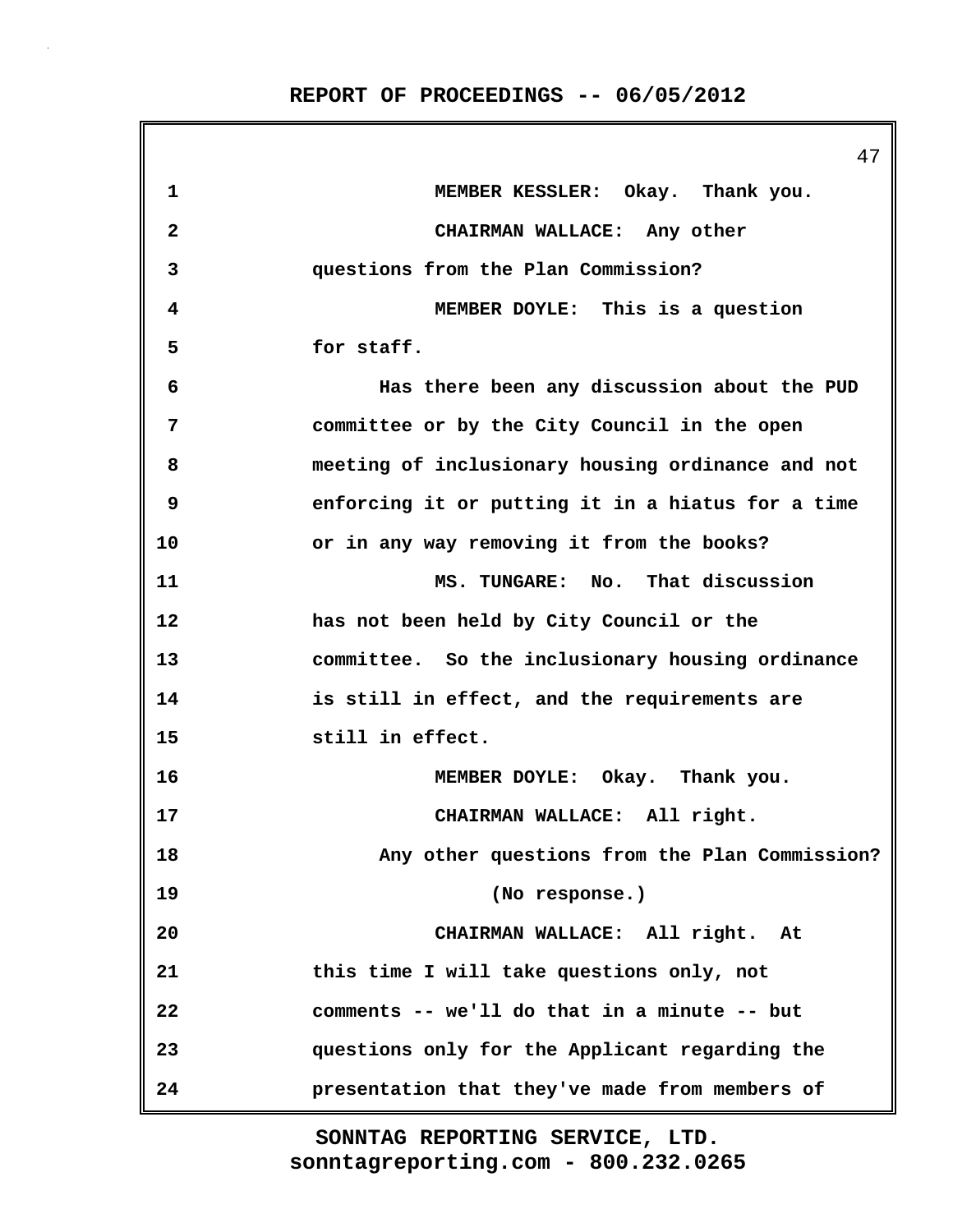|              | 48                                              |
|--------------|-------------------------------------------------|
| 1            | audience.                                       |
| $\mathbf{2}$ | Yes, sir.                                       |
| 3            | MR. EDGERTON: Good evening.                     |
| 4            | CHAIRMAN WALLACE: Were you sworn in?            |
| 5            | MR. EDGERTON: Yes, I was.                       |
| 6            | For the record, my name is Patrick Edgerton,    |
| 7            | E-d-g-e-r-t-o-n. I do reside at 181 Remington   |
| 8            | Drive, St. Charles, and I would like to thank   |
| 9            | everyone for taking their time here today.      |
| 10           | I do have some questions with regard to         |
| 11           | this development.                               |
| 12           | One thing is when we were here at the last      |
| 13           | meeting, a discussion was had regarding the     |
| 14           | buffer zone between the subject property on the |
| 15           | Remington property that is immediately to the   |
| 16           | west of this property. In there they talked     |
| 17           | about the tree line.                            |
| 18           | That tree line is not owned by the              |
| 19           | Corporate Reserve; is that correct?             |
| 20           | MR. ROBINSON: Yes. Nicor owns it.               |
| 21           | MR. EDGERTON: One of my issues I                |
| 22           | raised was they're relying on that as a buffer. |
| 23           | Is there any limitation as to elimination of    |
| 24           | those trees?                                    |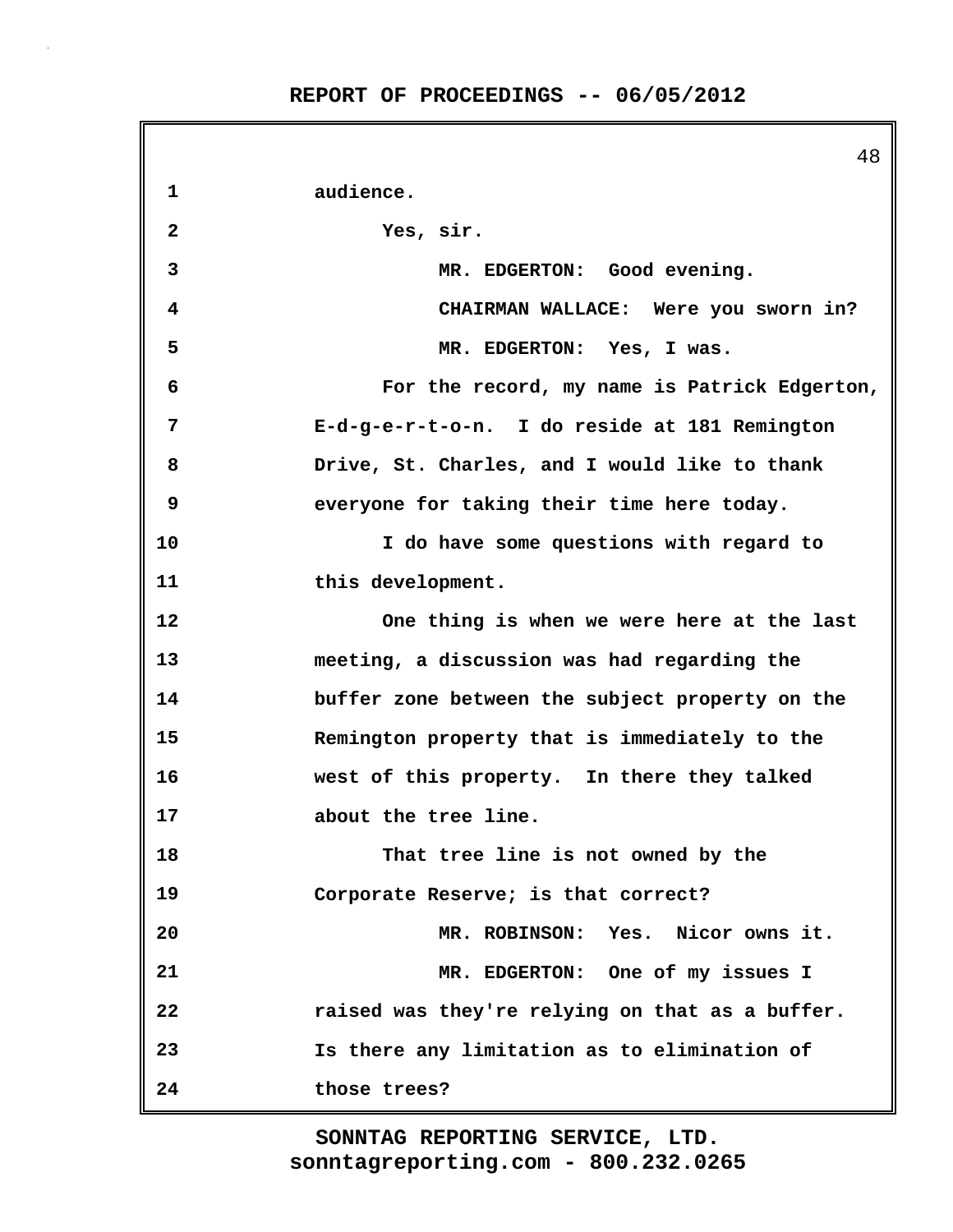|    | 49                                                |
|----|---------------------------------------------------|
| 1  | MR. ROBERTSON: I can't patrol what                |
| 2  | my neighbor does with their property.             |
| 3  | CHAIRMAN WALLACE: Why don't you just              |
| 4  | come up.                                          |
| 5  | MR. ROBERTSON: There's no                         |
| 6  | restriction on Nicor's use of that land.          |
| 7  | MR. EDGERTON: Okay. So we here                    |
| 8  | cannot rely on that tree buffer remaining between |
| 9  | the subject property and the Remington property   |
| 10 | immediately to the left?                          |
| 11 | MR. ROBERTSON: No, you can't.                     |
| 12 | MR. EDGERTON: Now, when we were here              |
| 13 | last time, if I recall correctly, you went from   |
| 14 | having four-story buildings kind of in the center |
| 15 | and some three and some down the -- between       |
| 16 | Remington and the subject property were two-story |
| 17 | units if I recall correctly. Is that accurate?    |
| 18 | MR. ROBERTSON: No.<br>These were                  |
| 19 | four-story units and these were three.            |
| 20 | MR. EDGERTON: Okay.                               |
| 21 | MR. ROBERTSON:<br>Yeah.                           |
| 22 | MR. EDGERTON: Someone said today                  |
| 23 | there were some two-story units that were going   |
| 24 | to be built.                                      |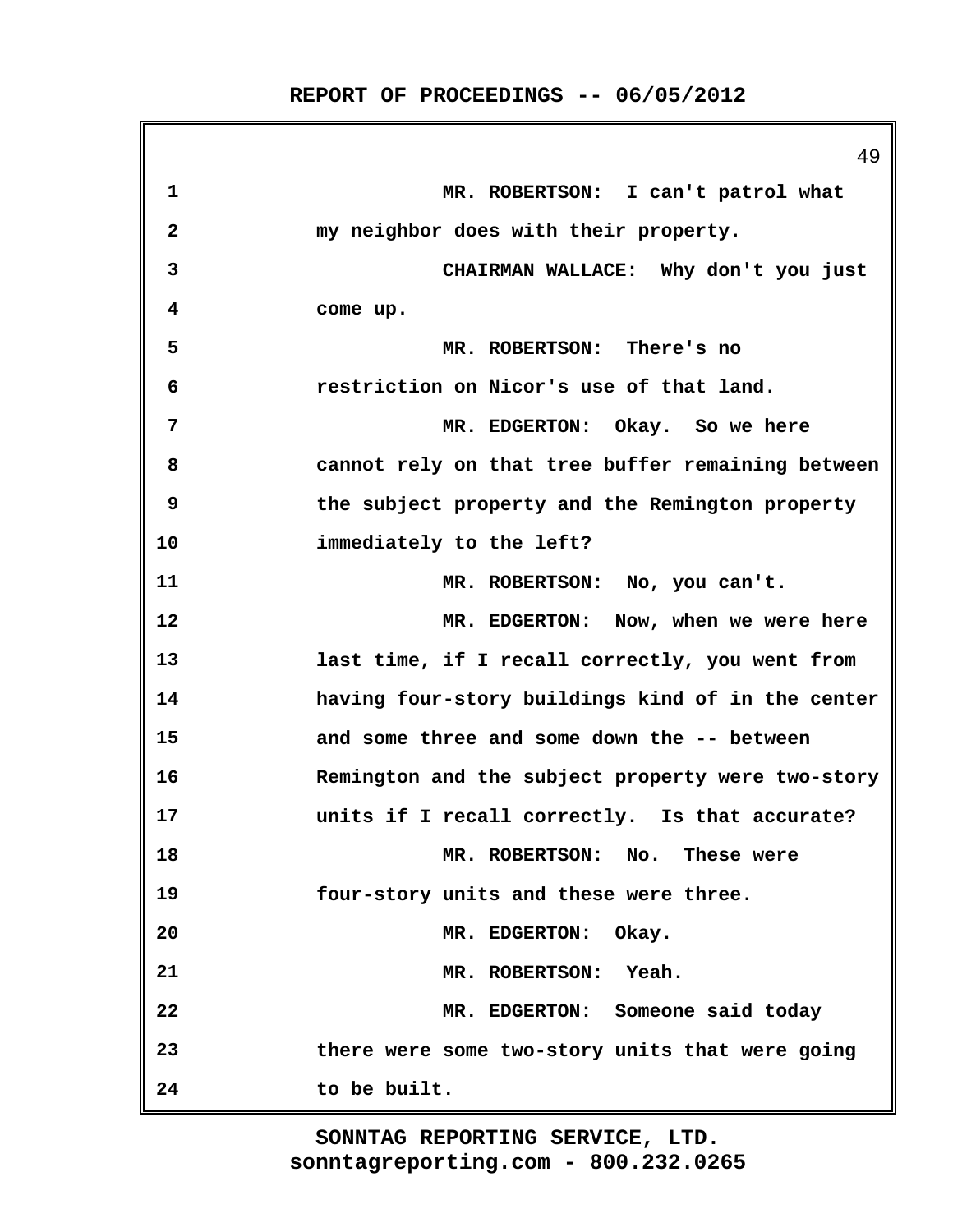|              | 50                                                |
|--------------|---------------------------------------------------|
| 1            | MR. ROBERTSON: That was a misstatement.           |
| $\mathbf{2}$ | MR. EDGERTON: Fair enough.                        |
| 3            | Now, at the last meeting this development         |
| 4            | was characterized as like an urban setting with,  |
| 5            | I believe retail and what have you. I tried to    |
| 6            | catch everything, but it was hard to hear,        |
| 7            | especially when the fan went on, so I apologize   |
| 8            | if I'm repeating something I missed.              |
| 9            | Am I understanding that the retail part of        |
| 10           | this development has now been eliminated?         |
| 11           | MR. ROBERTSON: Yes. The commercial                |
| 12           | part is now gone.                                 |
| 13           | MR. EDGERTON: How do you define an                |
| 14           | urban development, then, such as this?            |
| 15           | MR. ROBERTSON: That was part of our               |
| 16           | former plan and not part of this plan.            |
| 17           | MR. EDGERTON: So your only                        |
| 18           | definition of calling it urban the last time was  |
| 19           | because it included some retail development       |
| 20           | within the plan?                                  |
| 21           | MR. SMITH: Last time we probably                  |
| 22           | misspoke in using the term urban. It's really     |
| 23           | not. This obviously is not an urban site, but we  |
| 24           | tried to create somewhat of an urban character by |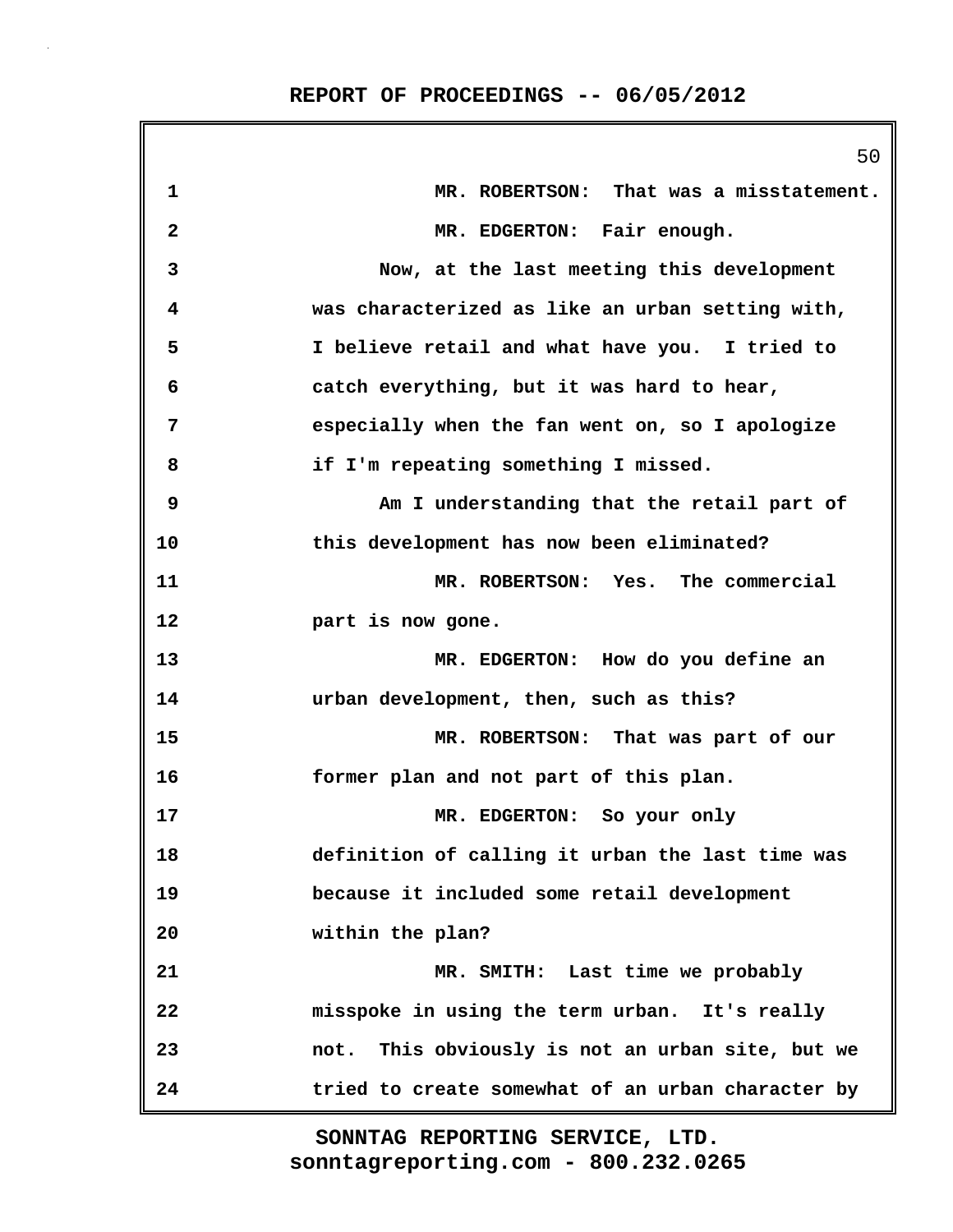|              | 51                                               |
|--------------|--------------------------------------------------|
| $\mathbf 1$  | incorporating these two mixed-use buildings, as  |
| $\mathbf{2}$ | well as a contemporary design and a gridlike     |
| 3            | arrangement of buildings. We've obviously in the |
| 4            | current proposal taken out the mixed-use         |
| 5            | component. We don't consider this necessarily    |
| 6            | urban. This is not an urban, urban development.  |
| 7            | MR. EDGERTON: Fair enough.                       |
| 8            | With regards to that, last time I think you      |
| 9            | were directing it toward single people and       |
| 10           | younger professionals, as well. Correct?         |
| 11           | MR. SMITH: Correct.                              |
| 12           | MR. EDGERTON: And now you're still               |
| 13           | marketing it towards single people and younger   |
| 14           | professionals; correct?                          |
| 15           | MR. SMITH: Correct.                              |
| 16           | MR. EDGERTON: Is it fair to say that             |
| 17           | single people and younger professionals would    |
| 18           | normally gravitate towards a urban development   |
| 19           | near retail, bars, restaurants, things of that   |
| 20           | nature?                                          |
| 21           | MR. SMITH: I can't comment to that               |
| 22           | because I think that -- we had a market study    |
| 23           | done by Tracy Cross & Associates that showed     |
| 24           | there is demand for this particular rental       |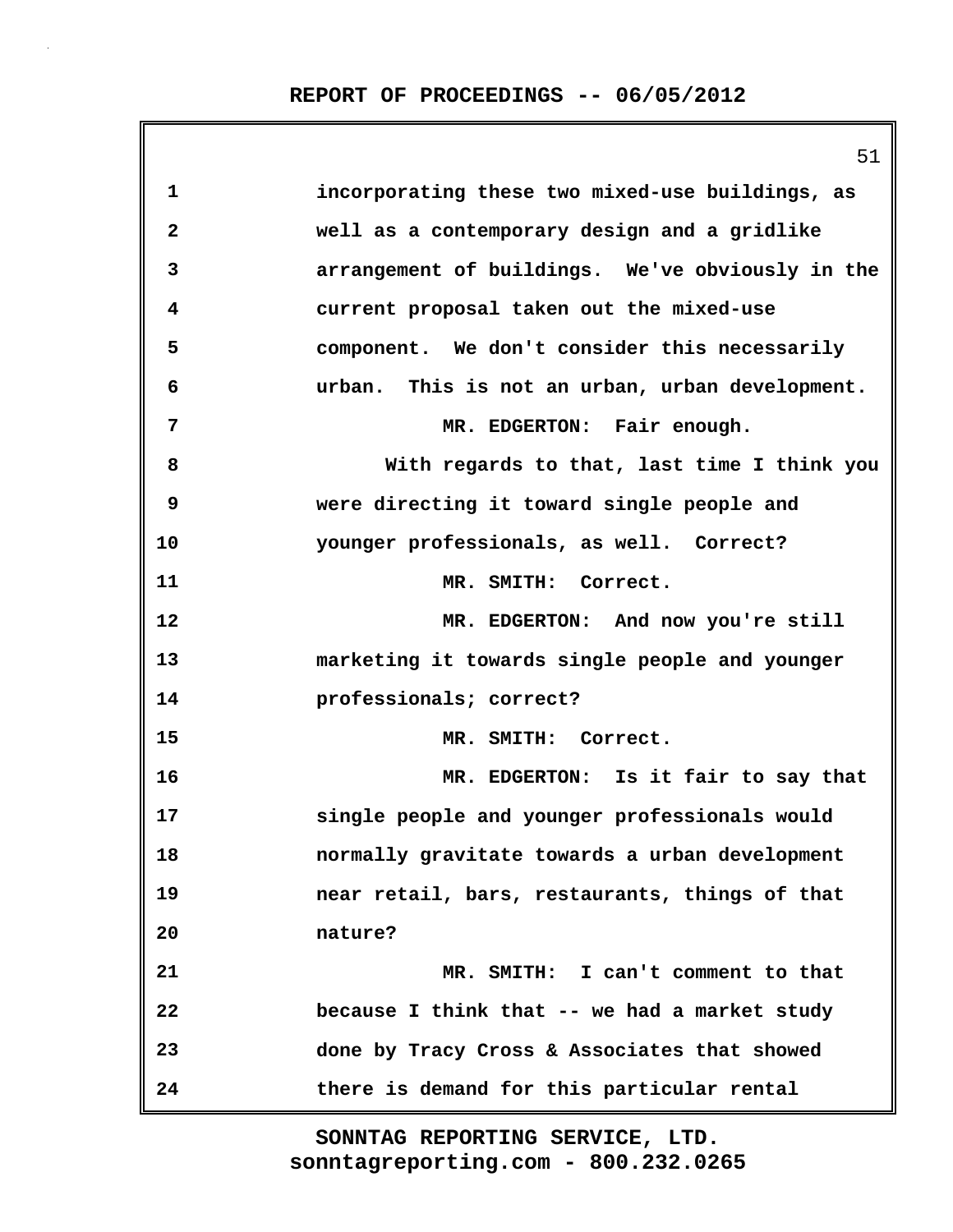|              | 52                                                 |
|--------------|----------------------------------------------------|
| 1            | property type at this location.                    |
| $\mathbf{2}$ | As far as specifics and what single                |
| 3            | people -- where they like to live, we think -- we  |
| 4            | believe that -- we believe strongly that this      |
| 5            | product type, this rental product type will rent.  |
| 6            | MR. EDGERTON: So it's your testimony,              |
| 7            | then, that single and young professionals will     |
| 8            | choose to live west of Randall in the "No. 1 City  |
| 9            | for Families," St. Charles, as dictated by Family  |
| 10           | Circle Magazine.                                   |
| 11           | MR. SMITH: Yes. Probably.                          |
| 12           | MR. EDGERTON: And what is it that                  |
| 13           | you believe single people and young professionals  |
| 14           | will persuade them to come out west?               |
| 15           | CHAIRMAN WALLACE: Let me just stop                 |
| 16           | you a second. I'll just ask you a question.        |
| 17           | Which finding of fact does this line of            |
| 18           | questioning have to do with?                       |
| 19           | MR. EDGERTON: "To promote a creative               |
| 20           | approach to site improvements and a harmonious     |
| 21           | mix of land uses." This is relevant in the sense   |
| 22           | that they are marketing --                         |
| 23           | CHAIRMAN WALLACE: Under which                      |
| 24           | application, the MAP amendment or the special use? |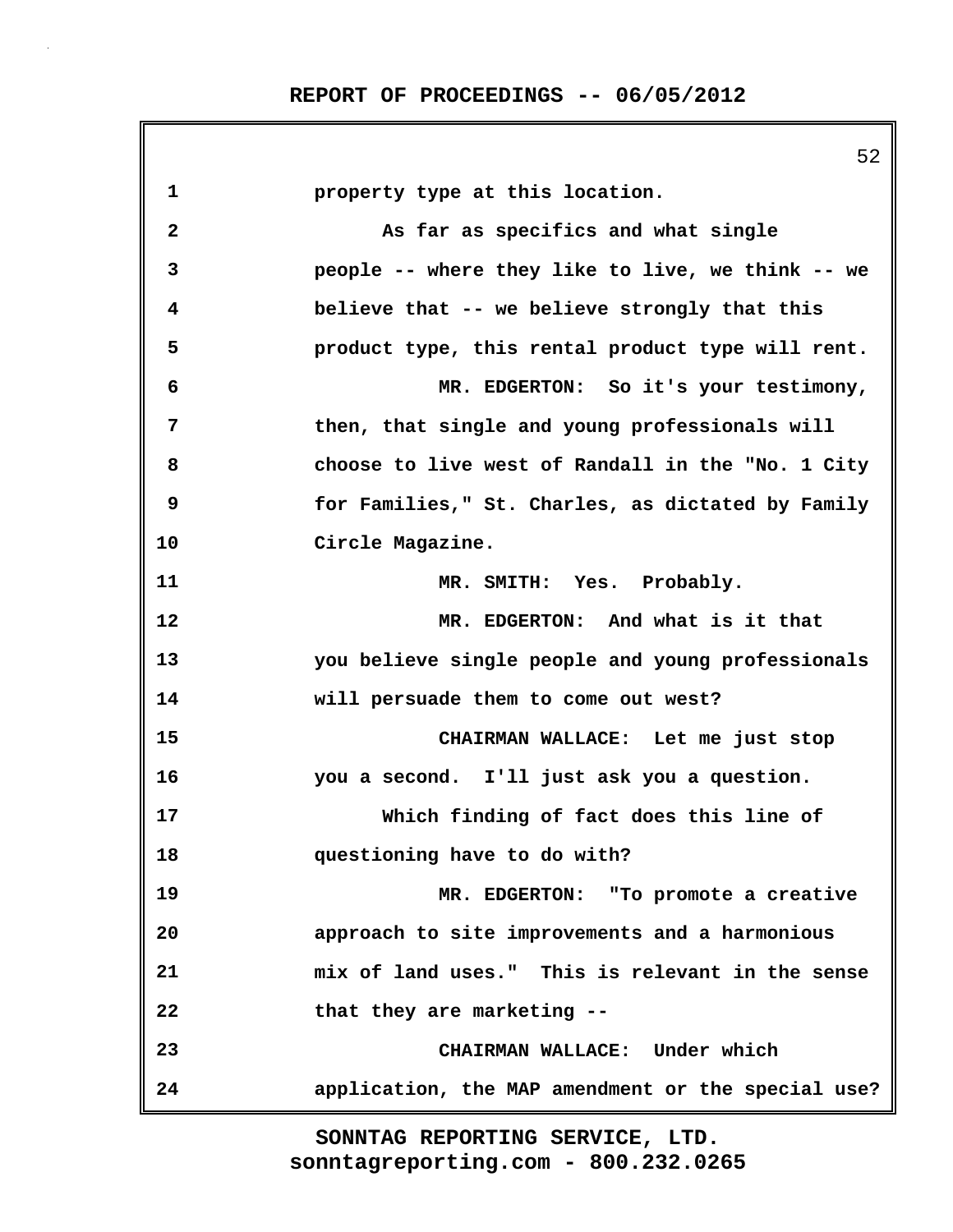|                | 53                                                |
|----------------|---------------------------------------------------|
| 1              | MR. EDGERTON: Special use requested               |
| $\mathbf{2}$   | under the "Creative Approach."                    |
| 3              | MEMBER KESSLER: What line is it?                  |
| 4              | MR. EDGERTON: I1 under the "Planned               |
| 5              | Unit Development Special Use Requests."           |
| 6              | CHAIRMAN WALLACE: Okay. Go ahead.                 |
| $\overline{7}$ | MR. EDGERTON: So what is it about                 |
| 8              | this plan that will persuade young professionals  |
| 9              | and single people, in your words, to move out     |
| 10             | west of Randall in the "No. 1 City for Families"? |
| 11             | MR. SMITH: First of all, I                        |
| 12             | appreciate that it is -- that St. Charles is a    |
| 13             | terrific --                                       |
| 14             | THE AUDIENCE: I can't hear.                       |
| 15             | MR. SMITH: We appreciate St. Charles              |
| 16             | is a terrific place to raise families, but there  |
| 17             | is something to be said for providing a cross-    |
| 18             | section of housing types, and I believe this      |
| 19             | particular housing type is important to even a    |
| 20             | community like St. Charles that values families.  |
| 21             | Having said that, let me just answer your         |
| 22             | question.                                         |
| 23             | We've put a substantial amount since the          |
| 24             | last time we met, a lot of thought and effort     |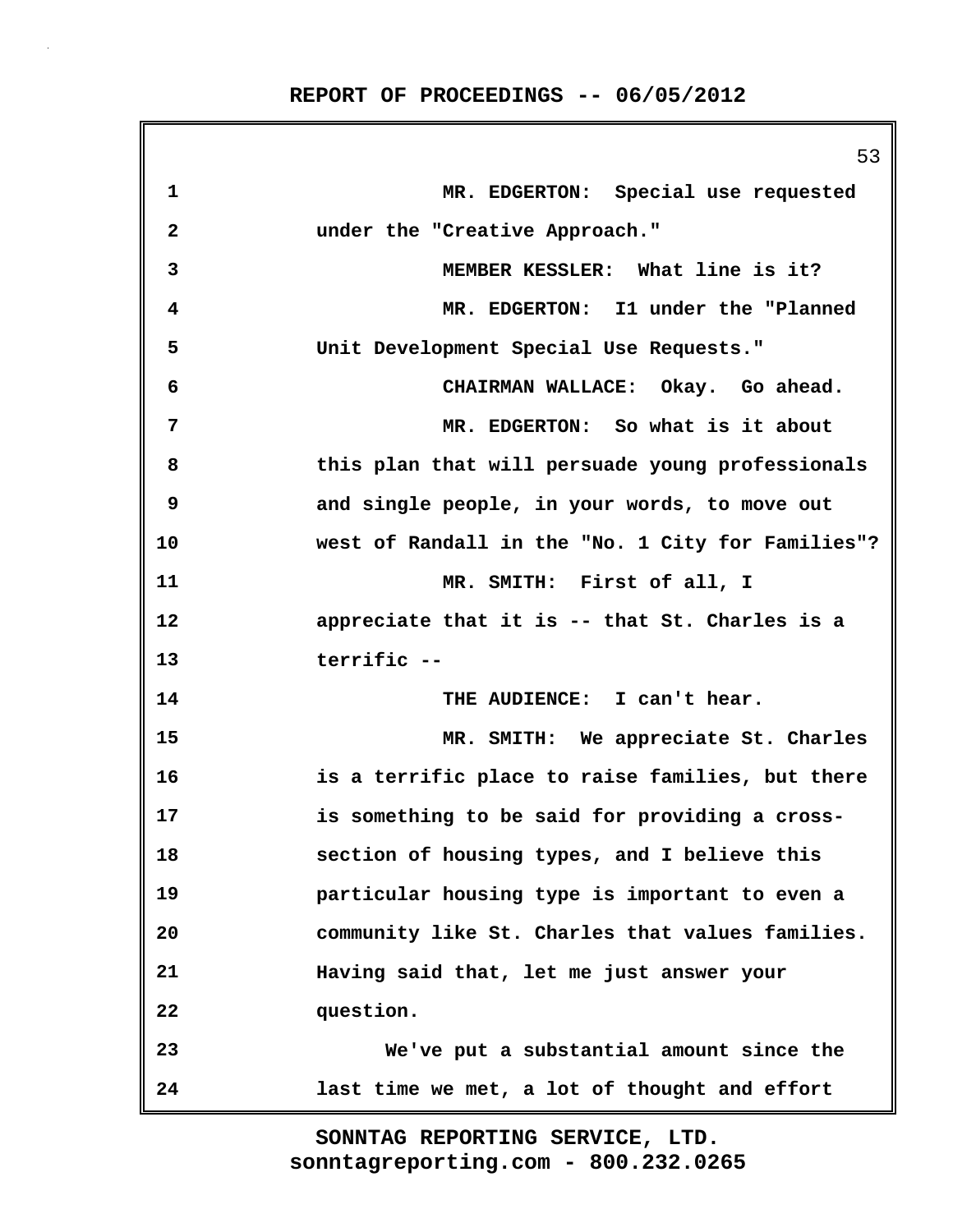|    | 54                                                |
|----|---------------------------------------------------|
| 1  | into the design of this facility. The amenities   |
| 2  | we're providing, the pool, the outdoor cabanas, a |
| 3  | spa, gathering areas outside the club building;   |
| 4  | you saw the slide that we showed the design of    |
| 5  | the club facility, the social rooms, the great    |
| 6  | room, exercise rooms, yeah, we believe strongly   |
| 7  | that all those features will attract those types  |
| 8  | of renters.                                       |
| 9  | MR. EDGERTON: So your basis for                   |
| 10 | believing that the single people and younger      |
| 11 | professionals will move west of Randall into the  |
| 12 | suburban areas is because of the clubhouse.       |
| 13 | MR. SMITH: We think that will be an               |
| 14 | attractive feature.                               |
| 15 | MR. EDGERTON: Other than your                     |
| 16 | clubhouse, what is it that you think will attract |
| 17 | these people to move west of Randall in an        |
| 18 | otherwise suburban family location?               |
| 19 | MR. SMITH: Let's go back to the                   |
| 20 | building design, the unit designs that we've      |
| 21 | created. That's going to be part and parcel of a  |
| 22 | lot of these unit designs that were in process    |
| 23 | that aren't -- we're working on those designs     |
| 24 | now, but the design of those units we think will  |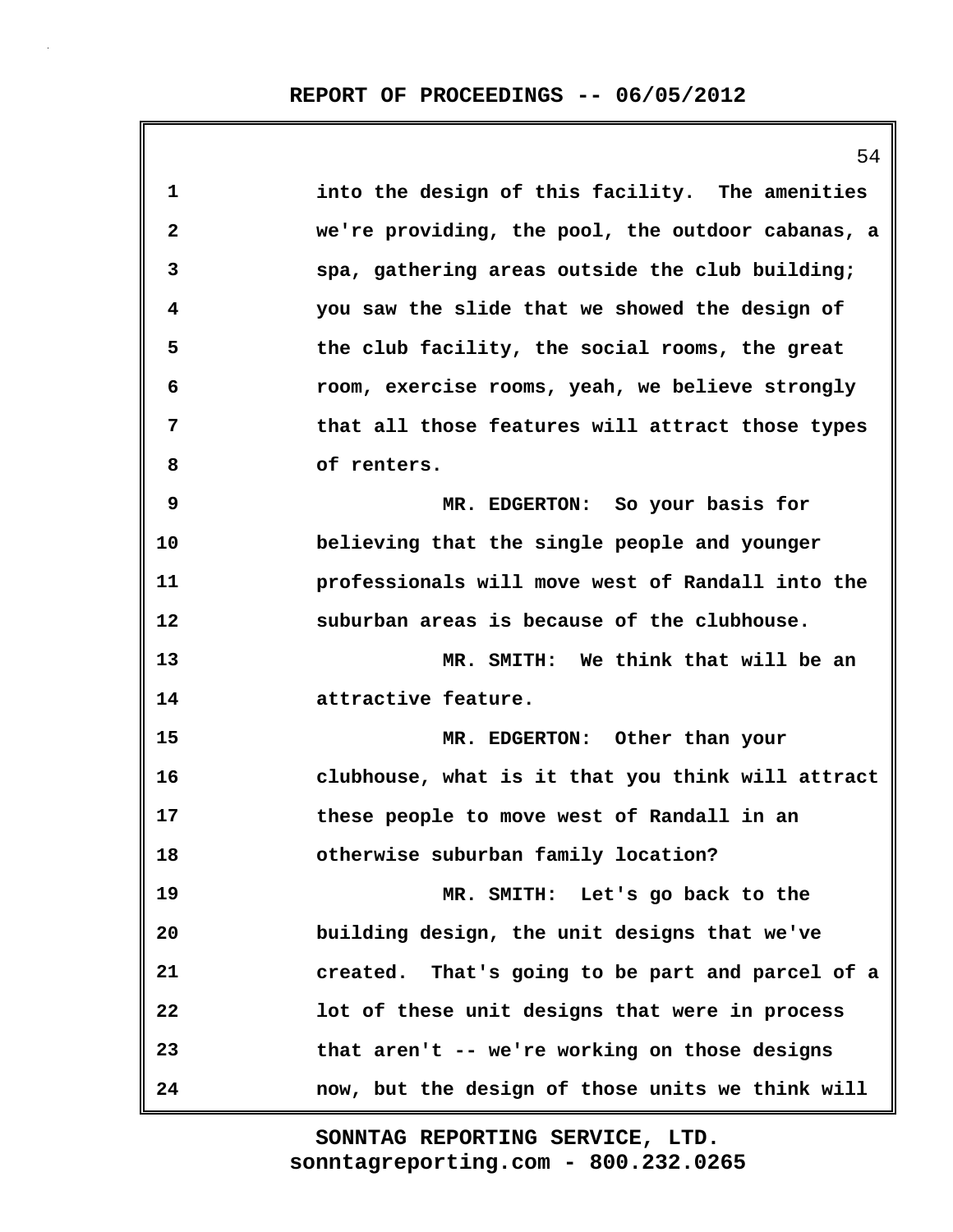|              | 55                                                |
|--------------|---------------------------------------------------|
| 1            | be attractive to those types of buyers, as well.  |
| $\mathbf{2}$ | MR. EDGERTON: I understand the                    |
| 3            | studios doing that, but why wouldn't a one-       |
| 4            | bedroom or even a two-bedroom possibly bring out  |
| 5            | families to move into a family neighborhood?      |
| 6            | MR. SMITH: These aren't going to be               |
| 7            | very large units.                                 |
| 8            | MR. EDGERTON: Fair enough.                        |
| 9            | MR. MULCRONE: Couldn't a family be                |
| 10           | considered a husband and wife?                    |
| 11           | CHAIRMAN WALLACE: Were you already                |
| 12           | sworn in?                                         |
| 13           | MR. MULCRONE: Yes.                                |
| 14           | CHAIRMAN WALLACE: I'm sorry; did you              |
| 15           | already state your name?                          |
| 16           | MR. MULCRONE: Jeff Mulcrone.                      |
| 17           | CHAIRMAN WALLACE: Go ahead.                       |
| 18           | MR. MULCRONE: We've got                           |
| 19           | one-bedrooms, two-bedrooms, and these are geared  |
| 20           | towards singles, young professionals, and married |
| 21           | couples. Many married couples can't afford in     |
| 22           | the economy to buy single-family homes in         |
| 23           | St. Charles, but they love St. Charles; they'd    |
| 24           | love to move here. This is a great place for      |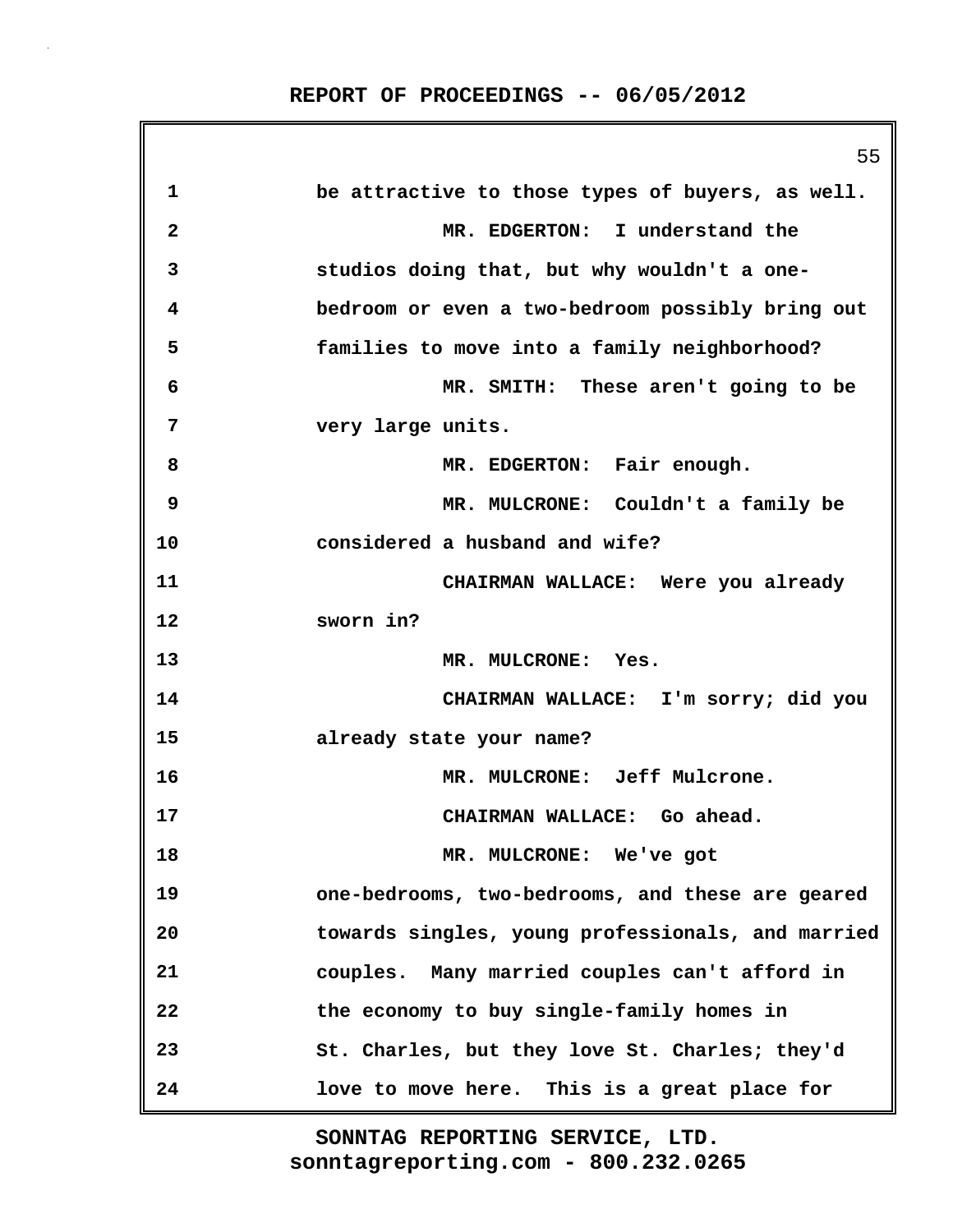56

| 1  | them to start. Maybe they're looking to start a     |
|----|-----------------------------------------------------|
| 2  | family, and this is a great place to start out.     |
| 3  | MR. EDGERTON: Fine. I understand                    |
| 4  | your position. I'm just trying to clarify.          |
| 5  | Last time we're here you talked about this          |
| 6  | as an urban development. I know you don't like      |
| 7  | that term now. But I asked you, "Is there any       |
| 8  | other area locally, somewhere in DuPage, Kane,      |
| 9  | what have you, where they have such a large         |
| 10 | development in the middle of otherwise family       |
| 11 | units?"                                             |
| 12 | MR. SMITH: I don't know of one.                     |
| 13 | MR. EDGERTON: You don't? Okay.                      |
| 14 | Something like this is generally more               |
| 15 | located in either a downtown area or near a         |
| 16 | downtown area that would also attract single        |
| 17 | people and young professionals; wouldn't you agree? |
| 18 | I don't believe this --<br>MR. SMITH:               |
| 19 | this particular community is fairly close to        |
| 20 | downtown.                                           |
| 21 | MR. EDGERTON: Would you characterize                |
| 22 | it as walking distance to downtown?                 |
| 23 | No.<br>MR. SMITH:                                   |
| 24 | MR. EDGERTON: So everyone would need                |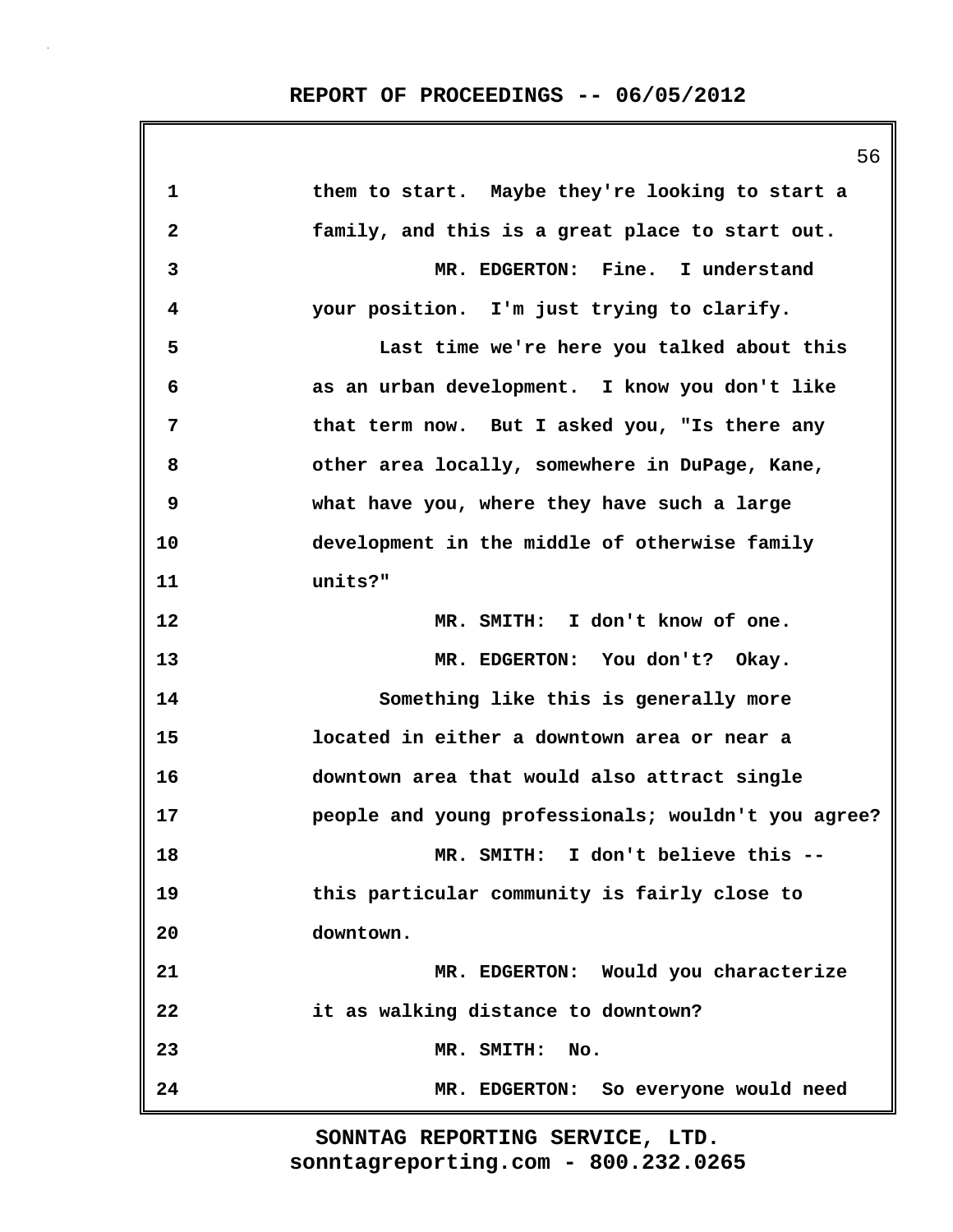|              | 57                                                |
|--------------|---------------------------------------------------|
| 1            | a car if they wanted to go downtown.              |
| $\mathbf{2}$ | MR. SMITH: Yes.                                   |
| 3            | MR. EDGERTON: And there's no regular              |
| 4            | busing, at least, to any sort of regular downtown |
| 5            | meeting place; do you agree?                      |
| 6            | MR. SMITH: Yes.                                   |
| 7            | MR. EDGERTON: Correct me if I'm                   |
| 8            | wrong, sir. You do agree that the area            |
| 9            | surrounding this is mostly single-family homes or |
| 10           | town homes with families in them.                 |
| 11           | MR. SMITH: And office.                            |
| 12           | MR. EDGERTON: And office, fair                    |
| 13           | enough; I apologize.                              |
| 14           | Would you agree that's most of the                |
| 15           | characterization?                                 |
| 16           | MR. SMITH: A little commercial, some              |
| 17           | office, multi-family.                             |
| 18           | MR. EDGERTON: Given that, do you know             |
| 19           | of any other buildings that are three stories     |
| 20           | west of Randall along 64?                         |
| 21           | MR. SMITH: I honestly don't. I                    |
| 22           | don't know.                                       |
| 23           | MR. EDGERTON: Just asking.                        |
| 24           | THE COURT REPORTER: I didn't hear that.           |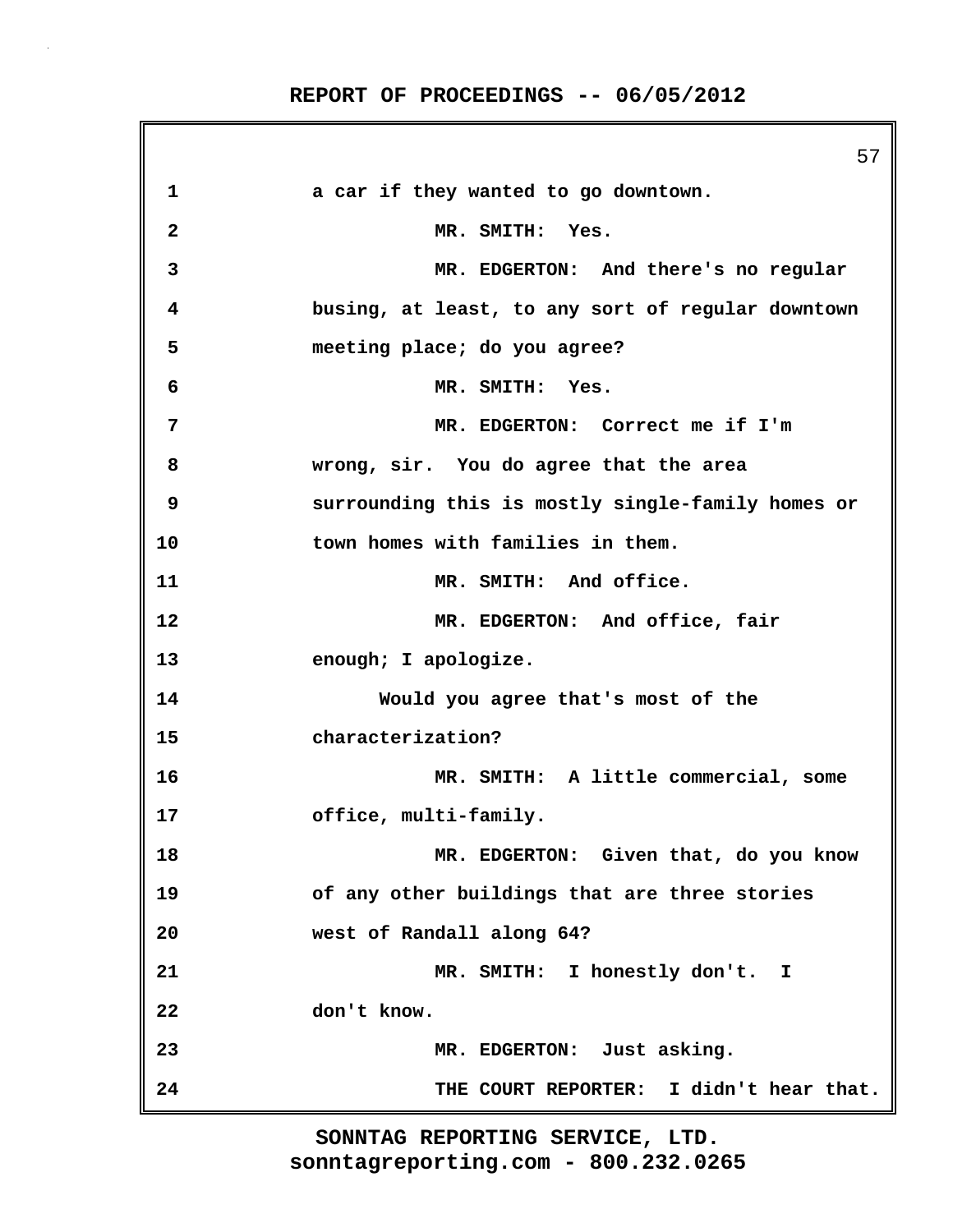|              | 58                                                |
|--------------|---------------------------------------------------|
| $\mathbf 1$  | MR. ROBERTSON: Our current                        |
| $\mathbf{2}$ | entitlement does allow for a three-story building |
| 3            | on the site and a 60-foot building on Lot 8.      |
| 4            | MR. EDGERTON: Fair enough. That                   |
| 5            | wasn't my question. I'm asking, are there any     |
| 6            | that exist now west of Randall off of Route 64    |
| 7            | that you know of?                                 |
| 8            | MR. SMITH: Residential buildings?                 |
| 9            | MR. EDGERTON: Any buildings.                      |
| 10           | MR. SMITH: I don't know.                          |
| 11           | MR. ROBERTSON: Matt, maybe I can ask              |
| 12           | you this question. Is the senior housing          |
| 13           | development, the one on Campton Hills just south  |
| 14           | of the intersection of Main and Campton Hills,    |
| 15           | was that more than two stories?                   |
| 16           | MR. O'ROURKE: I believe you're                    |
| 17           | referring to Bickford Cottage. I believe that is  |
| 18           | a three-story building.                           |
| 19           | MR. EDGERTON: For the record, that                |
| 20           | isn't on 64; correct?                             |
| 21           | MR. O'ROURKE: It's technically on                 |
| 22           | Campton Hills Drive.                              |
| 23           | MR. EDGERTON: And it's one building;              |
| 24           | correct?                                          |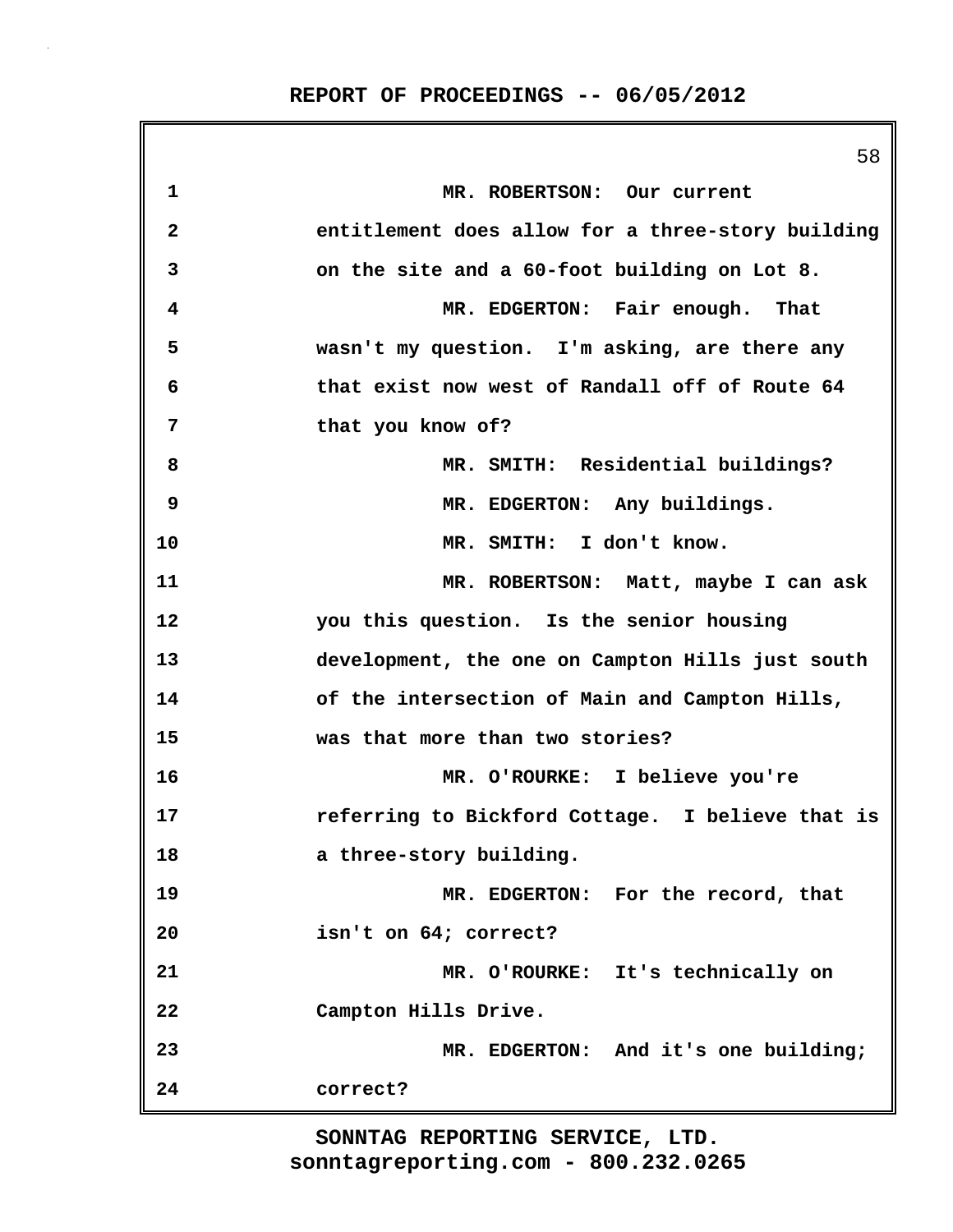|    | 59                                                |
|----|---------------------------------------------------|
| 1  | MR. O'ROURKE: That's correct.                     |
| 2  | MR. EDGERTON: And it's buried in the              |
| 3  | back towards the water tower; correct?            |
| 4  | CHAIRMAN WALLACE: What questions do               |
| 5  | you have specifically regarding the presentation  |
| 6  | that was made?                                    |
| 7  | MR. EDGERTON: Moving on to the next               |
| 8  | question.                                         |
| 9  | CHAIRMAN WALLACE: You're soliciting               |
| 10 | information that's beyond what was presented.     |
| 11 | You're asking for information that you could just |
| 12 | present yourself. It's information that's beyond  |
| 13 | the presentation that was made, and I'm giving    |
| 14 | you a lot of latitude here, but I really want to  |
| 15 | stick to the presentation that was made and       |
| 16 | questions specifically regarding that             |
| 17 | presentation that address our findings of fact.   |
| 18 | Any other further case -- I mean, you can         |
| 19 | give us opinion at the end, but any further case  |
| 20 | beyond that, that goes beyond our findings of     |
| 21 | fact can be made to the City Council.             |
| 22 | MR. EDGERTON: I respect your                      |
| 23 | direction --                                      |
| 24 | CHAIRMAN WALLACE: All right.                      |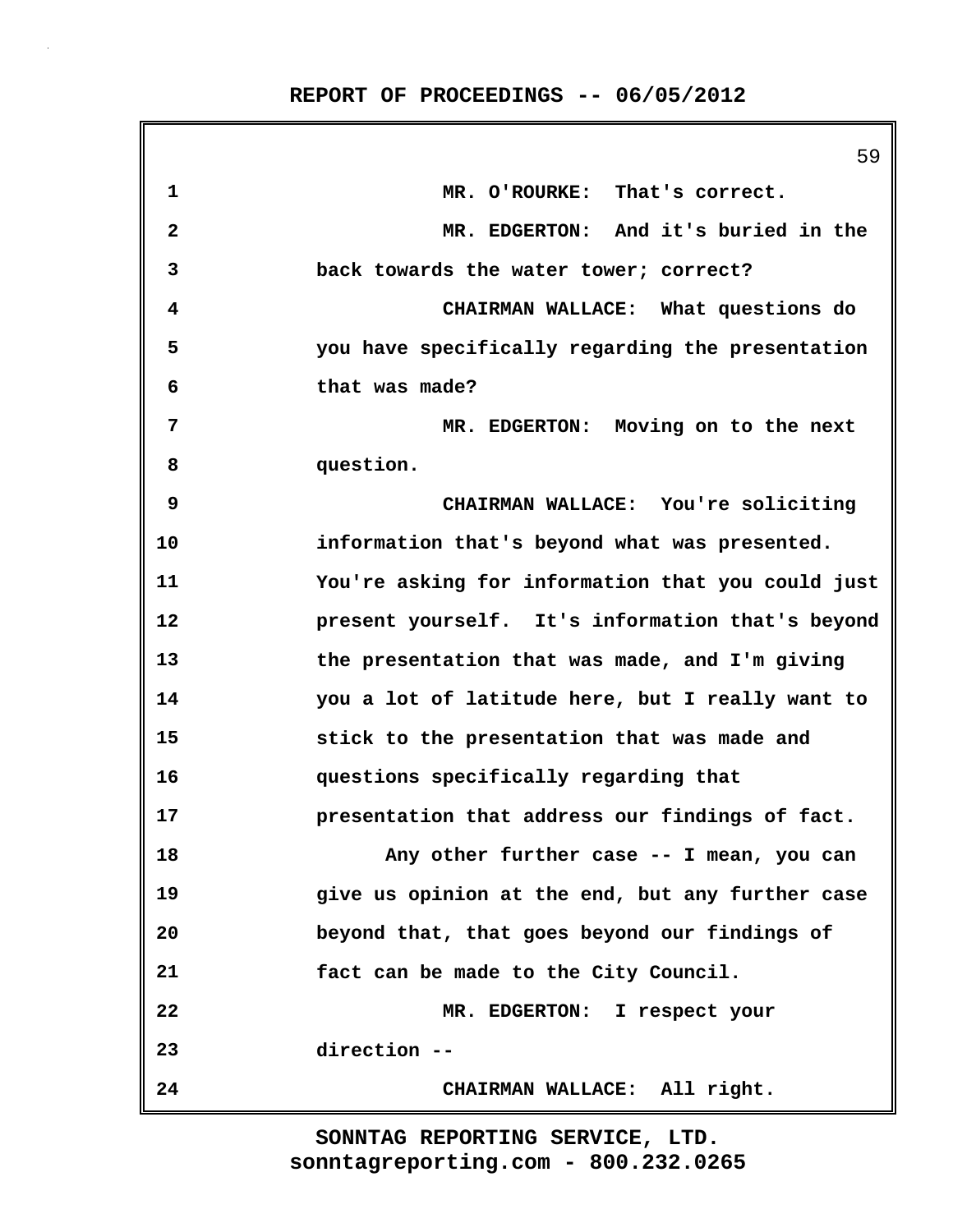|    | 60                                                |
|----|---------------------------------------------------|
| 1  | MR. EDGERTON: -- your Honor, and I                |
| 2  | will try to keep it limited. At the same time,    |
| 3  | for the record, this is -- you characterize it as |
| 4  | questions. The Court would characterize it as     |
| 5  | cross-examination.                                |
| 6  | CHAIRMAN WALLACE: This isn't a court              |
| 7  | and I'm not "your Honor."                         |
| 8  | MR. EDGERTON: I understand that.                  |
| 9  | There are some similarities. So I'll move on to   |
| 10 | the next issue.                                   |
| 11 | With regards to -- you talked about the           |
| 12 | taxes and what you gentlemen were bringing up.    |
| 13 | It was 2.8 million per 100.                       |
| 14 | What would the taxes have been if it was          |
| 15 | developed with the offices over the same period?  |
| 16 | MR. ROBERTSON: Our \$2.8 million                  |
| 17 | figure was based on the current entitlement       |
| 18 | understanding that the office market is such that |
| 19 | we have no ability to develop out there right now |
| 20 | any further office. So that \$2.8 million assumed |
| 21 | that we would build a 45,000-square-foot building |
| 22 | in three years.                                   |
| 23 | CHAIRMAN WALLACE: Sorry; 45,000                   |
| 24 | square foot on which portion?                     |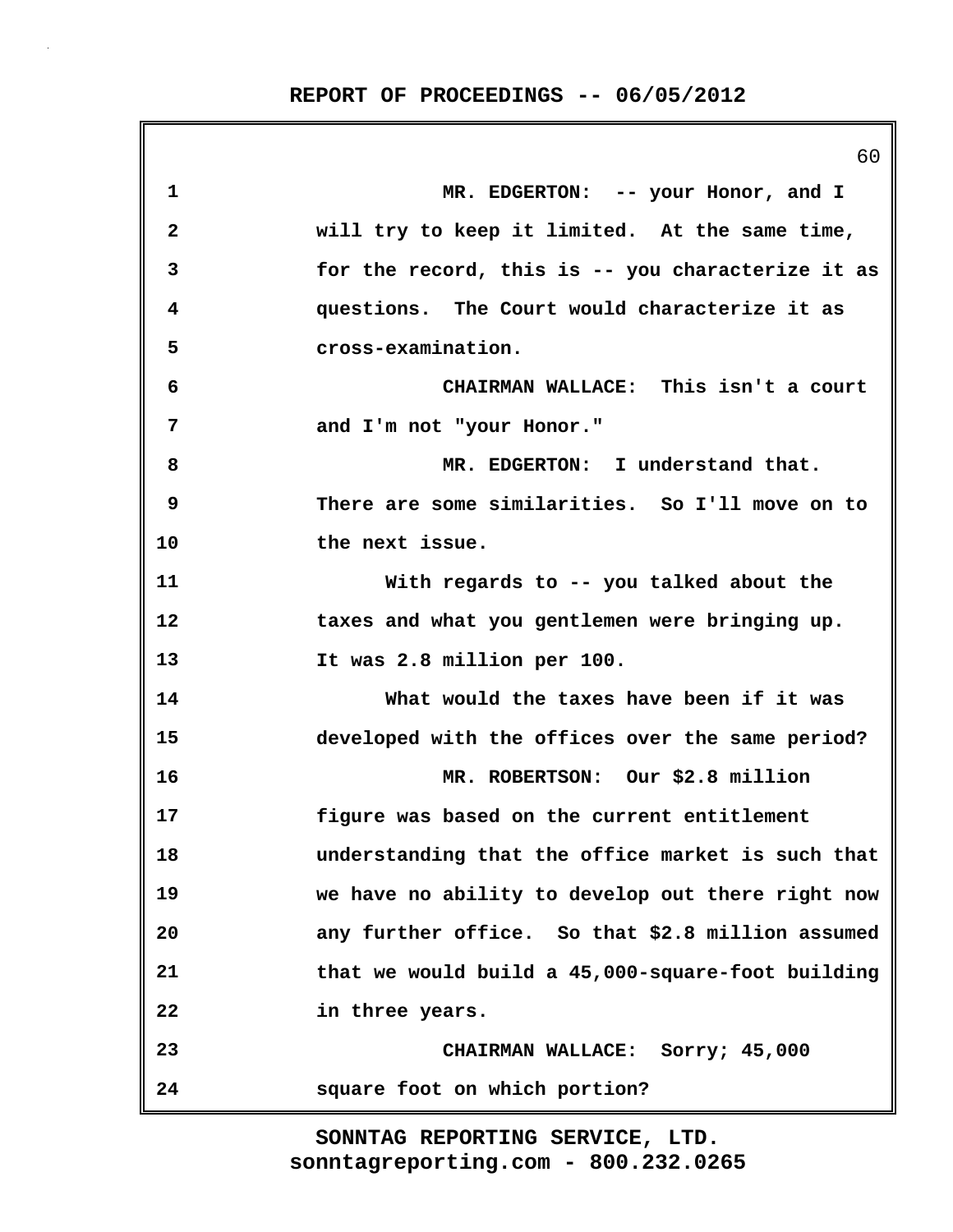|              | 61                                                |
|--------------|---------------------------------------------------|
| 1            | MR. ROBERTSON: It would have been on              |
| $\mathbf{2}$ | Lot 5 where we have it entitled.                  |
| 3            | CHAIRMAN WALLACE: Which is directly               |
| 4            | south of the buildings existing now?              |
| 5            | MR. ROBERTSON: I misspoke;                        |
| 6            | 30,000 square feet just south of the existing     |
| 7            | office buildings.                                 |
| 8            | CHAIRMAN WALLACE: So you have the                 |
| 9            | two existing office buildings, and that was under |
| 10           | the assumption that one additional office         |
| 11           | building would be built directly to the south of  |
| 12           | that in three years?                              |
| 13           | MR. ROBERTSON: I'm sorry; I meant                 |
| 14           | two single-story office buildings.                |
| 15           | MR. EDGERTON: I just want to make                 |
| 16           | sure I've got it right then. So the 2.8 million   |
| 17           | is the way it is with the development of Lot 5 in |
| 18           | the next three years. Is that my understanding?   |
| 19           | MR. ROBERTSON: Let me make sure I                 |
| 20           | get the right lot number.                         |
| 21           | MR. EDGERTON: Because I thought we                |
| 22           | were talking about Lot 8.                         |
| 23           | MR. ROBERTSON: Correct. That would                |
| 24           | be on Lot 5.                                      |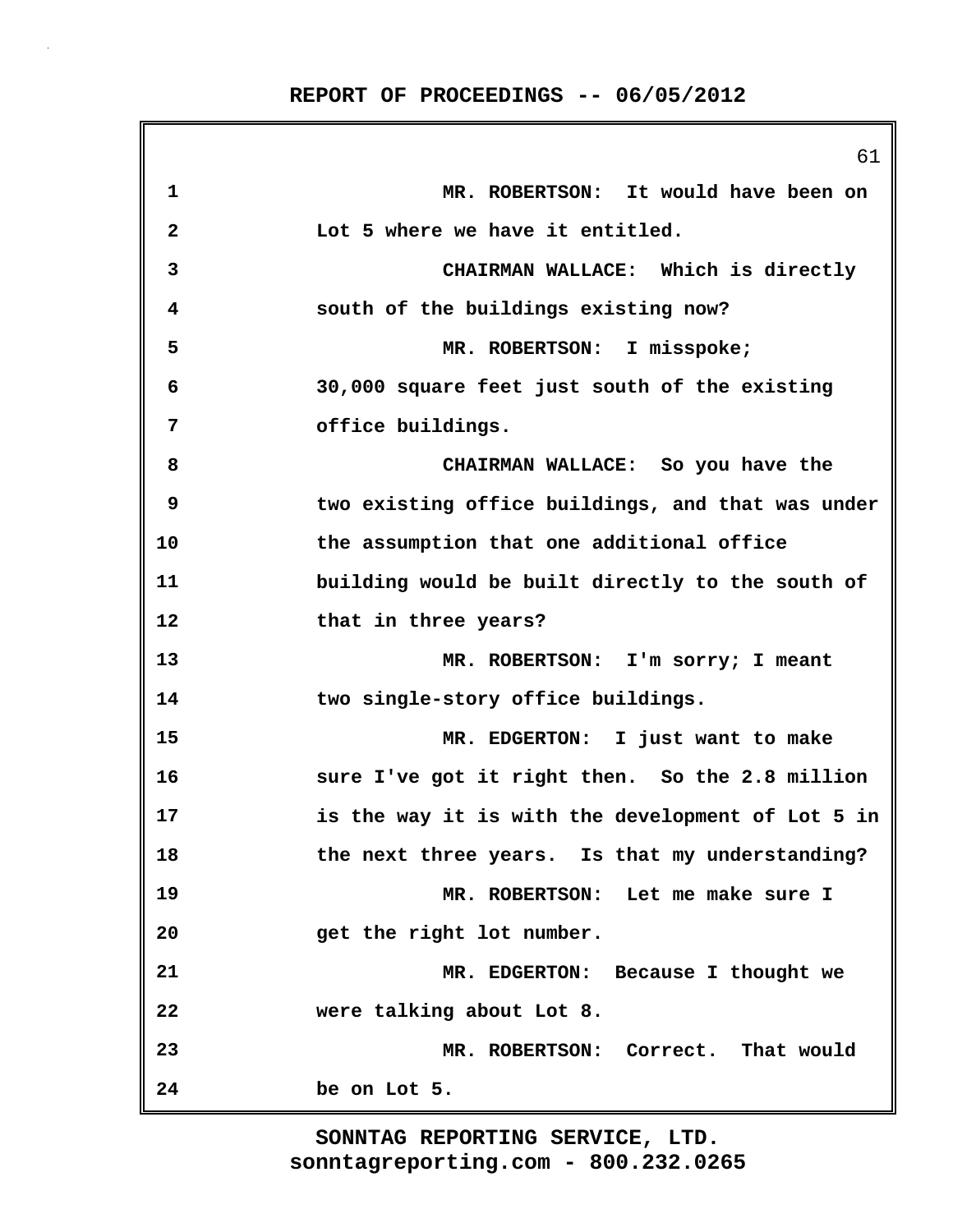|                         | 62                                               |
|-------------------------|--------------------------------------------------|
| 1                       | MR. EDGERTON: Okay. What would the               |
| $\overline{\mathbf{2}}$ | tax revenue have been for Lot 8 if you had       |
| 3                       | developed it with the existing land use plan?    |
| 4                       | MR. ROBERTSON: Our estimates show                |
| 5                       | that not being developed over the next 10 years  |
| 6                       | due to the economic conditions and the office    |
| 7                       | market.                                          |
| 8                       | CHAIRMAN WALLACE: But the question               |
| 9                       | was if that were developed as entitled; correct? |
| 10                      | MR. EDGERTON: Correct.                           |
| 11                      | CHAIRMAN WALLACE: Do you know what               |
| 12                      | the tax revenue would have been?                 |
| 13                      | MR. ROBERTSON: Taxes on office in                |
| 14                      | this township of Kane County are anywhere from   |
| 15                      | $2.50$ to \$3 a foot.                            |
| 16                      | MR. EDGERTON: I'm not that good at               |
| 17                      | math. What does that come to, approximately?     |
| 18                      | MR. ROBERTSON: It's approximately                |
| 19                      | 500,000 square feet of property that would be on |
| 20                      | Lot 8. So a-million-five a year. So that would   |
| 21                      | be 15 million over the 10 years. But, again,     |
| 22                      | there's no ability to build that now.            |
| 23                      | MR. EDGERTON: I understand what                  |
| 24                      | you're saying. Fair enough.                      |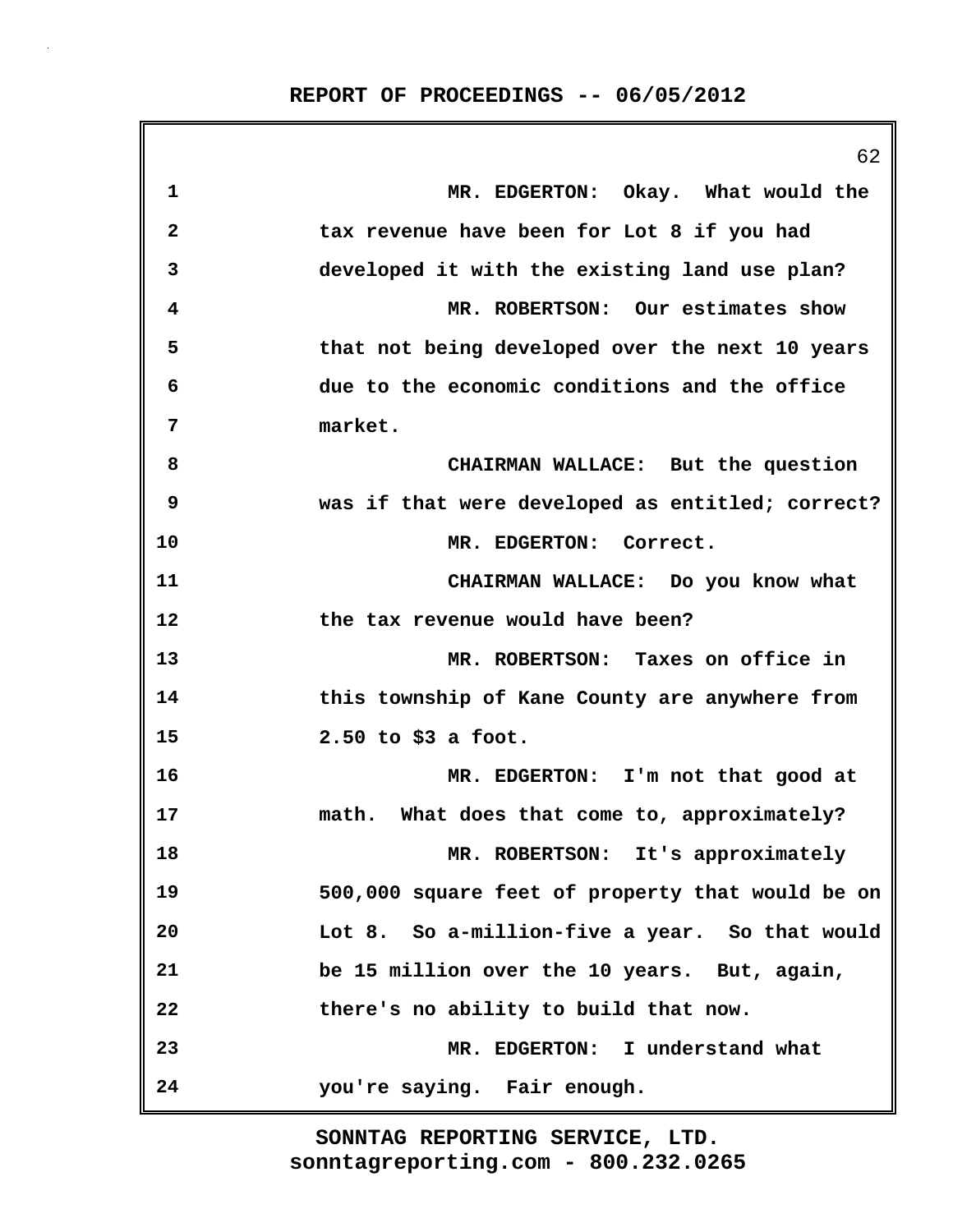63 **1 I have no further questions. 2 CHAIRMAN WALLACE: All right. 3 Thank you. 4 Sir, in the back. Were you sworn in in the 5 beginning? 6 MR. MEYER: Yes, I was. My name is 7 Walt Meyer, M-e-y-e-r. I live at 296 Remington 8 Drive right across from there. 9 I'm a little bit puzzled about the traffic 10 estimates. You've dumped numbers out here, but, 11 actually, nobody ever mentioned that the traffic 12 flow would be different. One is flowing into the 13 development, while the other one is going out of 14 the development. So instead of having 700 cars 15 going into the development in the morning, now we 16 have 500 cars, which I find a little bit low, 17 mixing with the other residential areas, also 18 flowing out to Randall and to Peck and these 19 other areas. How are you going to handle it? 20 MR. ROBERTSON: Chris, do you want to 21 talk to the traffic study? 22 MR. TIEDT: Certainly. I guess that 23 was part of the reason why the City had pursued 24 wanting to have a traffic study is not only for**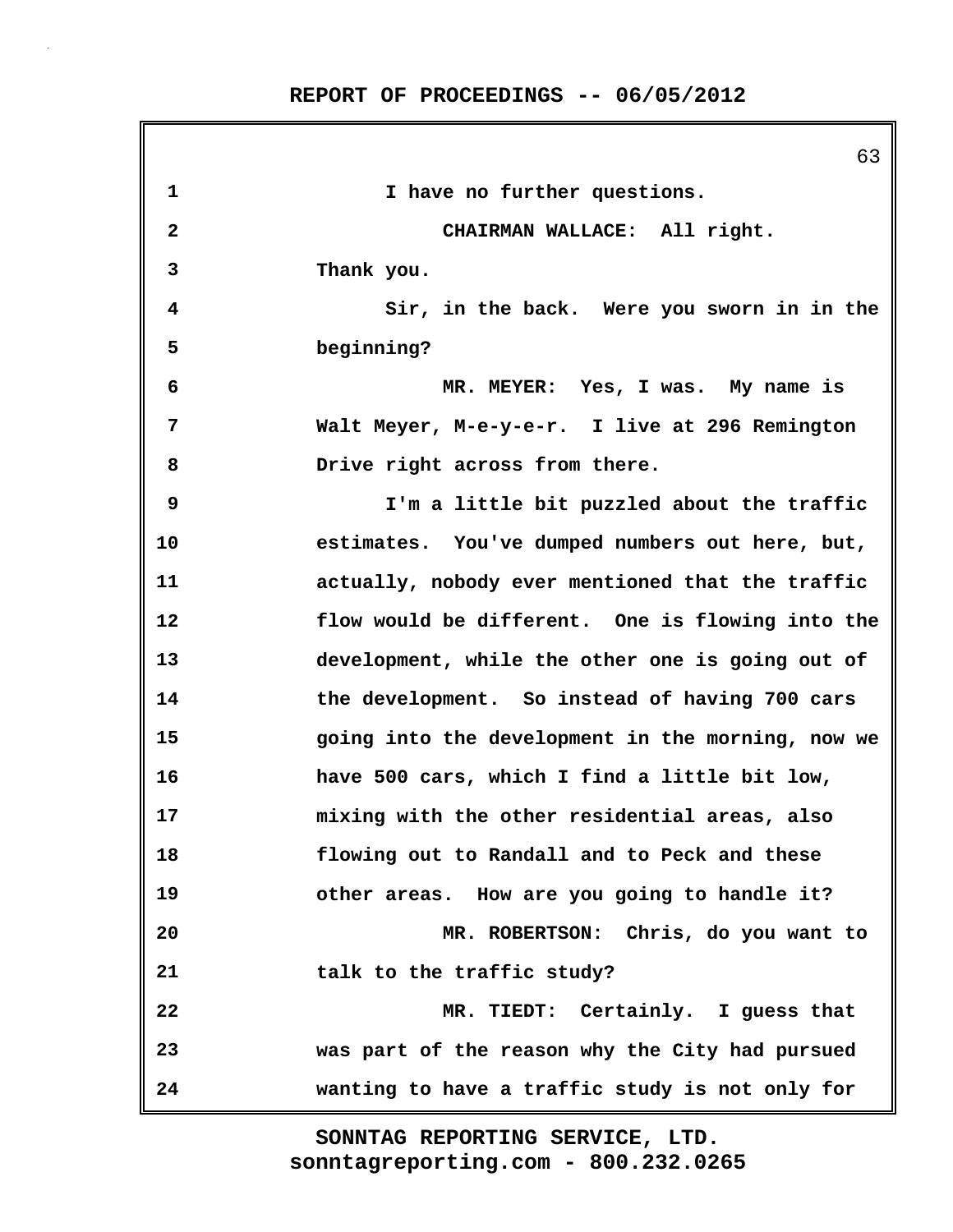| 1            | the impact on the change of office to residential  |
|--------------|----------------------------------------------------|
| $\mathbf{2}$ | but also to see how the shift, let's say, of       |
| 3            | traffic in the morning coming into the site and    |
| 4            | then in the evenings leaving the site would        |
| 5            | impact the surrounding areas.                      |
| 6            | With those numbers that were presented             |
| 7            | earlier, what I guess the total numbers for the    |
| 8            | a.m./p.m. peaks, with the Cardinal traffic, with   |
| 9            | the office, original office, the a.m. peak in,     |
| 10           | traffic coming in, was about 670 cars. Okay?       |
| 11           | Now, with this residential development, the        |
| 12           | traffic coming in would be 194 cars. And then      |
| 13           | coming out at the a.m. peak the traffic study      |
| 14           | identified that with the original office it was    |
| 15           | about 95 cars, and with the residential the out    |
| 16           | in the a.m. is about 168 cars.                     |
| 17           | I have the numbers for the p.m. peak, too,         |
| 18           | and I'll quickly go over those. In the p.m. peak   |
| 19           | for the office portion, the traffic coming in in   |
| 20           | the evening would be 220, and it would be 650 cars |
| 21           | going out in the evening at the p.m. peak. With    |
| 22           | the residential, what's proposed, the in would be  |
| 23           | 262, and the out would be 323.                     |
| 24           | I guess now to answer your question somewhat       |

64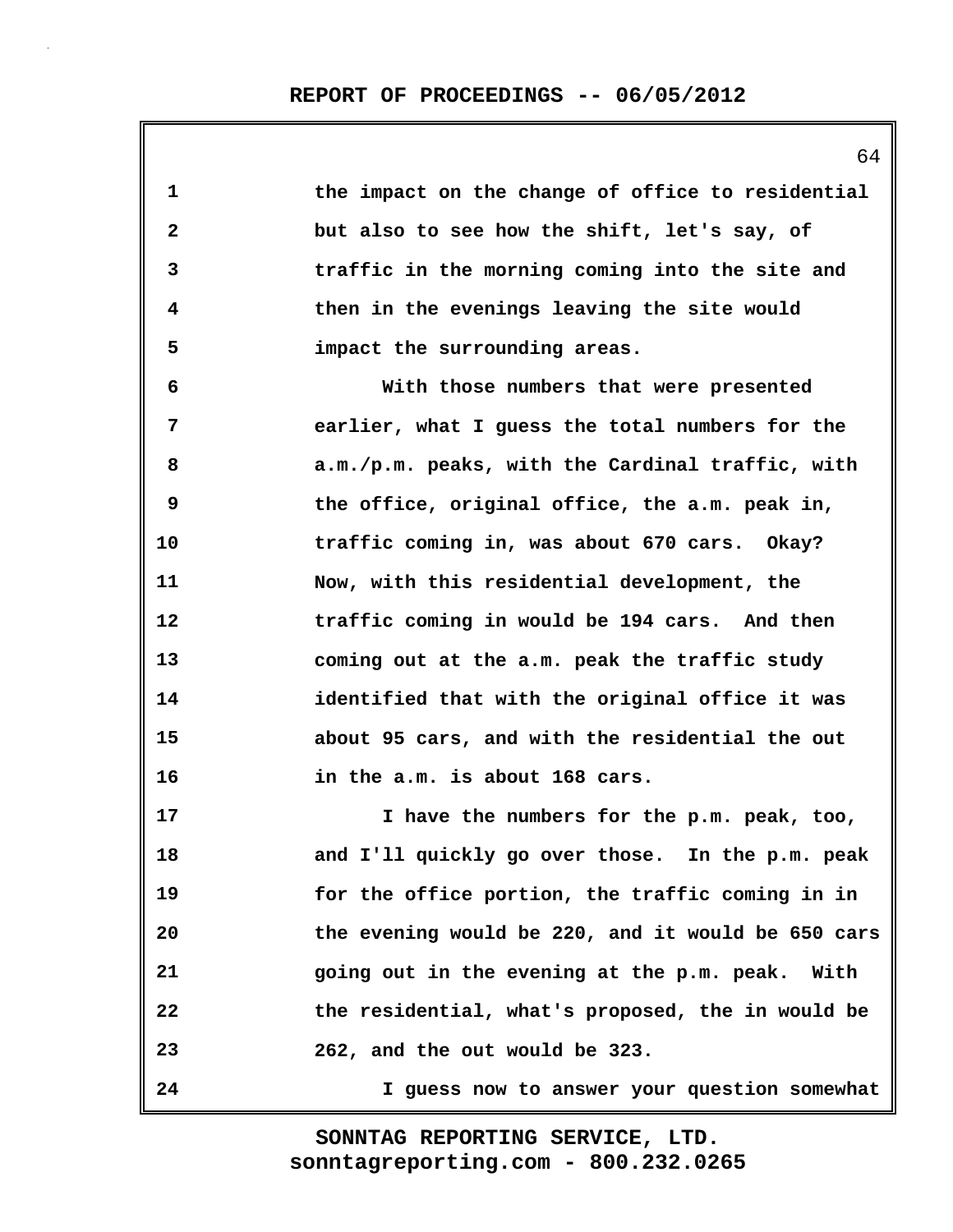| 1                       | based on those numbers, as part of the traffic      |
|-------------------------|-----------------------------------------------------|
| $\mathbf{2}$            | study, counts were done at four intersections       |
| 3                       | around to get an idea of current traffic conditions |
| $\overline{\mathbf{4}}$ | out there.                                          |
| 5                       | Traffic counts were performed at Route 64           |
| 6                       | and Peck Road, Route 64 and Campton Hills Road,     |
| 7                       | Peck Road and Woodward Drive, and Woodward Drive    |
| 8                       | and Cardinal Drive. And then what HLR did, which    |
| 9                       | is in the traffic study, they took those actual     |
| 10                      | counts and used those, analyzed the current         |
| 11                      | traffic conditions, and they projected those out    |
| 12                      | over a 10-year term to get the base traffic         |
| 13                      | generated by background growth aside from -- you    |
| 14                      | know, not including this development.               |
| 15                      | Then, based on the trip generations, they           |
| 16                      | used that we discussed earlier, they added all of   |
| 17                      | that into the equation, basically, with the base    |
| 18                      | traffic and the traffic generated from the site     |
| 19                      | and, you know, they looked at all of that.          |
| 20                      | Bottom line, at the end of the day really           |
| 21                      | they did not see, aside from with the complete      |
| 22                      | development of the residential and all the          |
| 23                      | commercial outlots in this Corporate Reserve        |
| 24                      | site, when all of that is developed, traffic        |

65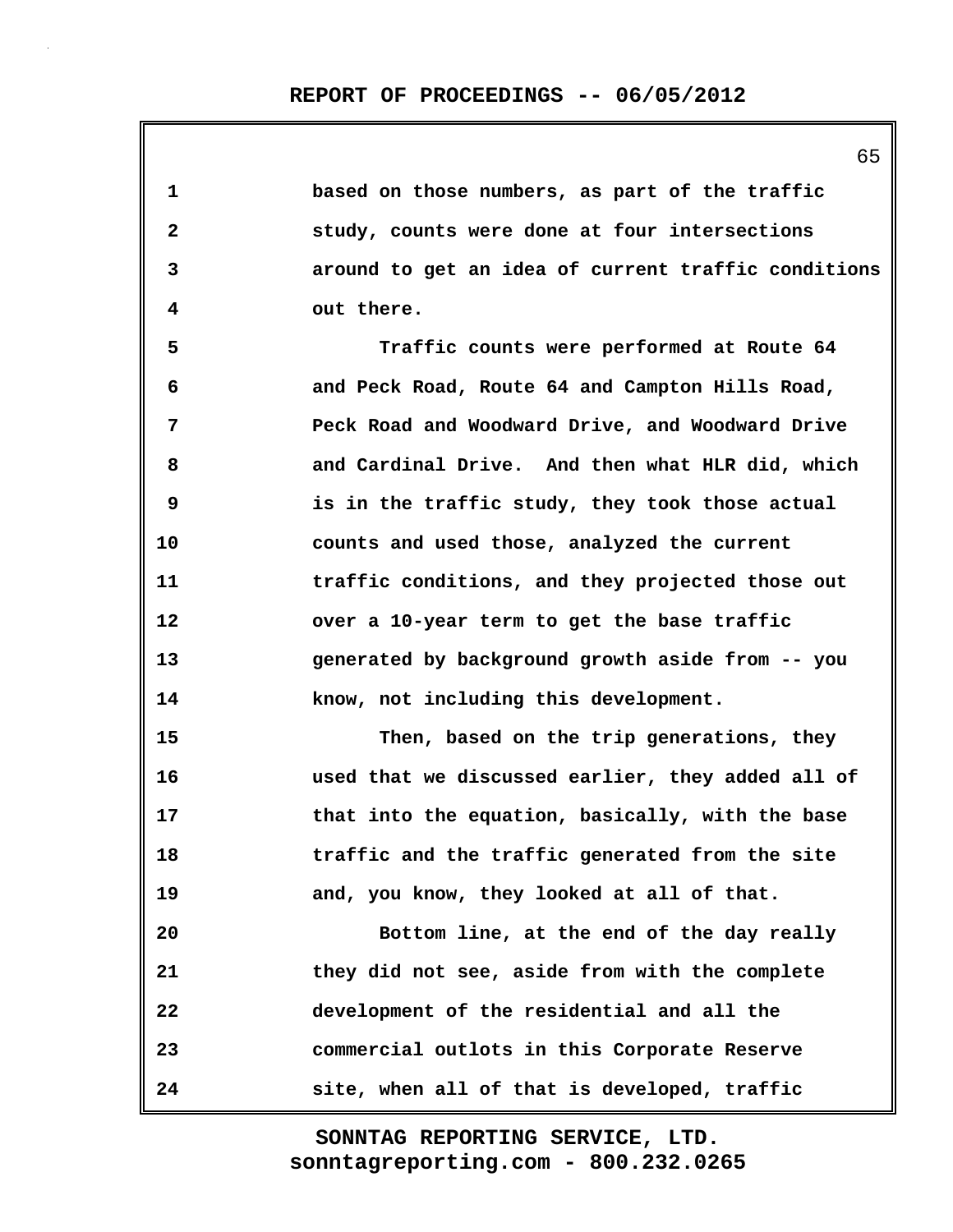|              | 66                                                |
|--------------|---------------------------------------------------|
| 1            | warrants, traffic signal warrants were met or     |
| $\mathbf{2}$ | anticipated to be met at Corporate Reserve        |
| 3            | Boulevard and Route 64, and at that time it's     |
| 4            | anticipated that IDOT would require Route 64 be   |
| 5            | widened to two lanes going west and two lanes     |
| 6            | going eastbound at the installation of that       |
| 7            | signal.                                           |
| 8            | Based on just this residential portion            |
| 9            | alone, there are some concerns -- it was assumed  |
| 10           | that, basically, with the new signal going in at  |
| 11           | Oak Street that any residential traffic coming    |
| 12           | from this -- or any traffic generated from this   |
| 13           | site heading to the east would use that signal at |
| 14           | Oak Street, and as part of the analysis they      |
| 15           | distributed traffic accordingly based on their    |
| 16           | counts that they had taken when they were out     |
| 17           | there.                                            |
| 18           | With the residential portion of this site,        |
| 19           | it was only anticipated that there only would be  |
| 20           | like a one-second increase in delay at Peck and   |
| 21           | Route 64 in the a.m. peak hour. Meaning that --   |
| 22           | MR. MEYER: Westward or eastward?                  |
| 23           | MR. TIEDT: The overall intersection               |
| 24           | delay at Peck and Route 64 as a result of just    |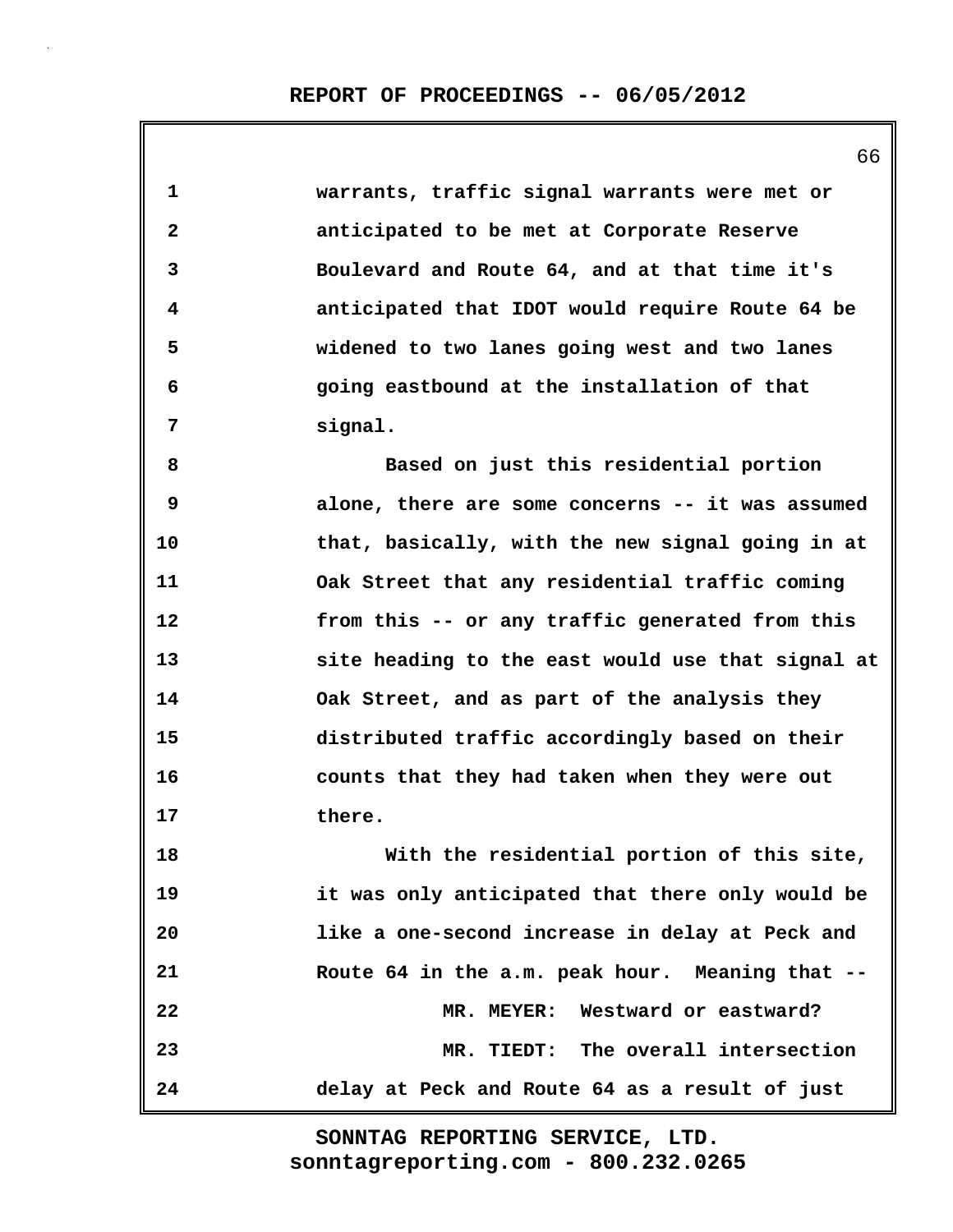| 1            | the residential development would be about a        |
|--------------|-----------------------------------------------------|
| $\mathbf{2}$ | one-second delay. In the p.m., the afternoon        |
| 3            | peak hour, there would be no additional delay in    |
| 4            | the residential portion.                            |
| 5            | MR. MEYER: You say 160 cars. Is the                 |
| 6            | developer aware that he's only going to rent        |
| 7            | about one-third of the buildings? Because there's   |
| 8            | 300-and-some units, which means 529 parking         |
| 9            | spaces, which means roughly, I would say average    |
| 10           | 400 cars, 280 leaving every morning. So where       |
| 11           | are the other ones going?                           |
| 12           | MR. TIEDT: The way the traffic study                |
| 13           | is done with the trip generation -- it's a widely   |
| 14           | accepted and it's a standard practice. The trip     |
| 15           | generation is based on unit counts or square        |
| 16           | footages, and that data is culled from all across   |
| 17           | the United States and documented and categorized,   |
| 18           | various developments in Texas, New York, all over   |
| 19           | the place.                                          |
| 20           | What it is is then every -- right now               |
| 21           | in here they use the 8th generation or the          |
| 22           | 8th edition, and when the 8th edition was published |
| 23           | three, four years ago -- don't quote me on that --  |
| 24           | since that time they're collecting more data        |

67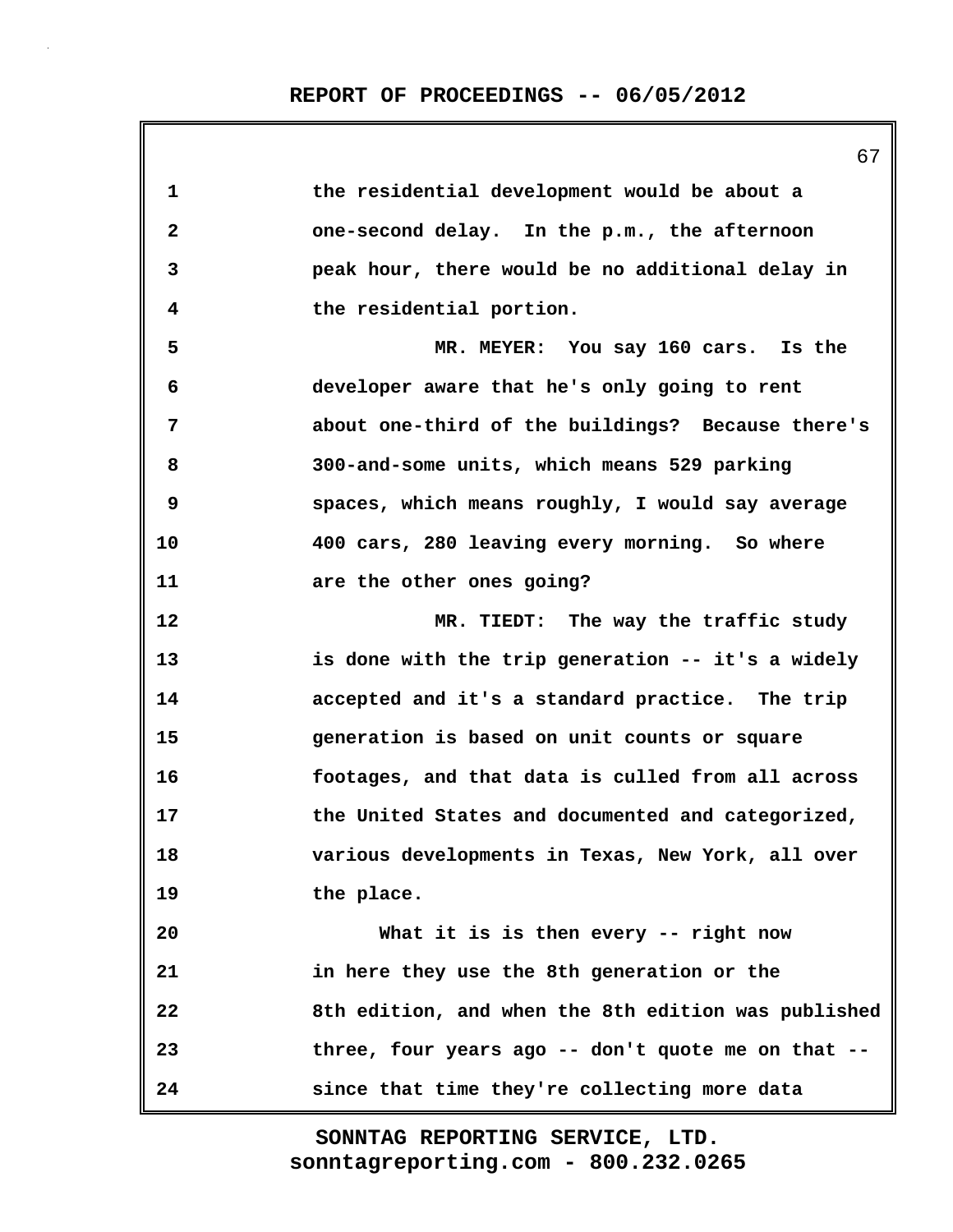68

| 1            | because there's new developments and new uses     |
|--------------|---------------------------------------------------|
| $\mathbf{2}$ | that weren't originally identified in the trip    |
| 3            | generation manual. So they take all this          |
| 4            | information and analyze it, and that's where they |
| 5            | get the a.m. and p.m. peaks.                      |
| 6            | To say that based on that analysis that's         |
| 7            | done why they did across-the-board traffic        |
| 8            | studies, they don't sit down and say, "Well,      |
| 9            | there's 331 units. Each unit would have less      |
| 10           | than 1.5 cars so there's," you know, half of      |
| 11           | those people work -- there's nothing -- there's   |
| 12           | no assumptions made on that.                      |
| 13           | The trip generation manual basically uses a       |
| 14           | mathematical algorithm with that data they've     |
| 15           | taken to basically look at the worst case         |
| 16           | scenario at the a.m. and p.m. peak hours.         |
| 17           | MR. MEYER: Well, going by the                     |
| 18           | assumption that this is the young urban           |
| 19           | professional, that goes there -- I mean, that's   |
| 20           | not me; it's more like you. These guys stay at    |
| 21           | home? I mean, if these guys stay at home, they    |
| 22           | probably can't pay for the expensive apartment    |
| 23           | they have there. So I would say probably          |
| 24           | 300-plus cars in the morning is a better number.  |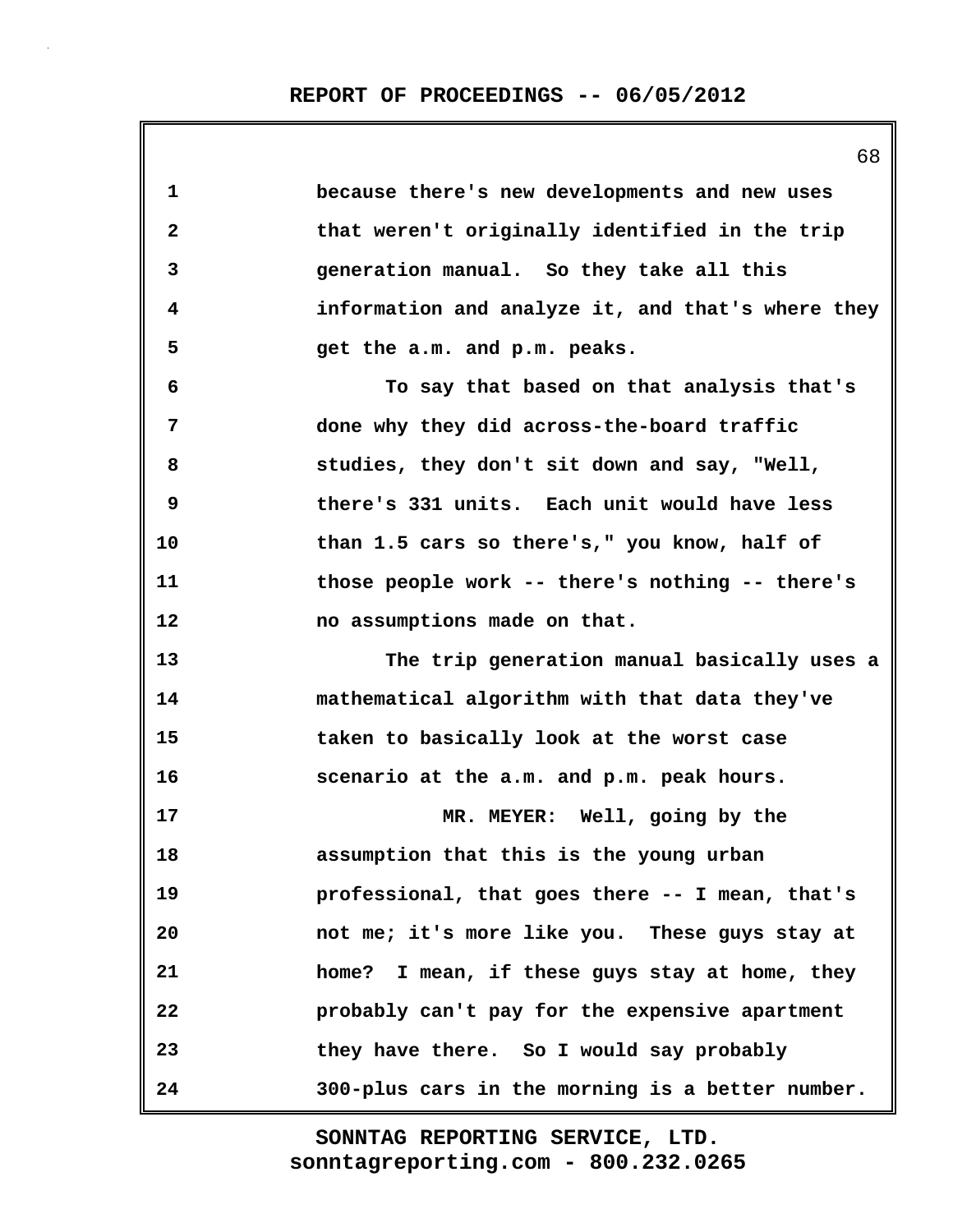|              | 69                                                |
|--------------|---------------------------------------------------|
| 1            | MR. TIEDT: I understand what you're               |
| $\mathbf{2}$ | saying, but with the trip generation manual, they |
| 3            | look at all sites. It's all taken into account.   |
| 4            | MS. TUNGARE: If I can interject,                  |
| 5            | those types of subjective assumptions are not     |
| 6            | taken into consideration. It's a widely accepted  |
| 7            | industry standard and practice that is applied    |
| 8            | and used by traffic engineers.                    |
| 9            | MR. MEYER: Well, I'm standing in the              |
| 10           | traffic jam on Route 64 every morning. Why do     |
| 11           | you use -- unfortunately, I have to drive it.     |
| 12           | Thank you.                                        |
| 13           | CHAIRMAN WALLACE: Thank you. Other                |
| 14           | questions?                                        |
| 15           | Sir?                                              |
| 16           | MR. BURRELL: Thank you, Mr. Chairman.             |
| 17           | My name is Roger Burrell, B-u-r-r-e-l-l. I        |
| 18           | reside at 283 Birch Lane here in St. Charles.     |
| 19           | I'm just going to do a follow-up to a             |
| 20           | couple questions that have been asked. I'm not    |
| 21           | sure if one of the gentlemen can go back to one   |
| 22           | of the maps that showed the lot setting up with   |
| 23           | the housing and with the current path and so on.  |
| 24           | I just have a question -- that's good.            |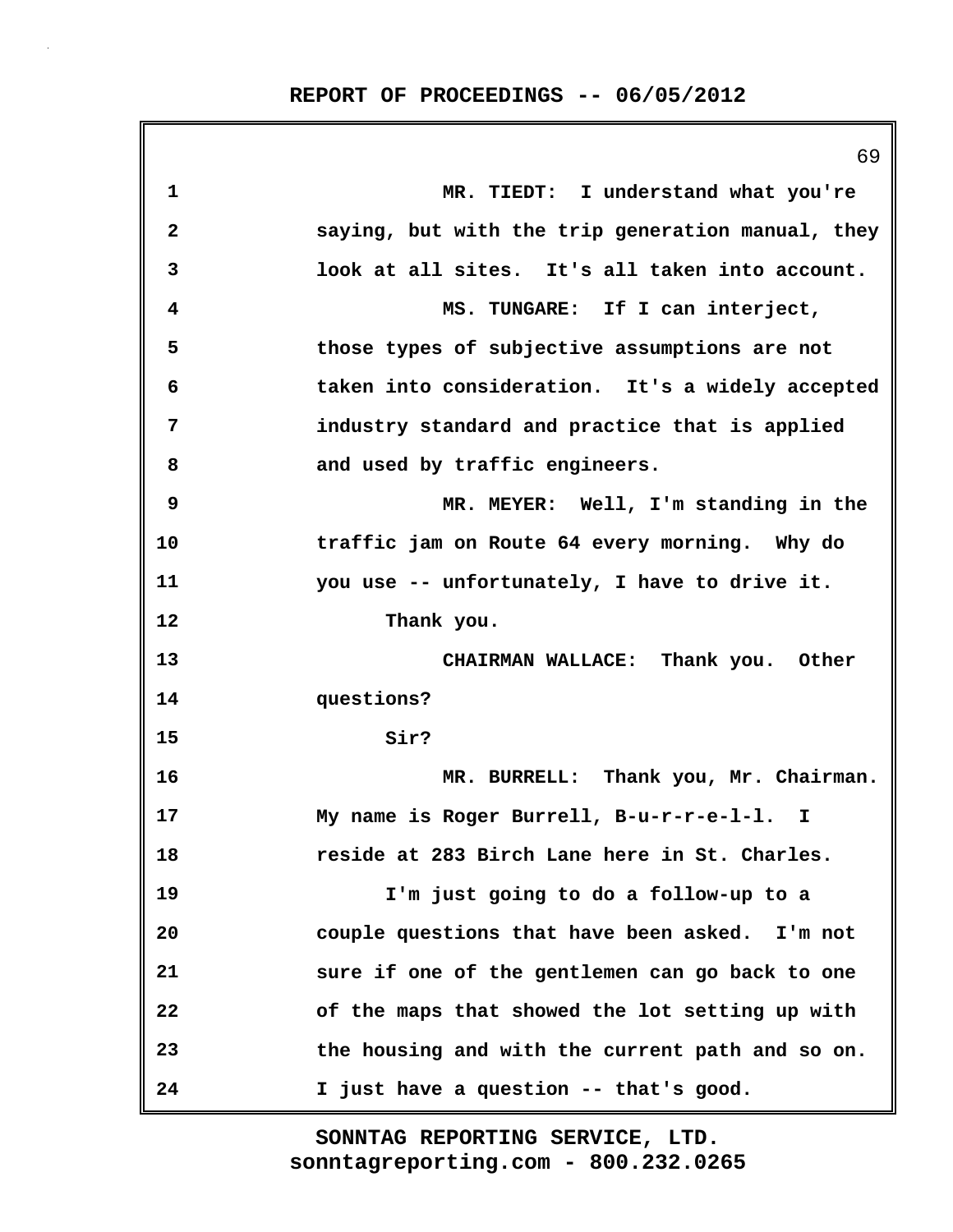**1 What is the distance between the back of 2 the units and the prairie path? It appears that 3 the setback because of the balconies -- what is 4 the distance between the back of the building to 5 the prairie path? How does that work out? 6 Especially if Nicor comes in and wants to do a 7 clean cut like you guys did a couple years ago 8 and have these buildings right on top of these 9 homes, what does that work out to be? 10 MR. SMITH: Along the west property 11 line there's a 30-foot setback, but as you can 12 see, because of the jog of the building, most of 13 the building is set back a few feet from that, 14 and the actual path by this is, let's just say 15 35 feet from the edge of the building to the path. 16 MR. BURRELL: So if there was a 17 clear-cut by Nicor, which is a possibility, those 18 three-story buildings are going to be overlooking 19 those single-family homes with nothing to stop 20 them because of the minimum tree coverage there. 21 One of the questions that the Commissioners 22 was asking regarding trees. If those could be 23 pushed further east and a lot more trees put 24 there to cover that path and get some privacy**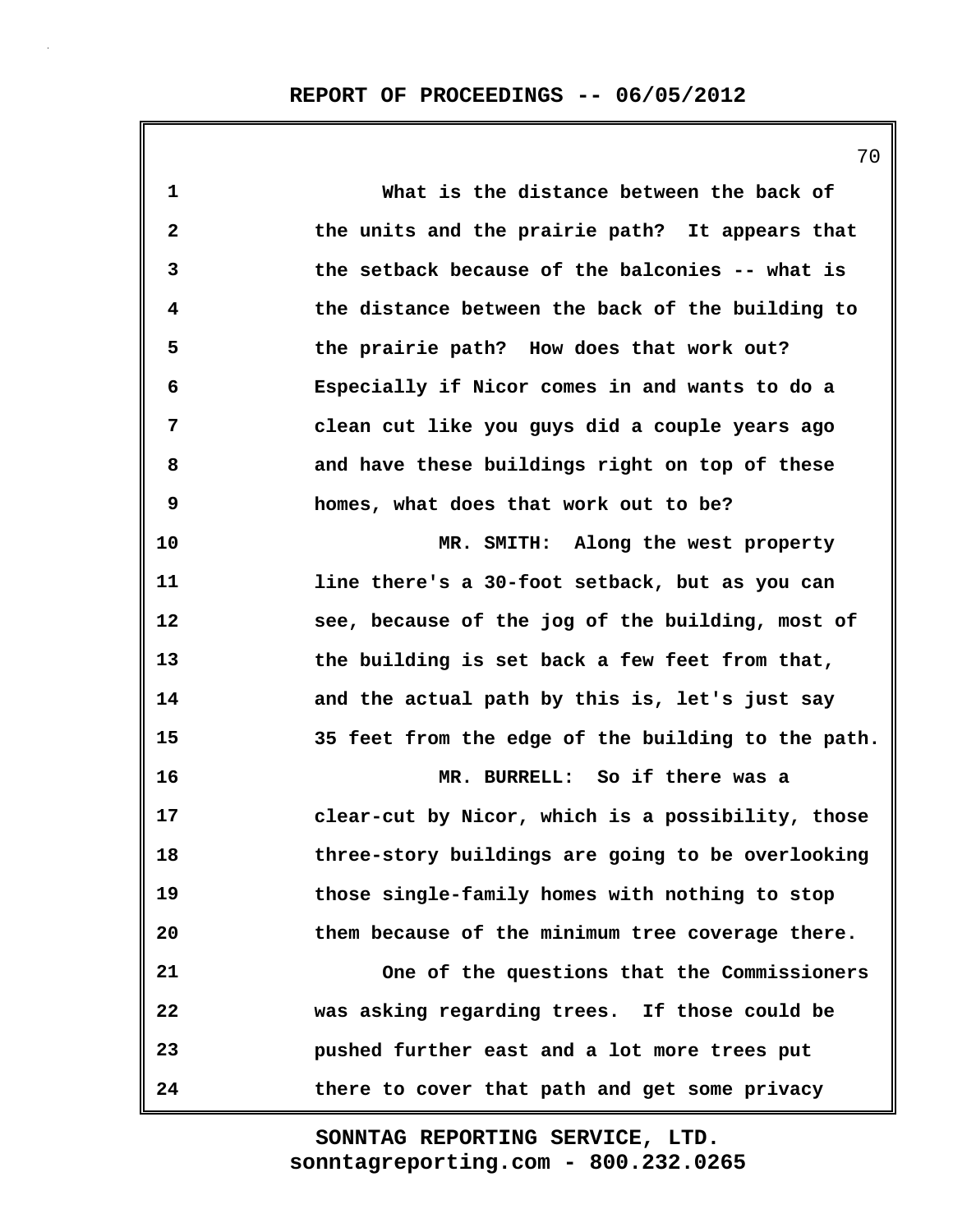|              | 71                                                |
|--------------|---------------------------------------------------|
| $\mathbf 1$  | would make a little bit more sense. That's just   |
| $\mathbf{2}$ | my thought. You answered my question, thank you.  |
| 3            | Next question. You were talking about             |
| 4            | parking spaces. How many handicap spaces will be  |
| 5            | designated for handicap? I'm asking the           |
| 6            | chairman. How many parking spaces would be        |
| 7            | marked as handicap?                               |
| 8            | MS. TUNGARE: The Illinois                         |
| 9            | accessibility code has a general requirement on   |
| 10           | how many spaces. I don't have that statement      |
| 11           | memorized; I'm sorry.                             |
| 12           | MR. BURRELL: Do you know?                         |
| 13           | MR. SMITH: 4 percent.                             |
| 14           | MR. BURRELL: So you've got 300 parking            |
| 15           | spaces not including the garages?                 |
| 16           | MR. SMITH: Seven spaces.                          |
| 17           | MR. BURRELL: 526 minus -- 120 -- I'd              |
| 18           | say 400. So if 3 percent of that has to be        |
| 19           | handicapped, what do -- you are not going to have |
| 20           | everybody that lives there be able to get a       |
| 21           | parking space. You're going to have a little bit  |
| 22           | of a distance with the number of cars that if     |
| 23           | you're renting out to two-car families they can't |
| 24           | park -- and not everybody is going to be          |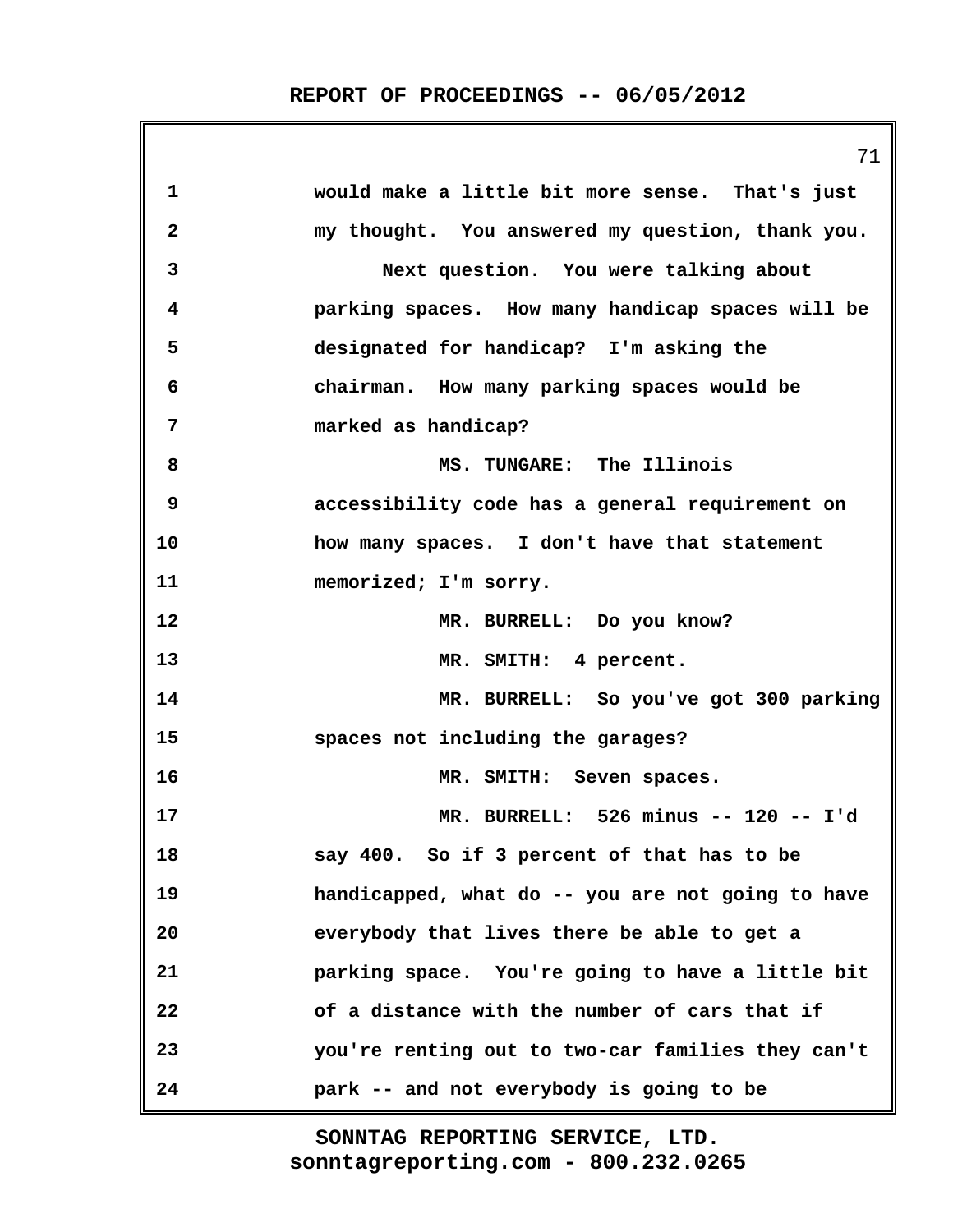72 **1 handicapped to park in those spaces, so you lose 2 those spaces. 3 MR. SMITH: Keep in mind there are 4 handicap spaces on this. 5 MR. BURRELL: Will it meet State 6 requirement? 7 MR. SMITH: Yes. 8 MR. BURRELL: The question is, will 9 there be enough parking spaces based on what you 10 designed? 11 MR. SMITH: Absolutely, yes. 12 MR. MULCRONE: Just to clarify, the 13 number of handicap units onsite is currently 14 2 percent per State code. So that's seven units 15 on the site will be handicap. We have got 16 15 buildings. That will easily accommodate all 17 handicap units. 18 MR. BURRELL: So you basically have 19 100 parking garages -- ballpark -- garages and 20 another 300 on site? 21 MR. MULCRONE: Correct. 22 MR. BURRELL: So that's a little bit 23 better than one per household. So if people have 24 guests over, where does the overflow go? Do they**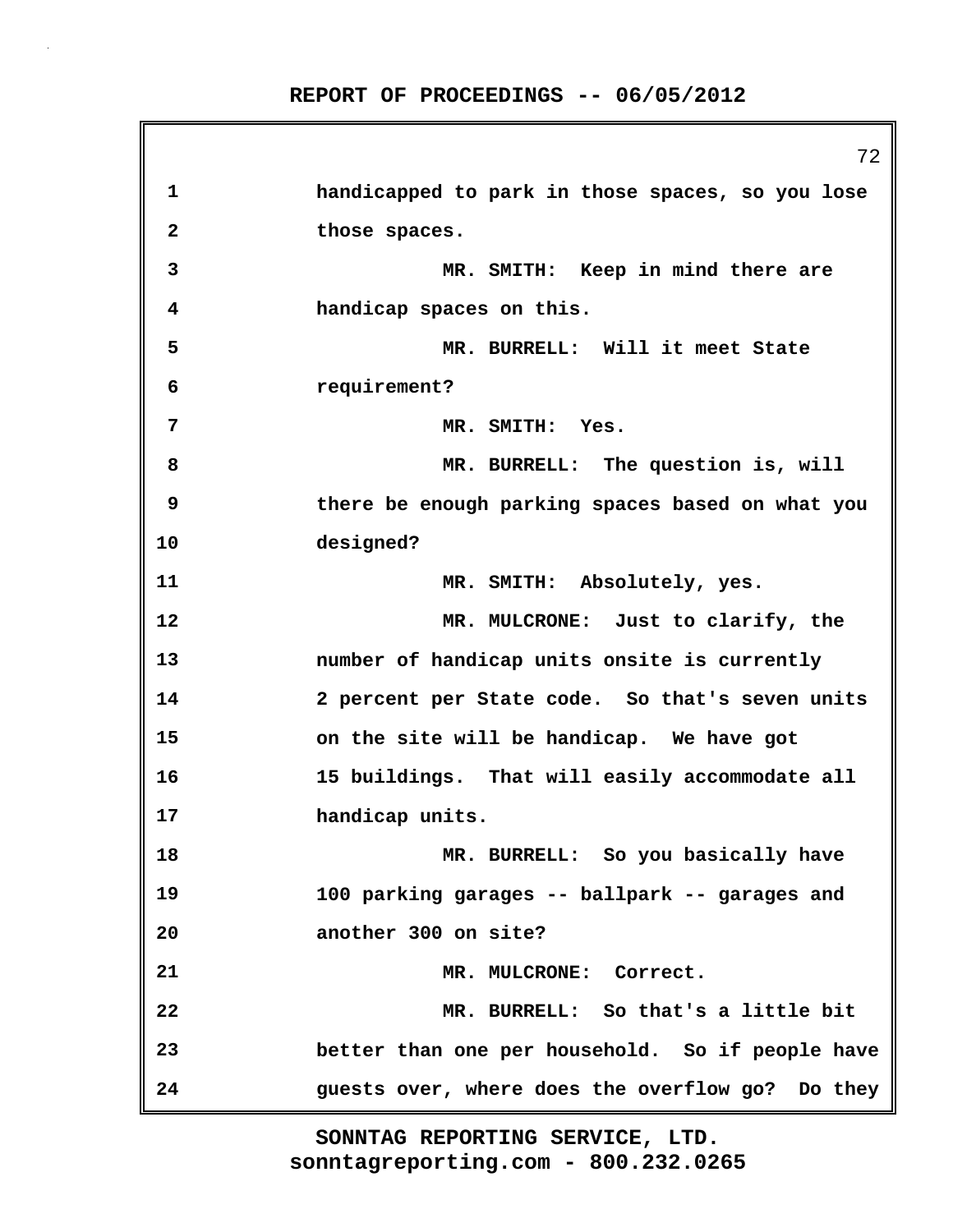**1 go on Corporate Drive? Where does that -- 2 everybody has friends over Thanksgiving, 3 Christmastime. 4 MR. SMITH: This kind of speaks to an 5 earlier comment that it's been identified that 6 we're actually exceeding the City's code for 7 parking. That's why 1.6 parking -- 8 MR. BURRELL: The thing to remember 9 is that all codes, regulations are made for the 10 public use, and we need to understand how that 11 really works out to be. 12 MR. SMITH: Let me also point out 13 something we really haven't talked about, but in 14 front of each garage space there's actually 15 sufficient room for stack parking for one car. 16 So when you consider the fact that we've 17 got 120 garage spaces, what we haven't really 18 added is the fact there's actually 120 tandem 19 spaces behind those garages. So if you add that 20 to the parking -- 21 MR. BURRELL: There was a comment 22 regarding the source of revenue, 10.8, the 23 2.8 number. What percentage of that would come 24 to the city -- it says "paid in taxes." What**

> **sonntagreporting.com - 800.232.0265 SONNTAG REPORTING SERVICE, LTD.**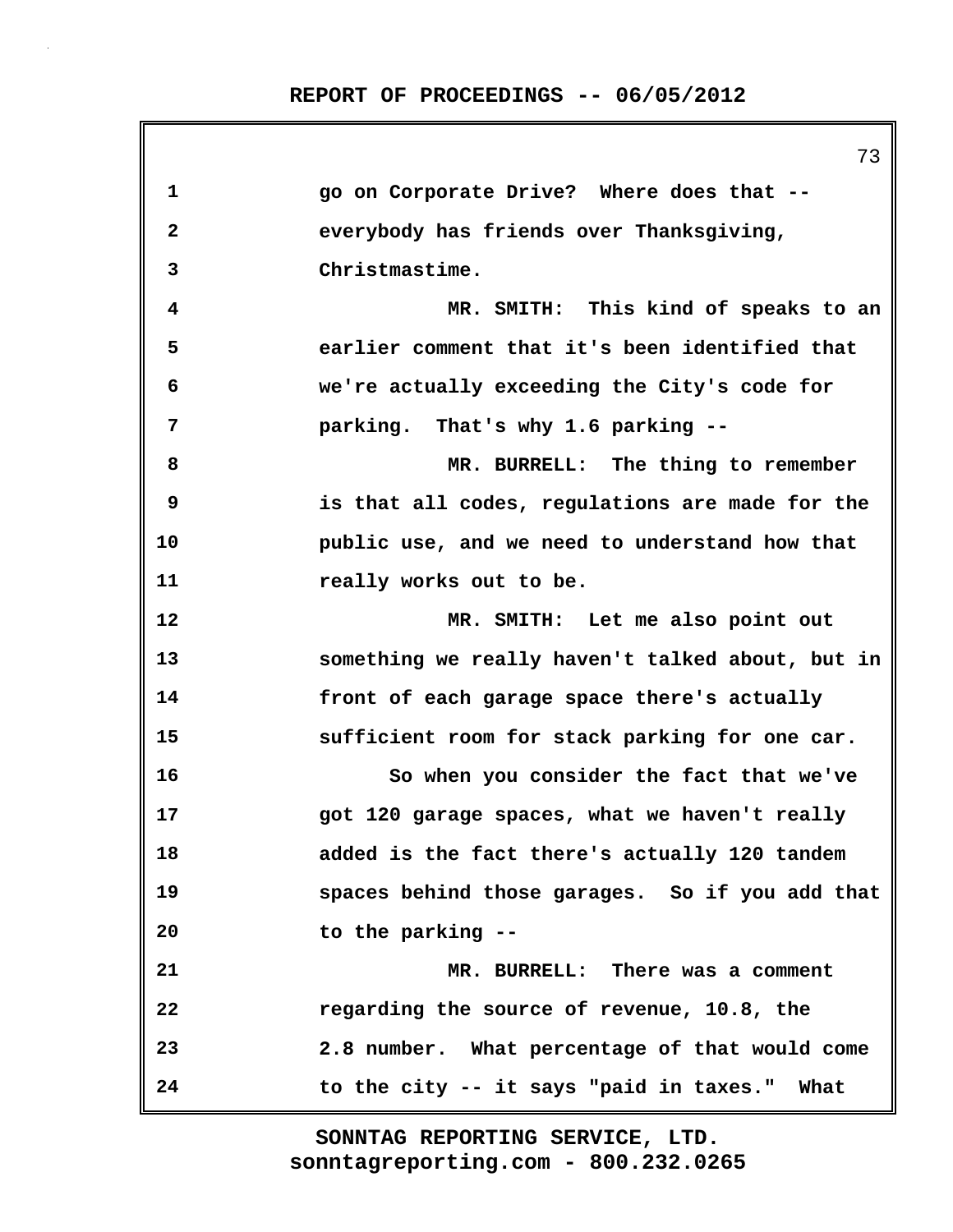| percent of that would go to the City? My tax        |
|-----------------------------------------------------|
| bill to the City is 500 a year, so what would       |
| that be?                                            |
| MS. TUNGARE: That question and that                 |
| discussion is not relevant to the Plan Commission's |
| consideration and the findings of fact here.        |
| MR. BURRELL: Well, the only reason I                |
| ask is because they said they paid that to the      |
| government. So that doesn't come to the City?       |
| That goes to all the government bodies then?        |
| MS. TUNGARE: That is correct. There                 |
| is a very small portion that is assigned to         |
| the City.                                           |
| MR. BURRELL: And I think the                        |
| question is, they changed the model a little bit.   |
| You made a statement back in November what you      |
| thought the rents would be. How does that work      |
| out in today's market? What does that look like     |
| for an efficiency, one-bedroom, two-bedroom,        |
| three-bedroom? How does that work out?              |
| MR. ROBERTSON: We have a variety of                 |
| floor plans from smaller efficiencies up to         |
| two-bedroom, two-bath units. When we were before    |
|                                                     |
|                                                     |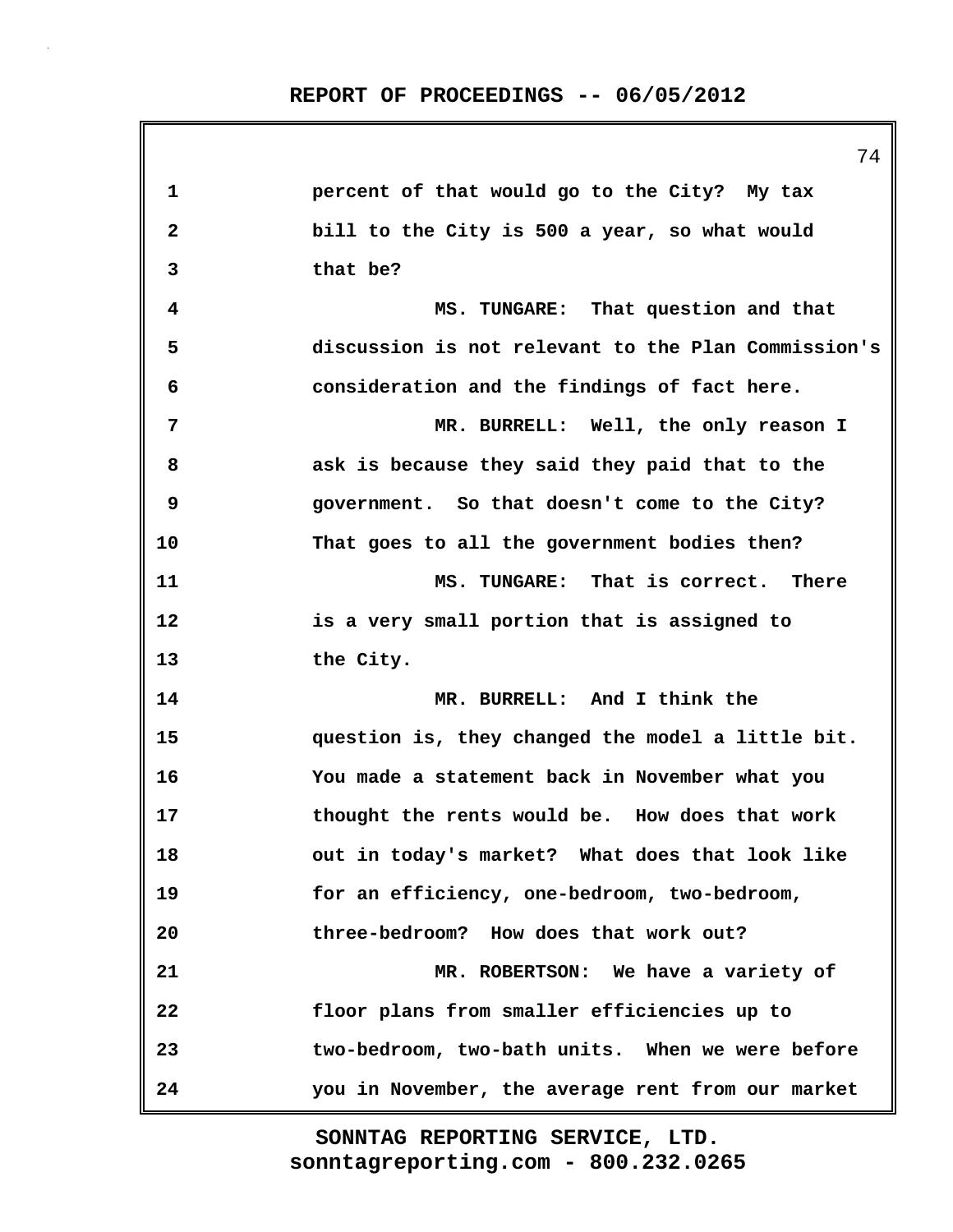|              | 7 J                                               |
|--------------|---------------------------------------------------|
| 1            | study was somewhere around \$1.41 a foot.         |
| $\mathbf{2}$ | Tracy Cross, who did our market study, is         |
| 3            | updating that, and in his estimation -- we don't  |
| 4            | have a report yet, but rents in this market have  |
| 5            | gone up 6 percent since then. So I think in the   |
| 6            | aggregate you could assume somewhere around       |
| 7            | \$1.50 a square foot.                             |
| 8            | MR. BURRELL: I would guess that the               |
| 9            | plans have been sent to all the other government  |
| 10           | bodies and they have looked at them. What were    |
| 11           | the responses from the school district, the fire  |
| 12           | department, things like that?                     |
| 13           | MR. O'ROURKE: They received copies                |
| 14           | of all the information, and we have not heard any |
| 15           | comments from them. They did not respond.         |
| 16           | MR. BURRELL: Will the streets all be              |
| 17           | dedicated to the City, or will they be by the     |
| 18           | developer?                                        |
| 19           | MR. SMITH: All the internal streets               |
| 20           | will be privately owned and maintained.           |
| 21           | MR. BURRELL: We have how many                     |
| 22           | streets -- how many other streets are within the  |
| 23           | community that are privately held?                |
| 24           | MS. TUNGARE: There are several                    |
|              |                                                   |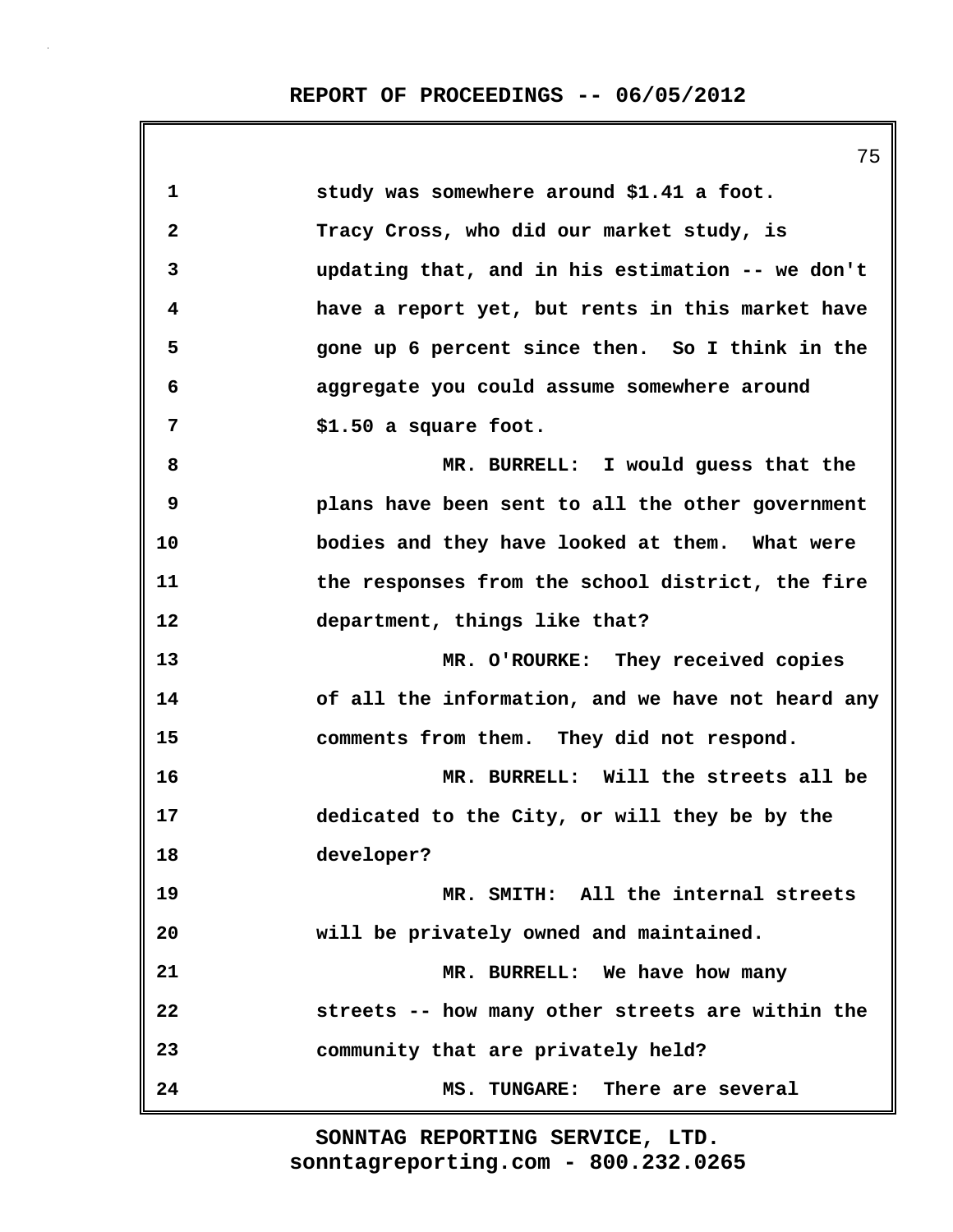**REPORT OF PROCEEDINGS -- 06/05/2012**

|                         | 76                                             |
|-------------------------|------------------------------------------------|
| 1                       | residential developments are private.          |
| $\overline{\mathbf{2}}$ | MR. BURRELL: Just a couple.                    |
| 3                       | MS. TUNGARE: Quite a few.                      |
| 4                       | MR. BURRELL: Does that not concern             |
| 5                       | you? My past experience is when there's a      |
| 6                       | problem with the road or something like that,  |
| 7                       | they're going to call the City government and  |
| 8                       | say, "Why don't you fix it?" Does that not     |
| 9                       | bother you that that may be an issue?          |
| 10                      | (No response.)                                 |
| 11                      | MR. BURRELL: Will these units all              |
| 12                      | have sprinklers?                               |
| 13                      | MEMBER DOYLE: Fire sprinklers?                 |
| 14                      | MR. BURRELL: Will they have                    |
| 15                      | sprinklers? Are you going to have sprinklers?  |
| 16                      | MR. MULCRONE: All the buildings will           |
| 17                      | be to the current national building codes and  |
| 18                      | local amendments.                              |
| 19                      | MR. BURRELL: That's not answering              |
| 20                      | the question. So will they have sprinklers? So |
| 21                      | the answer is no.                              |
| 22                      | MR. MULCRONE: No, I do not know                |
| 23                      | that. I haven't reviewed the code.             |
| 24                      | MS. TUNGARE: I believe the building            |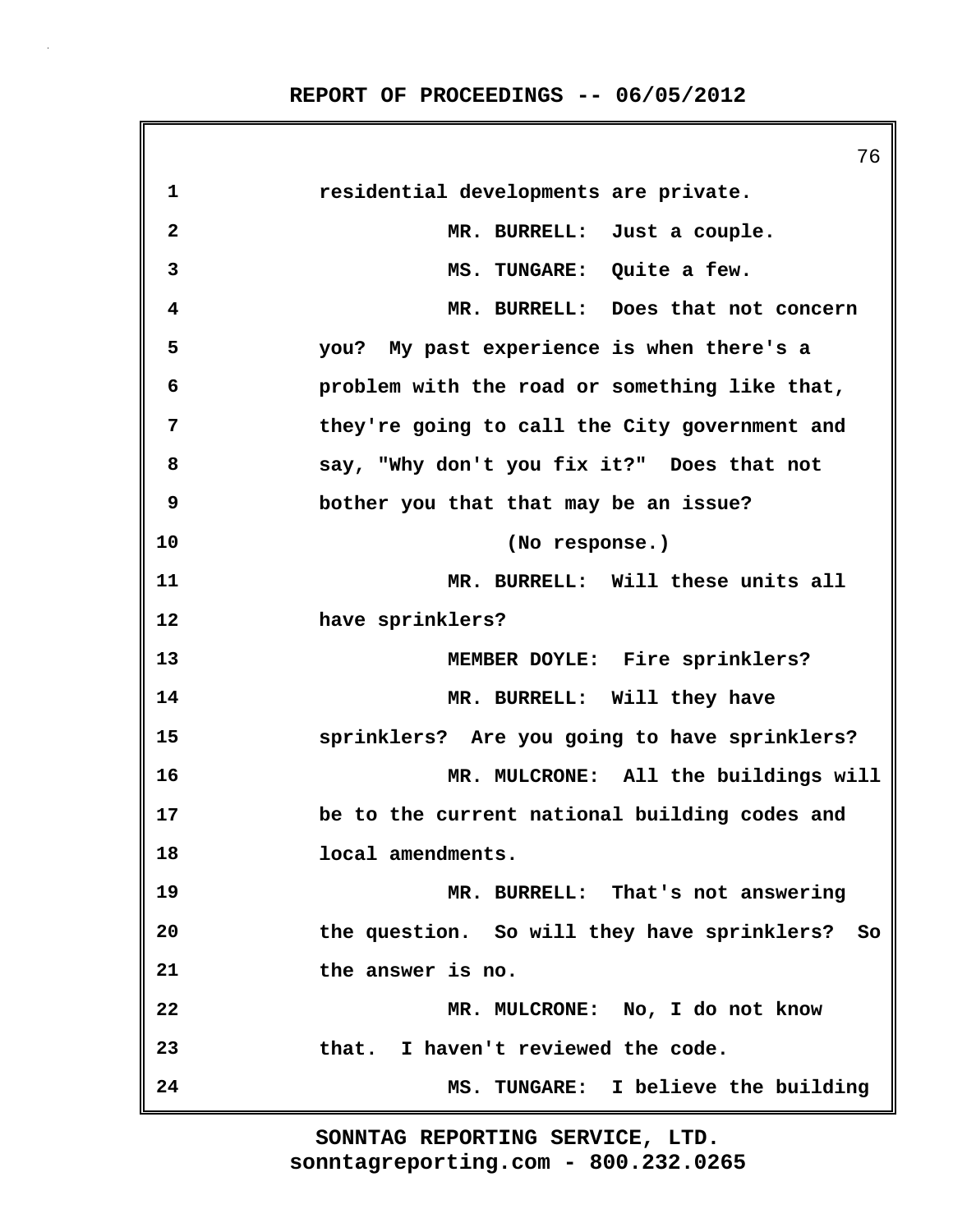77 **1 codes require sprinklers for multi-family 2 residential. 3 MR. BURRELL: So all these units will 4 have sprinklers? 5 MS. TUNGARE: Yes -- well, I can't 6 say that there will be sprinklers, but we do 7 require sprinklers for multi-family residences in 8 St. Charles. 9 MR. BURRELL: So any approval 10 recommendations should include adding sprinklers 11 to that to make sure it's part of the 12 recommendation? 13 CHAIRMAN WALLACE: Well, any -- 14 MR. BURRELL: I just want to know -- 15 CHAIRMAN WALLACE: Hold on, hold on. 16 As a practice, we don't include conditions 17 that it comply with specific aspects of the 18 building code. They have to comply with the 19 building code or else they can't build it. 20 MR. BURRELL: I just want to make 21 sure. They said it may not, so that's why I 22 asked the question. 23 MS. TUNGARE: Let me stand corrected 24 here. What I stated was in St. Charles we**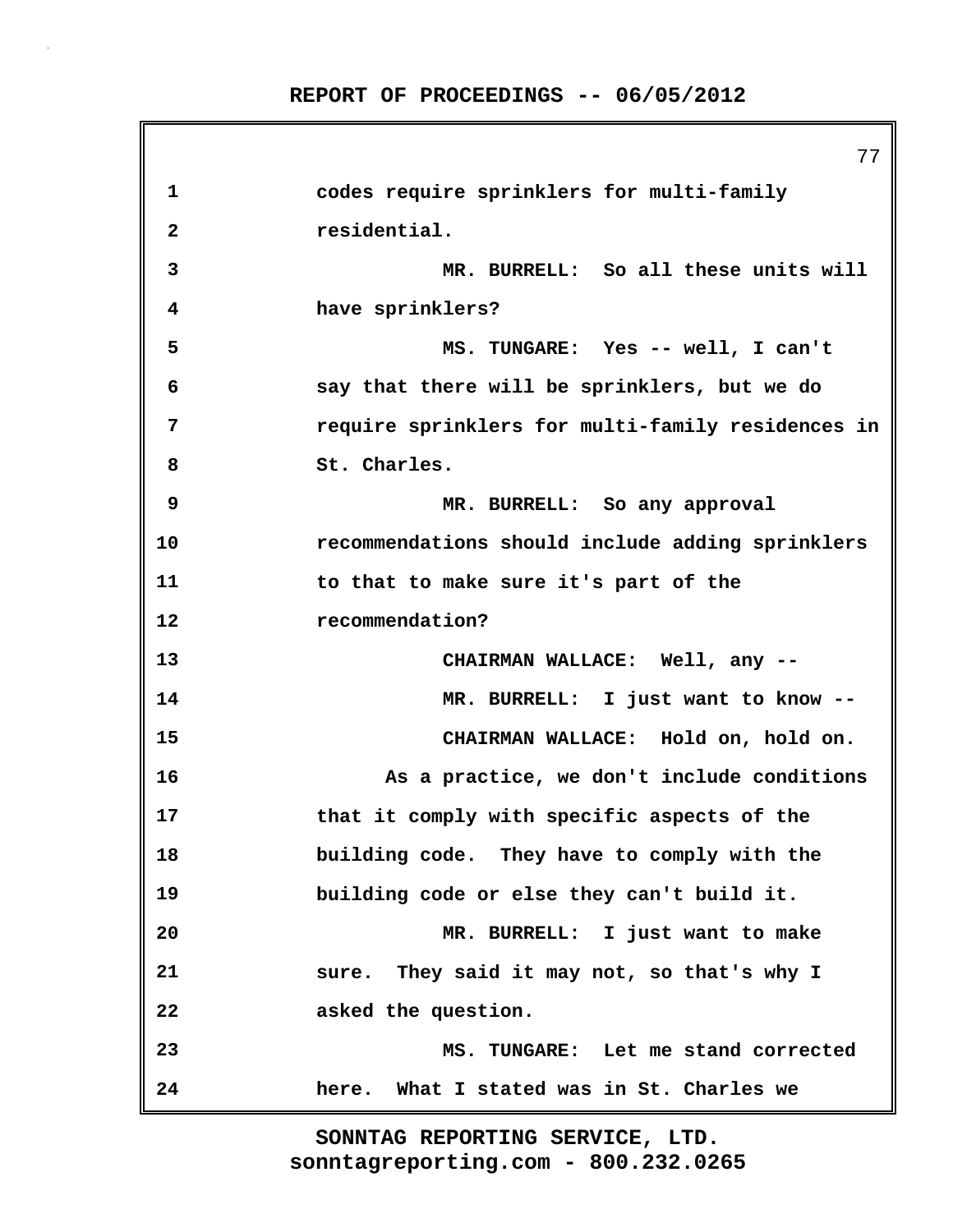|              | 78                                                |
|--------------|---------------------------------------------------|
| 1            | require sprinklers for multi-family residential.  |
| $\mathbf{2}$ | Whether the Applicant's plans currently call for  |
| 3            | sprinklers or not is something -- they can speak  |
| 4            | for the plans. I can't. Having said that, we      |
| 5            | will require them to adhere to all the City's     |
| 6            | building codes.                                   |
| 7            | MR. BURRELL: The question is, will                |
| 8            | your design have sprinklers in it?                |
| 9            | MR. STILLWELL: There's been no                    |
| 10           | construction plans submitted. That will all be    |
| 11           | dealt with when the applications for permit are   |
| 12           | submitted at a later date.                        |
| 13           | So you're getting ahead of yourself, Roger.       |
| 14           | We'll fully comply with all application           |
| 15           | standards.                                        |
| 16           | MR. O'ROURKE: I don't think you                   |
| 17           | stated your name for the Court Reporter.          |
| 18           | MR. STILLWELL: Oh, I'm sorry;                     |
| 19           | Henry Stillwell, S-t-i-l-l-w-e-l-l, 300 East      |
| 20           | Roosevelt Road, Wheaton, Illinois. I'm the        |
| 21           | attorney for the Applicant.                       |
| 22           | MR. BURRELL: I guess the last                     |
| 23           | question I have is pertaining to -- you mentioned |
| 24           | that single, upper movement, dual-income          |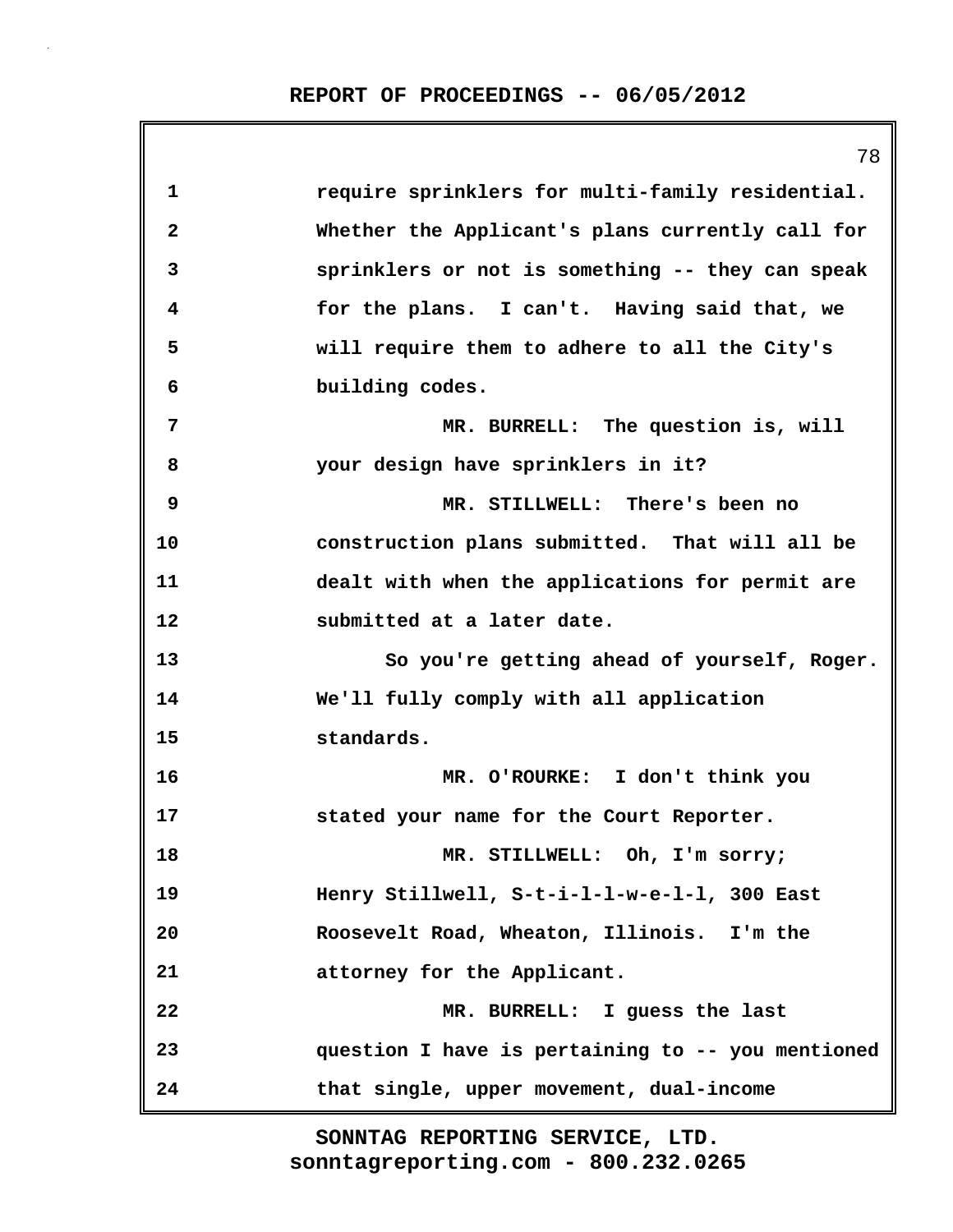|              | 79                                                |
|--------------|---------------------------------------------------|
| 1            | families. How is this all going to be marketed,   |
| $\mathbf{2}$ | and how does this relate to -- how are you going  |
| 3            | to market this to bring those people into the     |
| 4            | community? Take the project across the street     |
| 5            | for 175 units that's been announced in the        |
| 6            | newspaper for apartments that are more urban in   |
| 7            | design.                                           |
| 8            | How do we handle this? There's one                |
| 9            | meeting, I think somebody said that's 3500 rental |
| 10           | units that they know of. That did not include     |
| 11           | single-family homes and other real estate being   |
| 12           | announced. How do we manage this process and      |
| 13           | make sure where these people go?                  |
| 14           | So that's my final comment. Thank you             |
| 15           | very much.                                        |
| 16           | CHAIRMAN WALLACE: Thank you, sir.                 |
| 17           | Any other questions?                              |
| 18           | (No response.)                                    |
| 19           | CHAIRMAN WALLACE: All right. No                   |
| 20           | other questions.                                  |
| 21           | At this time are there any other follow-up        |
| 22           | questions from the Plan Commission?               |
| 23           | (No response.)                                    |
| 24           | CHAIRMAN WALLACE: All right. At                   |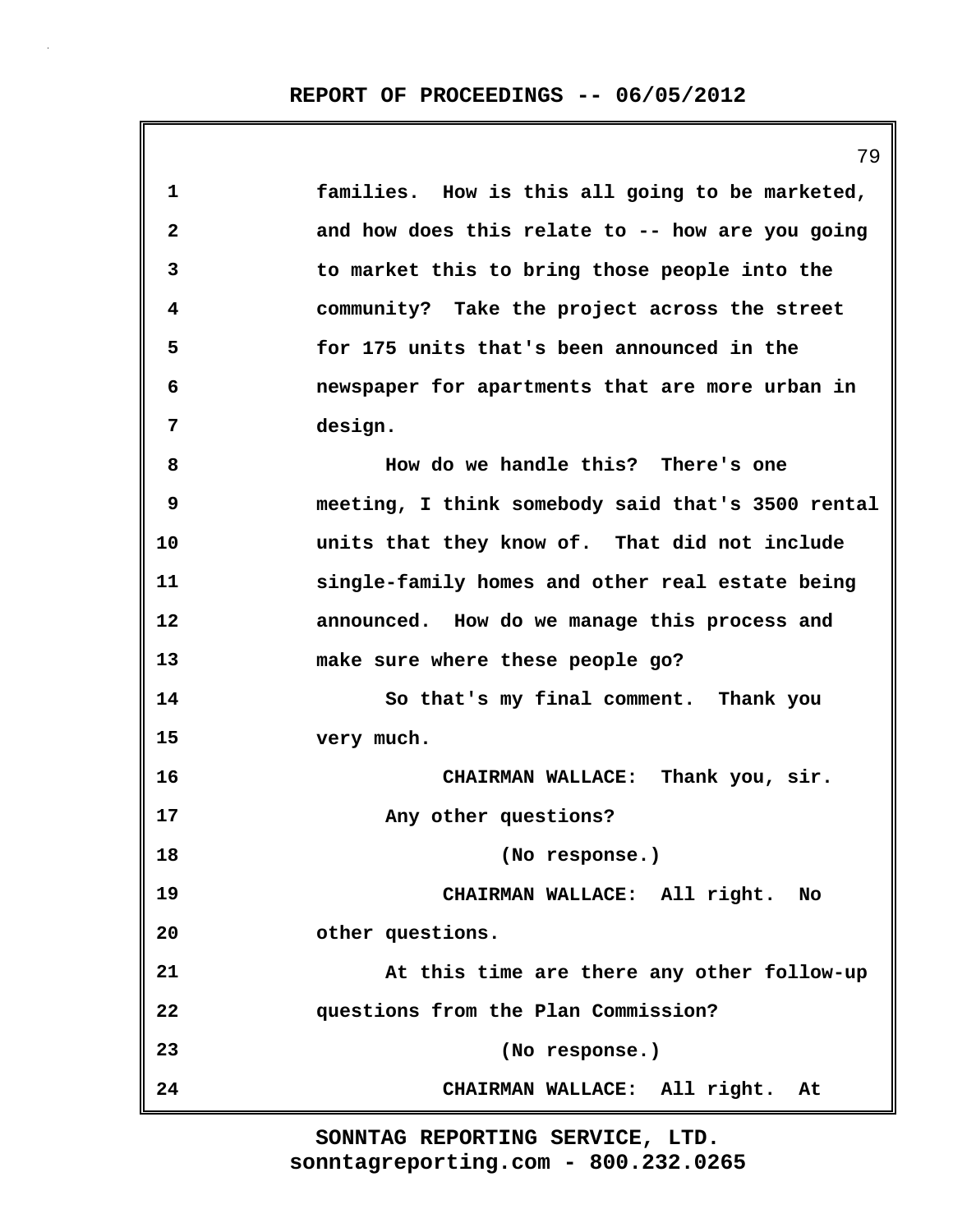| 1            | this point in time we will take comments from     |
|--------------|---------------------------------------------------|
| $\mathbf{2}$ | members of the public. If you wish to offer any   |
| 3            | testimony either for or against the application,  |
| 4            | you can do so now.                                |
| 5            | MR. MEYER: Just want to add one                   |
| 6            | little comment to what I said and what the        |
| 7            | gentleman from the developer said here. He just   |
| 8            | increased the number of cars significantly        |
| 9            | because he said in front of each garage there's a |
| 10           | second parking spot.                              |
| 11           | So I think we should really start to work         |
| 12           | on the numbers and what the actual numbers are    |
| 13           | before any other decision is made.                |
| 14           | CHAIRMAN WALLACE: You mean the                    |
| 15           | number of parking spots?                          |
| 16           | MR. MEYER: The number of cars, the                |
| 17           | number of parking spots. I have a very unclear    |
| 18           | picture here because if I take all the parking    |
| 19           | garages that he has in the development and now I  |
| 20           | say there's not just one car, like the gentleman  |
| 21           | said himself, there's two cars now, plus the      |
| 22           | additional -- I'm starting to look at 500-plus,   |
| 23           | 600 cars there, which is a tremendous change from |
| 24           | the 160 that the gentleman was quoting from the   |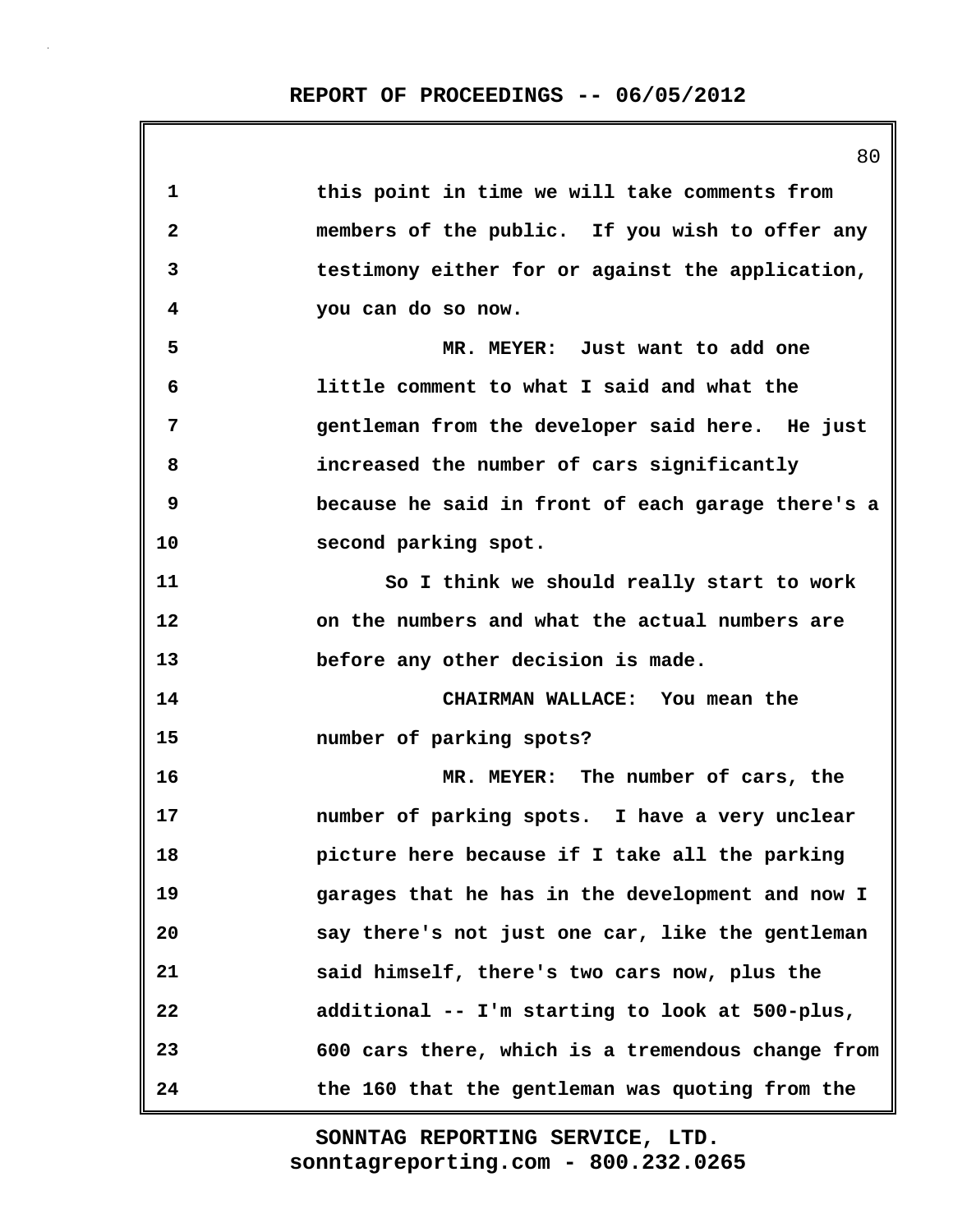**REPORT OF PROCEEDINGS -- 06/05/2012**

|                         | ◡⊥                                                |
|-------------------------|---------------------------------------------------|
| 1                       | study and I'm concerned.                          |
| $\overline{\mathbf{2}}$ | CHAIRMAN WALLACE: Okay. Thank you.                |
| 3                       | Yes, sir.                                         |
| 4                       | MR. EDGERTON: Again, for the record,              |
| 5                       | Patrick Edgerton, E-d-g-e-r-t-o-n, 181 Remington  |
| 6                       | Drive, St. Charles, Illinois.                     |
| 7                       | As to some of the issues I raised where you       |
| 8                       | indicated you'd rather have testimony or comments |
| 9                       | versus questions, first of all, one of the issues |
| 10                      | that -- or the factors that has to be considered  |
| 11                      | by this panel are public convenience for the      |
| 12                      | special use at the proposed location.             |
| 13                      | This is marketed towards the urban dweller,       |
| 14                      | basically, young professional, but this is not an |
| 15                      | urban setting. Something like this would be more  |
| 16                      | appropriate for downtown St. Charles or, more     |
| 17                      | conveniently, or usage and custom, Schaumburg,    |
| 18                      | things like that, or downtown Schaumburg, not     |
| 19                      | even the outskirts. This is not something that's  |
| 20                      | convenient for the public based on this location, |
| 21                      | based on this surrounding community.              |
| 22                      | For example, through testimony, a lot of          |
| 23                      | single people, what have you, a lot of people     |
| 24                      | might not have cars. Urban people generally       |

**sonntagreporting.com - 800.232.0265 SONNTAG REPORTING SERVICE, LTD.**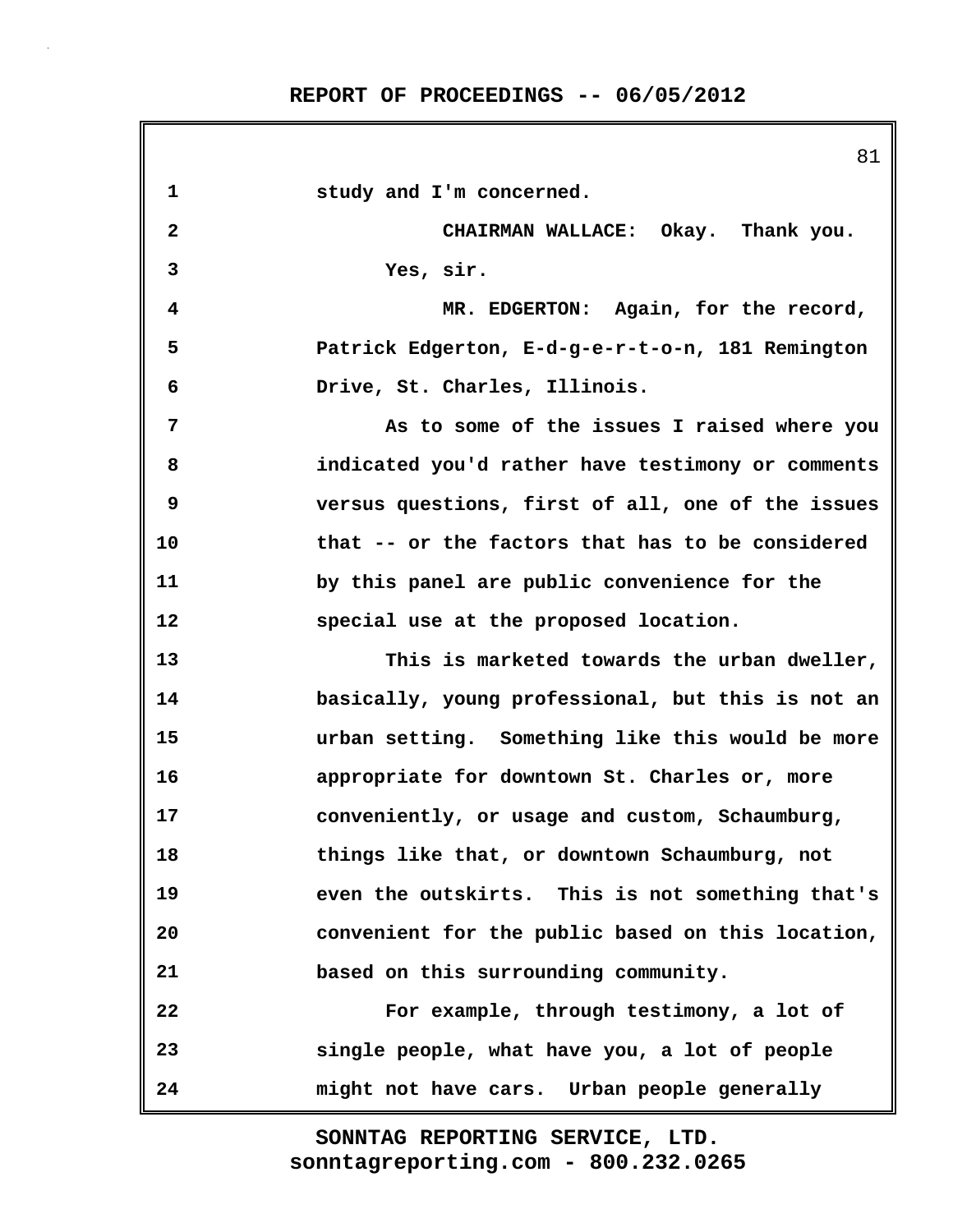| 1            | don't want cars. They want to be able to walk     |
|--------------|---------------------------------------------------|
| $\mathbf{2}$ | everywhere. By their own admission, this is not   |
| 3            | within walking distance of downtown; by their own |
| 4            | admission, there is no busing from this           |
| 5            | development to downtown even to St. Charles.      |
| 6            | With all due respect to the development, I        |
| 7            | personally -- I cannot speak for other people in  |
| 8            | the room -- I'm not against rentals, but I guess  |
| 9            | I would assume if there would be rentals in       |
| 10           | there, it would be similar to single-family       |
| 11           | homes, maybe smaller town homes or what have you  |
| 12           | that are more like apartment/rentals. Fair        |
| 13           | enough. But this is kind of a monstrosity put in  |
| 14           | the middle of a suburban area that is a           |
| 15           | significant difference than this area and, by     |
| 16           | their own admission, any other area. There is no  |
| 17           | development like this. That by itself should      |
| 18           | question, why is there no development like this.  |
| 19           | Now, I'm only 42 years old. I got married         |
| 20           | at 36. I grew up on a farm west of St. Charles.   |
| 21           | I lived within 20 miles of St. Charles my entire  |
| 22           | life. I also went from living on a farm to        |
| 23           | working in one of the largest law firms in the    |
| 24           | world in downtown Chicago. Kind of all the way    |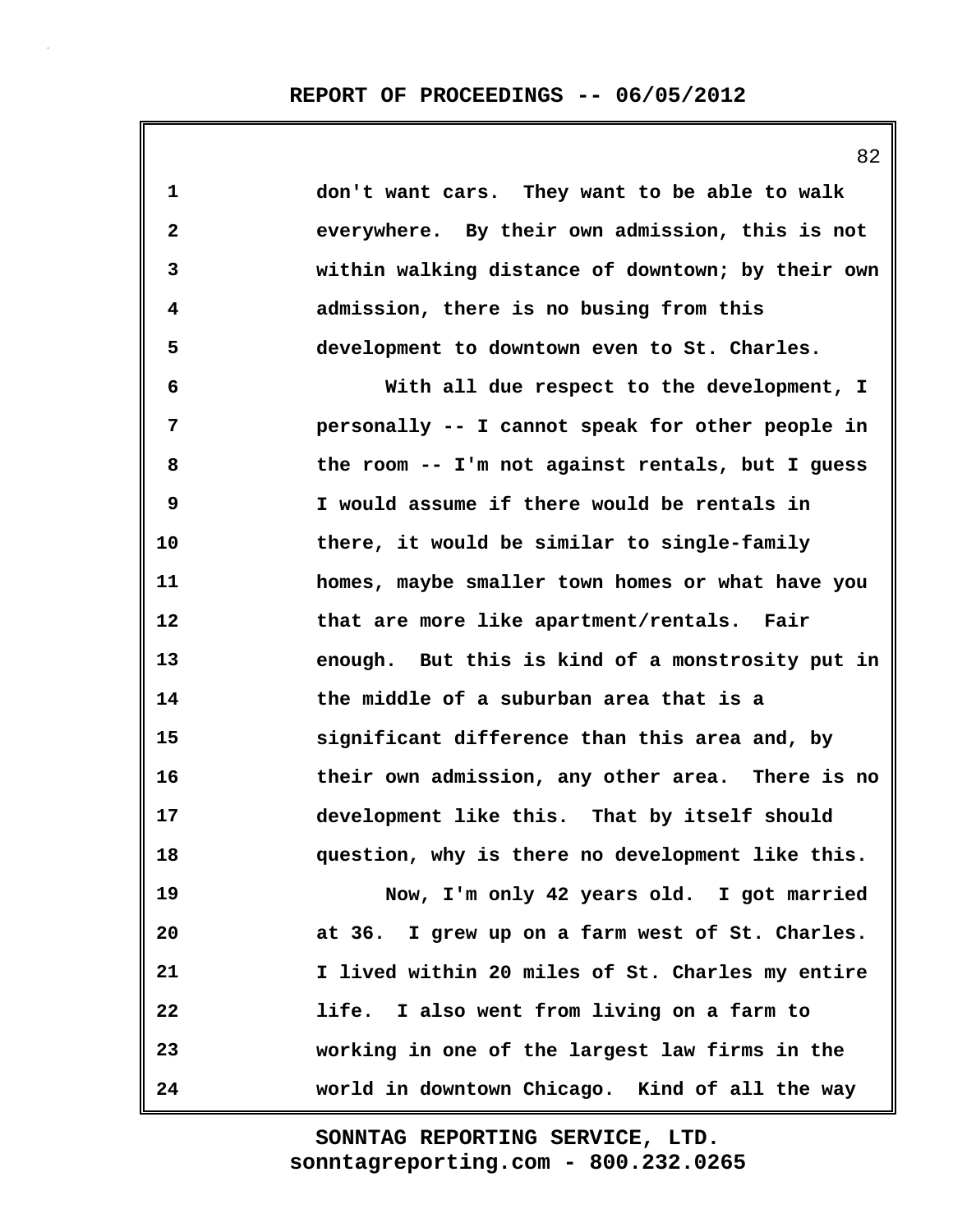**1 in between; that's kind of a unique experience. 2 I can assure you, this is not what urban 3 people go to. They want downtown; they want to 4 go to restaurants nearby; they want to go to bars 5 nearby; they want to go to shops nearby. They 6 don't live in suburban, west of Randall 7 St. Charles. So they're, in essence, marketing 8 toward this group being the young professionals, 9 but they're aiming for the wrong location. 10 Next, one of the factors that you list in 11 your stuff that was sent to us is the nearby 12 properties. Obviously, a lot of people went into 13 traffic. We all know that under any scenario, 14 traffic is going to go up. That to me, fair 15 enough. But I do live on Remington. I do not 16 live in the houses that adjoin this, but when I 17 coming here, those were available. One of the 18 reasons I didn't buy them is because they charged 19 a premium. And they argued about the tree line 20 that is east of Remington but the west side of 21 the property. The reason I did that is because I 22 knew this offer of the trees, they're beautiful, 23 but it's just an easement. 24 There is no requirement for those trees to**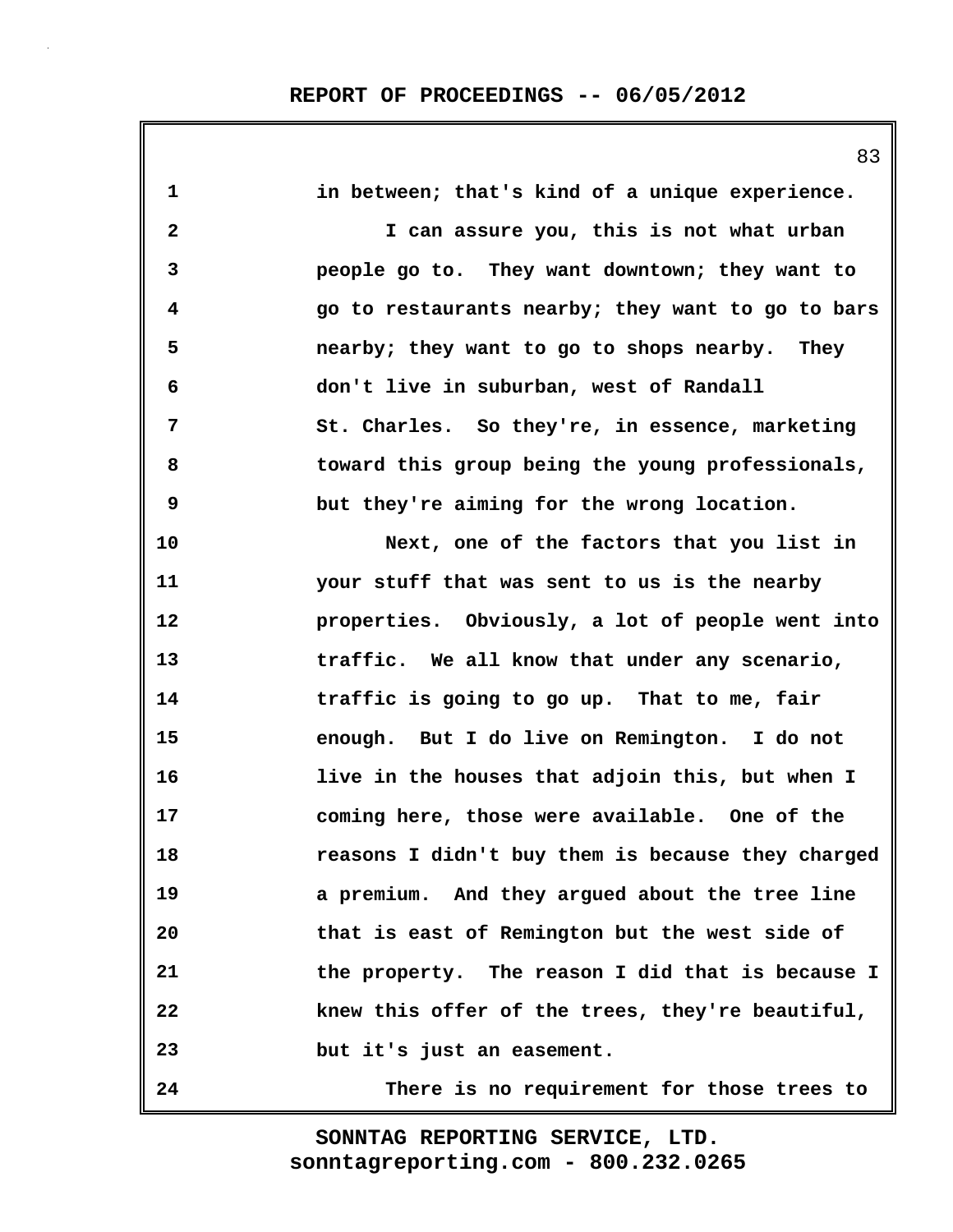**1 remain in place, and they are trying to argue 2 that because of this beautiful tree line -- and 3 it is a beautiful tree line -- separating out the 4 subject property and the Remington property it's 5 a plus as to why they have this buffer between 6 this monstrous development adjoining Remington. 7 They don't create their own buffer, you'll 8 notice. They're relying on one that exists. 9 They're making assumptions that it will always 10 exist, but we as a community have to think 11 long term. 12 Their goal is to make a profit. Our goal 13 is to build the No. 1 city for families in 14 America, and part of that is having buffers 15 between different developments. Fair enough, 16 whether it be office or this or what have you, 17 but everybody seems to be relying on these tree 18 lines. If they are going to have a development 19 like this and they want to argue that there is a 20 buffer and that buffer will remain in place, they 21 have to create one, too, or they have to leave 22 the space to put the buffer up if for some reason 23 there's -- I think they said Nicor -- whatever 24 utility company owns those assessment rights or**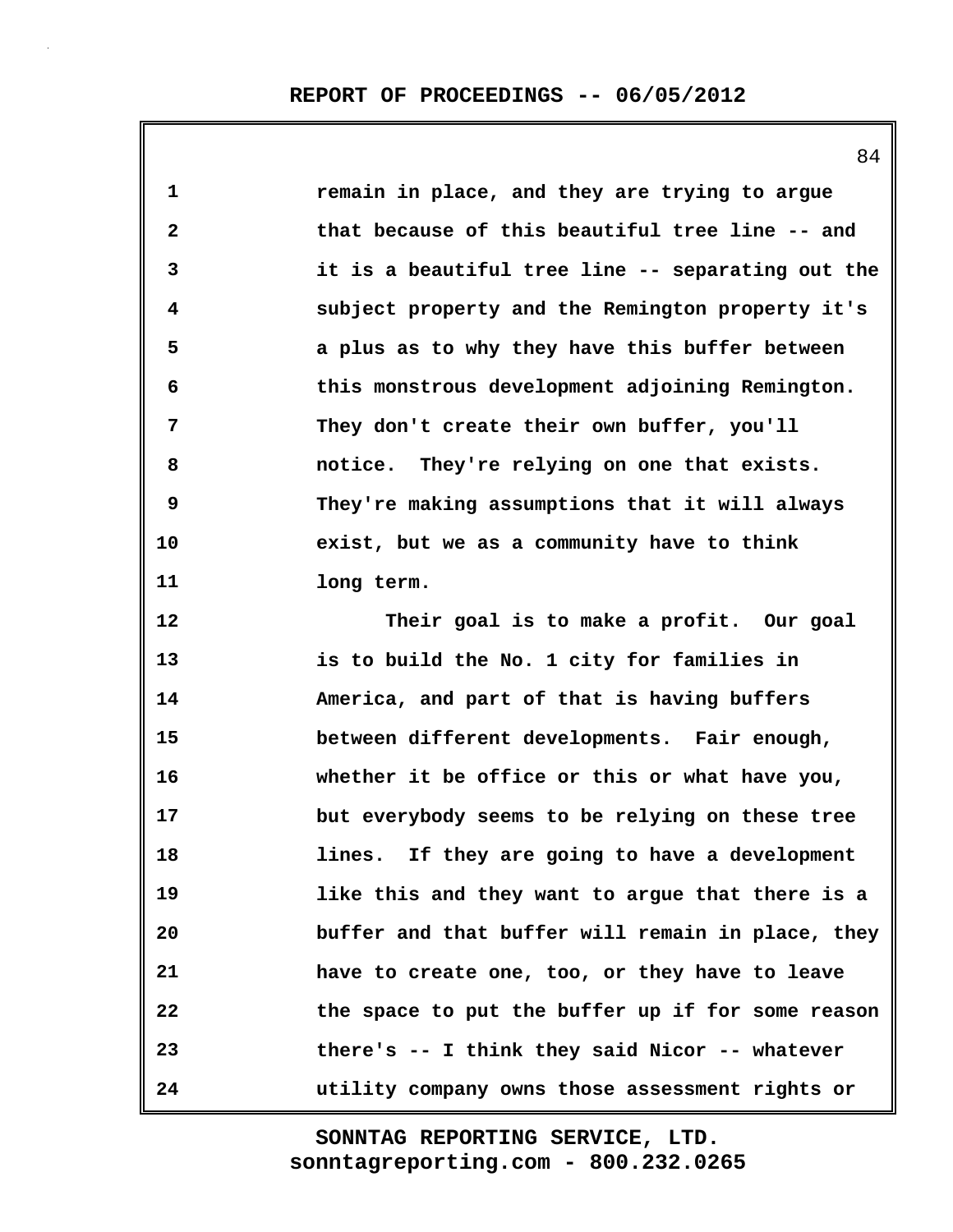| 1            | owns that property in fee simple, if they ever   |
|--------------|--------------------------------------------------|
| $\mathbf{2}$ | chop those trees down they can still make a      |
| 3            | buffer. They can't rely on it as a positive      |
| 4            | factor for this panel.                           |
| 5            | They're making lots of assumptions, and the      |
| 6            | assumptions really aren't supported by their own |
| 7            | testimony or what you might say a reasonably     |
| 8            | prudent person would believe. The younger people |
| 9            | aren't going to move here. If anything, it's     |
| 10           | going to be families, and it's not set up for    |
| 11           | families. They are going to move there because   |
| 12           | they can't afford anything else, and families    |
| 13           | with multiple people there, it's going to create |
| 14           | a different impact on our school system,         |
| 15           | different impact on driving.                     |
| 16           | With regards to driving, they talk about         |
| 17           | how the minimum is generally 1.6, 1.7. That      |
| 18           | probably factors in a development like this      |
| 19           | that's in walking distance of places. If you're  |
| 20           | moving west of Randall, you need vehicles. One   |
| 21           | of the arguments they used to rebut me was these |
| 22           | are going to be married couples. How many        |
| 23           | married couples don't have two cars? I live out  |
| 24           | I don't know any of them that don't.<br>there.   |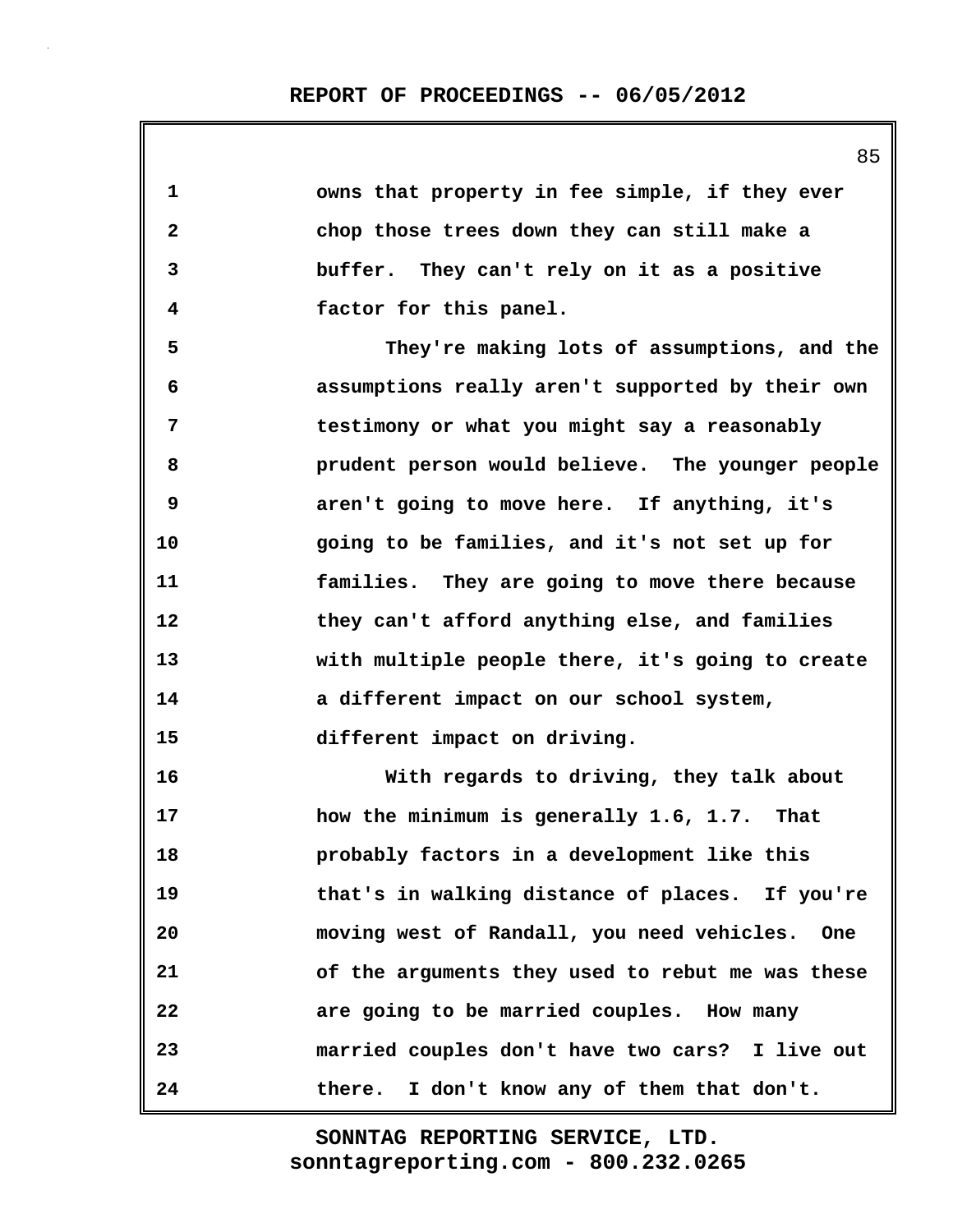| 1            | Some of them have three. My family has three      |
|--------------|---------------------------------------------------|
| $\mathbf{2}$ | cars and a motorcycle. That is the nature of      |
| 3            | living in the far west suburbs.                   |
| 4            | There are -- 1.6 for an urban development         |
| 5            | that far west not in walking distance will        |
| 6            | require more parking, which will also lead to     |
| 7            | more, you might say concrete that kind of doesn't |
| 8            | look very appealing and bring in more people than |
| 9            | anticipated.                                      |
| 10           | Now, they're going to argue that with             |
| 11           | regard to, well, there was going to be an office. |
| 12           | Office and residential is a little different.     |
| 13           | First of all, office doesn't have as much of a    |
| 14           | financial impact on the schools. Fair enough.     |
| 15           | That's kind of a basic understanding. But, also,  |
| 16           | office people go home at night. They're not       |
| 17           | there when the families are there in the          |
| 18           | surrounding community. It does make a difference. |
| 19           | When this was developed as an office, I           |
| 20           | didn't come to meetings because that sounded like |
| 21           | a good idea. First of all, that will bring us     |
| 22           | good tax dollars to the city of St. Charles and   |
| 23           | the school district of St. Charles. It will have  |
| 24           | less of a financial impact on the surrounding     |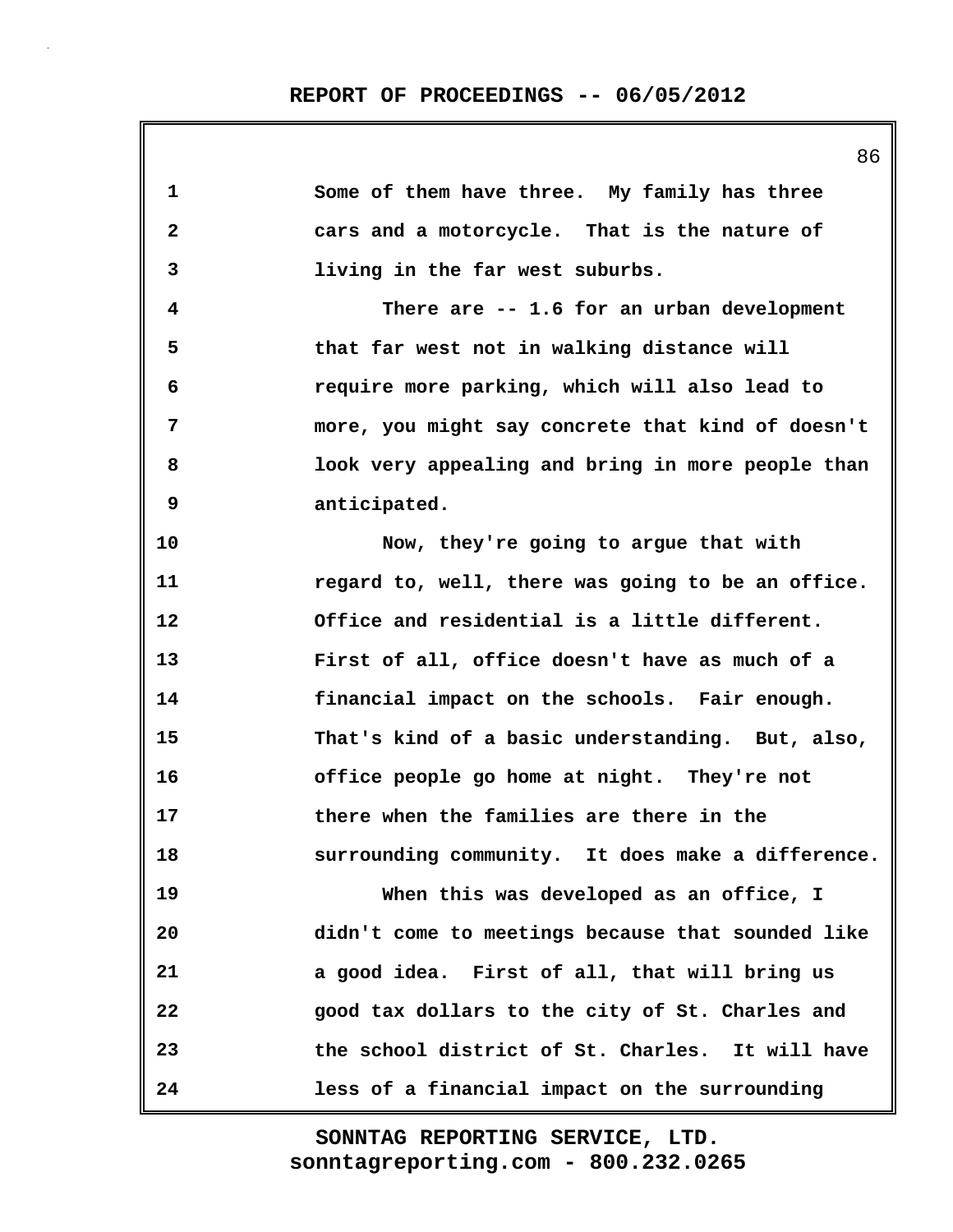| 1                       | area merely from the fact that when the residents |
|-------------------------|---------------------------------------------------|
| $\overline{\mathbf{2}}$ | are at work, they're being used. The residents    |
| 3                       | come home, they leave.                            |
| 4                       | Now, yes, the driving -- like I said,             |
| 5                       | driving isn't much of a deal to me because either |
| 6                       | way we're going to get caught with traffic, but   |
| 7                       | the reality is this is more of an impact; it is   |
| 8                       | an urban place in the middle of a suburban        |
| 9                       | section, and you can tell that there's more       |
| 10                      | objections to that than with the office setting.  |
| 11                      | The developers are basically having a             |
| 12                      | knee-jerk reaction to this current economic       |
| 13                      | environment, which I understand and I think       |
| 14                      | everybody in this room understands is a valid     |
| 15                      | concern. I want them to make money, too. But I    |
| 16                      | still care about this community. Even though I    |
| 17                      | didn't grow up here specifically, this is what I  |
| 18                      | thought was my hometown. When you live in the     |
| 19                      | country, you kind of go to the closest town.      |
| 20                      | St. Charles was it. It kind of was in my heart    |
| 21                      | coming back here and I am.                        |
| 22                      | I think long term for this community if           |
| 23                      | this is permitted, this is not a long-term        |
| 24                      | solution for St. Charles or the surrounding area  |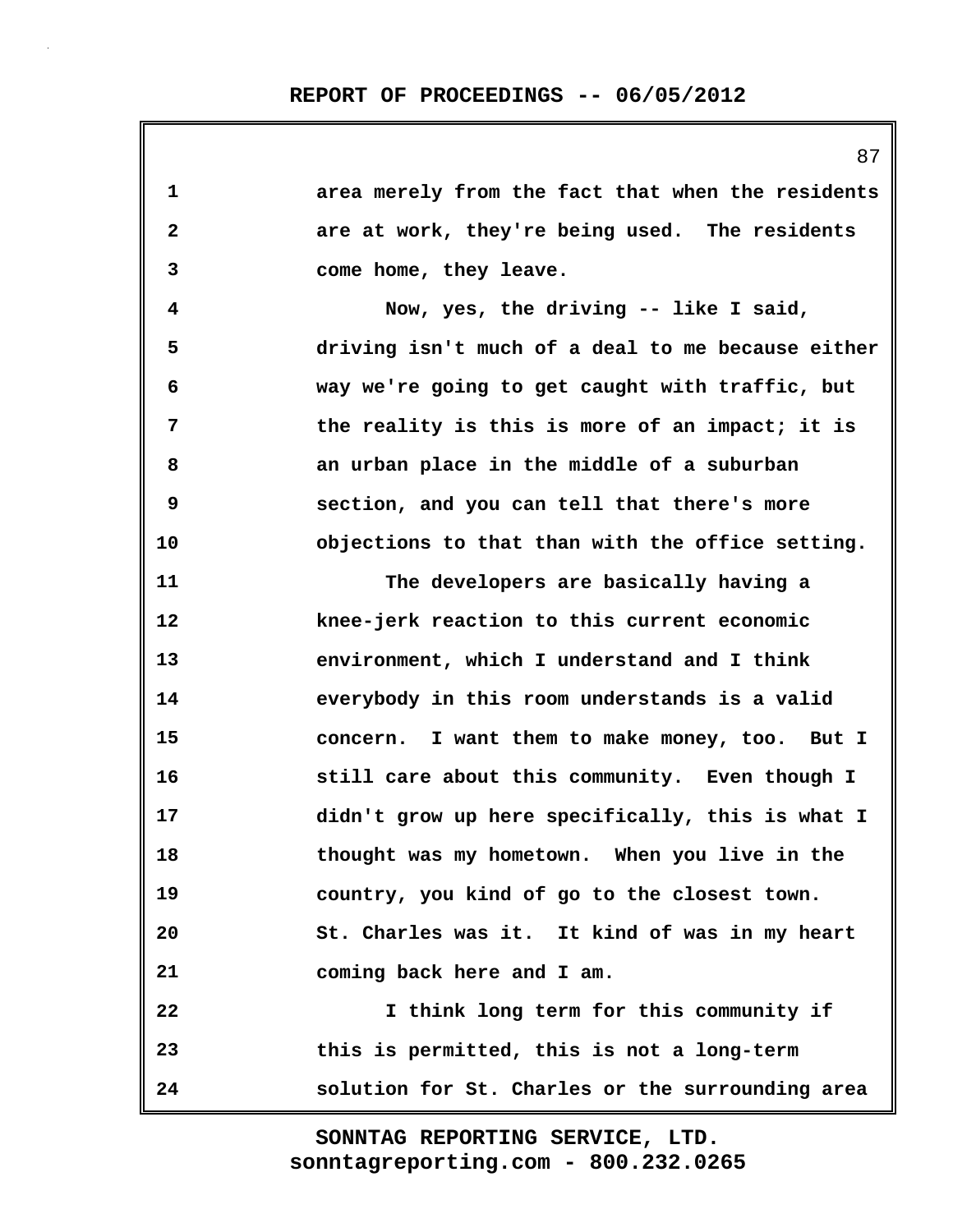| 1            | that they're trying build this. This would be    |
|--------------|--------------------------------------------------|
| $\mathbf{2}$ | great along the river where they built those     |
| 3            | other town homes, where people could walk to the |
| 4            | bar, walk to the retail downtown. This would be  |
| 5            | great, something similar to this, but there, it  |
| 6            | is not and that's the reality.                   |
| 7            | They want to force as many units in there        |
| 8            | to make money. We as a community want it good    |
| 9            | for everybody and I am -- at least I'm not       |
| 10           | against it being rental, but I wish it would be  |
| 11           | kind of a more traditional look like the         |
| 12           | surrounding community.                           |
| 13           | That being said, I do appreciate your time,      |
| 14           | and I do feel yourselves have asked many         |
| 15           | questions and care about this community. There's |
| 16           | a lot of people here. I can't speak for them     |
| 17           | specifically, but I do know there's a lot of     |
| 18           | people concerned about this urban development    |
| 19           | based in the far west suburbs west of Randall,   |
| 20           | and we do ask that you deny these requests       |
| 21           | because it does not fit the surrounding areas.   |
| 22           | Thank you for your time.                         |
| 23           | (Applause.)                                      |
| 24           | CHAIRMAN WALLACE: Other comments?                |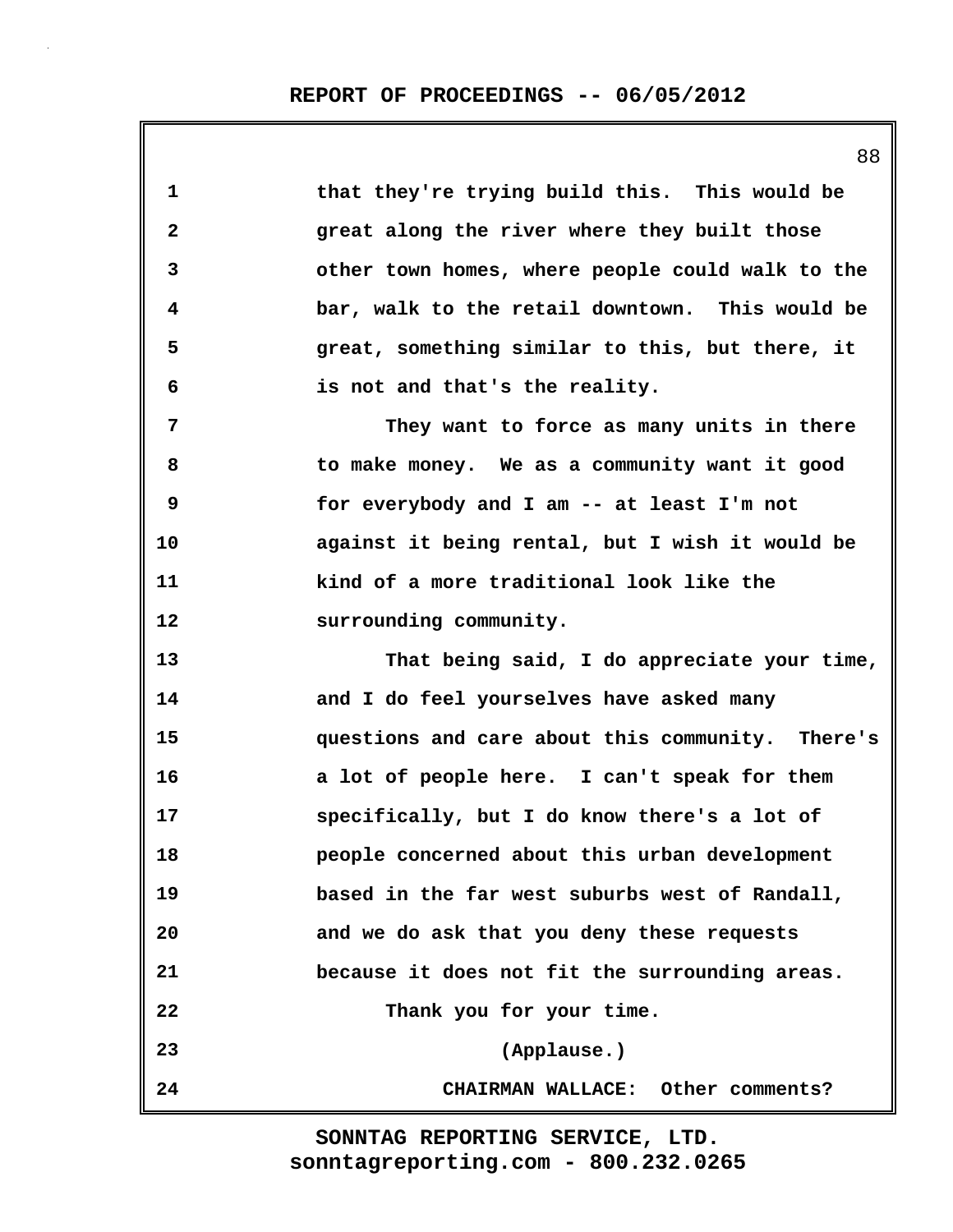**REPORT OF PROCEEDINGS -- 06/05/2012**

89 **1 Yes, sir. 2 MR. BURRELL: I also thank you for 3 your time. 4 I think we all realize that the owner of 5 the property has the right to come back to the 6 City and apply for rezoning, and we think that's 7 the only fair way to look at things. But I think 8 you need to keep in mind that as you have heard 9 in past meetings, we truly believe, the residents 10 out there, that this is going to be detrimental 11 to our area. 12 Whether it's the three-story buildings, the 13 line sights of the path, increased traffic, we 14 just see that it's going to be difficult with 15 this 330 units. We just see it's going to be 16 very challenging for us. So when you're looking 17 at things, I ask you to really consider that. 18 My second comment is really to many of the 19 people on this committee now. I want you to kind 20 of think back to 2008 when this was submitted to 21 you, the original plan, what the vision was for 22 the City and why the City did what it did to zone 23 this the way they did. 24 There was a reason for it. It was talked**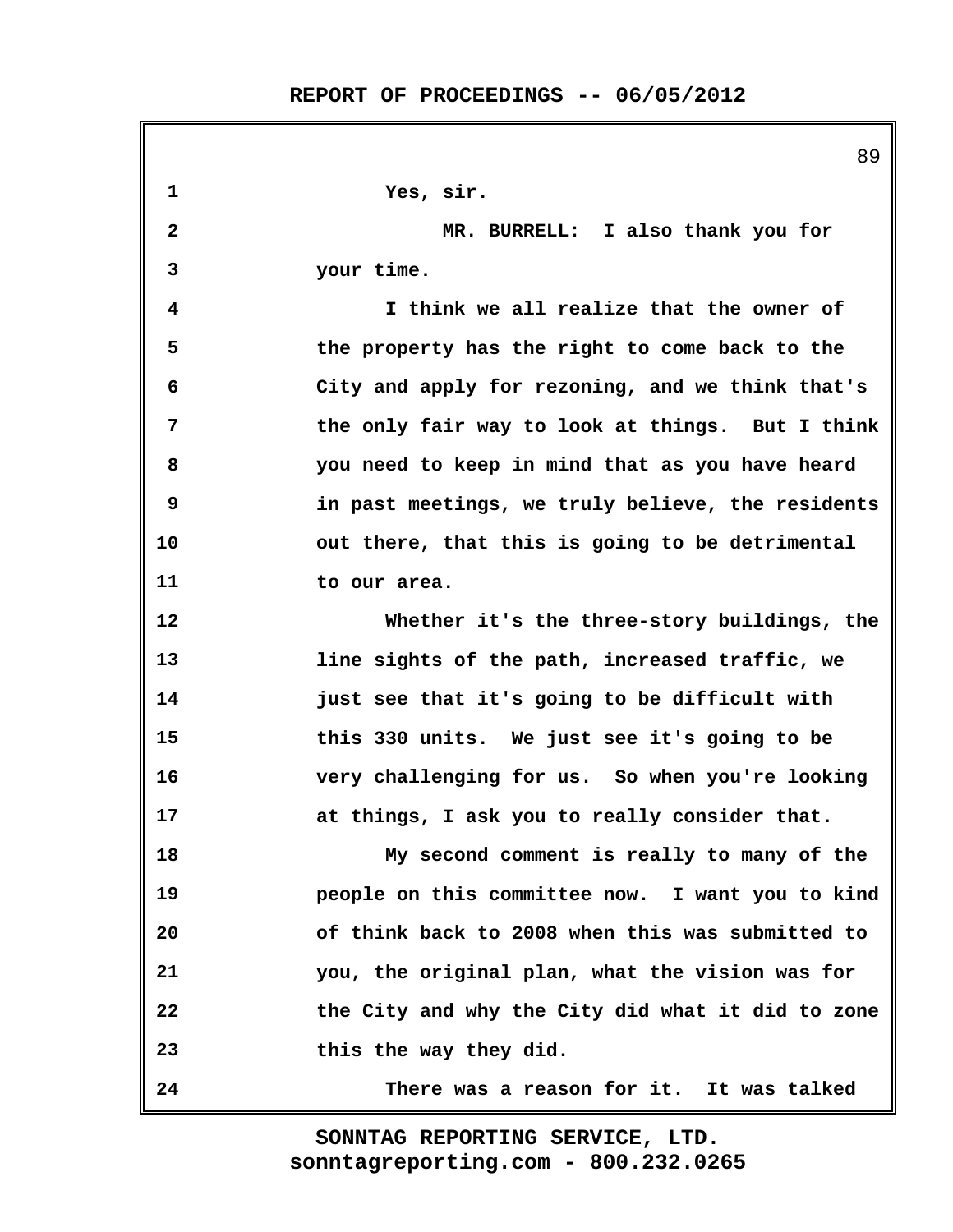**1 about. It was talked about that there was going 2 to be a need. This is probably one of your last 3 sites that you will be able to have this type of 4 development on that you currently have the 5 zoning. So keep that in mind. Look back and 6 say, when this is all done, what do you now do? 7 What do you do to keep the revenues coming into 8 the city on the timely basis? 9 I think that I truly believe that this 10 rezoning the way it's being described today is 11 going to be a huge impact to all of us from all 12 the comments you hear now. I think that you're 13 sitting here saying, "What is the vision that we 14 see for our community?" Are we reaching that 15 vision, or are we taking something that the 16 original owner said -- we gambled back in 2008 17 because this is the market study we had. The 18 market study said this is going to work really 19 good and here's why. 20 We now have a market study that says 21 residential is going to work. We do see it's 22 changing and people that are -- when you see 23 30-year fixed rate mortgages less than 3 percent, 24 that is going to get people off the bus and buy**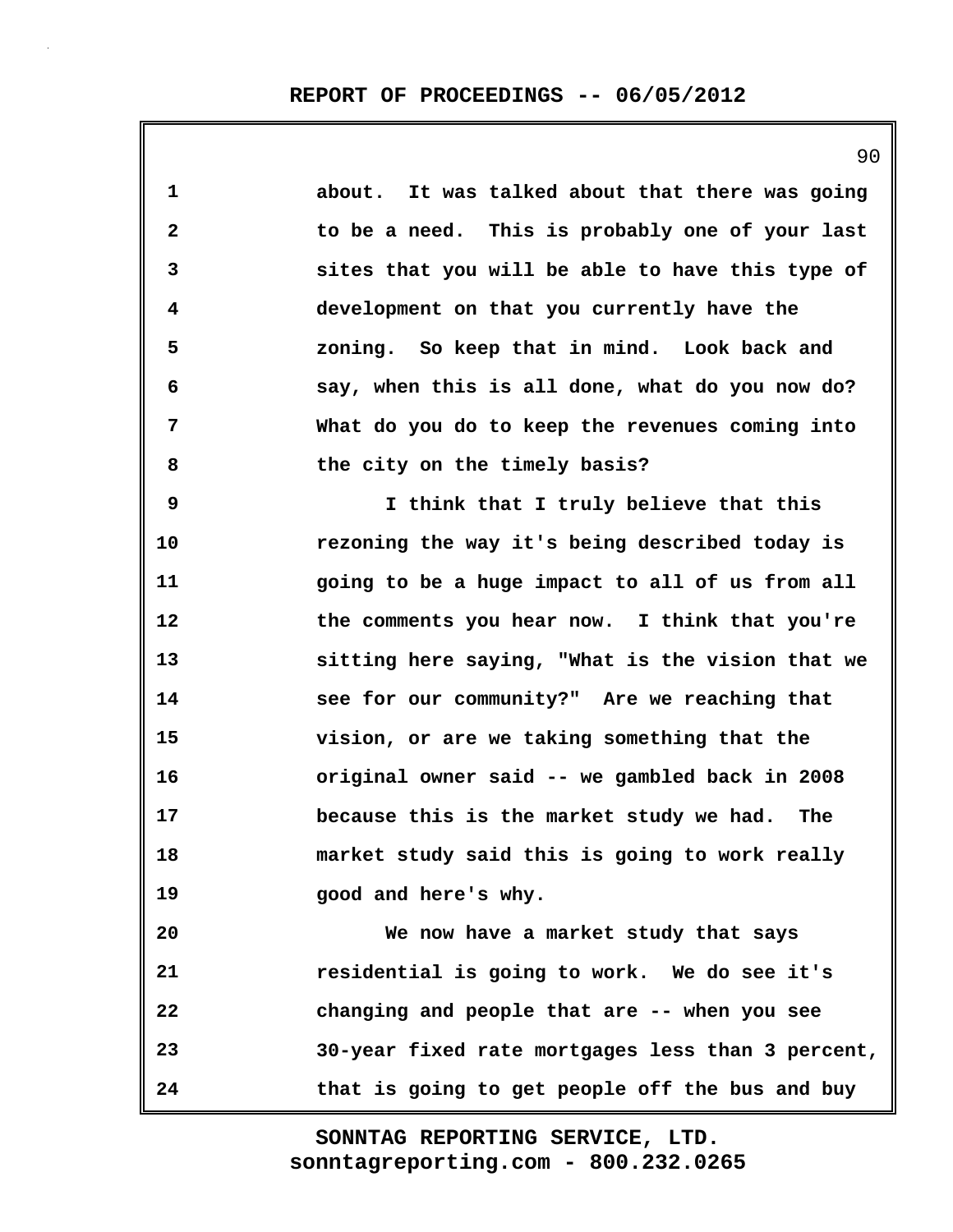**REPORT OF PROCEEDINGS -- 06/05/2012**

91 **1 some, or at least we hope so. 2 So keep those comments in mind and say, 3 "What do we do when the housing market does come 4 back?" Is that the type of project that you want? 5 Thank you very much. 6 CHAIRMAN WALLACE: All right. Any 7 other comments? 8 Yes, ma'am. 9 MS. WATSON: Patricia Watson, 10 318 Remington Drive. 11 CHAIRMAN WALLACE: Were you sworn in 12 in the beginning. 13 MS. WATSON: Yes. 14 CHAIRMAN WALLACE: If could you just 15 pull the microphone down. Thank you. 16 MS. WATSON: Now, we were talking 17 about marketing to people, and our development, 18 Remington Glen, is only halfway finished. Part 19 of it has to do with the economy, the housing 20 market and so on. Part of it has to do with the 21 developer not marketing it right, whatever. 22 How are we going to be guaranteed that this 23 is not going to start, you're going to get a 24 couple buildings up, and nobody is going to come**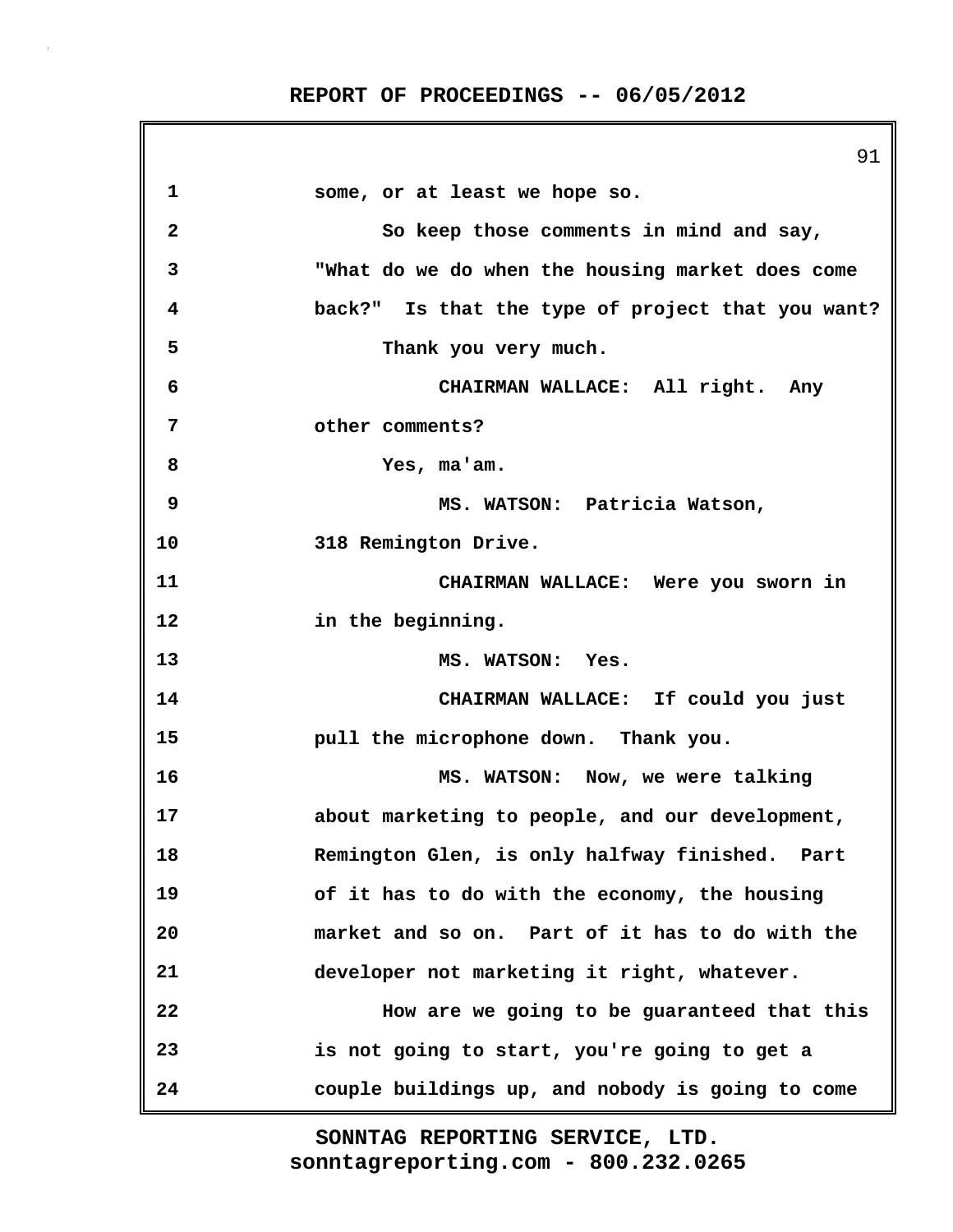| $\mathbf{1}$            | and fill them and we're going to have a whole     |
|-------------------------|---------------------------------------------------|
| $\overline{\mathbf{2}}$ | bunch of half-started communities in St. Charles? |
| $\mathbf{3}$            | The demographics and market studies show          |
| 4                       | right now that rental is the way to go. That was  |
| 5                       | what, 2008. It didn't say that. So here we come   |
| 6                       | two, three years later, and now two, three years  |
| 7                       | later this grand plan, oh, it changes. What are   |
| 8                       | we doing with all the houses that are foreclosed  |
| 9                       | on and sitting empty? Are we going to bulldoze    |
| 10                      | them because nobody wants to live in them         |
| 11                      | anymore? They're all going to go to the           |
| 12                      | apartment buildings; correct? So are we going to  |
| 13                      | have all these partially started developments     |
| 14                      | and, is this going to be another one because the  |
| 15                      | demographics are going to change again, and the   |
| 16                      | marketing is going to be different? Are we going  |
| 17                      | to have a halfway started complex here, also,     |
| 18                      | that's going to sit as an eyesore?                |
| 19                      | As far as the buffering goes, Cardinal            |
| 20                      | Trucking was totally divorced how many years ago. |
| 21                      | Everything that was on that entire parcel was     |
| 22                      | taken down. The Great Western Trail is now        |
| 23                      | exposed because of all the trees that were taken  |
| 24                      | down on the north end there. You know, there      |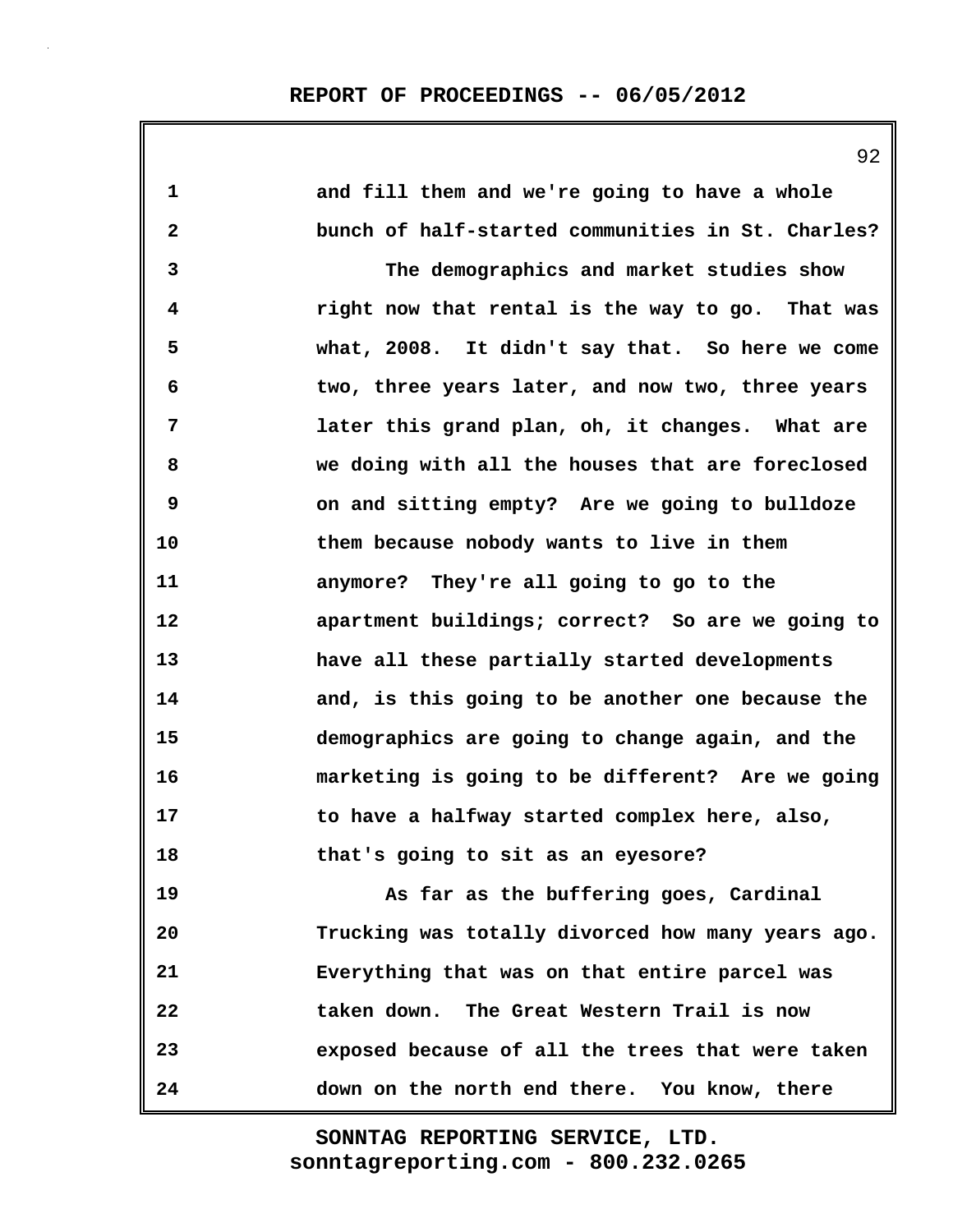| 1            | should be something from the forest preserve that |
|--------------|---------------------------------------------------|
| $\mathbf{2}$ | there should be more buffer than besides just a   |
| 3            | retention pond.                                   |
| 4            | And the easements, isn't there -- like            |
| 5            | Great Western Trail was a railroad. There was     |
| 6            | always an easement off of the side of that that   |
| 7            | did not belong to anybody except for the          |
| 8            | railroad, and now does that belong to the forest  |
| 9            | preserve because it's a trail, and is that still  |
| 10           | existing, or has that been totally decimated      |
| 11           | again by them taking down all of those trees?     |
| 12           | So there's no buffering to kind of ease it        |
| 13           | into the rural area that it is. It's more, like   |
| 14           | everybody said, a downtown thing and more that it |
| 15           | should be situated somewhere other than in this   |
| 16           | green, rural area.                                |
| 17           | Thank you.                                        |
| 18           | CHAIRMAN WALLACE: Thank you.                      |
| 19           | All right. Any other comments?                    |
| 20           | (No response.)                                    |
| 21           | CHAIRMAN WALLACE: Seeing none, are                |
| 22           | there any additional comments or questions from   |
| 23           | any member of the Plan Commission?                |
| 24           | (No response.)                                    |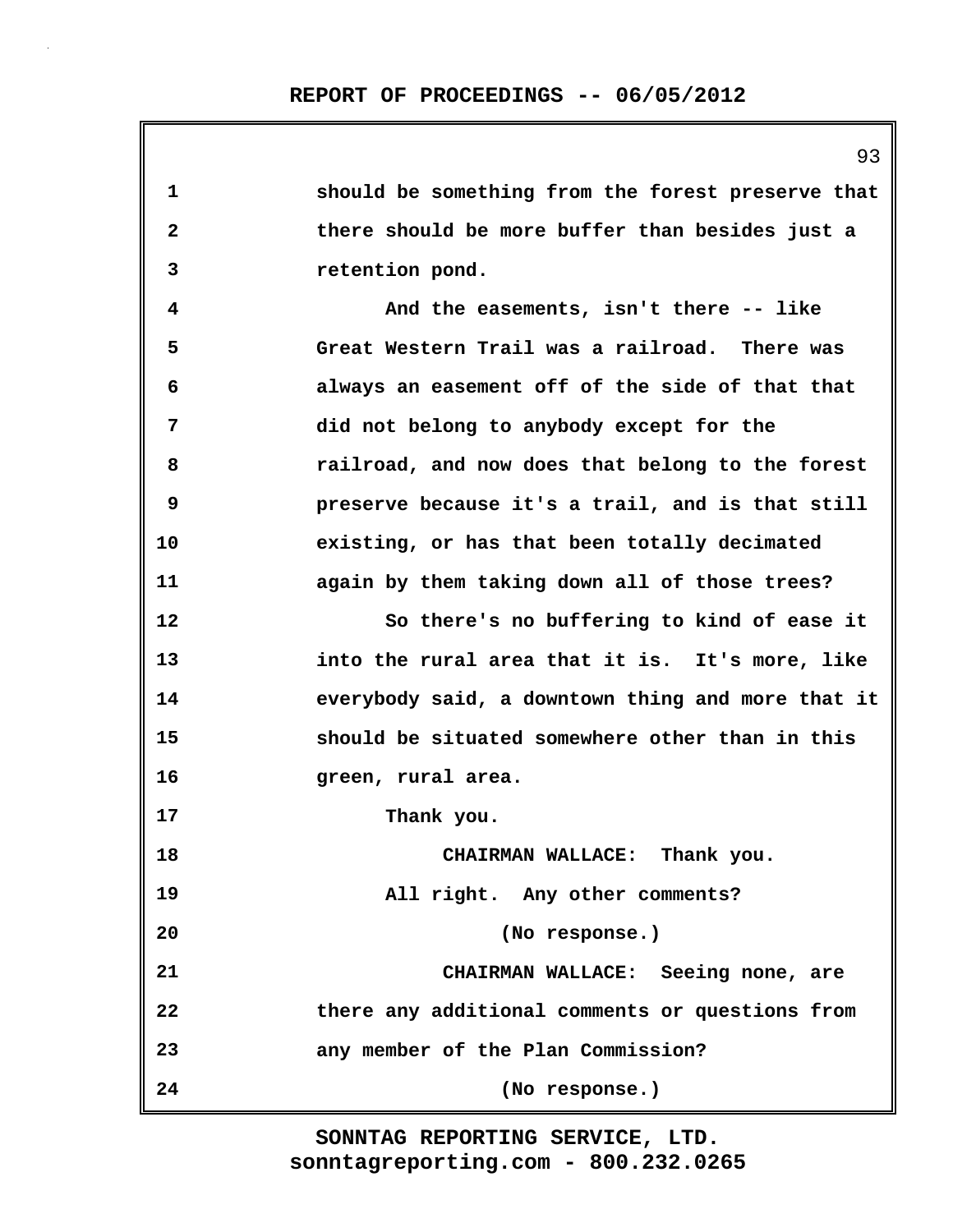|                         | 94                                                  |
|-------------------------|-----------------------------------------------------|
| 1                       | CHAIRMAN WALLACE: Then I guess if                   |
| $\overline{\mathbf{2}}$ | the Plan Commission feels -- well, we'll go to      |
| 3                       | the developer for final comment, but if there's     |
| 4                       | any information that the Plan Commission feels it   |
| 5                       | needs in order to make a recommendation, obviously, |
| 6                       | this is the time to speak up about that.            |
| 7                       | Brian, were you about to say something?             |
| 8                       | MEMBER DOYLE: Yes. I was going to                   |
| 9                       | ask for your permission, Mr. Chairman.              |
| 10                      | CHAIRMAN WALLACE: Go ahead.                         |
| 11                      | MEMBER DOYLE: It was testified to                   |
| 12                      | during presentation that a number of aldermen and   |
| 13                      | representatives from the City advised the           |
| 14                      | Applicant that there is not a desire to enforce     |
| 15                      | the inclusionary housing ordinance. We also         |
| 16                      | heard testimony from the staff that there is no     |
| 17                      | resolution or recording on record, discussion on    |
| 18                      | record by the committee or by the City Council      |
| 19                      | that suspends our inclusionary housing ordinance.   |
| 20                      | So I am very concerned that we cannot as a          |
| 21                      | city afford to waive that requirement without       |
| 22                      | some sort of affirmation from the legislative       |
| 23                      | body that, in fact, there was desire to suspend     |
| 24                      | Otherwise, the ordinance itself will become<br>it.  |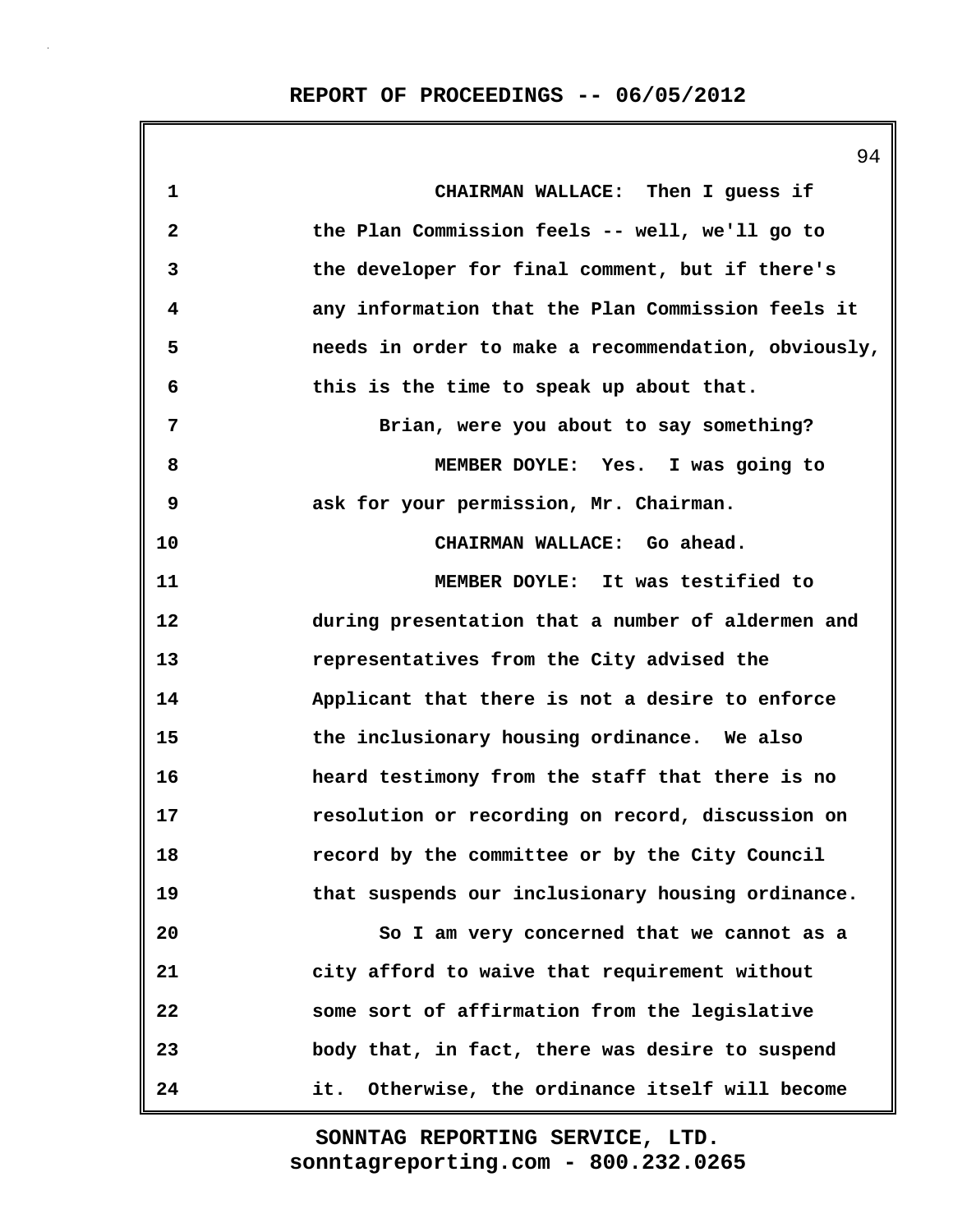**1 defunct, and I don't feel that it is in the 2 purview of this body to do that. So that is a 3 large concern for me. 4 I want to give you a couple of comments. 5 I really like the clubhouse. I think that 6 the design is really sharp. I think it's 7 attractive. 8 I, frankly, share the concerns with some of 9 the members of the community here about the 10 density and size of the development, and it's an 11 interesting question about the urban nature of 12 the development. 13 At the concept plan, the concept proposal 14 has this Main Street entrance with mixed use on 15 that Main Street entrance, and that, by my 16 recollection, was the basis of this description 17 of this as an urban sort of lifestyle area. Now 18 the mixed-use portion is gone and I think rightly 19 so. I don't see retail being very viable in this 20 parcel. And, yet, the basic layout is still 21 there, the layout of the Main Street entrance 22 which is conducive to that kind of mixed-use land 23 use, and it seems a little bit disjointed. 24 Part of my feeling here and the dilemma I**

> **sonntagreporting.com - 800.232.0265 SONNTAG REPORTING SERVICE, LTD.**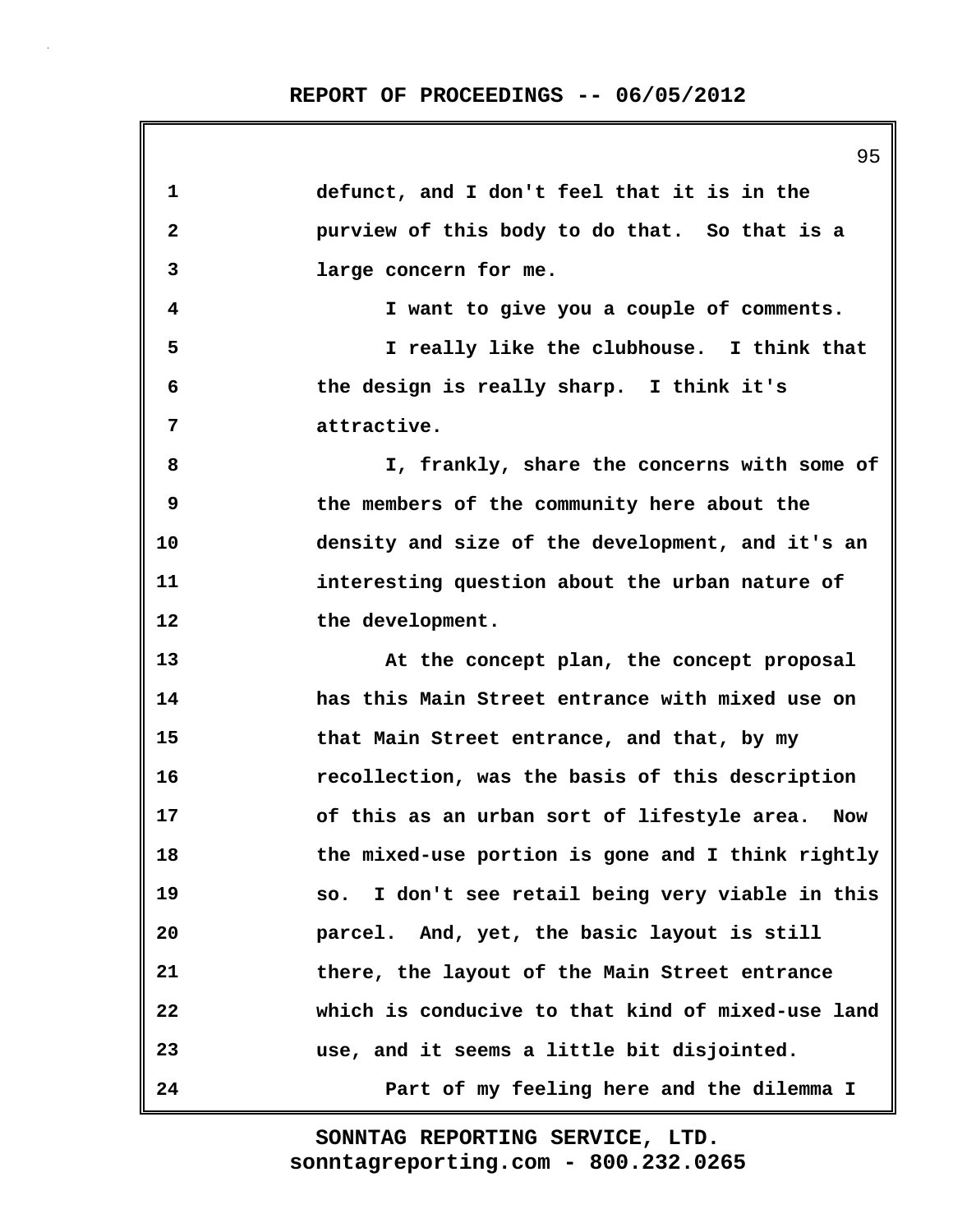**1 have is that I sympathize with the comments of 2 the members of the community who say that once 3 you're west of Randall Road you're in a semi-4 rural area and that we have to really think about 5 our vision for development in these areas as we 6 move forward, and that is to say that I'm not 7 sold yet this is the right kind of land use.**

**8 I believe that the residential development 9 is probably warranted. I think it's the density 10 that I'm having trouble with, and the 11 architecture of the residential building is not 12 as compelling as the architecture of the 13 clubhouse. At the concept plan public hearing, I 14 mentioned -- I said -- I advocated for sort of a 15 prairie style architecture in contrast to what 16 has been described here as a contemporary style.**

**17 I think that it would behoove the Applicant 18 to rethink whether or not there's still a remnant 19 sort of -- is there still an urban feel to this 20 development, is there still an urbanist imprint 21 on the design that would be more appropriate in 22 downtown St. Charles. And if that's true, is 23 there a way to amend the design that fits better 24 with this site and with the surrounding area of**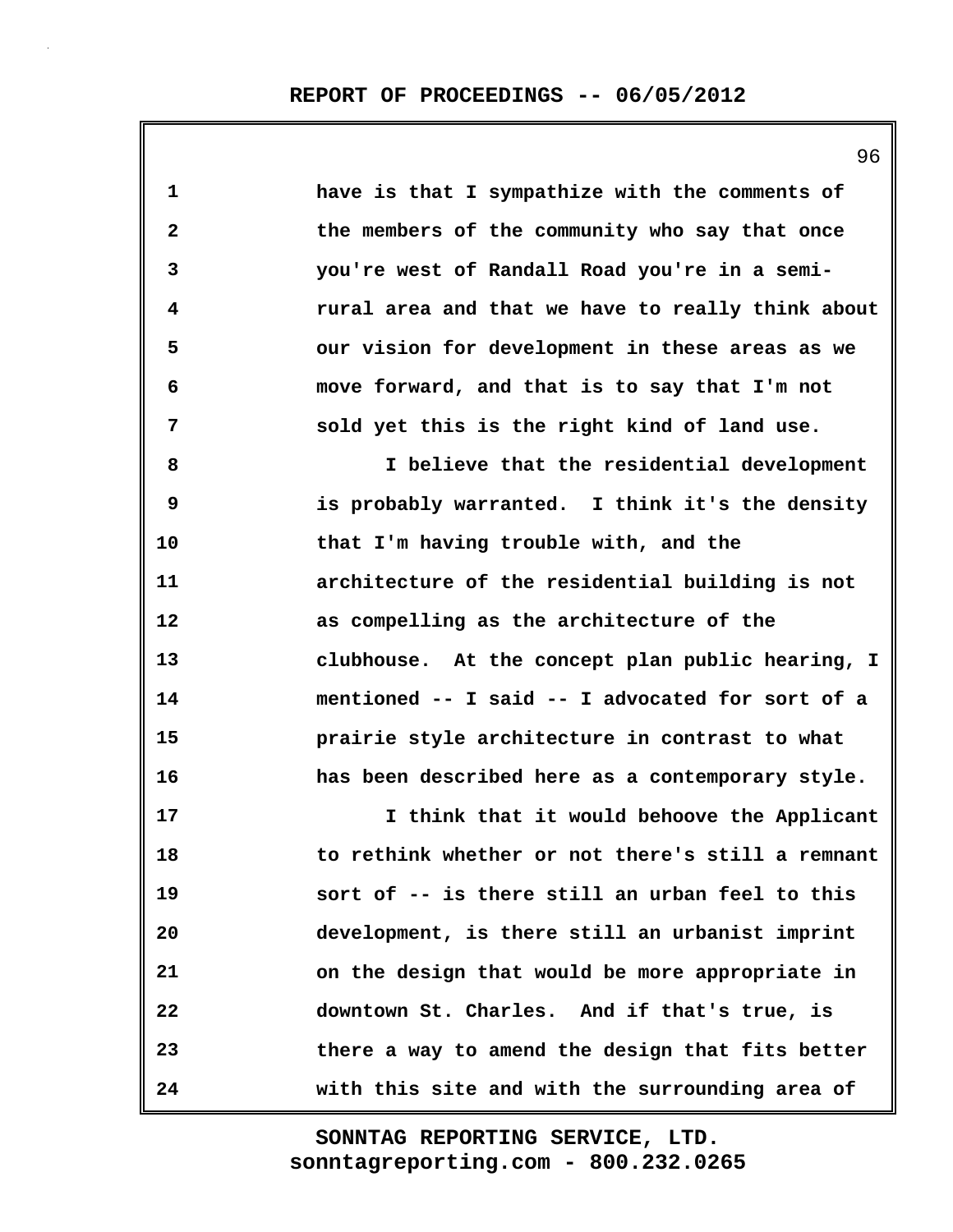|                         | 97                                                |
|-------------------------|---------------------------------------------------|
| 1                       | the site.                                         |
| $\overline{\mathbf{2}}$ | Because as it stands, with the request for        |
| 3                       | the waiver, including the inclusionary housing    |
| 4                       | ordinance, I think you've made progress since the |
| 5                       | concept plan -- I think this is a much better     |
| 6                       | plan. I'm not certain it's there yet and that     |
| 7                       | I'm prepared to recommend approval.               |
| 8                       | CHAIRMAN WALLACE: All right.                      |
| 9                       | Thank you.                                        |
| 10                      | Other comments from members of the Plan           |
| 11                      | Commission?                                       |
| 12                      | (No response.)                                    |
| 13                      | CHAIRMAN WALLACE: All right. Does                 |
| 14                      | the Applicant wish to offer rebuttal.             |
| 15                      | MR. STILLWELL: Again, Henry Stillwell.            |
| 16                      | I'll just offer a few concluding comments         |
| 17                      | on behalf of the Applicant.                       |
| 18                      | First, let me just say that some of the           |
| 19                      | conclusions and assertions made by some of the    |
| 20                      | objectors perhaps took a statement by one witness |
| 21                      | and extrapolated it into a general statement of   |
| 22                      | authority which is not necessarily correct.       |
| 23                      | For example, Mr. Edgerton felt comfortable        |
| 24                      | saying there's no such development of this nature |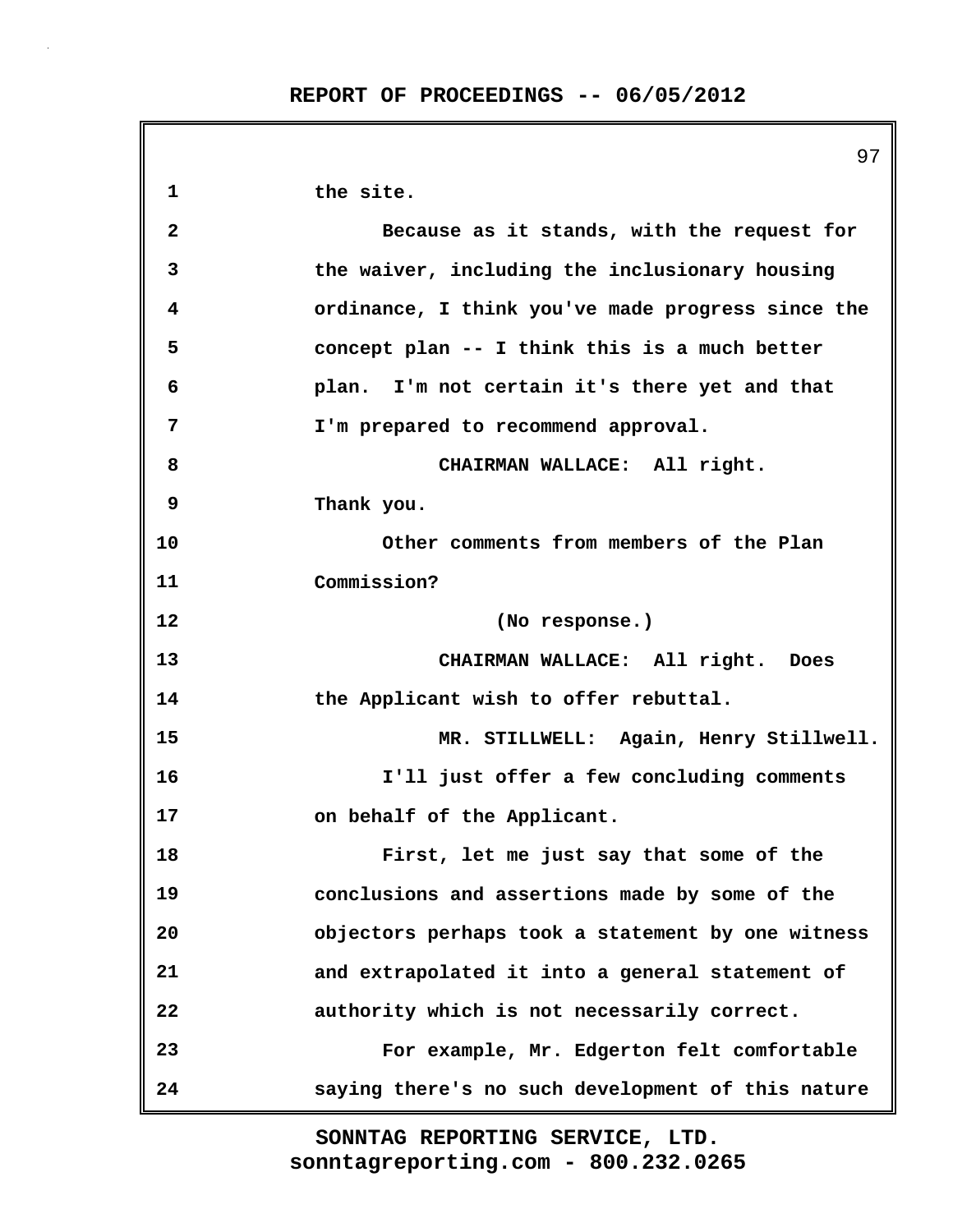| $\mathbf{1}$ | anywhere because Mr. Smith couldn't answer that   |
|--------------|---------------------------------------------------|
| $\mathbf{2}$ | question. If you'd asked me, I know of a lot of   |
| 3            | these locations, actually, including in Glenview  |
| 4            | an area developed on Maple Avenue between Yackley |
| 5            | and Route 53, and I'd be happy to submit those.   |
| 6            | This is not unique. Take a look at AMLI on        |
| 7            | Kirk Road near Butterfield Road kind of adjacent  |
| 8            | to residential immediately to the east of that    |
| 9            | development.                                      |
| 10           | Remember this. This project when it was           |
| 11           | originally approved and as it stands today is a   |
| 12           | mixed-use development. The fact that a portion    |
| 13           | of this subcomponent being requested, apartments, |
| 14           | has eliminated the concept of the nonresidential  |
| 15           | uses, the retail, office, service-related uses of |
| 16           | the interior doesn't change the fact that the     |
| 17           | overall PUD as it currently is zoned provides for |
| 18           | commercial uses on the property, the parcels      |
| 19           | immediately adjacent to Main Street.              |
| 20           | So this project will, in fact, have               |
| 21           | diversity of activities. It will have offices;    |
| 22           | it will have retail/commercial, probably some     |
| 23           | service uses, as well as part of that retail/     |
| 24           | commercial, and then we're proposing multiple-    |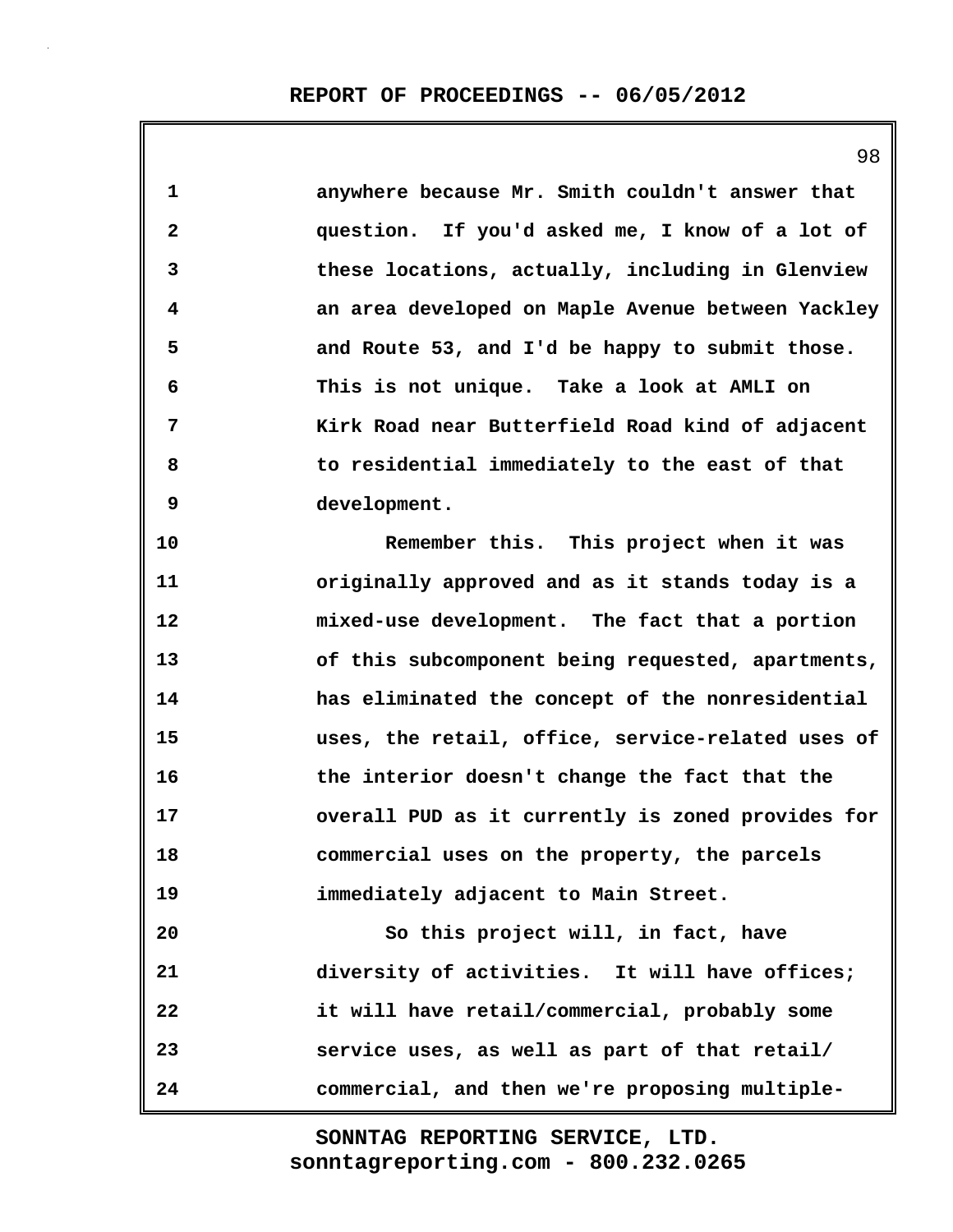**1 family residential. 2 I would take issue with the notion that 3 this is a semirural environment from the 4 standpoint of how it currently exists, as well as 5 how it is already entitled. I think it would be 6 inaccurate to identify the intensity of office 7 use that is already approved for this development 8 as semirural. In fact, it is a fairly intensive 9 office use. This particular Lot 8 identifies a 10 five-story office facility, along with four-story 11 and two-story parking decks. It's very much of 12 an intensive use. 13 So I don't think that it's inappropriate to 14 say that what's being requested is a substantial 15 reduction on the intensity of use. It doesn't 16 just reduce the intensity of traffic movements -- 17 which, by the way, has been reviewed by your own 18 consultant and found to be acceptable -- and the 19 challenge of that is I think ill-conceived 20 because that's the way this City has always 21 handled the analysis of those issues, as every 22 city does. 23 It needs to be an authoritative source. 24 Anyone can throw out a question or a challenge.**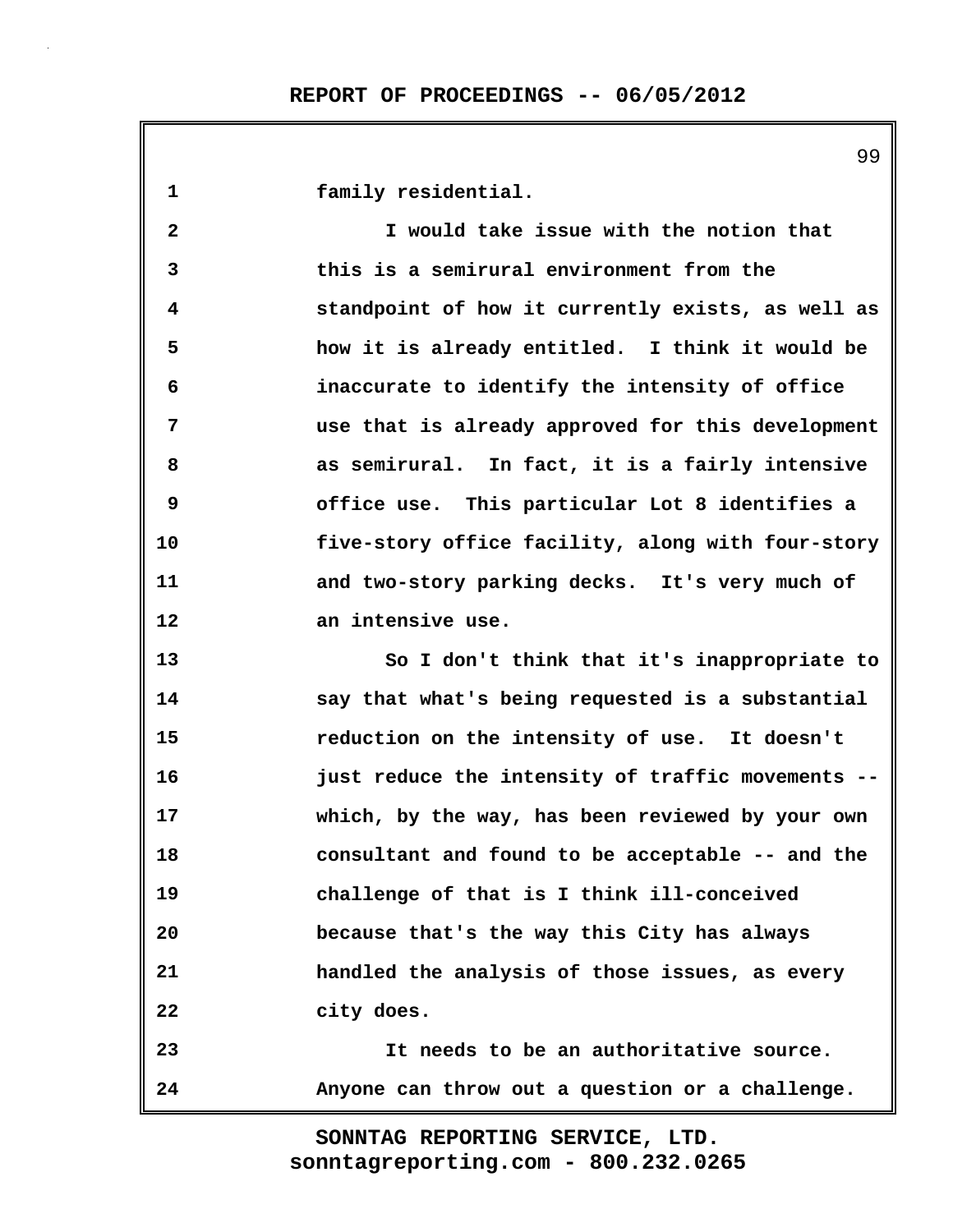| $\mathbf 1$  | You have to at some point look to the              |
|--------------|----------------------------------------------------|
| $\mathbf{2}$ | authoritative source and how they have structured  |
| 3            | the proper methodology for examining whether or    |
| 4            | not the traffic impacts will be negative or        |
| 5            | acceptable, and I think Chris did an excellent     |
| 6            | job of explaining it.                              |
| 7            | So traffic certainly I think, in my                |
| 8            | opinion, is not worsened by this development;      |
| 9            | it's improved. It certainly isn't more intense     |
| 10           | with respect to the massing and physical aspects.  |
| 11           | A three-story multi-family residential development |
| 12           | certainly is not as intense visually or from the   |
| 13           | standpoint of building mass as a 60-foot-tall      |
| 14           | office building with structured parking associated |
| 15           | with it.                                           |
| 16           | What's interesting about this situation is         |
| 17           | it's almost the reverse of what I've normally      |
| 18           | experienced over the years that I've been          |
| 19           | involved with this type of activity. Usually       |
| 20           | where the human cry arises is when you have a      |
| 21           | multi-family or attached single-family such as     |
| 22           | Remington. And by the way, I represented the       |
| 23           | developer on that project. So I'm familiar with    |
| 24           | it, and I understand what the assumptions were     |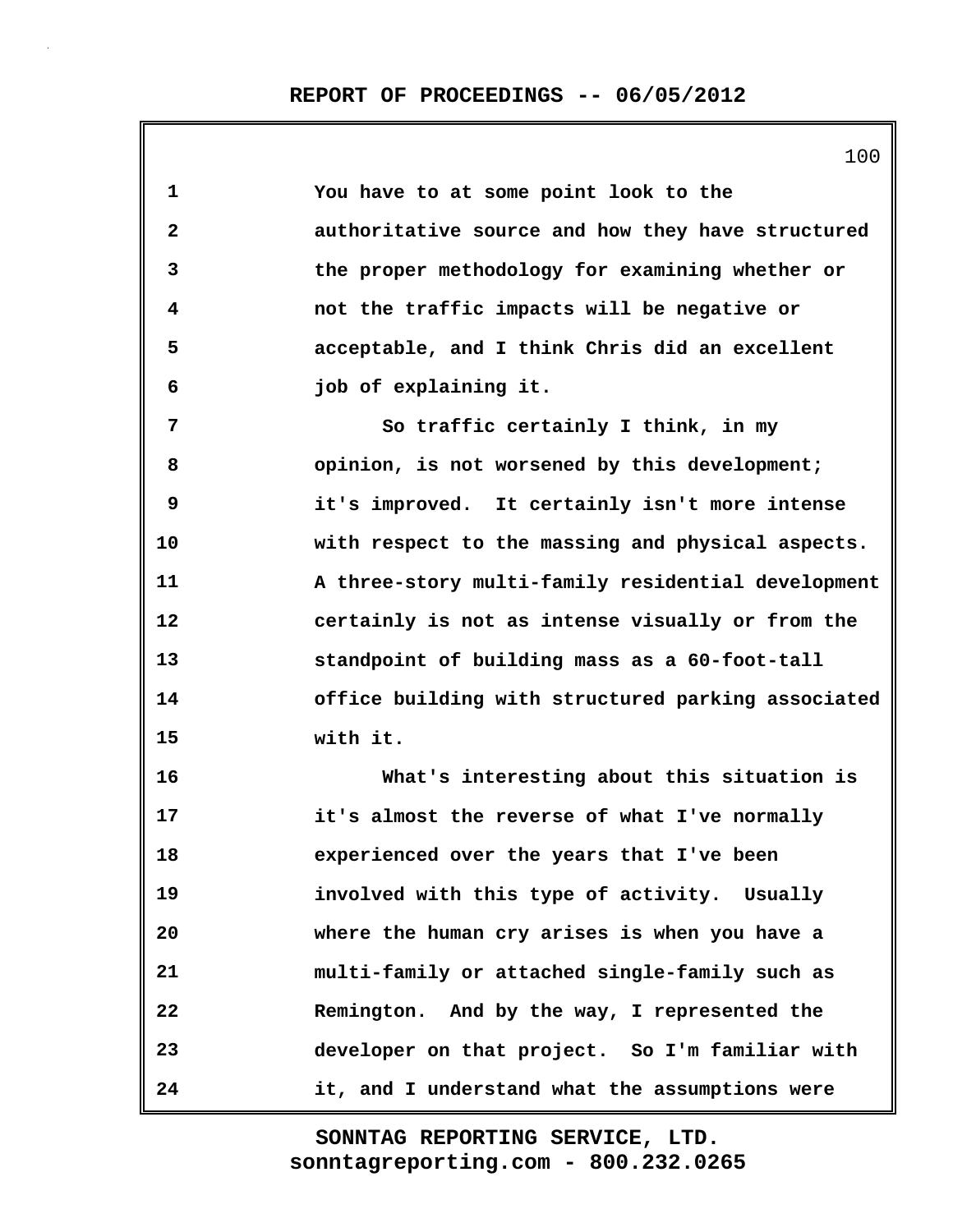**1 when that project was approved. 2 And when there's an adjacent multi-family 3 use as we're proposing and then you seek at a 4 future date to amend that multi-family three-story 5 use and say, "By the way, we think that the 6 market now supports five-story office buildings 7 with four-story parking garages," that's usually 8 where you hear some concern raised. In essence, 9 this is what most people would categorize as a 10 down-zoning; it's a reduction in the intensity 11 of use. 12 It's been designed in compliance with 13 professional guidelines. People who engage in 14 this type of undertaking with the incredible 15 amount of capital that's required not just to 16 build it but to go through the entitlement 17 process do their homework. When Tracy Cross, who 18 is a recognized expert in this marketplace with 19 respect to market analysis viability of proposed 20 uses is commissioned and provides a report that's 21 utilized in the guidance of preparation of a land 22 plan, product type, marketability, feasibility 23 for the type of individuals who would rent the 24 facility and finds it acceptable and in compliance**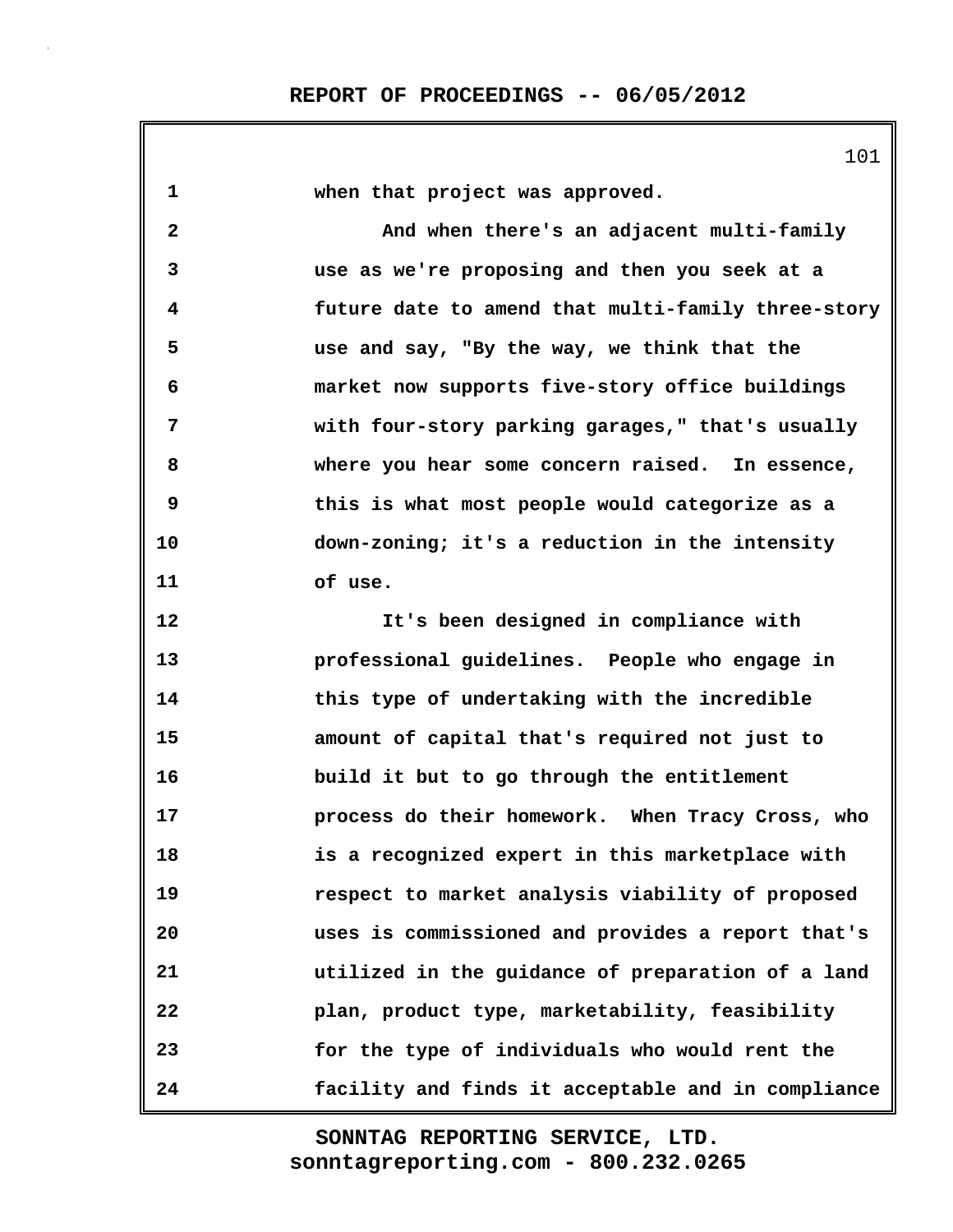**1 with market demand, that means something. You 2 pay a lot of money for those market studies, and 3 you do it for a reason. No one, especially the 4 developer, wants to get approved and develop a 5 project that doesn't fit in. 6 When markets change -- and we've had a heck 7 of a market change -- circumstances require 8 reassessment. Contrary to the characterization 9 that this is a knee-jerk reaction by this 10 developer, this is a very considered analysis of 11 the realities that face not just this developer, 12 this land owner, but everybody in the current 13 environment, not just locally but nationally and 14 beyond. 15 And at some point we have to make a 16 decision. Either we will sit tight and we will 17 hope for the best and perhaps it will succeed, 18 perhaps it will never succeed and never get 19 developed, and who knows what the consequences 20 might be, or you can engage in a proactive effort 21 to find creative solutions. 22 I will tell you this is something that's 23 going on routinely. I'm involved in other 24 efforts to find positive, viable resolutions to**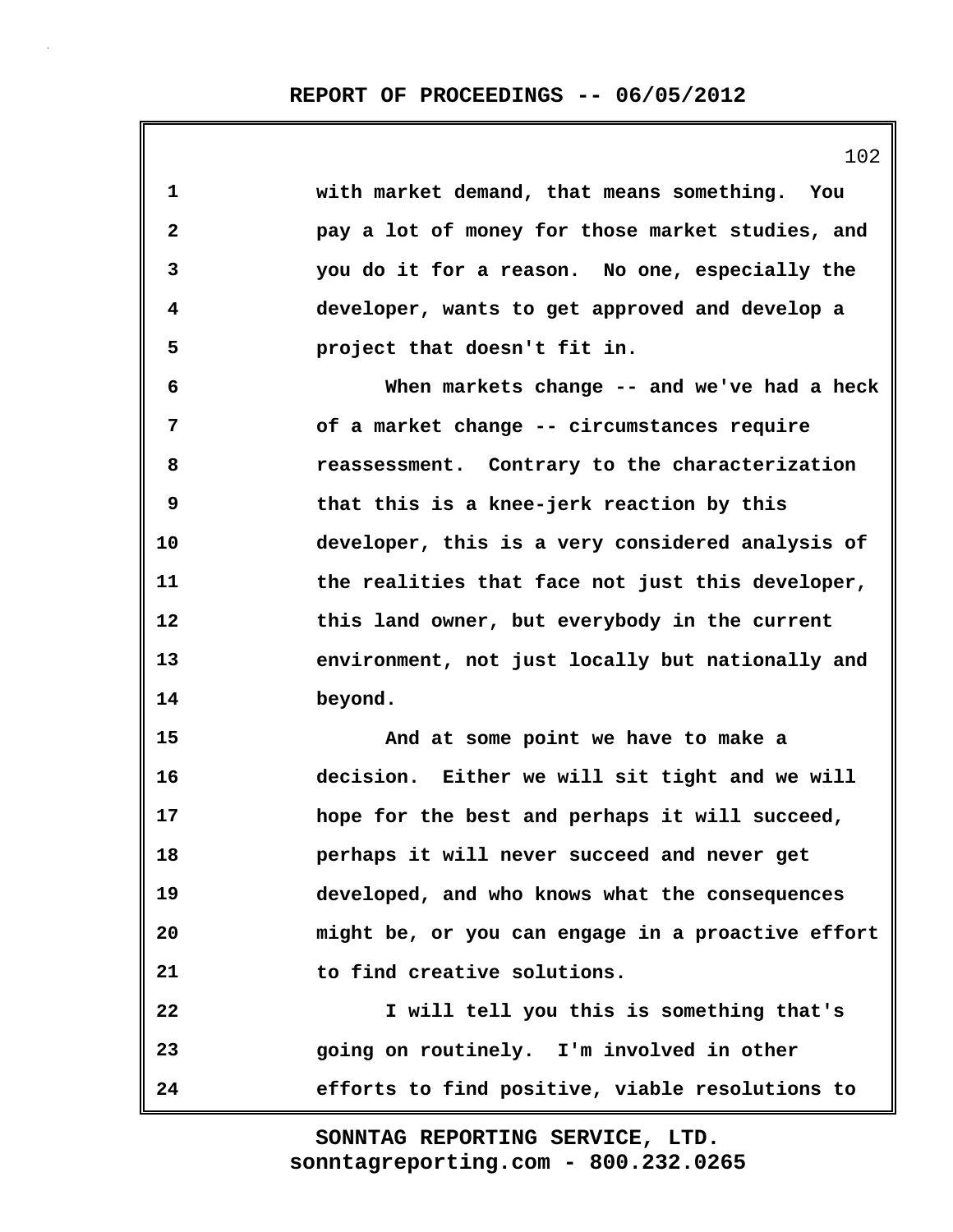|              | 103                                                |
|--------------|----------------------------------------------------|
| $\mathbf{1}$ | facilitate the development of projects that have   |
| $\mathbf{2}$ | already been approved and find successful means    |
| 3            | by which what's currently foul land could be       |
| 4            | converted into productive land and serve community |
| 5            | benefits, as well as economic advantages.          |
| 6            | My client has tried to identify the types          |
| 7            | of benefits, relative projections of revenues      |
| 8            | that will be derived from this project. Those      |
| 9            | are estimations, but the point is is that          |
| 10           | currently, as it sits, this Lot 8 is not yielding  |
| 11           | any meaningful economic return, and it will not    |
| 12           | for many years to come.                            |
| 13           | You can't find any kind of expert who is           |
| 14           | familiar with this marketplace that will give you  |
| 15           | any encouragement that this has the potential to   |
| 16           | build out anytime within the foreseeable future,   |
| 17           | and I mean beyond 5 to 10 years in all likelihood. |
| 18           | All you have to do frankly, is take a look         |
| 19           | at projects that have been approved that are       |
| 20           | located right in the heart of urban areas or       |
| 21           | semi-urban areas that themselves cannot be built   |
| 22           | out just because the market has changed. In a      |
| 23           | dynamic location similar to St. Charles,           |
| 24           | which I think is a very dynamic community, but     |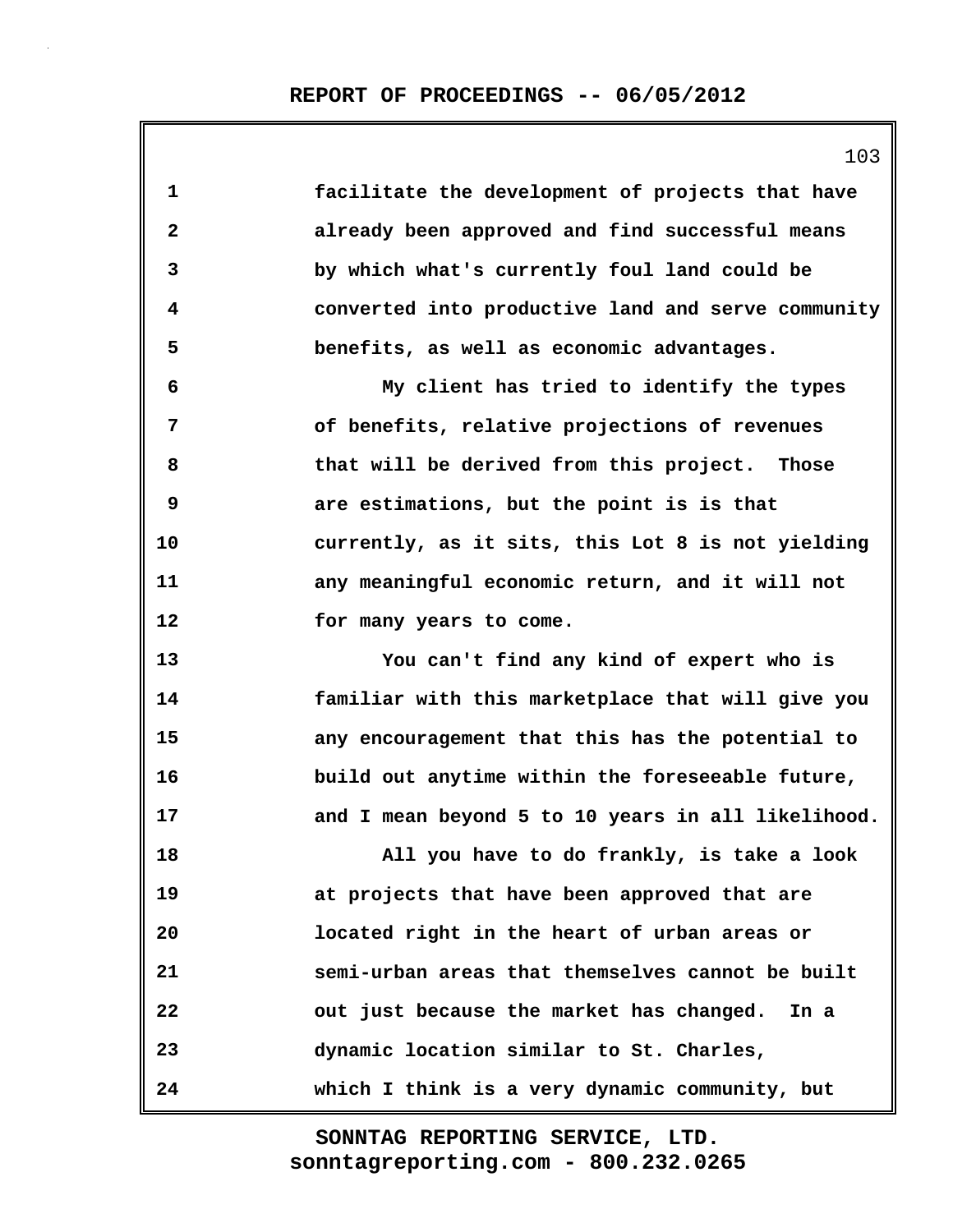| 1                       | Naperville is a very dynamic community, has a      |
|-------------------------|----------------------------------------------------|
| $\boldsymbol{2}$        | nice downtown, as well, and it has the promenade   |
| 3                       | which has been going for a period of time.         |
| $\overline{\mathbf{4}}$ | This is a tough challenge for everyone.            |
| 5                       | This developer has made a commitment to find       |
| 6                       | solutions and to get this project moving forward   |
| 7                       | in a way that will be positive and beneficial not  |
| 8                       | just to itself, which it has to be, but also for   |
| 9                       | the community and we think reasonably balanced     |
| 10                      | for the neighbors' considerations. Again, I        |
| 11                      | think the down-zoning of this, the reduction of    |
| 12                      | intensity, the reduction of height is reasonable.  |
| 13                      | The issue of Nicor and the tree line is one        |
| 14                      | that is curious and interesting to me. I don't     |
| 15                      | know how long that tree line has been there. I     |
| 16                      | didn't hear anyone who was concerned about it      |
| 17                      | identify it. They live out there; maybe they know. |
| 18                      | I don't know where that line is constructed        |
| 19                      | but I might -- my understanding is that it's not   |
| 20                      | constructed beneath the tree line. I don't know    |
| 21                      | whether or not Nicor would ever remove that tree   |
| 22                      | line or portions of it, and if they did whether    |
| 23                      | or not they would replant it and provide for its   |
| 24                      | maintenance, but it kind of begs the question to   |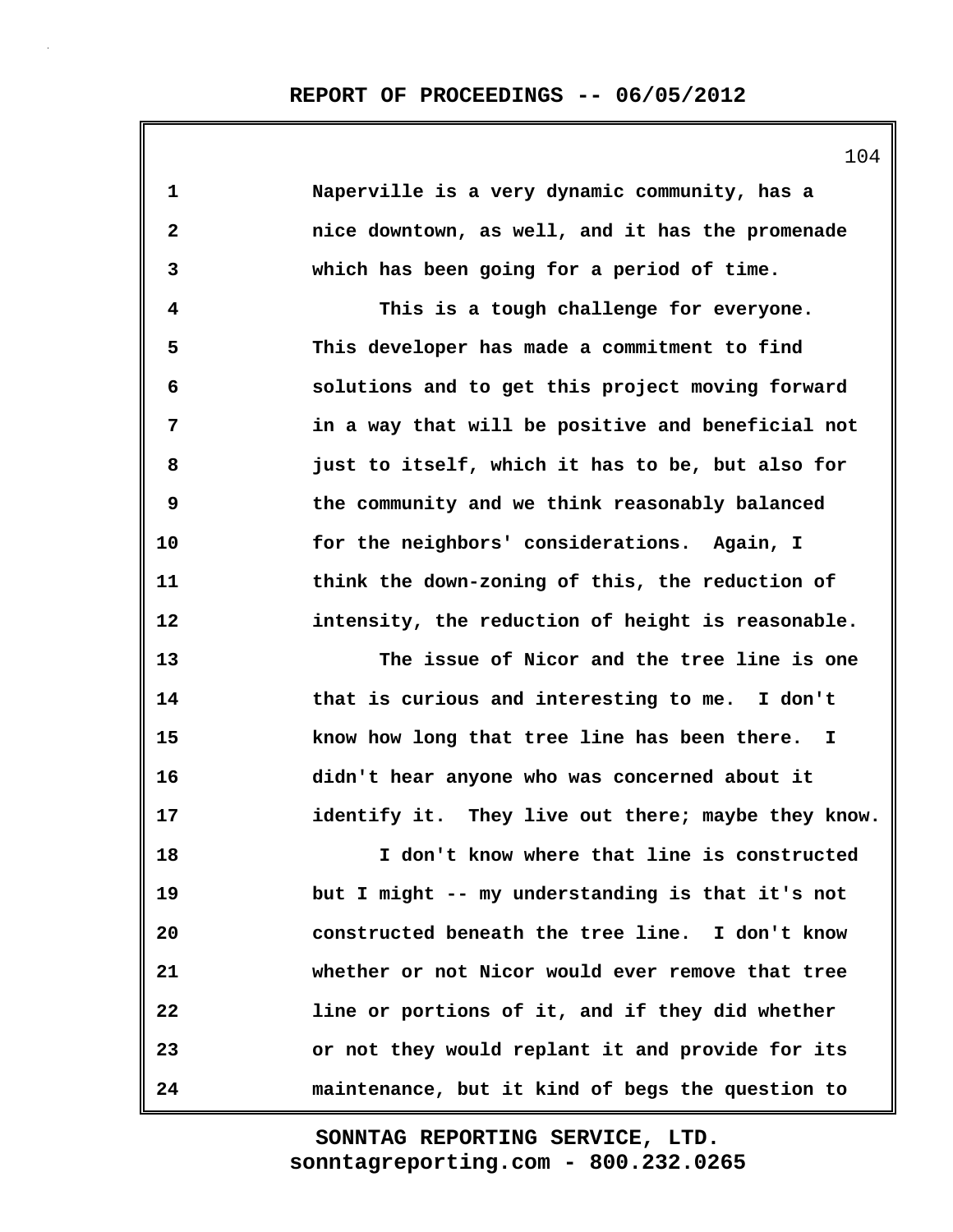| 1            | a certain degree because that's a situation that  |
|--------------|---------------------------------------------------|
| $\mathbf{2}$ | we deal with all the time when we do land         |
| 3            | development transitions, what's located off-site  |
| 4            | and on-site.                                      |
| 5            | What's more important when it comes to that       |
| 6            | is looking at how this developer, this Applicant, |
| 7            | has proposed to do on-site landscaping.           |
| 8            | The only landscaping issue that has been          |
| 9            | sought for relief has been where there is a       |
| 10           | problem planting trees where driveways are        |
| 11           | located, but the overall count in landscaping     |
| 12           | density is met or exceeded. Can we add            |
| 13           | additional trees? Those kinds of things can       |
| 14           | always be looked at. That's not something that's  |
| 15           | a big stumbling block.                            |
| 16           | But to divert attention and say it's all on       |
| 17           | what happens in Nicor is somewhat disingenuous    |
| 18           | because you have to relate it back to our plan.   |
| 19           | Is it a reasonable request in light of those      |
| 20           | types of requirements?                            |
| 21           | There's not a lot of variation requested          |
| 22           | here. There is certainly a change; there's no     |
| 23           | question there's a change, but if something       |
| 24           | doesn't change, then the site will remain foul,   |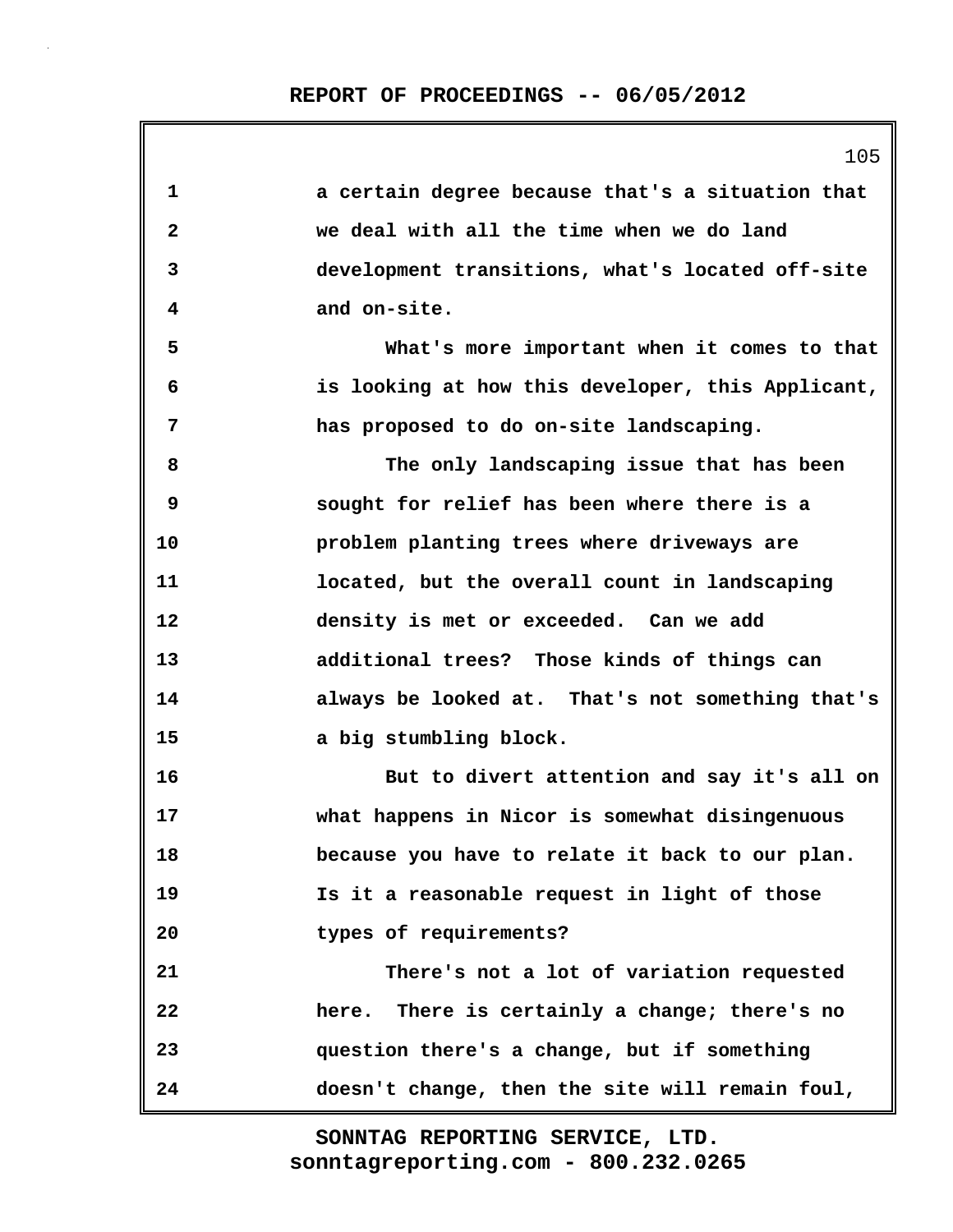| ∸∪ ∽                                              |
|---------------------------------------------------|
| and that's not to anyone's best interests,        |
| including, quite honestly, the economic interests |
| of the residential uses to the west, those        |
| town homes.                                       |
| Because I will tell you that I've done it         |
| long enough, I'm dealing with some of these       |
| projects right now, and one of the most difficult |
| things that people deal with when they're trying  |
| to sell in a good market, let alone a stressed    |
| market like we have today, is the unknown.        |
| What's going to be there when you have a large    |
| 20-acre area that's part of a PUD and is          |
| uncertain as to what its future may be? That's    |
| what creates more concern when you approve a plan |
| and that plan is implemented and it establishes a |
| known quantity, especially when that quantity is  |
| certainly recognized in the plan of prevention as |
| compatible uses.                                  |
| Single-family town homes, multiple-family         |
| apartments, there are so many examples of that    |
| type of transitional or adjacent land use, I      |
| cannot begin to tell you how many times I've      |
| worked with that myself, how many times you'll    |
|                                                   |

**24 find that located throughout the Chicago**

**sonntagreporting.com - 800.232.0265 SONNTAG REPORTING SERVICE, LTD.**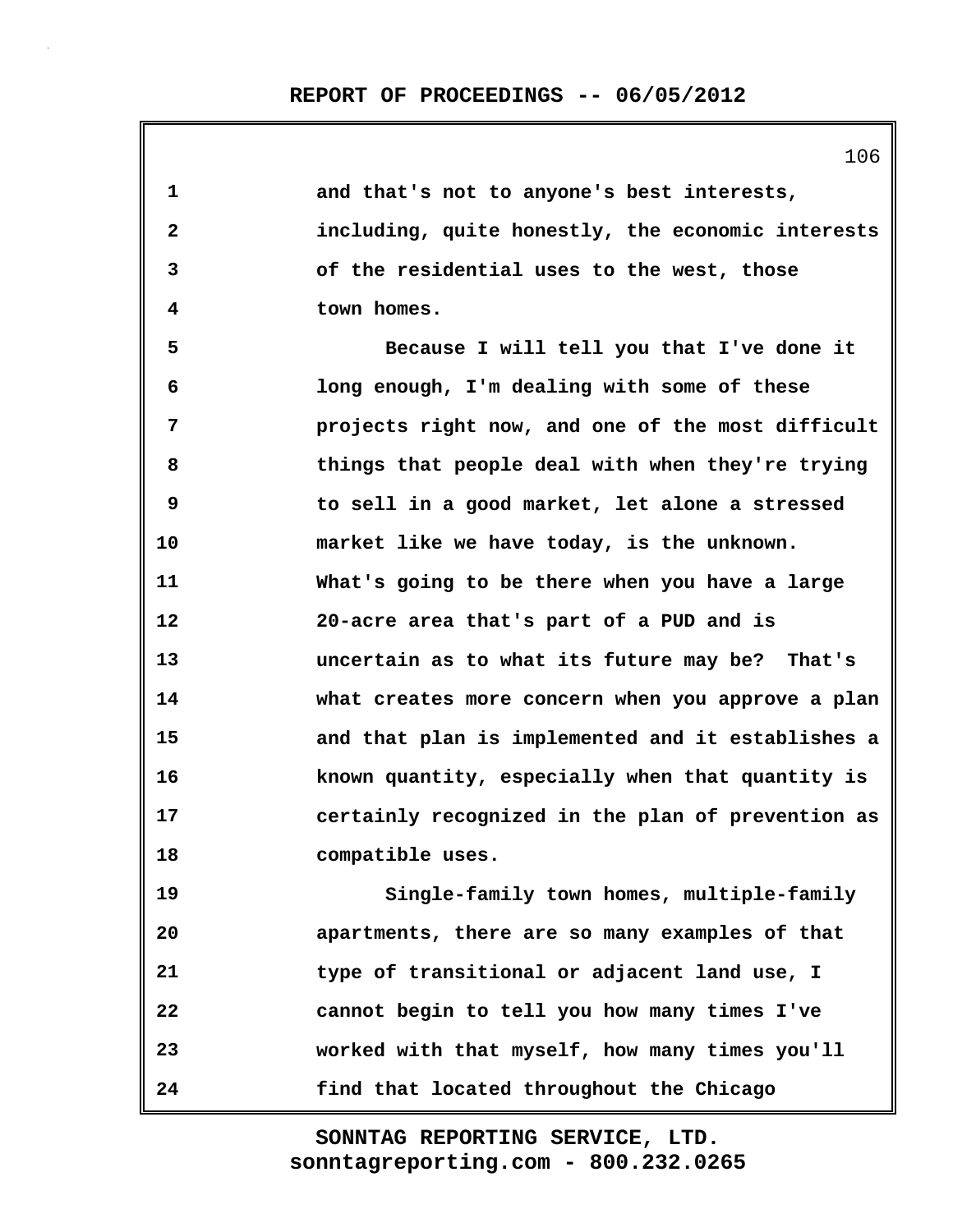**1 metropolitan area. 2 After all, those town homes have commercial 3 units as part of that overall project that was 4 approved when Remington Glen was approved for 5 development. This project has commercial zoning. 6 It also has office but technically what's being 7 requested now is not just a viable land use, but 8 it's also an appropriate traditional land use. 9 So from that vantage point we believe that 10 what has been requested is reasonable, it's 11 consistent with what market conditions dictate 12 today and for many years to come, and we would 13 hope that the Plan Commission recognize that 14 substantial effort has been made by this 15 Applicant to accommodate some of the concerns, if 16 not most of the concerns that you raised 17 previously at the concept level, and, therefore, 18 this is a proposal that's worthy of your 19 favorable recommendation. 20 I did want to make one final statement, and 21 it is an issue with respect to -- that Mr. Doyle 22 raised with respect to the inclusionary housing. 23 We're not asking you to step into new shoes 24 with respect to that issue. We understand**

> **sonntagreporting.com - 800.232.0265 SONNTAG REPORTING SERVICE, LTD.**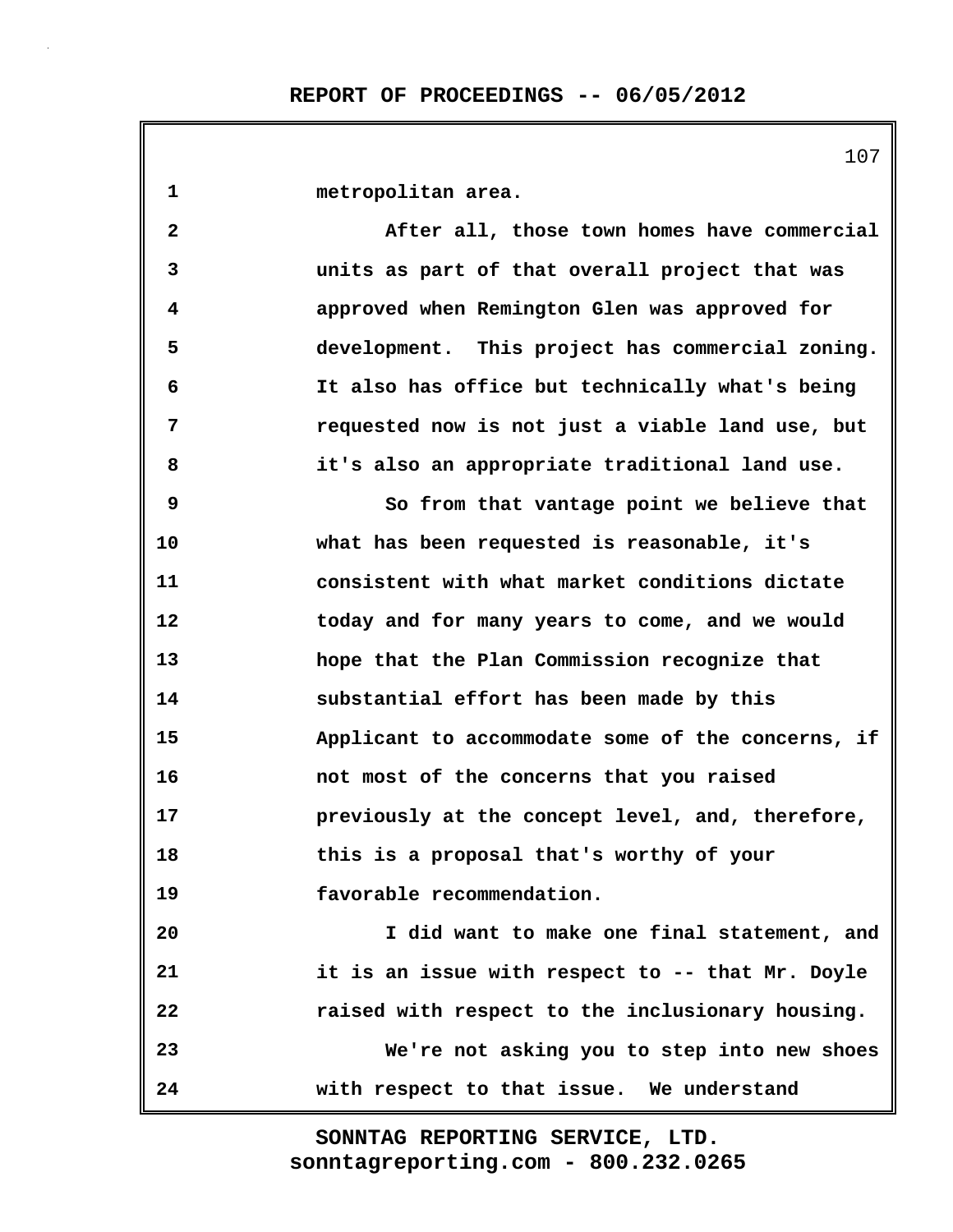| 1            | exactly where that responsibility lies.           |
|--------------|---------------------------------------------------|
| $\mathbf{2}$ | I'm not sure that the City Council or the         |
| 3            | planning and development committee said that they |
| 4            | don't want additional inclusionary housing at     |
| 5            | this point; I'm not sure where they are today on  |
| 6            | that. I know that your current percentage of      |
| 7            | affordable housing meets the goal of the          |
| 8            | ordinance. It exceeds the State standards of      |
| 9            | 15 percent. In fact, I think you're 17.5 percent, |
| 10           | and in that mix there's a preponderance of that   |
| 11           | located in multi-family.                          |
| 12           | So we understand that that's not something        |
| 13           | that you certainly want to step into the          |
| 14           | legislative body's purview or authority. We had   |
| 15           | to identify that that's something we are          |
| 16           | requesting, and that will be on the table in      |
| 17           | front of the City Council when you're trying to   |
| 18           | deliberate on this and make a determination       |
| 19           | whether this is worthy of approval.               |
| 20           | So we respect your concern, Mr. Doyle.            |
| 21           | Whether or not the City Council considers it      |
| 22           | appropriate at some point to actually take action |
| 23           | to do a text amendment to that ordinance, they'll |
| 24           | have to make that decision, and perhaps this will |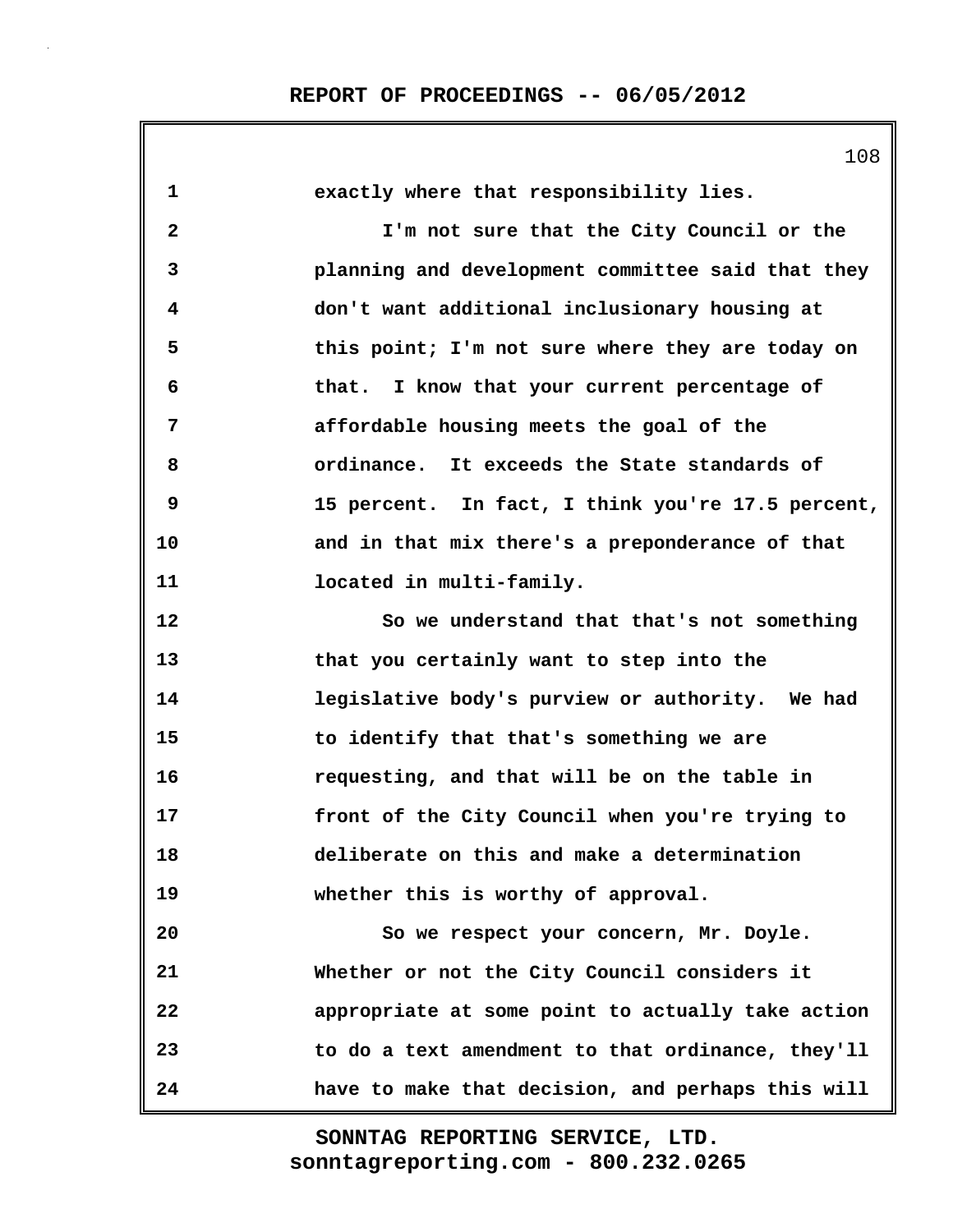|                         | 109                                             |
|-------------------------|-------------------------------------------------|
| $\mathbf{1}$            | help generate some discussion.                  |
| $\overline{\mathbf{2}}$ | That being said, we do believe that we've       |
| 3                       | done what we can to preserve a very reasonable, |
| 4                       | viable, and what we think will be a very        |
| 5                       | successful proposal to move this development    |
| 6                       | along and support all of the agendas that both  |
| 7                       | the city developer and the community have.      |
| 8                       | Thank you.                                      |
| 9                       | CHAIRMAN WALLACE: All right.                    |
| 10                      | Thank you.                                      |
| 11                      | Anything further from staff?                    |
| 12                      | (No response.)                                  |
| 13                      | CHAIRMAN WALLACE: All right. If the             |
| 14                      | Plan Commission feels that it has heard enough  |
| 15                      | evidence --                                     |
| 16                      | MEMBER KESSLER: I make a motion to              |
| 17                      | close the public hearing.                       |
| 18                      | MEMBER AMATANGELO:<br>Second.                   |
| 19                      | CHAIRMAN WALLACE: It's been moved               |
| 20                      | and seconded. Is there any discussion on the    |
| 21                      | motion?                                         |
| 22                      | (No response.)                                  |
| 23                      | CHAIRMAN WALLACE: All right.                    |
| 24                      | MEMBER KESSLER: Amatangelo.                     |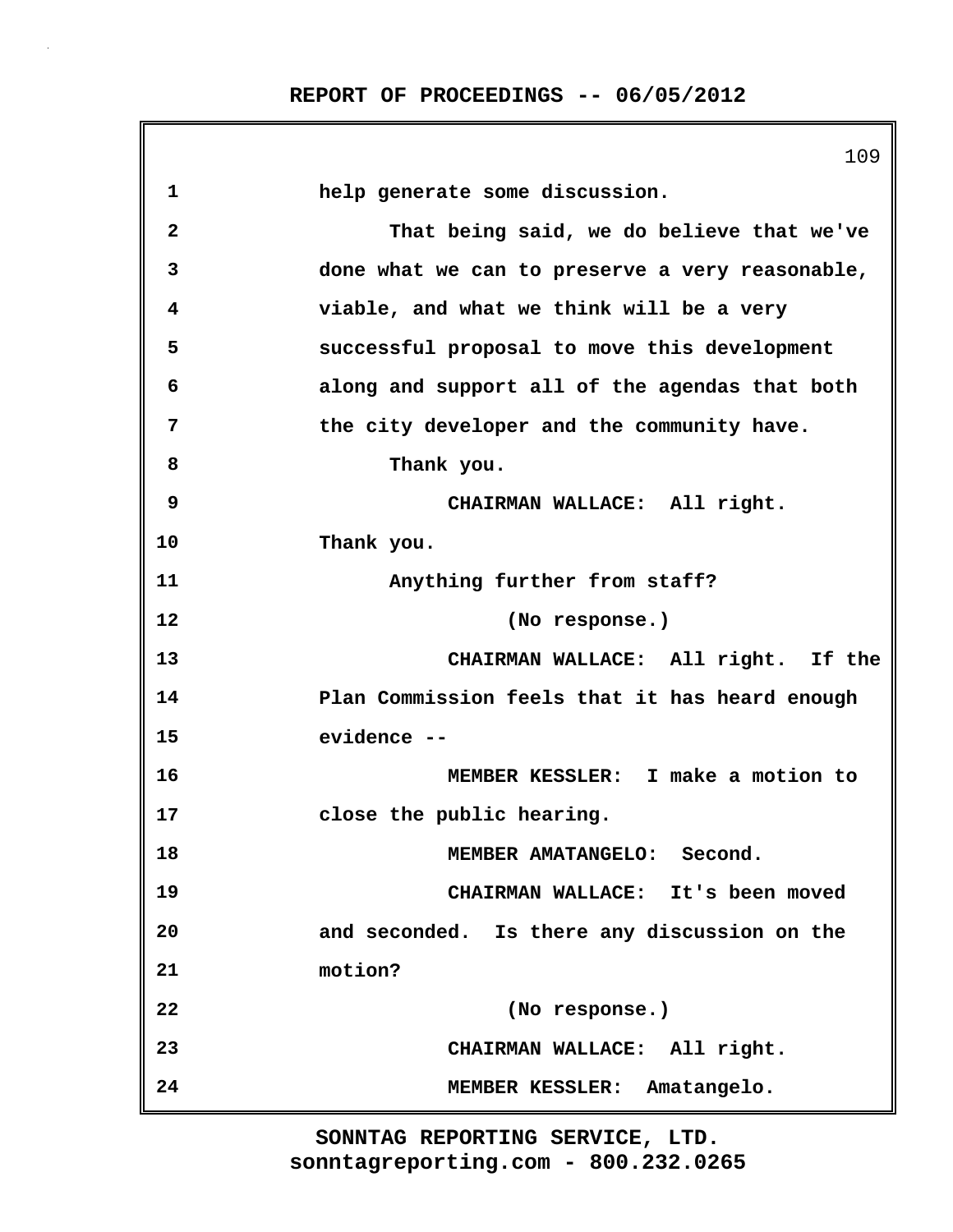110 **1 MEMBER AMATANGELO: Yes. 2 MEMBER KESSLER: Schuetz. 3 MEMBER SCHUETZ: Yes. 4 MEMBER KESSLER: Doyle. 5 MEMBER DOYLE: Yes. 6 MEMBER KESSLER: Pretz. 7 MEMBER PRETZ: Yes. 8 MEMBER KESSLER: Henningson. 9 MEMBER HENNINGSON: Yes. 10 MEMBER KESSLER: Wallace. 11 CHAIRMAN WALLACE: Yes. 12 MEMBER KESSLER: Kessler, yes. 13 CHAIRMAN WALLACE: Okay. The public 14 hearing is now closed. 15 And as a note, as I previously said at the 16 beginning, we aren't going to vote on a 17 recommendation tonight. We've closed the public 18 hearing. However, there will be a meeting at 19 some point in the future. I don't know if it's 20 our next meeting, which will be the third week in 21 July, I believe because -- 22 MR. O'ROURKE: It will be the second 23 scheduled meeting here in June. 24 CHAIRMAN WALLACE: Will it be on the**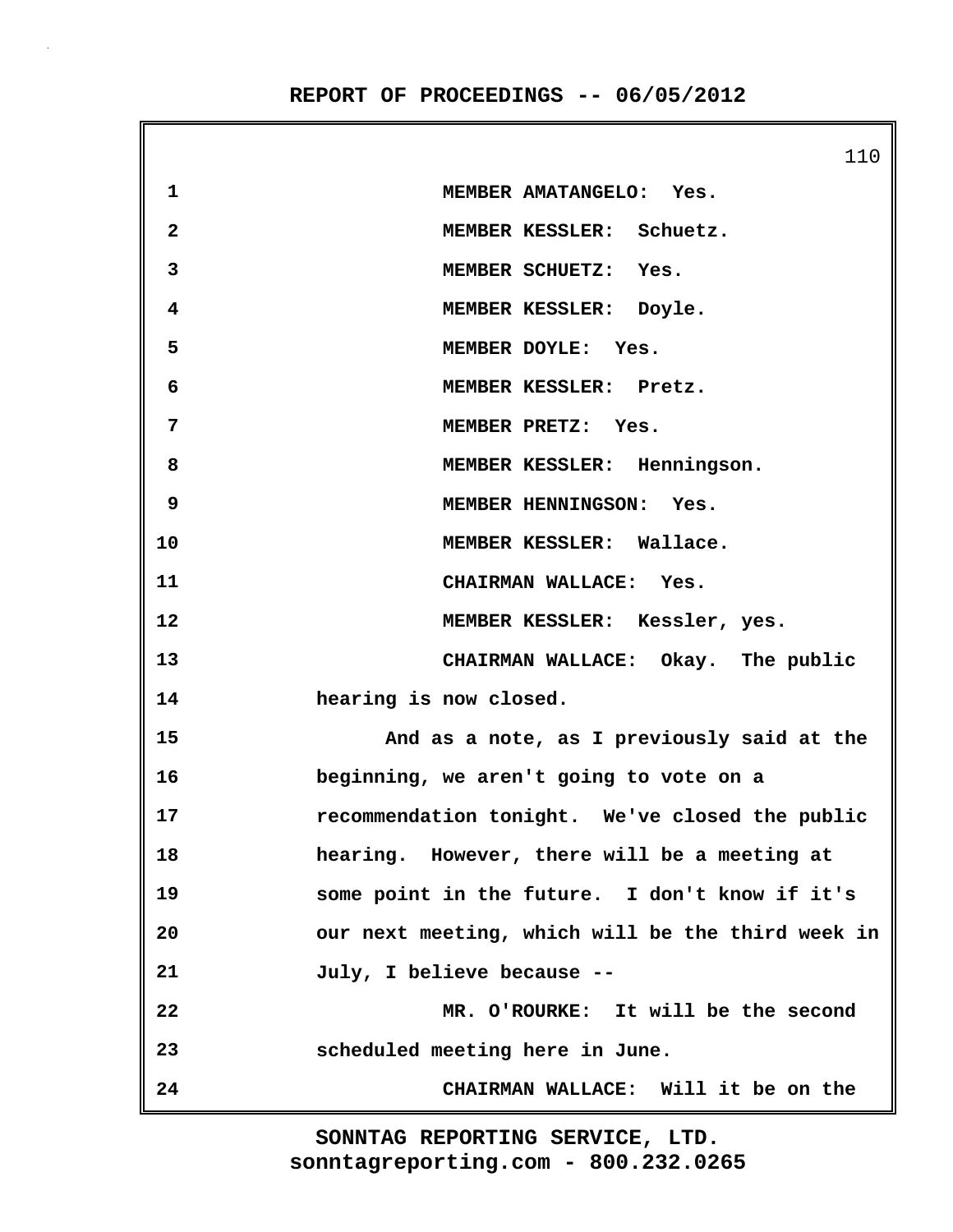|                         | 111                                              |
|-------------------------|--------------------------------------------------|
| 1                       | agenda at the next meeting?                      |
| $\overline{\mathbf{2}}$ | MR. O'ROURKE: I anticipate it will.              |
| 3                       | CHAIRMAN WALLACE: So we anticipate               |
| 4                       | that it will be on the agenda at the next        |
| 5                       | meeting, which is June 19th, for action.         |
| 6                       | So that concludes Item No. 4 on the agenda.      |
| 7                       | Thank you.                                       |
| 8                       | We have a few other items which certainly        |
| 9                       | people are welcome to stay around for. However,  |
| 10                      | I would just ask that you be quiet, please.      |
| 11                      | Thank you.                                       |
| 12                      | All right. Item 5 on the agenda is general       |
| 13                      | amendments, Chapter 17.22 signs related to       |
| 14                      | provisions for temporary signs during            |
| 15                      | construction projects.                           |
| 16                      | (The witness was thereupon duly                  |
| 17                      | sworn.)                                          |
| 18                      | CHAIRMAN WALLACE: Go ahead.                      |
| 19                      | MR. COLBY: Okay. This is a general               |
| 20                      | amendment application to modify the requirements |
| 21                      | for temporary signage. This came out of the      |
| 22                      | discussion at the PUD committee in May.          |
| 23                      | Some concerns have been expressed by             |
| 24                      | businesses along the east Main Street corridor   |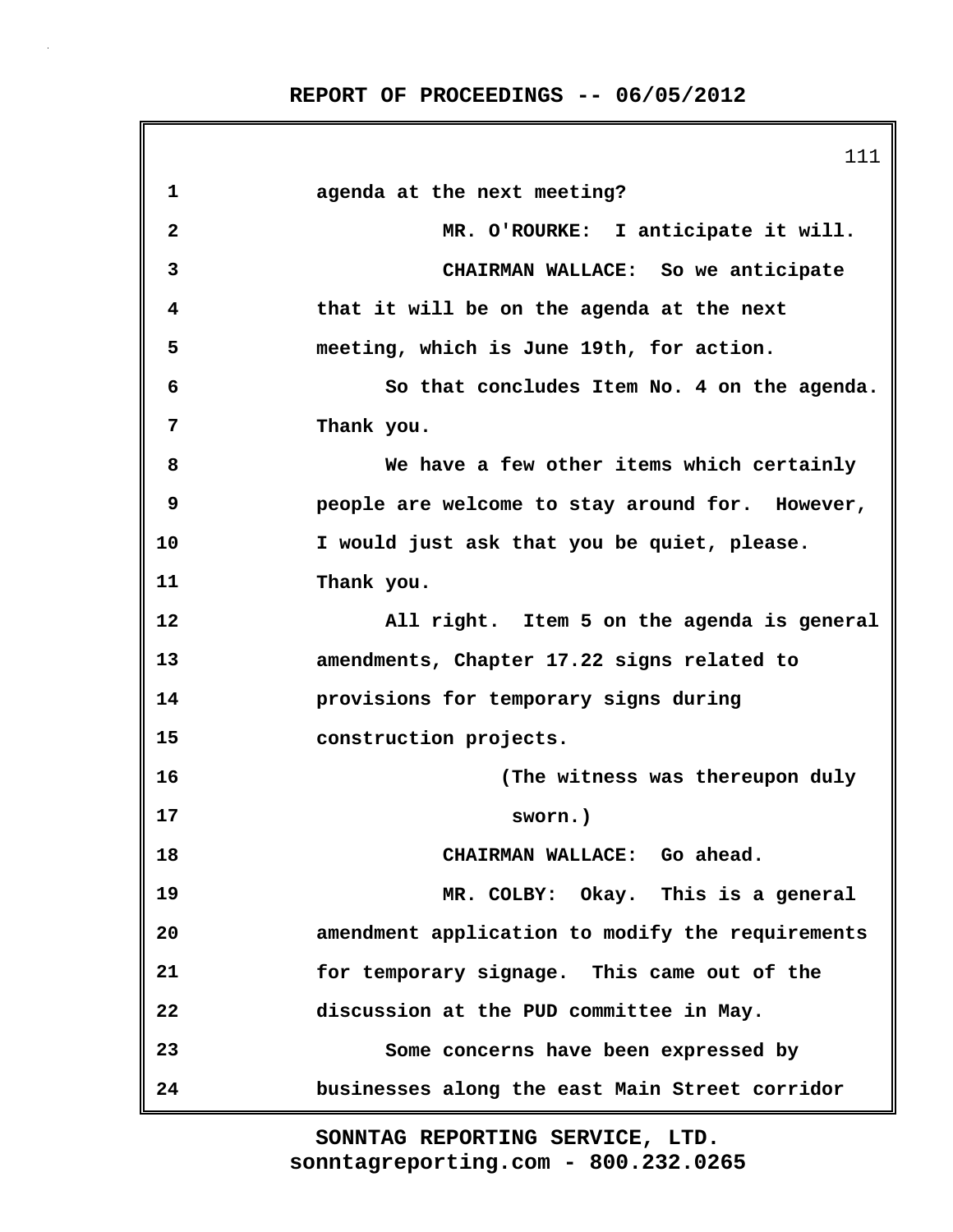**1 about the City's limitations on temporary 2 signage. 3 So there was a discussion that it would be 4 a good idea to add into the zoning ordinance some 5 provisions to allow for flexibility of temporary 6 signage in certain situations where there's a 7 construction project going on and the access and 8 visibility of the property being impaired by that 9 construction project. 10 Right now the ordinance requirements for 11 temporary signs require they do apply for a 12 permit. You're only allowed to have a temporary 13 sign displayed for 14 days at a time, and you can 14 only have them displayed four times in a calendar 15 year, and they have to be spaced out over the 16 year. So it's restrictive in terms of the number 17 of signs you can have and also how long they can 18 be in place, and the sizes vary by the size of 19 the lot, and it's listed in the staff memo. 20 What's being proposed is to allow for 21 flexibility during construction projects, and 22 this will be authorized by the director of 23 community development, the determination that the 24 construction will obstruct access and visibility**

> **sonntagreporting.com - 800.232.0265 SONNTAG REPORTING SERVICE, LTD.**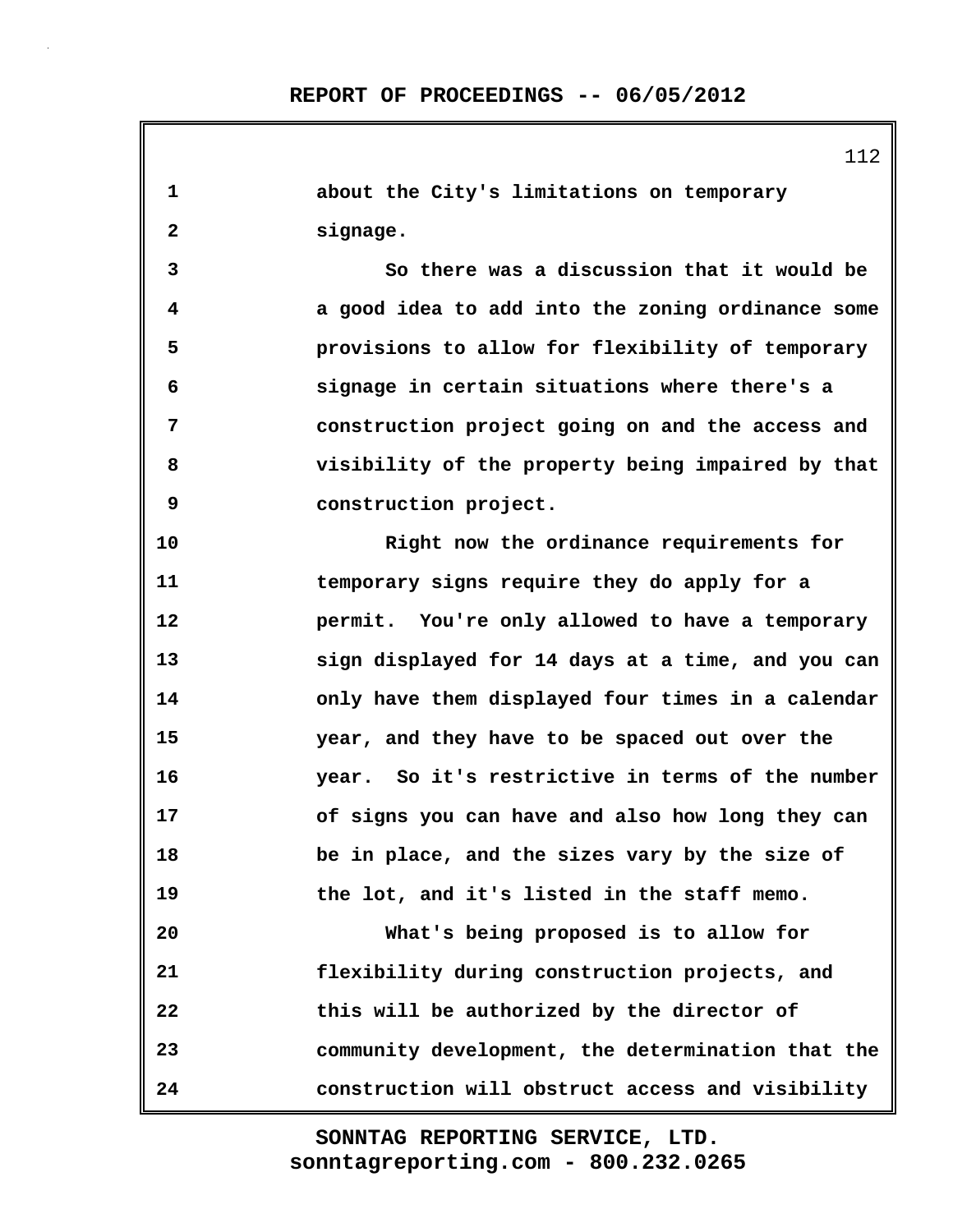| 1            | of the lots directly due to construction.          |
|--------------|----------------------------------------------------|
| $\mathbf{2}$ | What would be allowed is that, firstly,            |
| 3            | temporary signs would not be subject to the time   |
| 4            | limitations that exist in the ordinance.           |
| 5            | Secondly, one additional temporary sign            |
| 6            | would be permitted per lot. You see existing       |
| 7            | recommendations depending on lot size. There's     |
| 8            | different sizes and height limitations. Those      |
| 9            | would apply the same, but you'd be allowed a       |
| 10           | second sign, and those signs would be able to be   |
| 11           | placed for the duration of the construction        |
| 12           | project. So this authorization would apply to      |
| 13           | certain lots that are affected by the construction |
| 14           | for the duration of the construction project.      |
| 15           | And I should clarify that this is only for         |
| 16           | commercial districts and industrial districts in   |
| 17           | the staff report under Section B where it lists    |
| 18           | zoning districts.                                  |
| 19           | That is all.                                       |
| 20           | CHAIRMAN WALLACE: All right.                       |
| 21           | Questions?                                         |
| 22           | MEMBER SCHUETZ: I just have a quick                |
| 23           | question. On the additional sign is that more or   |
| 24           | less in and out? Basically, come in here,          |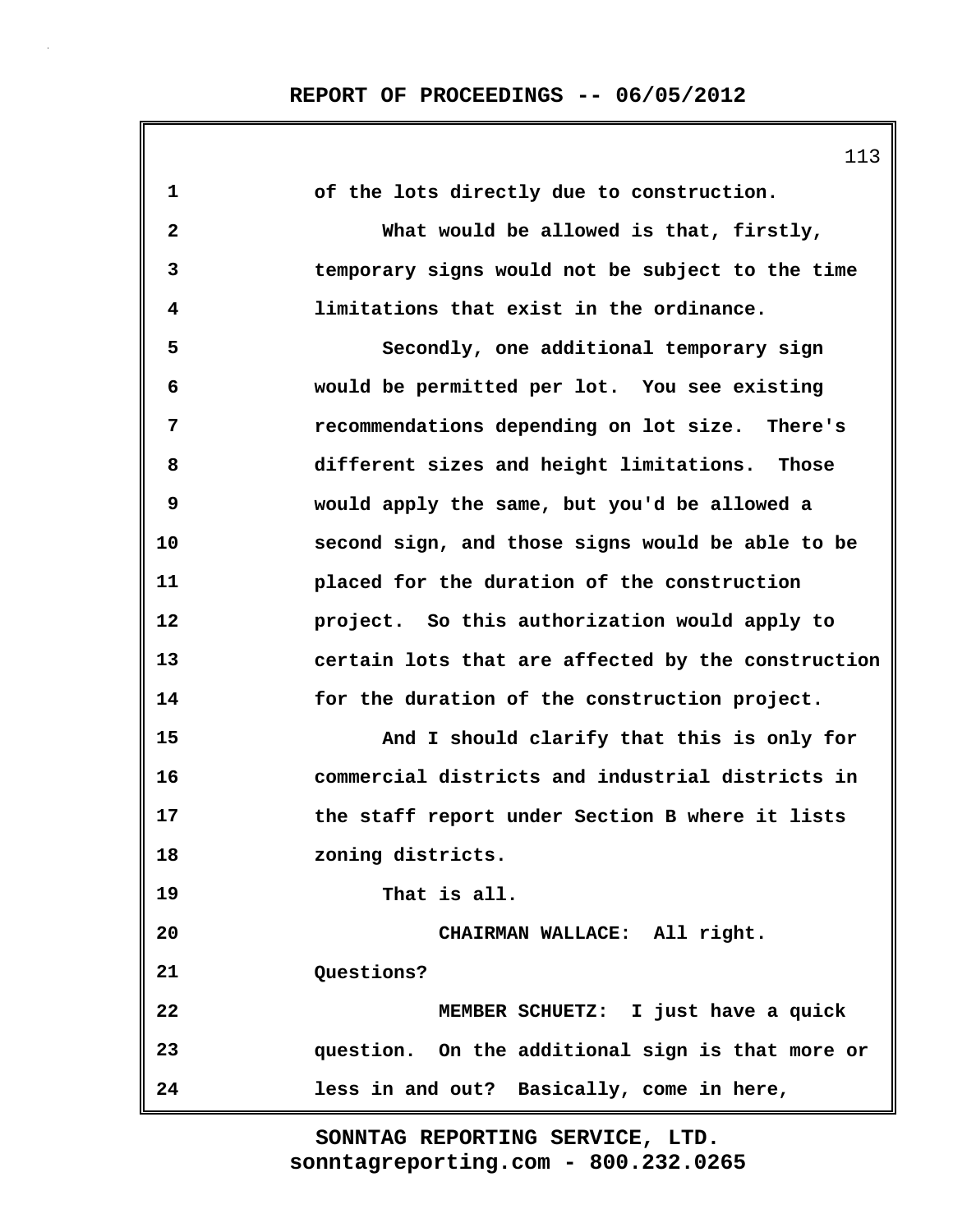|              | 114                                               |
|--------------|---------------------------------------------------|
| 1            | leave there?                                      |
| $\mathbf{2}$ | MR. COLBY: Well, you'd be allowed                 |
| 3            | two signs, and you can use those wherever you'd   |
| 4            | like. It can be a banner on the building, a       |
| 5            | freestanding sign. It would be up to the business |
| 6            | to decide what they wanted to display. The        |
| 7            | intent would be to increase the visibility for    |
| 8            | the business that's being impaired.               |
| 9            | MEMBER SCHUETZ: You say in your                   |
| 10           | analysis that the sign placement, temporary       |
| 11           | signs, the duration would not exceed the length   |
| 12           | of construction project. I'm just curious as to   |
| 13           | who determines when the construction is finished. |
| 14           | MR. COLBY: That would have to be a                |
| 15           | determination made by the director. What we       |
| 16           | would look to are the conditions under which the  |
| 17           | authorization is made, are they still present.    |
| 18           | So is the access and visibility still somehow     |
| 19           | impaired by the construction.                     |
| 20           | MEMBER SCHUETZ: Thanks.                           |
| 21           | CHAIRMAN WALLACE: All right.                      |
| 22           | Questions?                                        |
| 23           | (No response.)                                    |
| 24           | CHAIRMAN WALLACE: Comments?                       |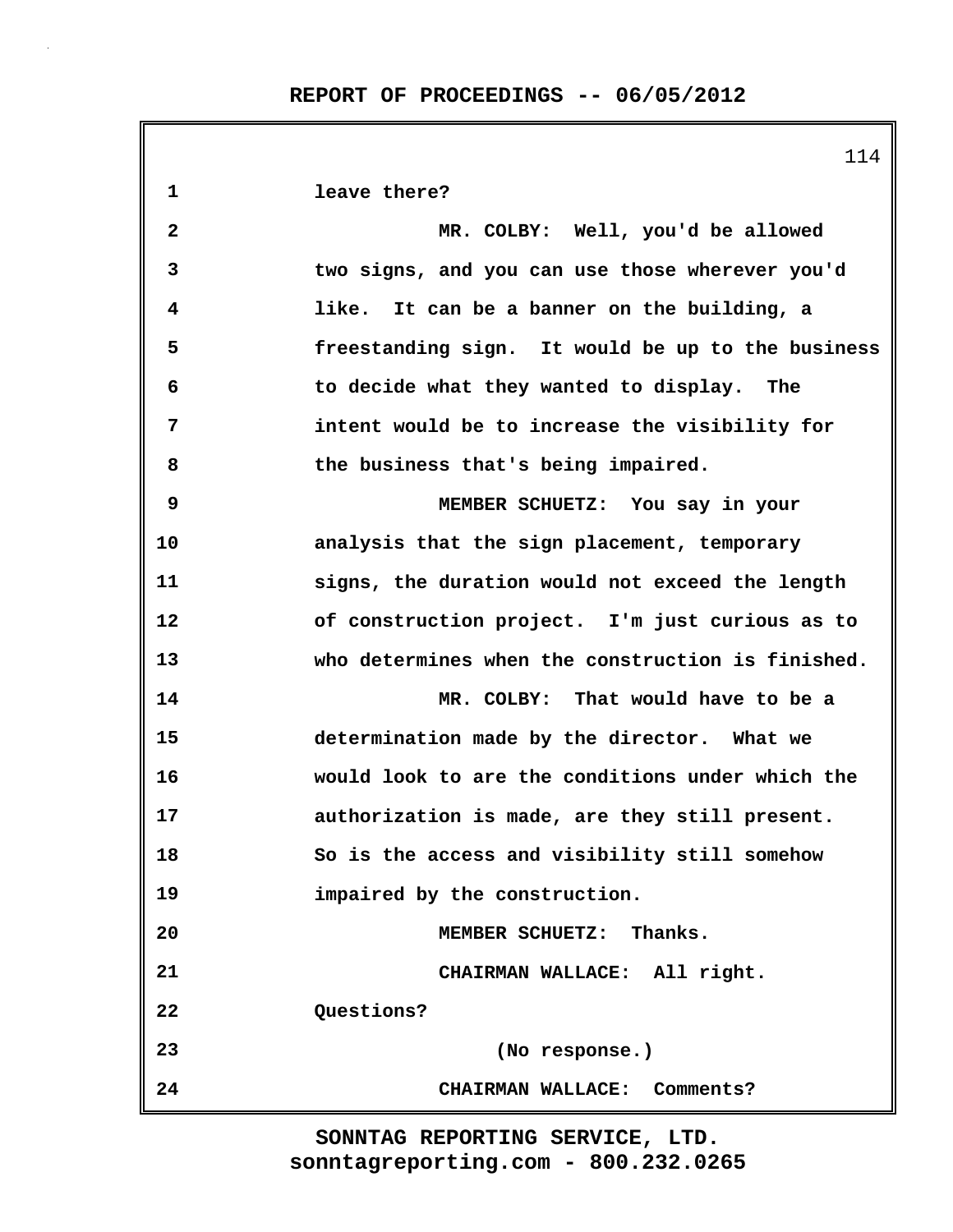|                         | 115                                   |
|-------------------------|---------------------------------------|
| 1                       | MEMBER KESSLER: Make a motion to      |
| $\overline{\mathbf{2}}$ | close the public hearing.             |
| 3                       | MEMBER AMATANGELO: Second.            |
| 4                       | CHAIRMAN WALLACE: Any comments from   |
| 5                       | members of the audience?              |
| 6                       | (No response.)                        |
| 7                       | CHAIRMAN WALLACE: Questions? Does     |
| 8                       | the Applicant wish to offer rebuttal? |
| 9                       | MEMBER KESSLER: Come on.              |
| 10                      | CHAIRMAN WALLACE: Sorry. Was there    |
| 11                      | a second?                             |
| 12                      | MEMBER AMATANGELO: It was.            |
| 13                      | CHAIRMAN WALLACE: All right. It's     |
| 14                      | been moved and seconded.              |
| 15                      | Discussion on the motion?             |
| 16                      | (No response.)                        |
| 17                      | CHAIRMAN WALLACE: Tim.                |
| 18                      | MEMBER KESSLER: Amatangelo.           |
| 19                      | MEMBER AMATANGELO: Yes.               |
| 20                      | MEMBER KESSLER: Schuetz.              |
| 21                      | MEMBER SCHUETZ: Yes.                  |
| 22                      | MEMBER KESSLER: Doyle.                |
| 23                      | MEMBER DOYLE: Yes.                    |
| 24                      | MEMBER KESSLER: Pretz.                |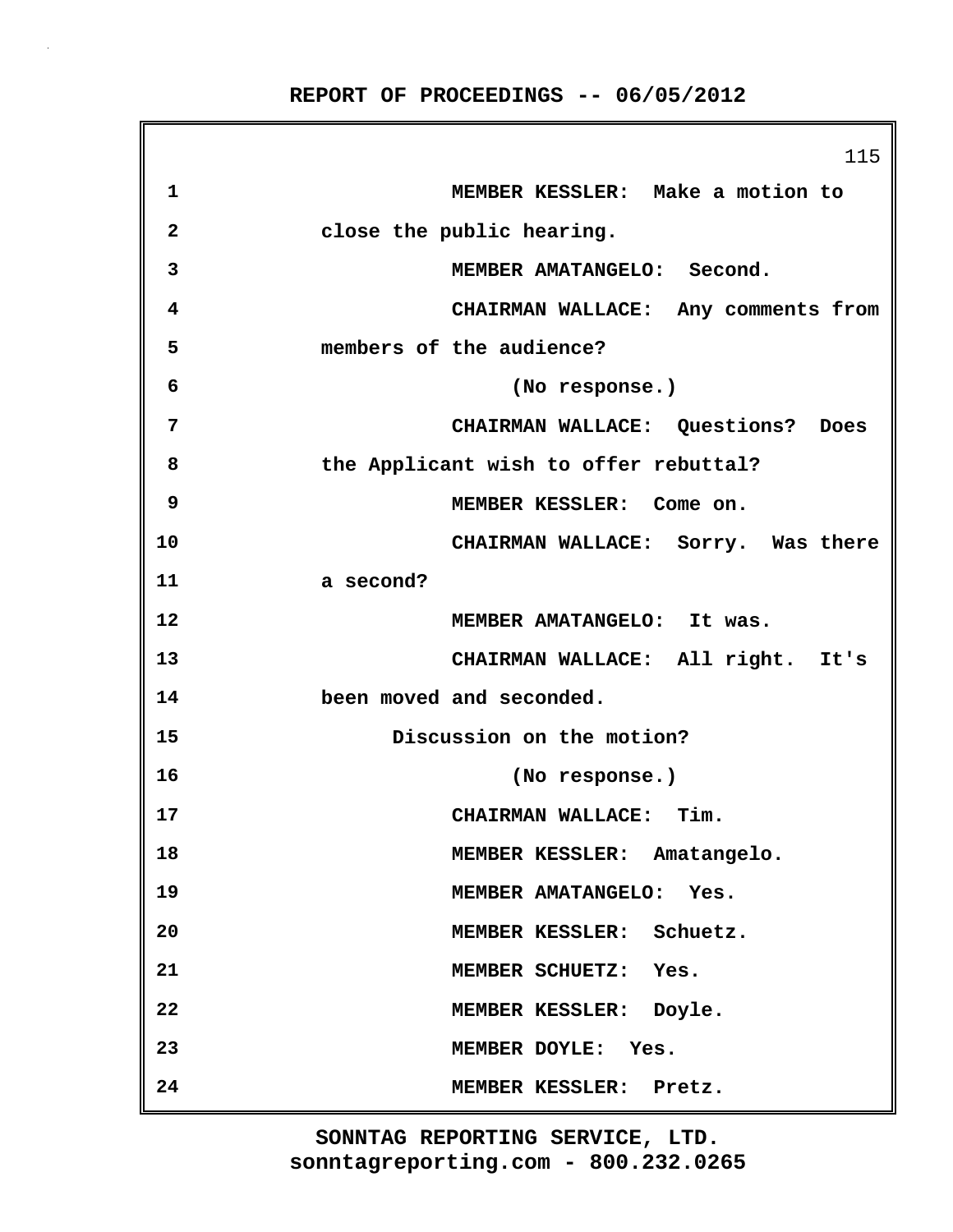116 **1 MEMBER PRETZ: Yes. 2 MEMBER KESSLER: Henningson. 3 MEMBER HENNINGSON: Yes. 4 MEMBER KESSLER: Wallace. 5 CHAIRMAN WALLACE: No. 6 MEMBER KESSLER: Kessler, yes. 7 CHAIRMAN WALLACE: All right. That 8 motion passes by a vote of 6 to 1, and that 9 concludes the public hearing portion of our 10 agenda. 11 On to Item No. 6, Chapter 17.22, "General 12 Provisions" and Chapter 17.30, "Definitions" 13 related to provisions for donation boxes. 14 Anything further to add from last time? 15 MR. O'ROURKE: Just based on the last 16 two public hearings, what you see in the staff 17 report is basically a combination or inclusion of 18 all those comments into one clean ordinance. At 19 the last meeting there was a few options, and 20 what the staff has done is put them into one 21 final ordinance, and we are recommending approval, 22 and we have included draft findings of fact. 23 CHAIRMAN WALLACE: And this is a very 24 fine staff memo.**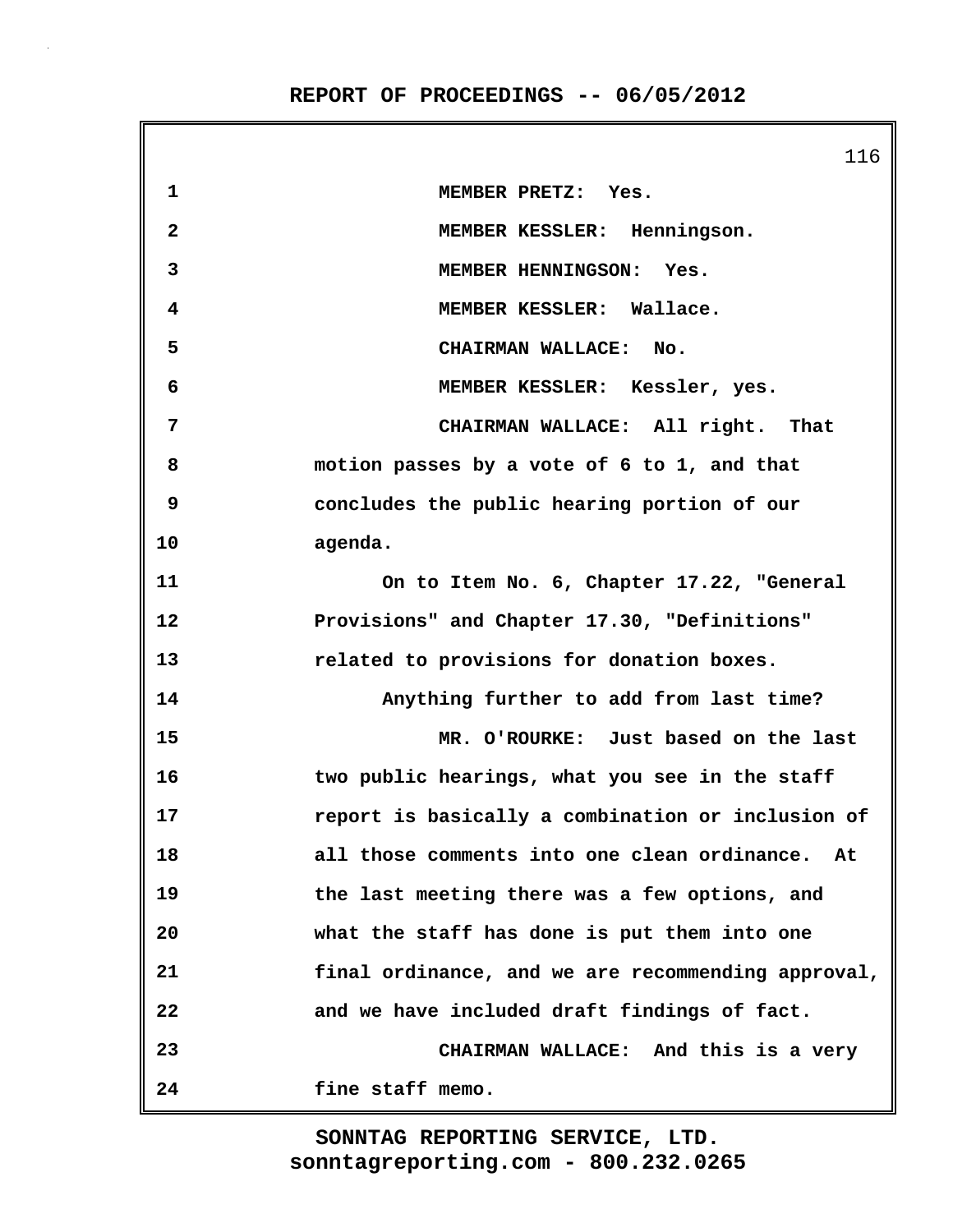|              | 117                                              |
|--------------|--------------------------------------------------|
| 1            | MR. O'ROURKE: Thank you.                         |
| $\mathbf{2}$ | CHAIRMAN WALLACE: Not that yours                 |
| 3            | wasn't, Russ.                                    |
| 4            | Any motion?                                      |
| 5            | MEMBER KESSLER: I would move to                  |
| 6            | recommend approval of the General Amendment,     |
| 7            | Donation Boxes -- I make a motion to recommend   |
| 8            | approval of Chapter 17.22, "General Provisions"  |
| 9            | and Chapter 17.30, "Definitions," related to     |
| 10           | provisions for donation boxes. And I would also  |
| 11           | include in the motion the option -- I would      |
| 12           | recommend that we suggest one of the options in  |
| 13           | the staff report.                                |
| 14           | CHAIRMAN WALLACE: Just to make our               |
| 15           | motion clean, based on the staff -- in the staff |
| 16           | report there was a proposed amendment, and the   |
| 17           | proposed amendments were contained in "A," which |
| 18           | I believe included everything we had discussed   |
| 19           | all in one list, "B," which is general           |
| 20           | definitions, and then "C," which is building     |
| 21           | permits.                                         |
| 22           | So you would include all of the proposed         |
| 23           | amendments with that motion?                     |
| 24           | MEMBER KESSLER: That is correct.                 |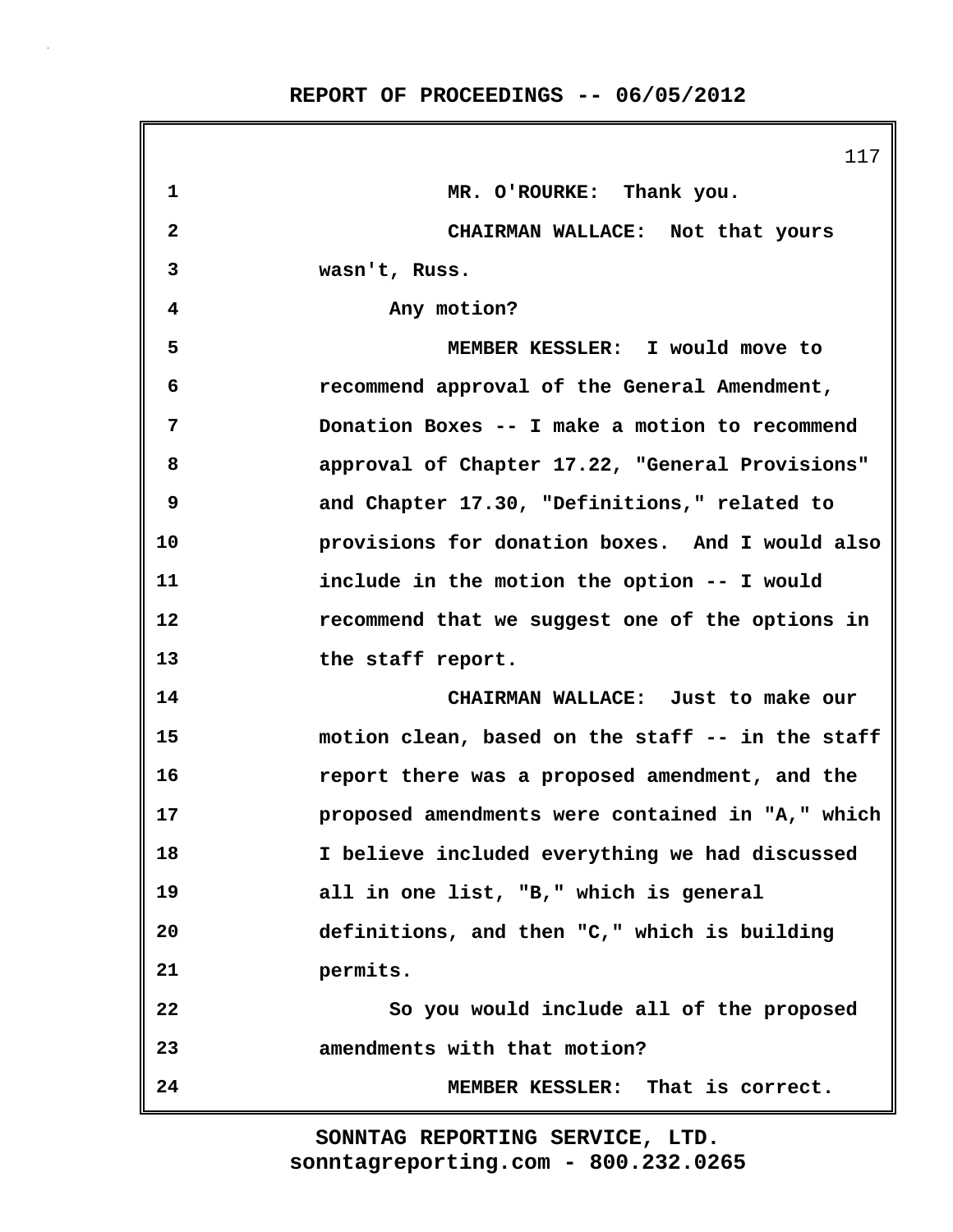|              | 118                                              |
|--------------|--------------------------------------------------|
| 1            | CHAIRMAN WALLACE: Okay. Is there a               |
| $\mathbf{2}$ | second?                                          |
| 3            | MEMBER SCHUETZ: Second.                          |
| 4            | CHAIRMAN WALLACE: All right.                     |
| 5            | Discussion?                                      |
| 6            | MEMBER DOYLE: In the minutes from                |
| 7            | the last public hearing there were two different |
| 8            | options that were being discussed, Option 1 and  |
| 9            | Option 1A.                                       |
| 10           | Option 1A was the more restrictive of the        |
| 11           | two. Am I correct? Here looking at A1, it        |
| 12           | limits this to commercial properties defined as  |
| 13           | shopping centers. So is this Option 1A?          |
| 14           | MR. O'ROURKE: Yes. That was                      |
| 15           | basically what was incorporated as Option 1A.    |
| 16           | MEMBER DOYLE: This is the more                   |
| 17           | restrictive?                                     |
| 18           | MR. O'ROURKE: That's correct.                    |
| 19           | CHAIRMAN WALLACE: And, also, one of              |
| 20           | the things that we discussed was putting boxes   |
| 21           | on -- in vacant buildings -- or, rather,         |
| 22           | prohibiting boxes from being placed in vacant    |
| 23           | buildings, and that was A2, "Boxes shall not be  |
| 24           | permitted on properties where shopping center    |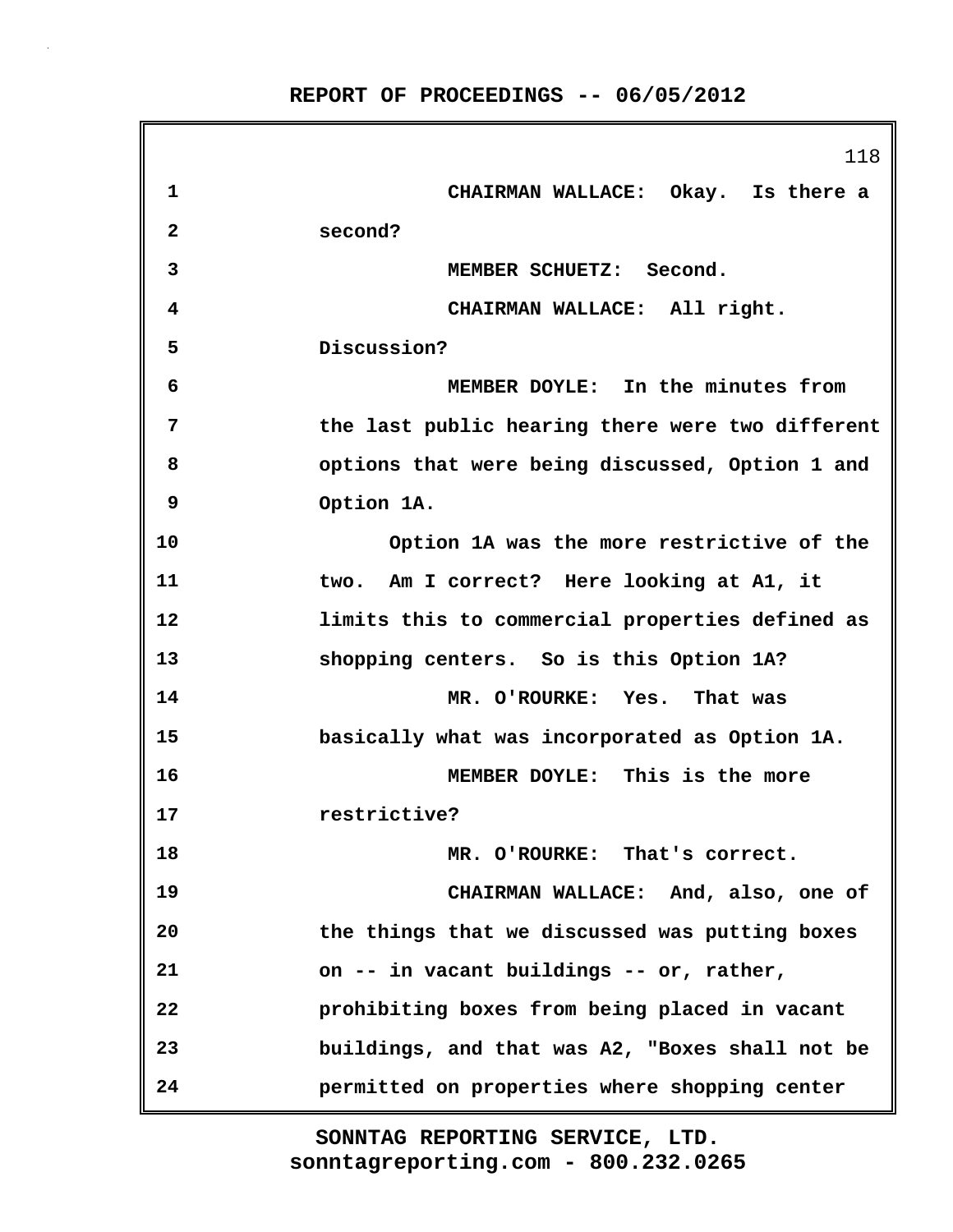|              | 119                                                |
|--------------|----------------------------------------------------|
| 1            | buildings are 100 percent vacant."                 |
| $\mathbf{2}$ | MEMBER DOYLE: I'd like to discuss A1               |
| 3            | and discuss more as to why other members of the    |
| 4            | Commission feel that that further restriction is   |
| 5            | required or beneficial.                            |
| 6            | For instance, if it was a commercial               |
| 7            | property, if it was a sports complex, I would      |
| 8            | assume that that would not fall within this        |
| 9            | definition.                                        |
| 10           | MR. O'ROURKE: You're referring to                  |
| 11           | the sports complex that's north of Dean in the     |
| 12           | business park?                                     |
| 13           | MEMBER DOYLE: Correct.                             |
| 14           | MR. O'ROURKE: It's in a zoning                     |
| 15           | that's not BC or BR.                               |
| 16           | MEMBER DOYLE: It wouldn't apply                    |
| 17           | at all?                                            |
| 18           | MR. O'ROURKE: That's correct.                      |
| 19           | MEMBER DOYLE: So what kind of                      |
| 20           | properties does Clause A1 restrict this to that -- |
| 21           | or exclude that --                                 |
| 22           | CHAIRMAN WALLACE: If this was a                    |
| 23           | single business property.                          |
| 24           | MEMBER DOYLE: Like a big box?                      |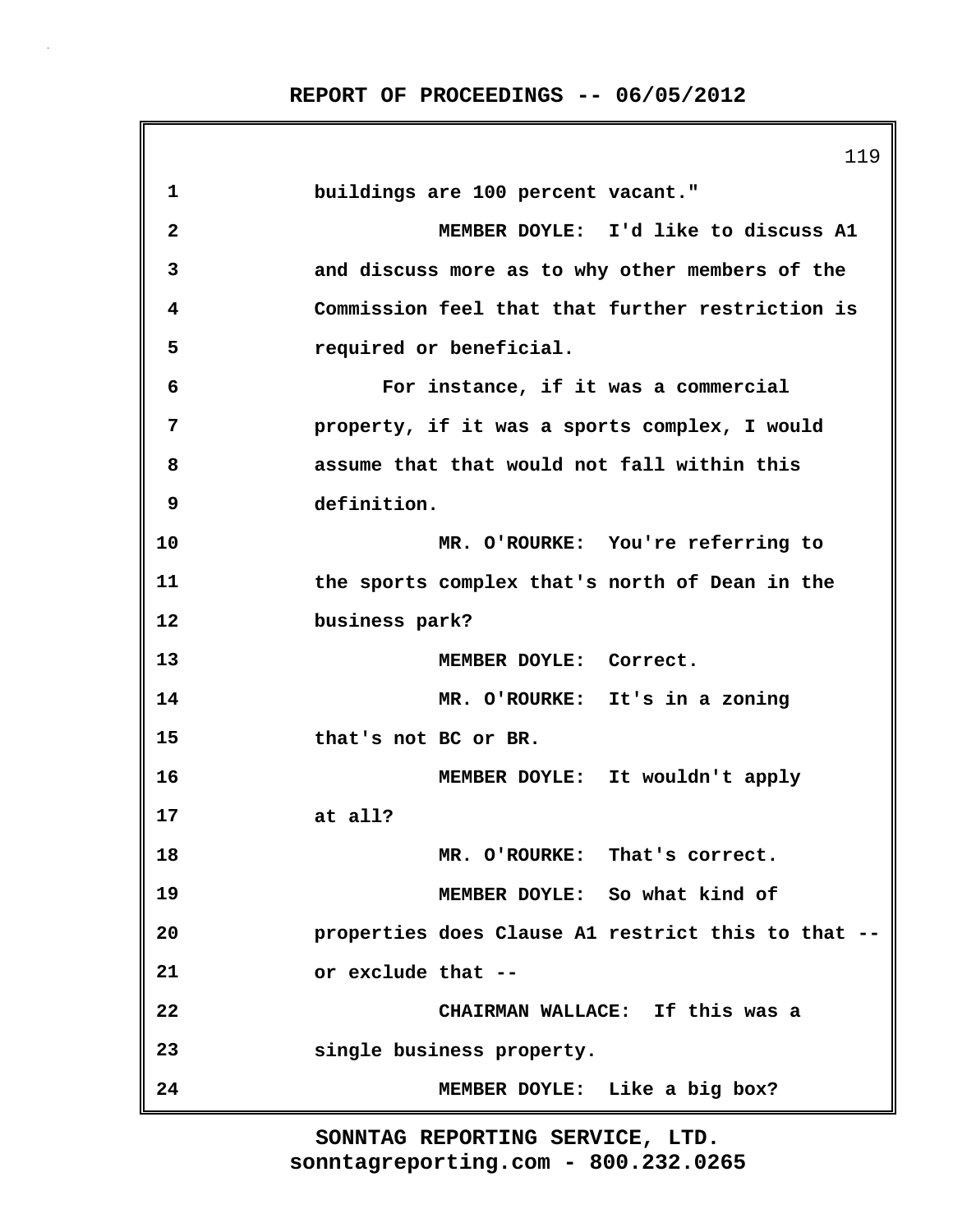120 **1 MR. O'ROURKE: It could be. It 2 depends on the big box. Some of them are located 3 in what we call shopping centers. I think of 4 Target that's in the East Gate Commons PUD. 5 CHAIRMAN WALLACE: Walmart? 6 MR. O'ROURKE: Walmart, to be honest, 7 is tricky. The original PUD did incorporate 8 other properties besides the Walmart property. 9 If that proposal came up, we'd have to give it 10 some scrutiny at that time. 11 MEMBER DOYLE: May I suggest that 12 this is the more preferred option? 13 MEMBER KESSLER: It is. This would 14 exclude a gas station, just boxes that are 15 plopped all over town. I think it speaks a 16 little bit more to one of the first conversations 17 we had is they picked two spots they could take 18 it to in town. Well, this is kind of a blend 19 between. We'll allow them around town, but we're 20 going to say in certain types of businesses. 21 MEMBER PRETZ: My general feeling is 22 I prefer very restricted. My actual preference 23 would be not to have any, but I thought that this 24 was more controllable in the city.**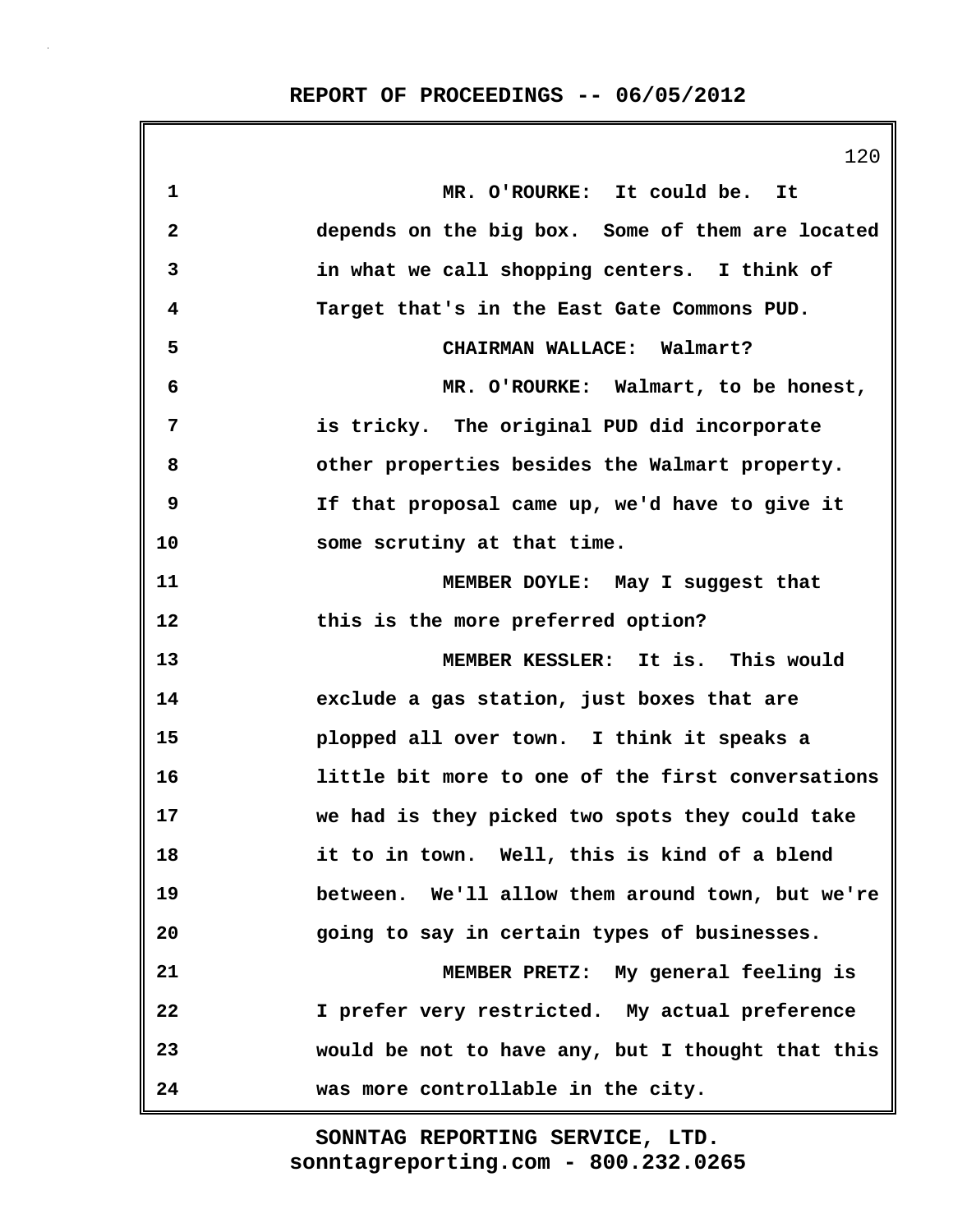|    | 121                                               |
|----|---------------------------------------------------|
| 1  | CHAIRMAN WALLACE: All right. Other                |
| 2  | comments?                                         |
| 3  | (No response.)                                    |
| 4  | CHAIRMAN WALLACE: Matt, did you want              |
| 5  | to add anything, or is it pretty much all taken   |
| 6  | care of in the staff report?                      |
| 7  | MR. O'ROURKE: Just anecdotally, I                 |
| 8  | think there are a lot of properties in the BC     |
| 9  | districts that would be considered shopping       |
| 10 | centers, so it's not just a couple places.        |
| 11 | CHAIRMAN WALLACE: Matt, do you think              |
| 12 | that there's any issue just reading back through  |
| 13 | on A10 where it says, "Boxes should be located so |
| 14 | that they are inconspicuous from the public       |
| 15 | right-of-way," do you think there's any issue     |
| 16 | with that being too ambiguous?                    |
| 17 | MR. O'ROURKE: It was written and it               |
| 18 | was something that we noticed in other            |
| 19 | ordinances. It was written specifically to not    |
| 20 | 100 percent limit it, basically, being excluded   |
| 21 | from being viewed because in some instances it    |
| 22 | probably makes sense.                             |
| 23 | So it is somewhat designed to give staff          |
| 24 | some room. That was intentional.                  |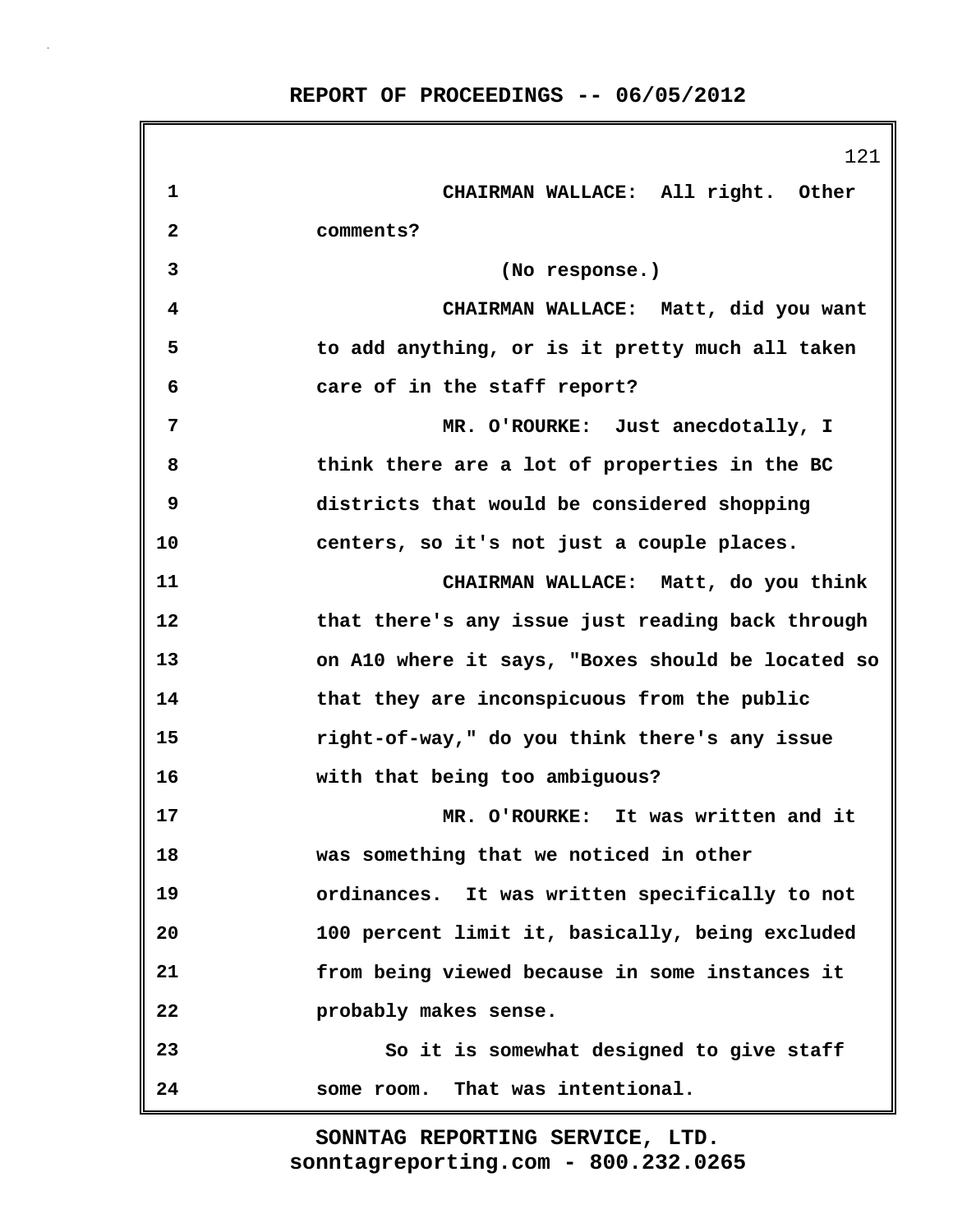|              | 122                                            |
|--------------|------------------------------------------------|
| $\mathbf 1$  | CHAIRMAN WALLACE: All right.                   |
| $\mathbf{2}$ | Anything else?                                 |
| 3            | (No response.)                                 |
| 4            | CHAIRMAN WALLACE: Tim.                         |
| 5            | MEMBER KESSLER: Move to recommend              |
| 6            | approval of the donation boxes ordinance       |
| 7            | incorporating the proposed amendments in staff |
| 8            | report A, B, and C.                            |
| 9            | MEMBER AMATANGELO: No.                         |
| 10           | MEMBER KESSLER: Schuetz.                       |
| 11           | MEMBER SCHUETZ: Yes.                           |
| 12           | MEMBER KESSLER: Doyle.                         |
| 13           | MEMBER DOYLE: Yes.                             |
| 14           | MEMBER KESSLER: Pretz.                         |
| 15           | MEMBER PRETZ: No.                              |
| 16           | MEMBER KESSLER: Henningson.                    |
| 17           | MEMBER HENNINGSON: Yes.                        |
| 18           | MEMBER KESSLER: Wallace.                       |
| 19           | CHAIRMAN WALLACE: Yes.                         |
| 20           | MEMBER KESSLER: Kessler, yes.                  |
| 21           | CHAIRMAN WALLACE: All right.                   |
| 22           | All right. That motion passes by a vote of     |
| 23           | 5 to 2. And that concludes Item No. 6 on the   |
| 24           | agenda.                                        |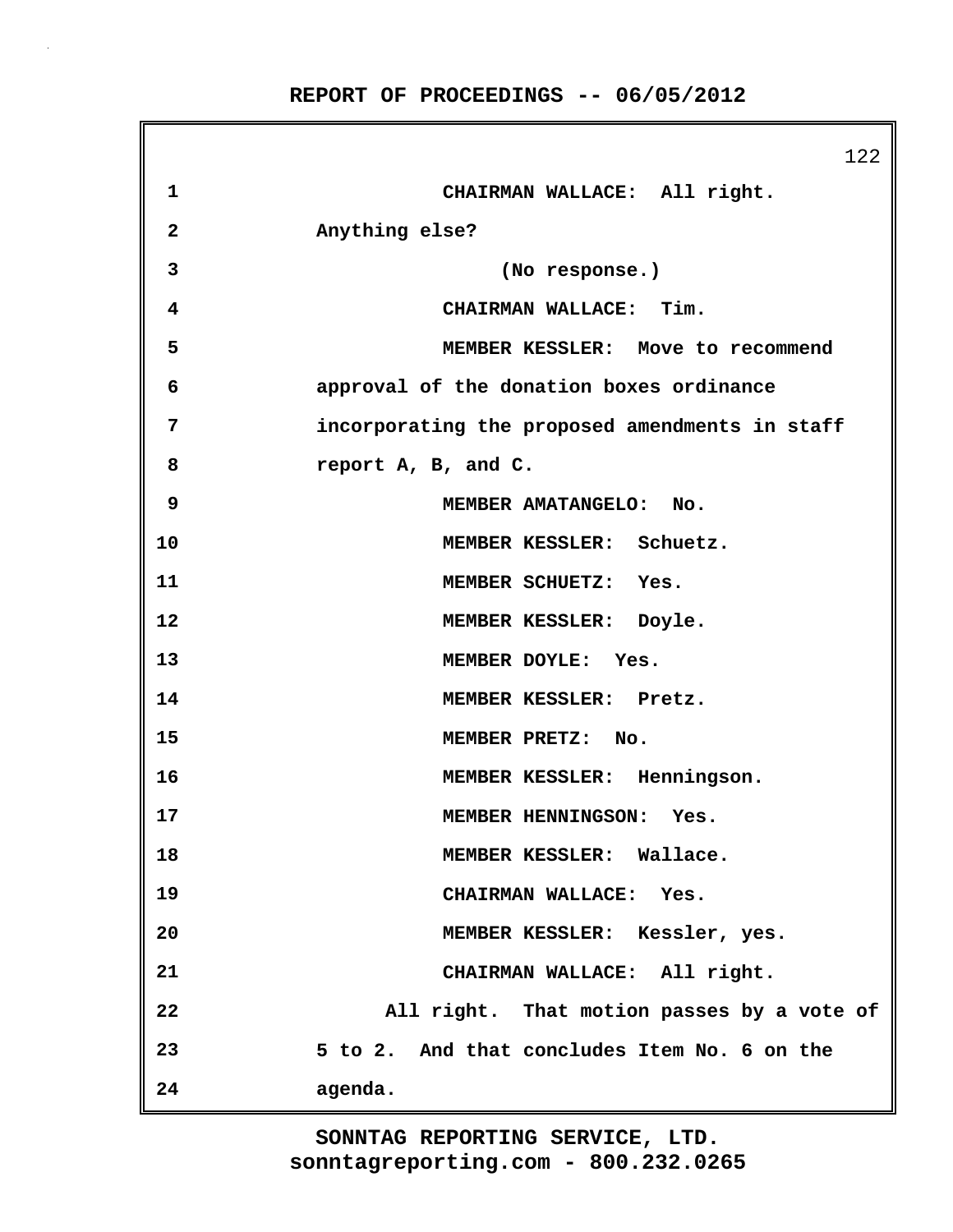|              | 123                                              |
|--------------|--------------------------------------------------|
| $\mathbf{1}$ | Item 7 is general amendment, City of             |
| $\mathbf{2}$ | St. Charles, Chapter 17.28, "Signs" related to   |
| 3            | temporary signs during construction projects.    |
| 4            | Is there a motion?                               |
| 5            | MEMBER KESSLER: I would move to                  |
| 6            | recommend approval of Chapter 17.28 "Signs"      |
| 7            | related to provisions for temporary signs during |
| 8            | construction projects.                           |
| 9            | CHAIRMAN WALLACE: Second?                        |
| 10           | MEMBER DOYLE: Second.                            |
| 11           | CHAIRMAN WALLACE: It's been moved                |
| 12           | and seconded. Any discussion on the motion?      |
| 13           | (No response.)                                   |
| 14           | CHAIRMAN WALLACE: Russ, nothing                  |
| 15           | to add?                                          |
| 16           | MR. COLBY: No.                                   |
| 17           | CHAIRMAN WALLACE: All right.                     |
| 18           | MEMBER KESSLER: Amatangelo.                      |
| 19           | MEMBER AMATANGELO: Yes.                          |
| 20           | MEMBER KESSLER: Schuetz.                         |
| 21           | MEMBER SCHUETZ: Yes.                             |
| 22           | MEMBER KESSLER: Doyle.                           |
| 23           | MEMBER DOYLE: Yes.                               |
| 24           | MEMBER KESSLER: Pretz.                           |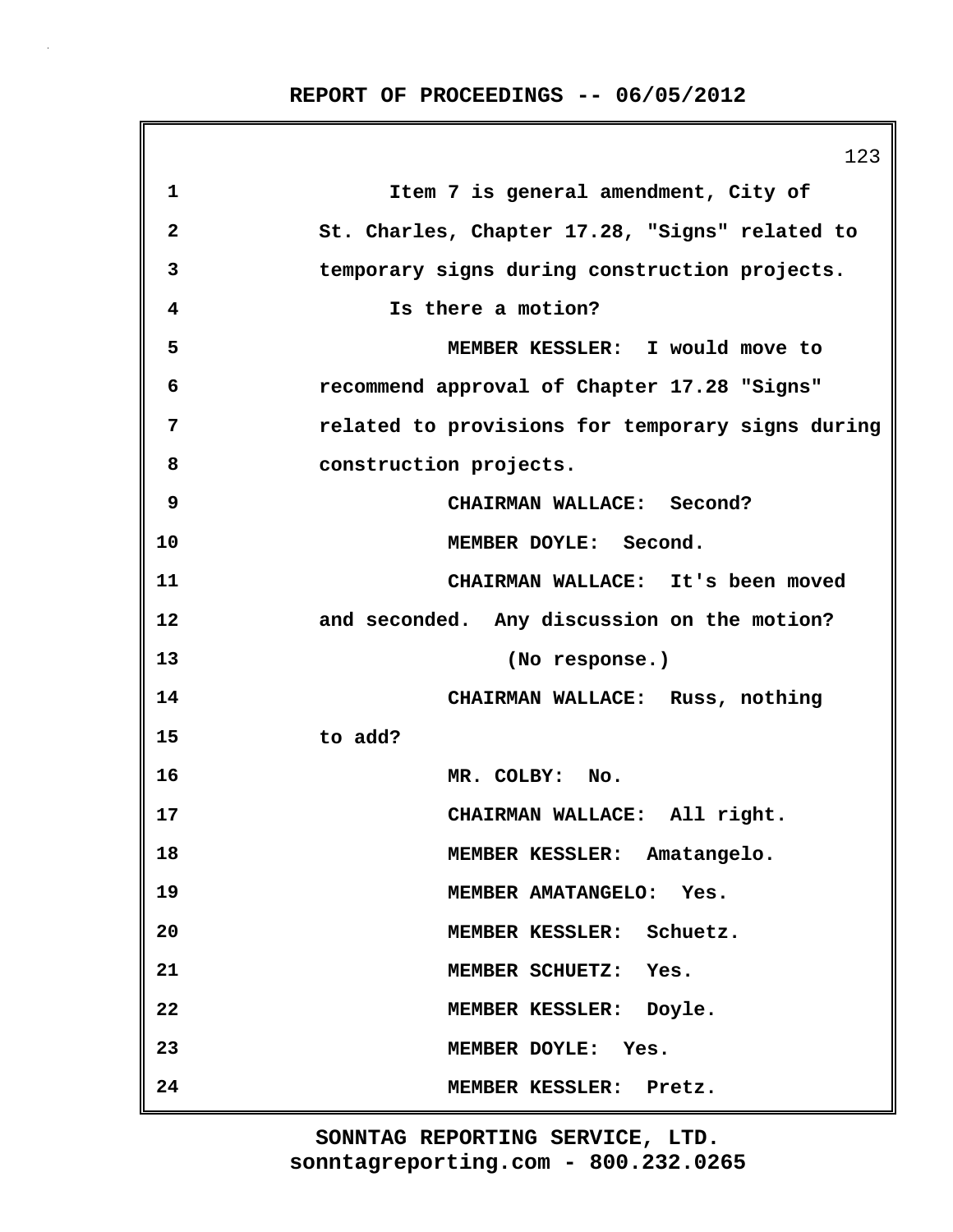|              | 124                                               |
|--------------|---------------------------------------------------|
| 1            | MEMBER PRETZ: Yes.                                |
| $\mathbf{2}$ | MEMBER KESSLER: Henningson.                       |
| 3            | MEMBER HENNINGSON: Yes.                           |
| 4            | MEMBER KESSLER: Wallace.                          |
| 5            | CHAIRMAN WALLACE: Yes.                            |
| 6            | MEMBER KESSLER: Kessler, yes.                     |
| 7            | CHAIRMAN WALLACE: All right. That                 |
| 8            | concludes Item 7 on the agenda.                   |
| 9            | Next meeting announcements, next meeting          |
| 10           | June 19th. The meeting after that is canceled;    |
| 11           | we will not be having a meeting on July 3rd, and  |
| 12           | then on July 17th, if anyone knows that they      |
| 13           | cannot attend any of those meeting, excluding the |
| 14           | July 3rd meeting, please let staff know.          |
| 15           | Any additional business?                          |
| 16           | MEMBER AMATANGELO: Yes, Mr. Chairman.             |
| 17           | I don't know if this happened when the new        |
| 18           | Web site went up or whatever, but it seems that   |
| 19           | our vice chair is missing from the list.          |
| 20           | MEMBER KESSLER: I just pointed that               |
| 21           | out to him.                                       |
| 22           | MEMBER AMATANGELO: The only reason I              |
| 23           | say that is because that did become an issue at   |
| 24           | one of our other meetings where the date was      |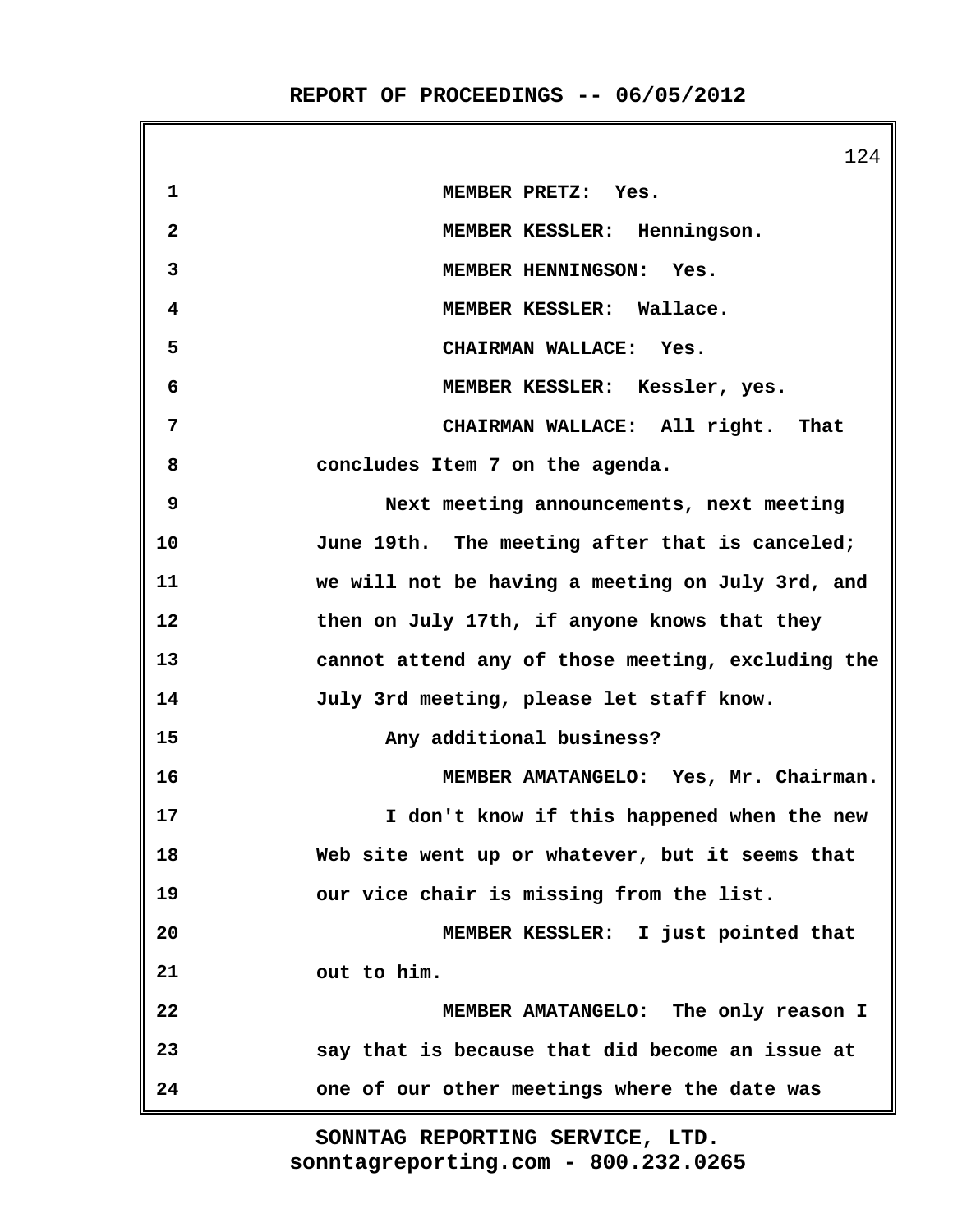125 **1 incorrect, so I just want to make sure. 2 MR. COLBY: We'll get that fixed. 3 CHAIRMAN WALLACE: Unless you're just 4 trying to send a message. 5 MEMBER KESSLER: I would have left an 6 hour ago. 7 MR. COLBY: I'm sure it was an 8 oversight. 9 CHAIRMAN WALLACE: Staff? 10 MR. O'ROURKE: I don't think we have 11 anything. 12 CHAIRMAN WALLACE: Is there a motion 13 to adjourn? 14 MEMBER AMATANGELO: So moved. 15 MEMBER KESSLER: Second. 16 CHAIRMAN WALLACE: All in favor. 17 (The ayes were thereupon heard.) 18 (Which were all the proceedings 19 had in the above-entitled matter 20 at the hour of 9:38 p.m.) 21 22 23 24**